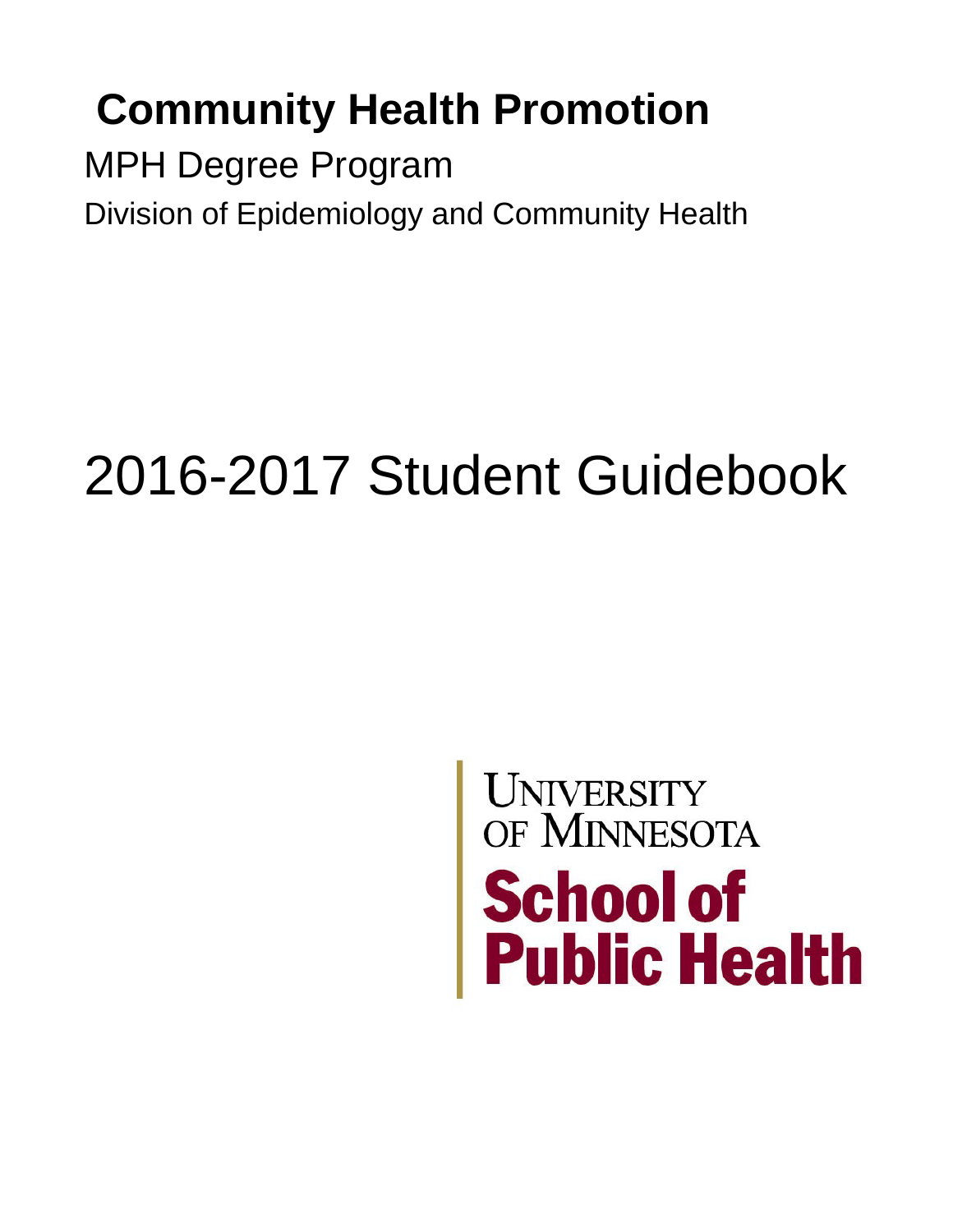#### **Welcome to the University of Minnesota School of Public Health!**

All students are responsible for knowing the rules and policies that govern their academic program. To this end, we are providing you with this guidebook which covers your specific academic program requirements. Please refer to it often.

In addition, you are responsible for knowing University of Minnesota and School of Public Health policies and procedures that pertain to all students. Links to these policies and procedures can be found by clicking on the "Current Students" link at <http://www.sph.umn.edu/current/resources/>.

*The University of Minnesota is committed to the policy that all persons shall have equal access to its programs,*  facilities, and employment without regard to race, color, creed, religion, national origin, sex, age, marital status, *disability, public assistance status, veteran status, or sexual orientation.*

This publication can be made available in alternative formats for people with disabilities. Direct requests to the Office of Admissions and Student Resources, School of Public Health, MMC 819 Mayo, 420 Delaware Street SE, Minneapolis, MN 55455; 612.626-3500 or 800.774.8636.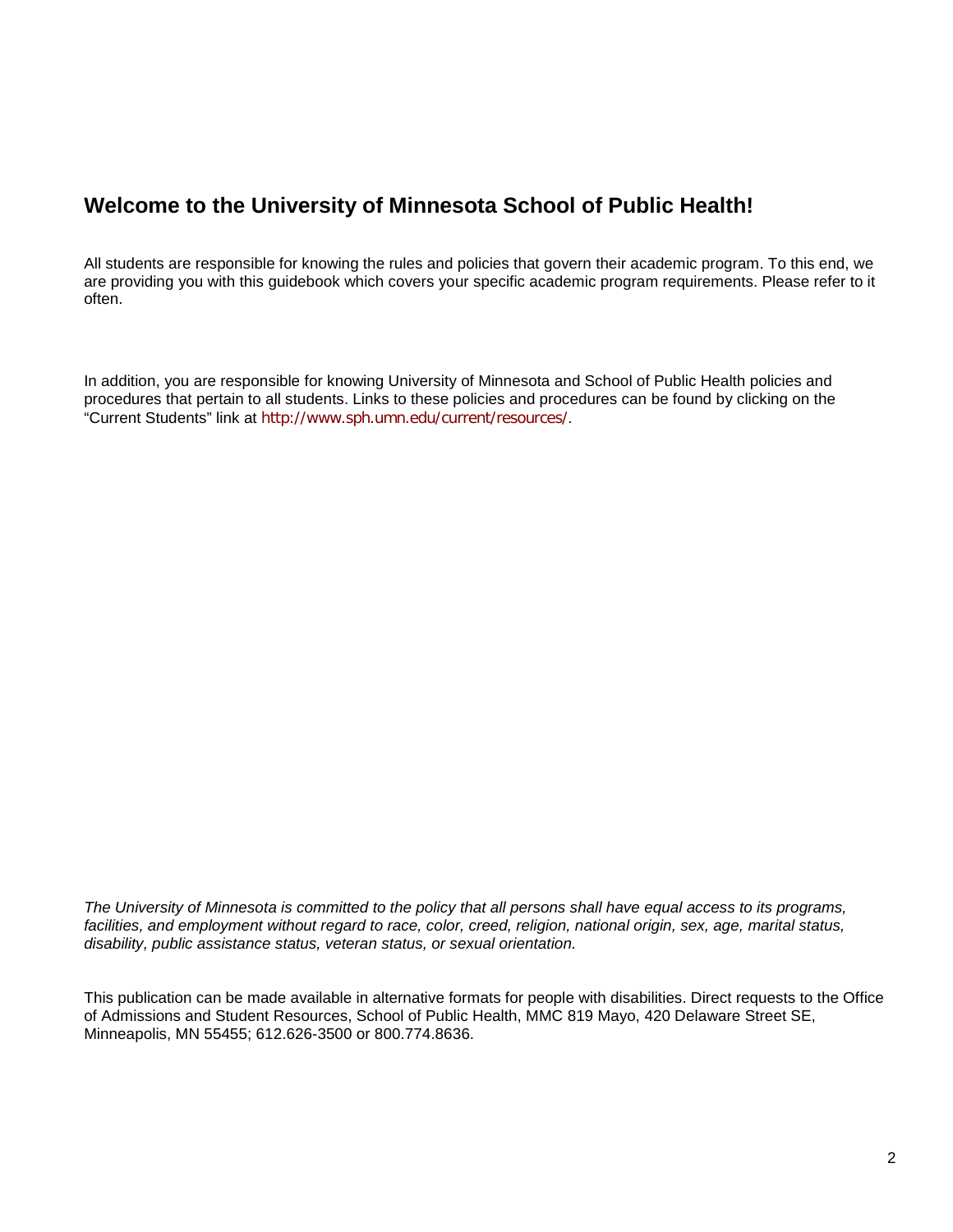### **Table of Contents**

| 1. |     |  |
|----|-----|--|
|    |     |  |
|    |     |  |
|    |     |  |
|    |     |  |
|    |     |  |
|    |     |  |
|    |     |  |
|    |     |  |
|    |     |  |
|    |     |  |
|    |     |  |
|    |     |  |
|    |     |  |
|    |     |  |
|    |     |  |
|    |     |  |
|    |     |  |
|    |     |  |
|    |     |  |
|    |     |  |
|    |     |  |
|    |     |  |
|    |     |  |
|    | 1.8 |  |
|    |     |  |
|    |     |  |
|    |     |  |
|    |     |  |
|    | 2.3 |  |
|    | 2.4 |  |
|    | 2.5 |  |
|    | 2.6 |  |
|    |     |  |
|    |     |  |
|    |     |  |
|    |     |  |
|    |     |  |
|    |     |  |
|    |     |  |
|    |     |  |
|    |     |  |
|    | 2.7 |  |
|    |     |  |
|    |     |  |
|    |     |  |
|    |     |  |
|    |     |  |
| 3. |     |  |
|    | 3.1 |  |
|    |     |  |
|    |     |  |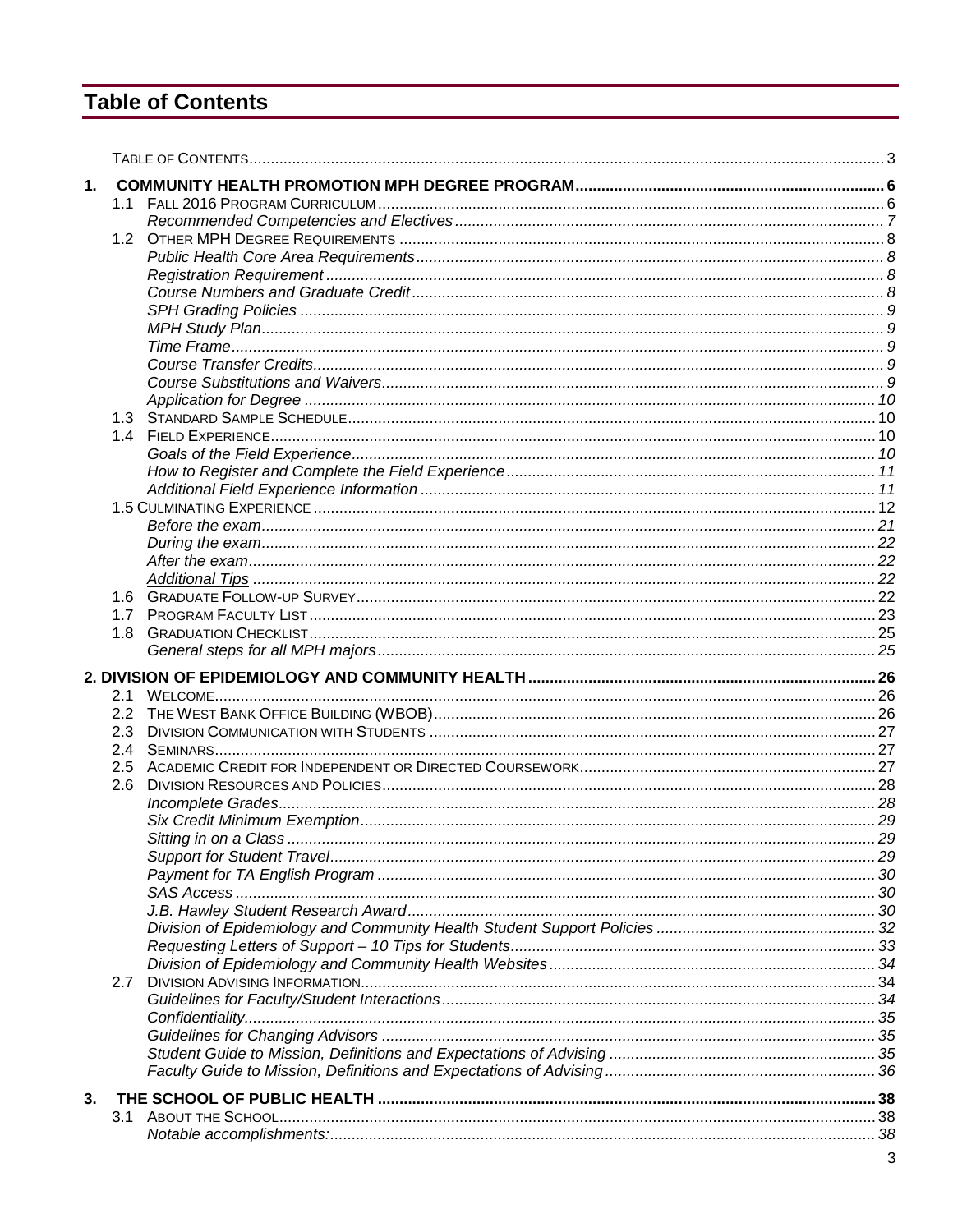| 4. |  |  |
|----|--|--|
|    |  |  |
|    |  |  |
|    |  |  |
| 5. |  |  |
|    |  |  |
|    |  |  |
|    |  |  |
|    |  |  |
|    |  |  |
|    |  |  |
|    |  |  |
|    |  |  |
| 6. |  |  |
|    |  |  |
|    |  |  |
|    |  |  |
|    |  |  |
| 7. |  |  |
|    |  |  |
|    |  |  |
|    |  |  |
|    |  |  |
|    |  |  |
|    |  |  |
|    |  |  |
|    |  |  |
|    |  |  |
|    |  |  |
|    |  |  |
|    |  |  |
|    |  |  |
|    |  |  |
|    |  |  |
|    |  |  |
|    |  |  |
|    |  |  |
|    |  |  |
|    |  |  |
|    |  |  |
|    |  |  |

 $\overline{\mathbf{4}}$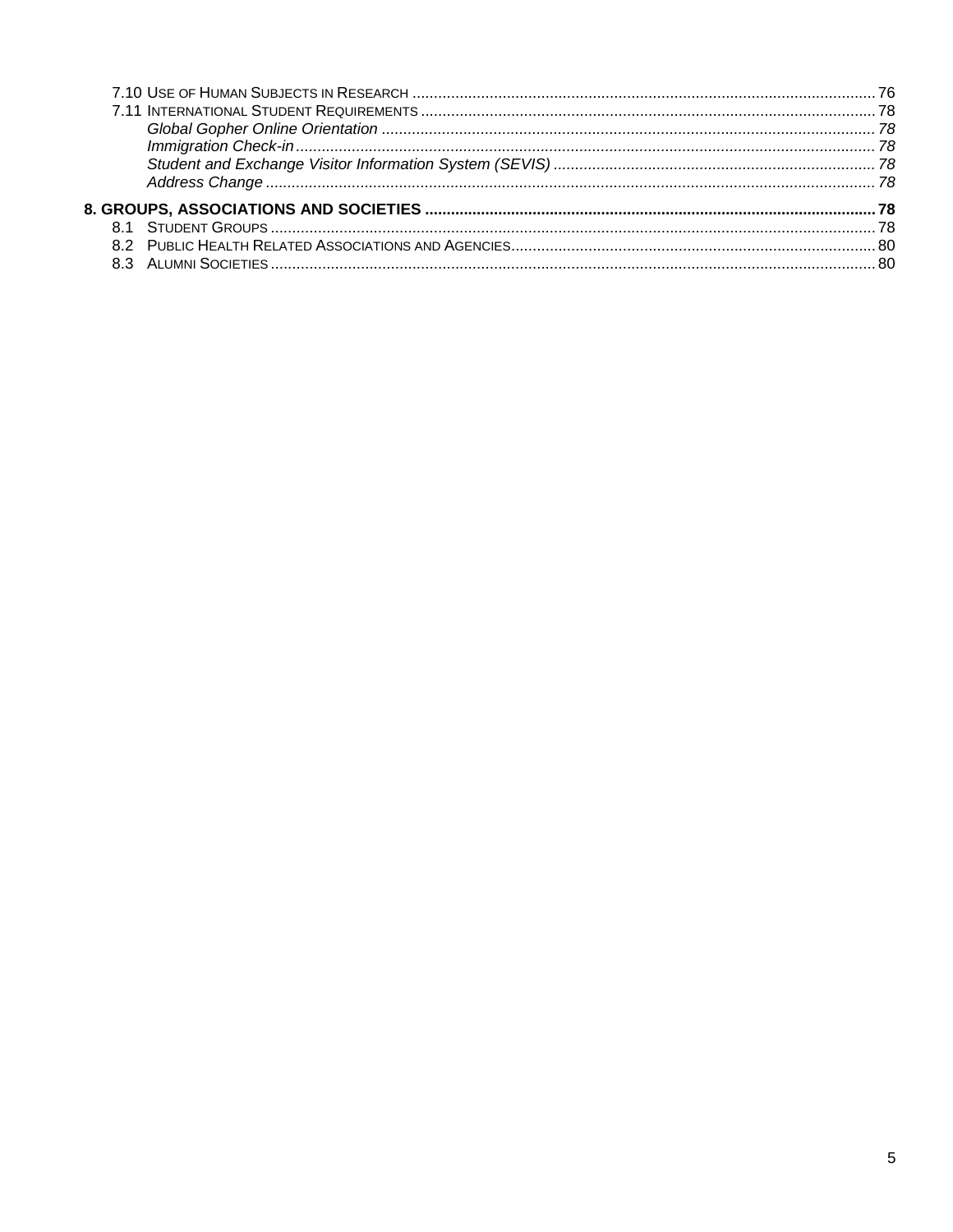# **1. COMMUNITY HEALTH PROMOTION MPH DEGREE PROGRAM**

#### **1.1 Fall 2016 Program Curriculum**

#### **48 Semester Credit Minimum**

The Community Health Promotion major requires the following courses be taken on an A-F grading basis: PubH 6050 Community Health Theory and Practice I; PubH 6051 Community Health Theory and Practice II; all intervention courses; PubH 6034 (or 6852) Program Evaluation; PubH 6035 Applied Research Methods; and all of the SPH Core Courses. Students must earn a grade of B- or higher in all of the courses listed above. Please pay close attention to the following notes to assist you with your course planning. Please also note that all of the Public Health Core Courses are offered online at least once each academic year.

Few substitution petitions will be allowed in this curriculum area.

 $Q$  PubH 6034 (or 6852), and 6450 are prerequisites.

 For those students entering with strong quantitative skills and/or who are considering a doctoral-level degree, the advanced epidemiology course PubH 6341 may be taken in place of PubH 6320.

| 2015 CHP Curriculum - 48 cr. Minimum Required       |               |                                                                                                                                                                                                                     |                                  |                |  |  |  |
|-----------------------------------------------------|---------------|---------------------------------------------------------------------------------------------------------------------------------------------------------------------------------------------------------------------|----------------------------------|----------------|--|--|--|
| Theory (6 credits)                                  |               |                                                                                                                                                                                                                     |                                  |                |  |  |  |
| <b>Course</b>                                       | <b>Notes</b>  | <b>Title</b>                                                                                                                                                                                                        | <b>Offered</b><br><b>Credits</b> |                |  |  |  |
| PubH 6050                                           | (1)           | Community Health Theory and Practice I                                                                                                                                                                              | Fall                             | 3              |  |  |  |
| PubH 6051                                           | $^{\circ}$    | Community Health Theory and Practice II                                                                                                                                                                             | Spring                           | 3              |  |  |  |
|                                                     |               | Health Behavior and Policy Interventions (Minimum of 8 credits required)                                                                                                                                            |                                  |                |  |  |  |
|                                                     |               | Students must select at least two courses from the Intervention Approaches list and at least one course<br>from the Critical Issues list. Any remaining required intervention credits may be taken from either list |                                  |                |  |  |  |
| <b>Intervention Approaches</b>                      |               | Select at least two courses from the following list:                                                                                                                                                                |                                  |                |  |  |  |
| Course                                              | <b>Notes</b>  | <b>Title</b>                                                                                                                                                                                                        | <b>Offered</b>                   | <b>Credits</b> |  |  |  |
| PubH 6000                                           | $\circled{1}$ | Sex, Sexuality and Sexual Health                                                                                                                                                                                    | Fall                             | 2              |  |  |  |
| PubH 6025                                           | (1)           | E-Public Health: Online Intervention Design                                                                                                                                                                         | Spring                           | $\overline{2}$ |  |  |  |
| PubH 6045                                           | $\circled{1}$ | <b>Skills for Policy Development</b>                                                                                                                                                                                | Spring                           | 1              |  |  |  |
| PubH 6049                                           | (1)           | Legislative Advocacy Skills for Public Health<br>(prerequisite 6078)                                                                                                                                                | Spring                           | 3              |  |  |  |
| PubH 6066                                           | $\circled{1}$ | Building Communities, Increasing Health:<br>Preparing for Community Health Work                                                                                                                                     | Fall                             | 2              |  |  |  |
| PubH 6074                                           | $\circ$       | Mass Communication and Public Health                                                                                                                                                                                | Fall                             | 3              |  |  |  |
| PubH 6078                                           | $\circled{1}$ | Public Health Policy as a Prevention Strategy                                                                                                                                                                       | Fall                             | $\overline{2}$ |  |  |  |
| SW 8551                                             | $\circled{1}$ | Advanced Community Practice: Assessment,<br>Organizing, and Advocacy                                                                                                                                                | Spring                           | 3              |  |  |  |
| <b>Critical Issue Interventions</b>                 |               |                                                                                                                                                                                                                     |                                  |                |  |  |  |
| Select at least one course from the following list: |               |                                                                                                                                                                                                                     |                                  |                |  |  |  |
| PubH 6000                                           | (1)           | Topics: Urban Health and Social Policy                                                                                                                                                                              | Spring (Even<br>years)           | $\overline{2}$ |  |  |  |
| PubH 6010                                           | $\circled{1}$ | Public Health Approaches to HIV/AIDS                                                                                                                                                                                | Fall                             | 3              |  |  |  |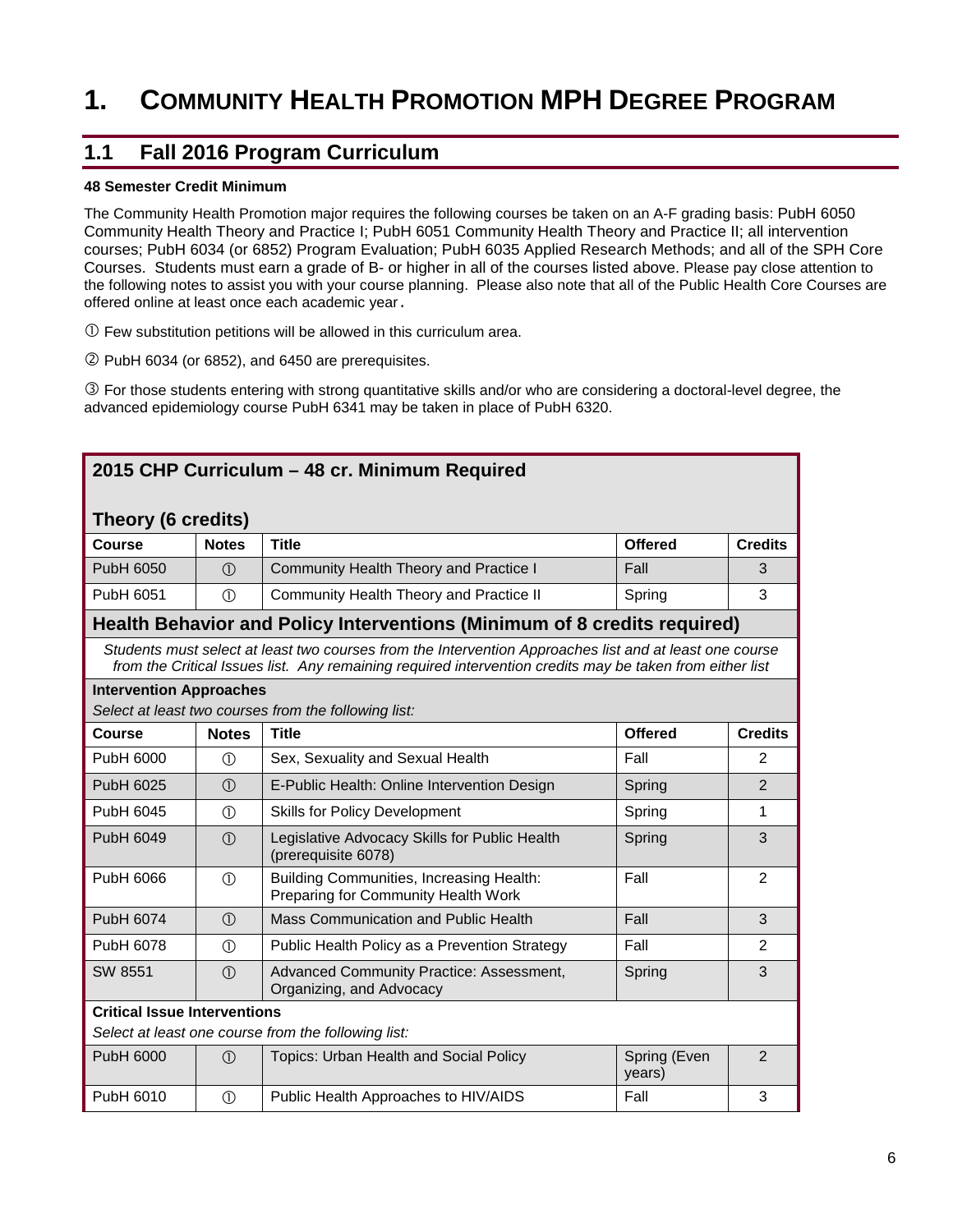| PubH 6055                                  | $\circled{1}$                                                    | Social Inequalities in Health                                                                         | Spring                        | $\overline{2}$ |  |  |  |
|--------------------------------------------|------------------------------------------------------------------|-------------------------------------------------------------------------------------------------------|-------------------------------|----------------|--|--|--|
| PubH 6094                                  | $\circ$                                                          | <b>Obesity and Eating Disorders</b>                                                                   | Spring                        | $\overline{2}$ |  |  |  |
|                                            |                                                                  | <b>Assessment Methods (5-6 credits)</b>                                                               |                               |                |  |  |  |
| PubH 6034<br><b>OR</b>                     |                                                                  | Evaluation                                                                                            | Spring                        | 3              |  |  |  |
| PubH 6852                                  |                                                                  | Program Evaluation in Health and Mental Health<br>Settings                                            | Fall/<br>Spring<br>(online)   | 2              |  |  |  |
| PubH 6035                                  | $\circled{2}$                                                    | <b>Applied Research Methods</b>                                                                       | Fall                          | 3              |  |  |  |
|                                            |                                                                  | <b>Additional Assessment Methods (2-4 credits)</b>                                                    |                               |                |  |  |  |
| Select one course from the following list: |                                                                  |                                                                                                       |                               |                |  |  |  |
| PubH 6636                                  |                                                                  | <b>Qualitative Research Methods</b>                                                                   | Spring                        | $\overline{2}$ |  |  |  |
| PubH 6414                                  |                                                                  | <b>Biostatistical Literacy</b>                                                                        | Fall/Spring/<br>Summer        | 3              |  |  |  |
| <b>PubH 6451</b>                           |                                                                  | <b>Biostatistics II</b>                                                                               | Fall (online)/<br>Spring      | $\overline{4}$ |  |  |  |
| <b>PubH 6617</b>                           |                                                                  | Practical Methods in Secondary Data Analysis                                                          | Fall                          | 3              |  |  |  |
|                                            |                                                                  | <b>SPH Core Courses (11-12 credits)</b>                                                               |                               |                |  |  |  |
|                                            |                                                                  | Thote: Courses designated as part of the Public Health Core must be taken for a letter grade<br>(A/F) |                               |                |  |  |  |
| PubH 6101 or                               |                                                                  | <b>Environmental Health</b>                                                                           | Spring                        | $\overline{2}$ |  |  |  |
| PubH 6102                                  |                                                                  | Issues in Environmental and Occupational Health                                                       | Fall/Spring/Su<br>mmer        | 2              |  |  |  |
| PubH 6320 or                               | $\circled{3}$                                                    | Fundamentals of Epidemiology                                                                          | Fall/Spring/Su                | $\mathbf{3}$   |  |  |  |
| PubH 6341                                  |                                                                  |                                                                                                       | mmer<br>Fall                  | 3              |  |  |  |
| PubH 6450                                  |                                                                  | Epidemiologic Methods I<br><b>Biostatistics I</b>                                                     |                               | $\overline{4}$ |  |  |  |
| PubH 6741 or                               |                                                                  | Ethics in Public Health: Professional Practice and                                                    | Fall/Spring<br>Fall/Spring/Su | 1              |  |  |  |
| PubH 6742                                  |                                                                  | Policy                                                                                                | mmer                          | 1              |  |  |  |
|                                            |                                                                  | Ethics in Public Health: Research and Policy                                                          | Fall/Spring/Su<br>mmer        |                |  |  |  |
| PubH 6751                                  |                                                                  | Principles of Management in Health Services<br>Organizations                                          | Fall/Spring/Su<br>mmer        | 2              |  |  |  |
|                                            | <b>Field Experience and Culminating experience (3-4 credits)</b> |                                                                                                       |                               |                |  |  |  |
| PubH 7094                                  |                                                                  | Culminating experience (see section 2.4)                                                              | Fall/Spring/Su<br>mmer        | $1 - 2$        |  |  |  |
| PubH 7096                                  |                                                                  | Field Experience (see section 2.5)                                                                    | Fall/Spring/Su<br>mmer        | 2              |  |  |  |
| Electives (8-14 credits)                   |                                                                  |                                                                                                       |                               |                |  |  |  |

#### **Recommended Competencies and Electives**

Electives are to be approved by your academic advisor; they must be graduate level courses with a 5xxx number or higher. Under some circumstances, 4xxx - level courses can also be applied toward a MPH degree when they are taught by a member of a graduate faculty and are approved by the Program Director. Students are not restricted to School of Public Health courses, but are responsible for meeting all prerequisites of the desired electives. Students are permitted to take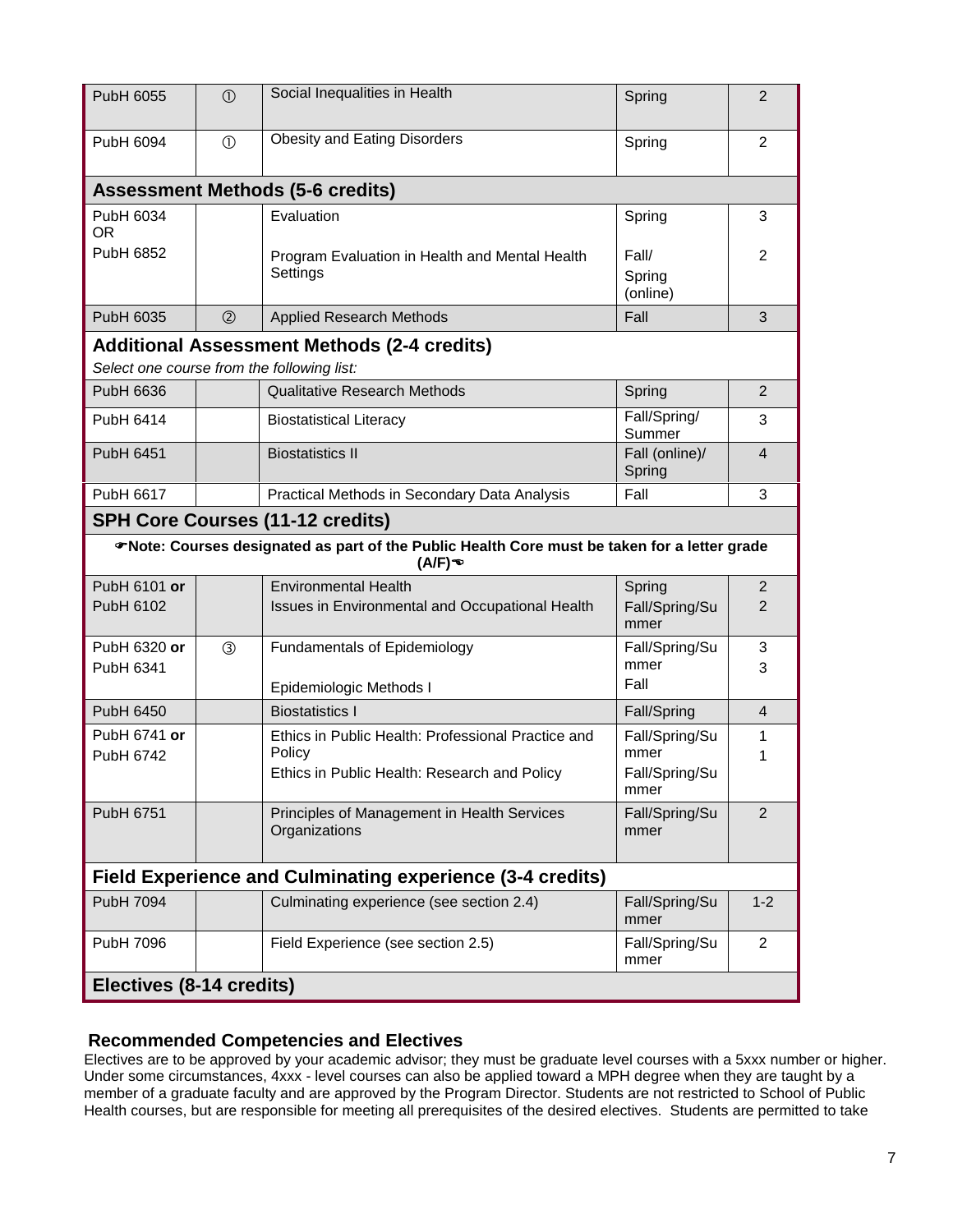additional intervention courses as electives. Students interested in one of the areas below may wish to select their electives from the course lists:

**Quantitative Research**: PubH 6342 Epidemiologic Methods II,3, PubH 6343 Epidemiologic Methods III,4, PubH 6344 Epidemiologic Methods Lab,1, PubH 6420 Intro to SAS Programming, 1, PubH 6325 Data Processing with PC SAS, 1.

**Qualitative Research:** PubH 7250 Designing and Conducting Focus Groups, 1, PubH 7251 Data Analysis from Focus Groups, 1, Nurs 8171 Qualitative Research Design and Methods, 3-4, PA 5041 Qualitative Methods for Policy Analysts, 4, Nurs 8185 Qualitative Data Analysis for Health Care Research 3-4, FSoS 8013 Qualitative Family Research Methods, 3, FSoS 8014 Qualitative Family Research Methods II, 3.

**Adolescent Health:** [PubH 6607](http://www.sph.umn.edu/programs/syllabi/pdf/S11/S11_6607_sec1.pdf) Adolescent Health Issues: Issues, Programs, and Policies, 2, [PubH 6903](http://www.sph.umn.edu/programs/syllabi/pdf/f11/F11_6903.pdf) Child and Adolescent Nutrition, 2, [PubH 6627](http://www.sph.umn.edu/programs/syllabi/pdf/f11/F11_6627.pdf) Sexuality Education: Criteria, Curricula and Controversy, 1, Nurs 5016 Critical Reading of Scientific Literature in Adolescent Health, 1.

**Child Health:** PubH 6634 Advocacy and Children's Rights, 2, [PubH 6606](http://www.sph.umn.edu/programs/syllabi/pdf/S12/S12_6606.pdf) Children's Health: Issues, Programs and Policies, 2, [PubH 6902](http://www.sph.umn.edu/programs/syllabi/pdf/f11/F11_6902.pdf) Maternal and Infant Nutrition, 2, PubH 6613 Children and Youth with Special Health Care Needs 2.

**Women's Health:** [PubH 6605](http://www.sph.umn.edu/programs/syllabi/pdf/S11/S11_6605_sec1.pdf) Reproductive and Perinatal Health, 2, [PubH 6627](http://www.sph.umn.edu/programs/syllabi/pdf/f11/F11_6627.pdf) Sexuality Education: Criteria, Curricula and Controversy, 1, PubH 6675 Women's Health, 2, PubH 6600 Global Reproductive Health, 2.

**Nutrition:** [PubH 6914](http://www.sph.umn.edu/programs/syllabi/pdf/S12/S12_6914.pdf) Community Nutrition Intervention, 3, [PubH 6903](http://www.sph.umn.edu/programs/syllabi/pdf/f11/F11_6903.pdf) Child and Adolescent Nutrition, 2, [PubH 6902](http://www.sph.umn.edu/programs/syllabi/pdf/f11/F11_6902.pdf) Maternal and Infant Nutrition, 2, PubH 6906 Global Nutrition, 2, PubH 6904 Nutrition and Aging, 2, PubH 6389 Nutritional Epidemiology, 2, CSPH 5431 Functional Nutrition: An Expanded View of Nutrition, Chronic Disease, and Optimal Health, 2, PubH 6910 Critical Review of Research in Public Health Nutrition, 1, PubH 6933 Nutrition and Chronic Diseases, PubH 6905 Nutrition for Public Health Promotion and Disease Prevention, 2.

The CHP faculty strongly recommends that CHP students consider taking elective coursework in the five CHP competency areas (theory, health behavior and policy interventions, assessment methods, cultural competency, and leadership/management). You can also focus on competency areas as part of your culminating experience and/or field experience. Please refer to the link below for more information on courses meeting the competency areas.

Recommended Competency Areas can be found at: <http://z.umn.edu/epichcomp1415>.

#### **1.2 Other MPH Degree Requirements**

#### **Public Health Core Area Requirements**

Students working toward an MPH degree must satisfy competency requirements in the six core areas of public health – administration, behavioral science, biostatistics, environmental health, epidemiology, and ethics – by completing one of the following in each core area:

- Satisfactorily pass one of the pre-approved courses in the core area (see pre-approved course list below); OR
- **Pass an equivalency exam in the core area. OR**
- Pass an advanced course in the core area as approved by the respective division head or the Educational Policy Committee, OR
- Complete a graduate level course, with a grade of B or better, at an accredited university or college that meets the competencies defined by CEPH. The Educational Policy Committee, upon petition of the student, will determine acceptance of a course for transfer.

#### **Registration Requirement**

Students are required to register for at least 2 semesters and 15 credits in the School of Public Health.

#### **Course Numbers and Graduate Credit**

5xxx, 6xxx, 7xxx and 8xxx-level courses are considered graduate-level. 1xxx and 3xxx-level courses are for undergraduates and will not receive approval for graduate credit. Under some circumstances – with approval of the student's Program Director – 4xxx-level courses may also be applied toward a MPH degree as long as a member of the graduate faculty teaches them.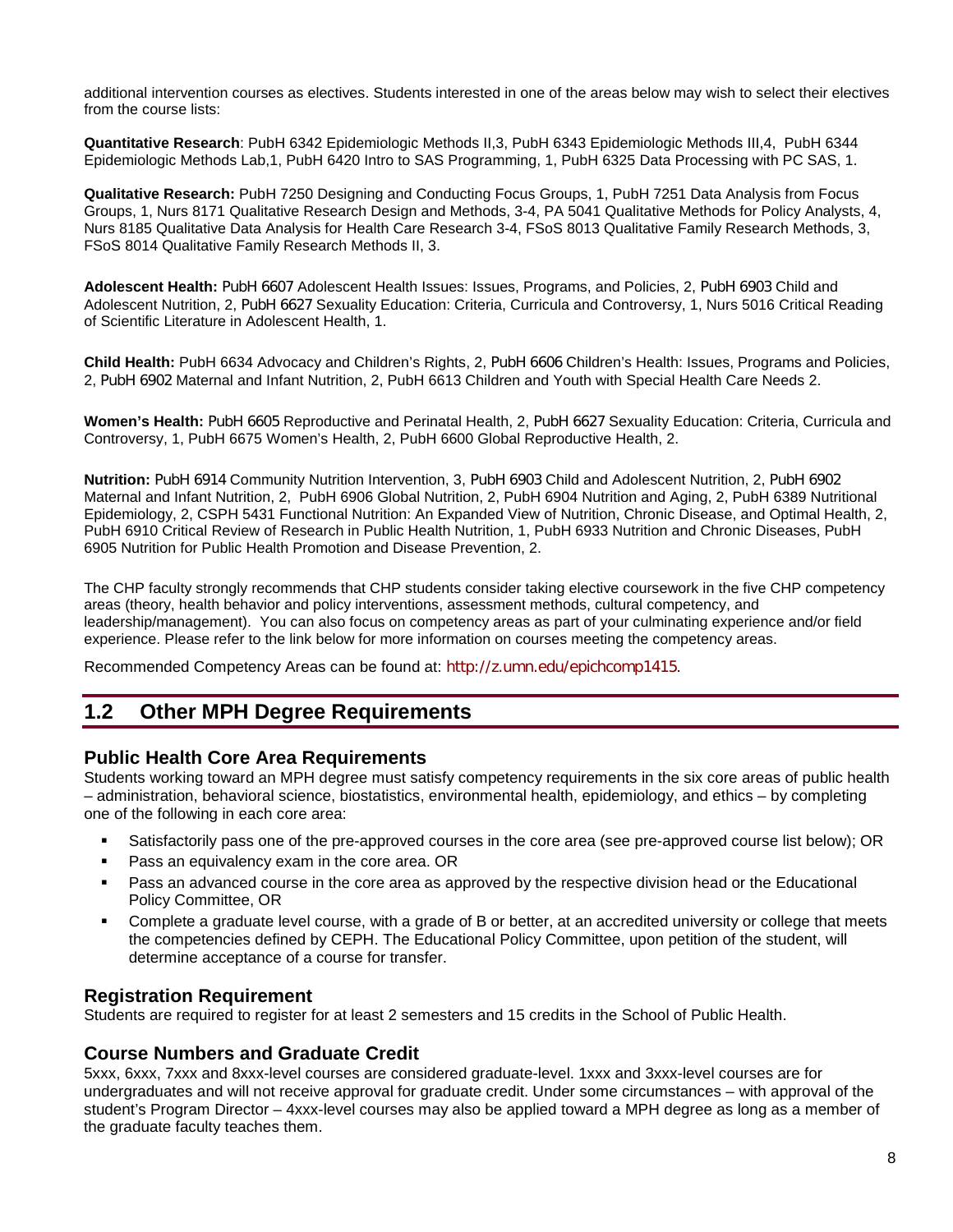#### **SPH Grading Policies**

#### **Grade Point Average**

Students must achieve a cumulative grade point average of no less than 3.0 (B) to receive an MPH degree.

#### **S-N Grade Option**

MPH students may take no more than 20% of their coursework on an S-N grading basis, exclusive of those topics, seminars, and field experience courses offered only on an S-N basis.

#### **Public Health Core Courses**

Courses designated as part of the public health core must be taken for a letter grade (A-F). Students will be required to achieve no less than a B- grade in each course taken on an A-F basis. Students may retake public health core courses at their own expense until they achieve a grade of B- or better. However, a retaken course may be counted only once toward degree requirements in the student's study plan.

Each public health major may require higher levels of achievement for its own students in public health core courses that are also core to the major. This may include restrictions on retaking public health core courses that are also core to the major, or requiring more than a B- performance level. Students should consult Shelley Cooksey, Student Advising Manager, for documentation of these requirements.

#### **MPH Study Plan**

Students are required to submit a completed MPH Study Plan to Shelley Cooksey, Student Advising Manager, at least one semester prior to their anticipated completion of coursework.

#### **Time Frame**

The maximum time allowed by the School of Public Health for completion of an MPH degree is five years. The fiveyear period begins with the first term of enrollment after admission to a degree program within the School.

#### **Course Transfer Credits**

A student may seek transfer of no more than 40% of their total graduate or professional program credits taken prior to the MPH program matriculation at the University of Minnesota or at another college or university. Course credits may be used to satisfy public health core or other program requirements as jointly approved by the Program Director and the Associate Dean for Academic Affairs. No course credits older than 5 years from the date of the student's matriculation will be accepted for transfer. A grade of "B" or better is required for each course requested for transfer credit.

MPH students who have completed graduate-level coursework at the University of Minnesota or another college or university may petition to transfer those courses toward their MPH degree. To be considered for transfer, graduate level coursework must have been taken at an accredited graduate institution. Students must:

- 1. Meet with their advisor to discuss the petitioning process. If the petition is acceptable to the advisor, the student will complete and sign the *Petition* form, attach an official transcript on which the final grade has been posted.
- 2. Submit the *Petition* form to Shelley Cooksey, Student Advising Manager, for processing. The *Petition* form can be found at [http://policy.umn.edu/forms/otr/otr172.pdf.](http://policy.umn.edu/forms/otr/otr172.pdf)

Ms. Cooksey will forward the petition to the Program Director and then to the Associate Dean for final evaluation and/or approval.

#### **Course Substitutions and Waivers**

All student requests that deviate from the degree curriculum requirements outlined in this Guidebook must be made on a *Petition* form. The *Petition* form can be obtained at [http://policy.umn.edu/forms/otr/otr172.pdf.](http://policy.umn.edu/forms/otr/otr172.pdf)

Students should note that the process for approving a course substitution or waiver could take up to one month, so plan accordingly.

#### **Course Substitution Procedures:**

The following process should be followed when requesting that a course substitute for a required course in your degree program. Students should apply for approval before they take the course whenever possible as permission could be denied. Students should: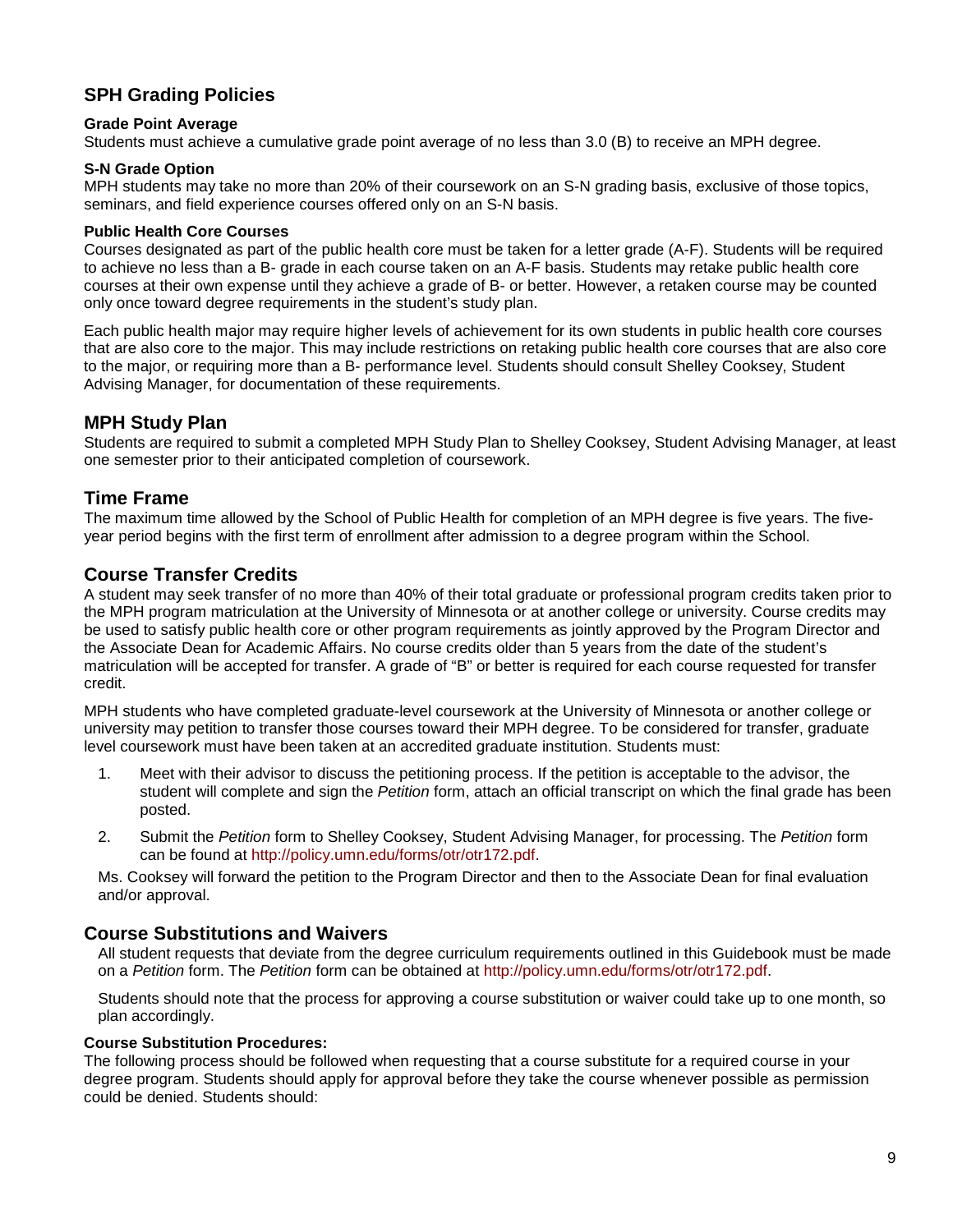- 1. Gather the course syllabi of the required course in your degree program and the proposed substitute course and a transcript on which the proposed course grade has been posted (if the proposed course has already been completed).
- 2. Complete the *Petition* form with the following information in each section:
	- **Briefly state the exception or approval to be considered: describe the course requested for substitution** including the course title, number of credits, term and year taken (or planned to take), and the name of the institution offering the course. Also list the course/requirement in your degree program for which you are asking for the substitution.
	- Provide an explanation or reason to grant your request below: Indicate what skills and/or content overlaps between the required course(s) and the proposed substitute course(s).
- 3. Compile the above materials and have the request reviewed by the advisor. S/he will complete the Department section of the *Petition* form and indicate whether or not s/he approves of the request.
- 4. After the advisor has made his/her recommendations, the student should submit these materials to Shelley Cooksey, Student Advising Manager, who will forward it to the appropriate Credentials Committee for review. The student will be notified via e-mail of the committee's decision.
- 5. If the substitute course is to replace a School of Public Health Core course (administration-PubH 6751/6752, behavioral/social science-PubH 6020, biostatistics-PubH 6450, environmental health-PubH 6101/6102, epidemiology-PubH 6320/6341, ethics-PubH 6741/6742), there is an additional step to get School-level approval. To complete this next step, provide two additional copies of the above materials. All of those materials should be submitted to Shelley Cooksey. Upon receipt of those materials, Shelley Cooksey, the Student Advising Manager, will review the request with the Program Director and then if approved by the Program Director, all copies of the request will be forwarded to the Student Service Center to be presented to the appropriate SPH Educational Policy committee members. The student will be notified via e-mail of the committee's decision. If the Program Director does not approve of the request, the Program coordinator will inform the student that the request will not be forwarded to the SPH Educational Policy Committee for review.

#### **Application for Degree**

MPH students are required to complete an *Application for Degree* form. There are strict deadline dates before a student can be cleared for graduation. Copies of this form can be obtained from Shelley Cooksey, the Student Services Center or downloaded at [http://policy.umn.edu/Forms/otr/otr177.pdf.](http://policy.umn.edu/Forms/otr/otr177.pdf)

#### **1.3 Standard Sample Schedule**

Our program curriculum offers a great deal of choice which makes it difficult to suggest a schedule that will work for most students. For this reason, students are encouraged to discuss their registration plans with Shelley Cooksey, the Student Advising Manager, if they would like assistance with planning their schedule. Some students prefer to check in before the start of registration each semester, other students find mapping out their registration for the entire program more useful. Every student is encouraged to contact Shelley during the fall semester to discuss their scheduling needs.

#### **1.4 Field Experience**

A 120-hourield experience is required.. Work on research projects, including data collection, data analysis, or intervention for the project, carried out in conjunction with a unit of the University of Minnesota or some other research institution, will not fulfill the fieldwork requirement for the CHP program.

#### **Goals of the Field Experience**

The goals of the field experience (sometimes referred to as an internship) are that students will gain one or more of the following:

- **Experience in application of theory to current problems in the field;**
- Exposure to organizational settings for community health promotion practice;
- An understanding of community health promotion and how it relates to other professions and public health;
- New skills relating to practice and professional development;
- The ability to apply theoretical, practical, and methodological skills in a practice setting;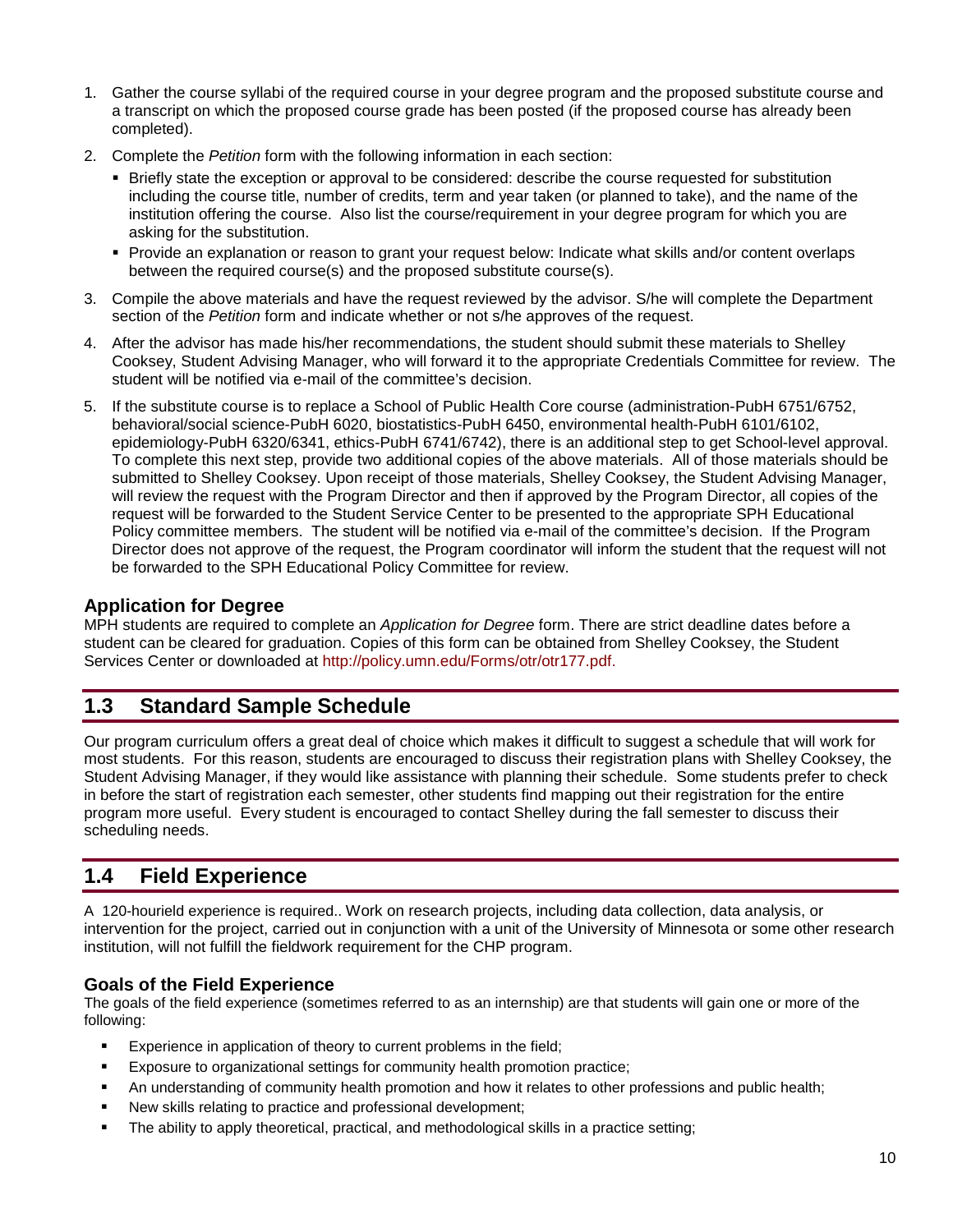- Knowledge concerning the opportunities and constraints of settings in which the health education profession is practiced;
- Experience in working with professionals from other fields and nonprofessional groups and individuals on public health problems; and
- An identity as a public health education professional.

The student's role should be to help the organization assess the need for, define, plan, develop, implement and/or evaluate some programmatic aspect of their public health-related work. The experience should reflect an expressed need of the organization. The student or the organization can initiate the consultation/collaboration, but the student should not work independently of the direction of the organization. The consultation/collaboration process is integral to the field experience.

#### **How to Register and Complete the Field Experience**

- 1. Identify a faculty advisor. The field experience faculty advisor must be a CHP faculty member but does not have to be your academic or project advisor (see *section 8.8* for a list of eligible faculty members).
- 2. Once a potential placement is identified, the student should make contact with the organization to define a specific project or area, determine the time commitment, and establish a site preceptor. The site preceptor will supervise the field experience. The site preceptor does not have to have a doctoral level degree but should have at least an MPH or equivalent-level degree.
- 3. The electronic field experience learning agreement must be completed by going to www.ahc.umn.edu/sphfieldexp . Once the learning agreement is complete, www.ahc.umn.edu/sphfieldexp will issue electronic permission to register for PubH 7096.
- 4. Certain facilities are required by Minnesota law to submit paperwork for a criminal background check for all personnel with direct, unsupervised client contact. If their fieldwork, culminating experience, or dissertation is in such a facility, students may be asked by the institution to submit paperwork.
- 5. Some agencies may ask students to sign agreements concerning confidentiality of data or other data practices. This may be especially true in those settings where students will have access to personal identifiers.
- 6. Upon completion of their field experience both the preceptor and student will need to complete evaluations. These evaluations are available at www.ahc.umn.edu/sphfieldexp. A grade will not be submitted until both evaluations have been completed.

#### **Additional Field Experience Information**

- A. When choosing a field experience, you can work with many types of organizations and be exposed to a wide range of work experiences. Students often complete the field experience with state and local health departments, non-profit organizations, and healthcare institutions. The work you do must be relevant to and build upon the CHP coursework. Volunteering to do office work for a non-profit organization will not meet the field experience requirement. However, you can help to collect data, conduct an evaluation, help develop or implement an intervention/program, write newsletters, develop an educational website, etc. You should develop the goals for the field experience with your site preceptor and your field experience faculty advisor.
- B. You can receive credit for a paid position; however, you cannot receive credit for work you completed prior to completing a learning agreement and registering for field credits.
- C. When selecting your field experience, think about what skills you want to work on or what content area you want to learn more about. Ask faculty members for referrals to individuals or organizations that might have an internship or volunteer opportunity. Search the internet for interesting organizations and set up information meetings with them. Approach interesting guest speakers in your classes and ask them whether they have field experience opportunities.
- D. You must complete a contract before you can register for field experience credits and start work with the organization where you will be doing the field experience. Your field experience does not need to be completed in one semester but you do need to register for the field credits before starting the field experience.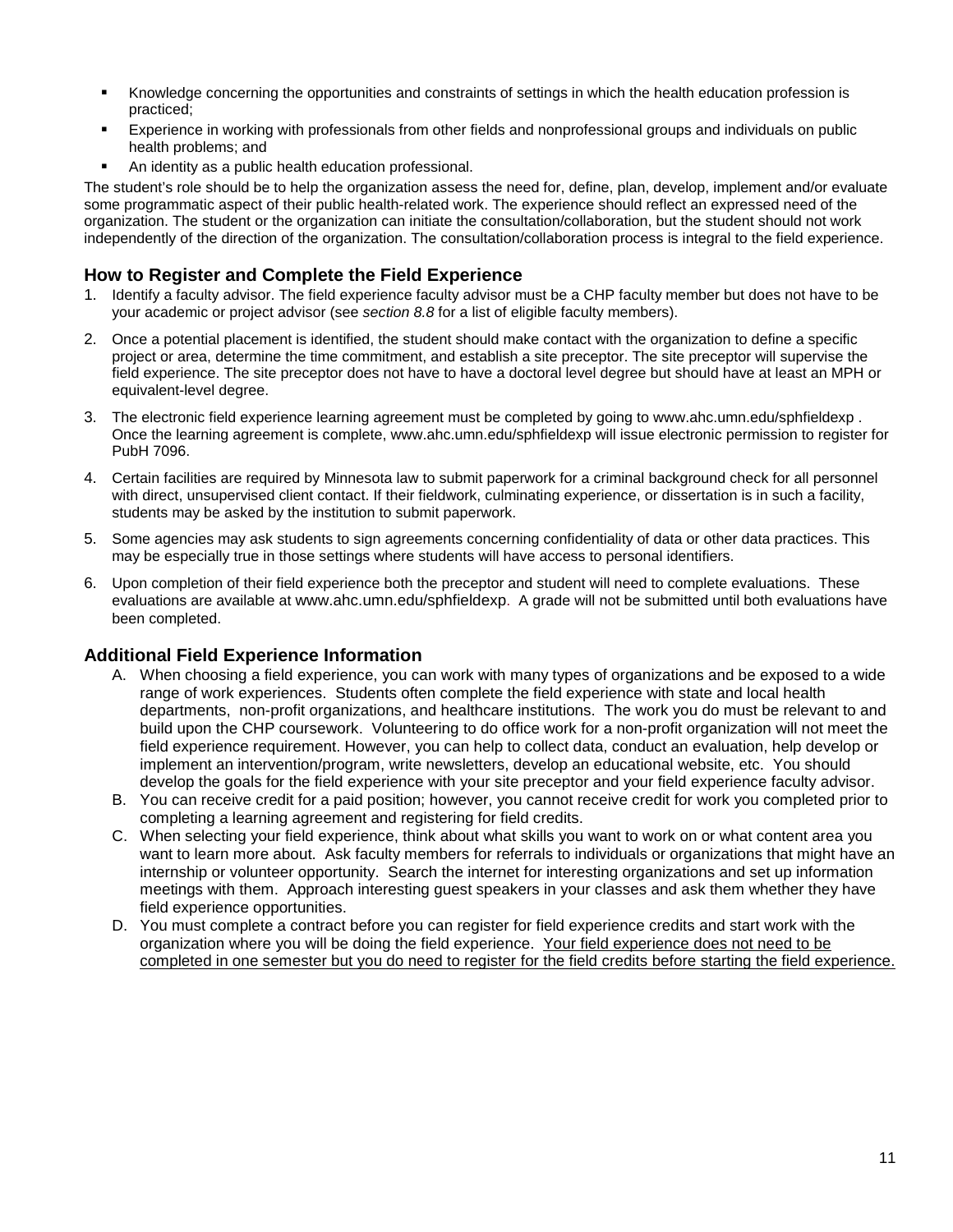#### **1.5 Culminating Experience**

All CHP students must complete a culminating experience project. There are two options available to students to meet these requirements. **Remember, you only need to select one option**. Professional experience prior to enrolling in the CHP program will not exempt students from this requirement.

#### **Option #1: Field Experience Presentation/Executive Summary and Certificate of Public Health exam**

- *A. Presentation.* Every Fall and Spring Semester MCH, CHP and PHN will hold a joint 2-3 hour presentation event at WBOB. Students who select this option will give a 15-minute presentation of their Field Experience with 5 minutes allowed after the presentation for questions, with a corresponding written executive summary. Students will be evaluated on their presentation. MCH, CHP and PHN program directors, and the presenting students' advisors, must attend this presentation event. It is hoped that this event will be attended, in part or in its entirety, by many faculty, staff, and students in and outside of the programs, as well as by Field Experience preceptors and other community members who may be invited by presenting students. The event will model a scholarly conference. The date of the event will be announced well in advance by Ms. Shelley Cooksey, Student Advising Manager. Specific requriements for the presentation and executive summary are given below.
	- *1. PowerPoint presentation:*The topic of the presentation will be the Field Experience (note: students may be granted an exception by the Program Director to present another project they have worked on if appropriate—here referred to as "presentation project").. A student may describe the entire experience and/or identify an element of the experience (e.g., a missed opportunity, a particular challenge that was overcome) that would be of interest to a public health audience. The purpose of the presentation is to teach the audience (students, faculty members, community colleagues) about the organization, its aims, the project, and/or a public health lesson learned through the Field Experience. This presentation will expand the depth of the Field Experience by allowing students to present lessons learned or products developed during the Field Experience.

The presentation must be a formal PowerPoint presentation. The student will work with her/his advisor to prepare a professional presentation and the presentation must be approved by the academic advisor before it is submitted to Shelley Cooksey.

2. **Executive summary:** Students must complete an executive summary. Students should work with their Academic Advisors to prepare their written materials. Academic advisors should approve the final draft before submission.

#### **Format and Style:**

The executive summary should not exceed two pages of text. Students should use a block format, with single spaced paragraphs. Margins should be one inch. Use 11-point Arial font. Attach references on a third page (students MUST use APA or Vancouver format).

The executive summary should have a formal tone but be written for a broad audience. The author should assume that the readers will have a short amount of time to read this document. It should be written concisely, using short sentences and no jargon. If technical language is included, the author should also include definitions if a readership with public health background could be confused.

Because Field Experiences can vary in intensity and variety, this summary (and the presentation) may reflect part of the Field Experience or the entire experience.

#### **Sections**:

*Introduction*: Intended to describe the public health problem addressed by the Field Experience (or presentation project). Why is it a public health concern? How does this public health problem affect the population focused on in the Field Experience?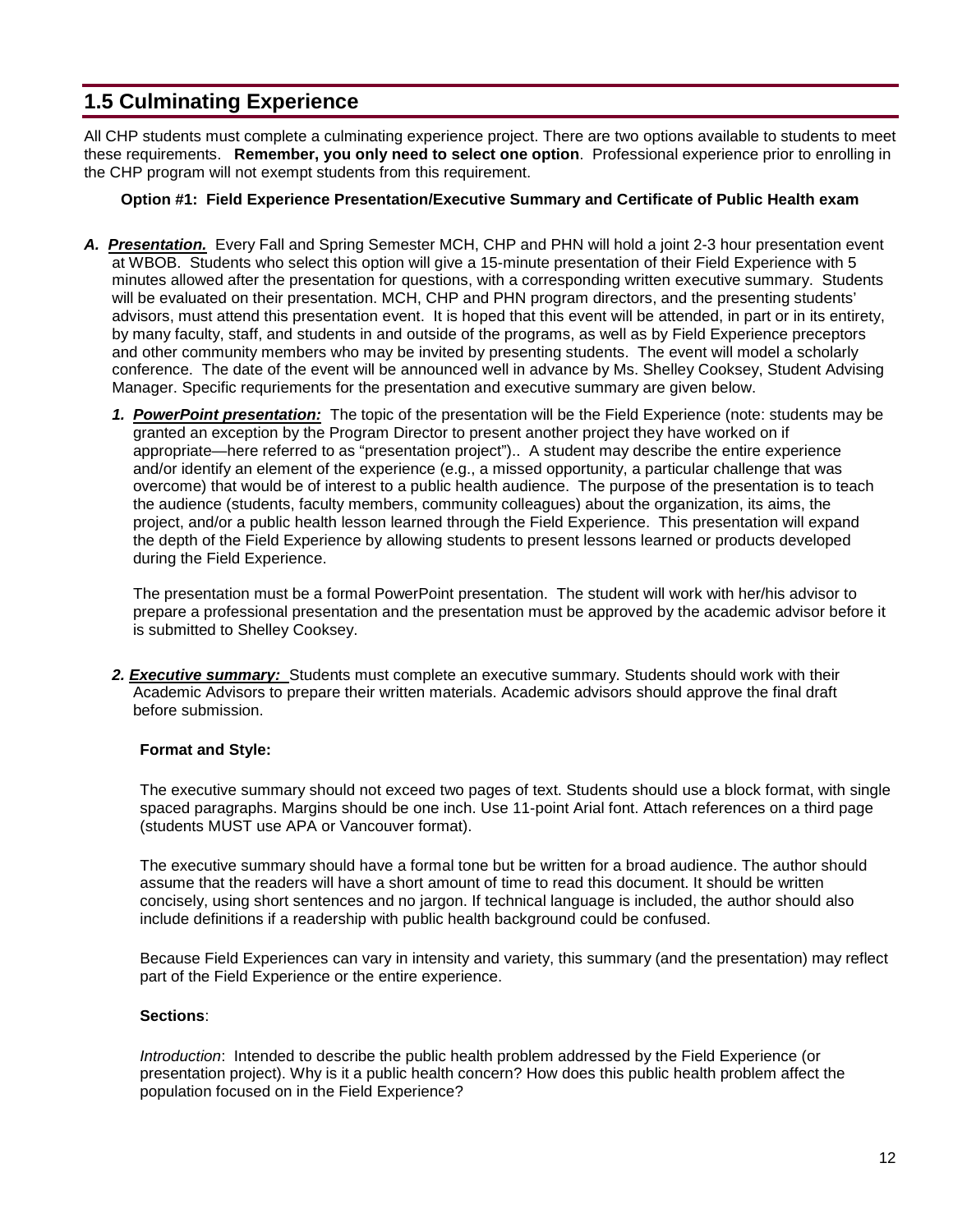*Experience*: An overview of the work the student completed for the Field Experience (or presentation project). What were the learning objectives? Did the student achieve them? If the student collected or analyzed data, the student must provide a brief description of the data collection and analytical methods used as well as a description of measures used. Specify sample sizes. If the student worked on an intervention, it must be briefly described (e.g., what was the purpose of the intervention, who developed it, who was implementing it, whether it is evidence based).

*Organization*: The student must describe the organization that organized the Field Experience (or presentation project). What type of organization was it (e.g., local health department, non-profit organization)? What was the size, focus, and mission of the organization? How did the student's Field Experience fit with the organization's overall mission?

*Results (applicable to an experience that involved data analysis):* What were the major findings? Include enough data (e.g., confidence intervals, p values) to give the reader a good idea about the magnitude of the findings. Be sure to describe the **primary** findings at the very least (i.e., the findings that relate to the specific aims or purpose of the evaluation).

*Lessons Learned:* What did the student learn from the Field Experience (or presentation project)? Lessons learned may reflect the student's own skill development or lessons learned about the field. The student may also reflect on a missed opportunity or a challenge that was overcome.

*Recommendations*: The student should provide recommendations for the specific Field Experience organization, or similar organizations, working in the content area and/or with populations similar to those related to the Field Experience (or presentation project). What activities, programs or policies should be continued or improved to address the public health problem? When appropriate, the recommendations should be based on the research literature and relevant theory.

*Conclusion*: A few (~2-4) sentences that reflect the major points of the Field Experience or presentation project.

#### *3. Resources:*

- NW Center for Public Health Practice, U Washington presentation toolkit, [https://www.medicalteams.org/docs/default-source/resource-center/effective-presentation](https://www.medicalteams.org/docs/default-source/resource-center/effective-presentation-toolkit.pdf?sfvrsn=2)[toolkit.pdf?sfvrsn=2](https://www.medicalteams.org/docs/default-source/resource-center/effective-presentation-toolkit.pdf?sfvrsn=2)
- Tips for oral presentations, [http://library.eb.com/resources/pdf/BSW\\_Oral\\_Presentation.pdf.](http://library.eb.com/resources/pdf/BSW_Oral_Presentation.pdf)
- A Novice's Guide to Preparing an Oral Presentation, [http://ro.ecu.edu.au/cgi/viewcontent.cgi?article=1314&context=jephc.](http://ro.ecu.edu.au/cgi/viewcontent.cgi?article=1314&context=jephc)
- *4. Evaluation:* Three faculty members will independently complete a structured evaluation form for students about the abstract and the presentation. Academic advisors will evaluate their advisees and the Shelley Cooksey will identify two other faculty reviewer for each student in advance). Faculty reviewers will have the option to score the student abstract and the presentation independently as pass, pass with revisions (which could entail a revised abstract and/or presentation at a subsequent event day), or fail (the student would have one more time to write an executive summary and present it at a subsequent event day—or choose Option 2).

Faculty evaluators will provide a numerical ranking of the abstract and presentation on a written evaluation form. The rubric for grading the abstract and presentation will be based on the following:

- **Content relevance:** Does the student convey how and why the topic is meaningful from a *public health* perspective AND do the tasks meet what would be expected of a final project or field experience?
- **Critical Analysis of Experience:** Does the student provide a thorough and thoughtful analysis of the experience? Does the student derive reasonable implications for future *public health* work, research, programs, and/or practice?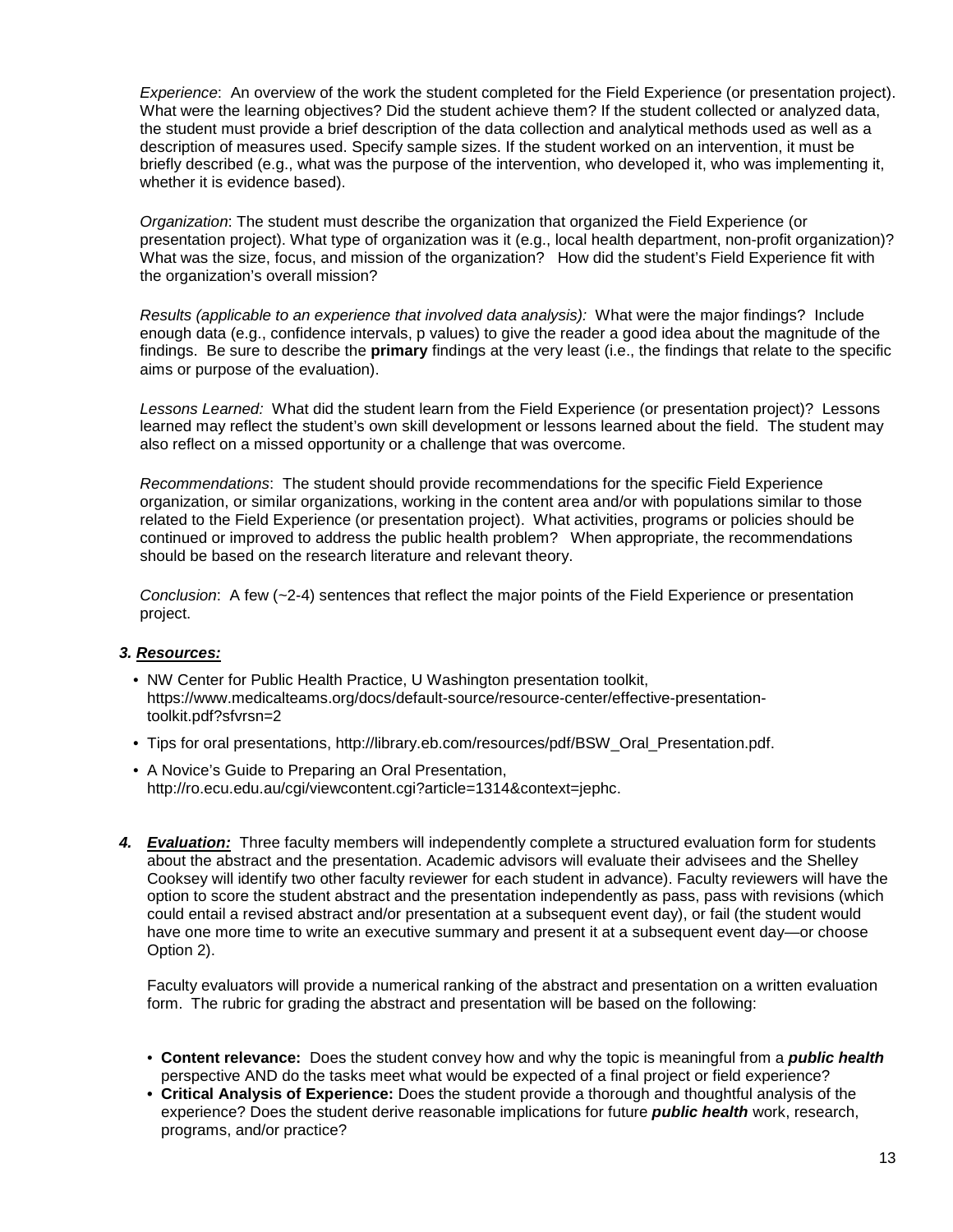- **Coherence and quality of oral presentation:** Does the student clearly and deeply describe the main points of the presentation? Does the student provide a clear overview of the work s/he specifically completed for the project? Was the information delivered effectively, with good vocal projection and inflection, eye contact, and body language? Was time used appropriately (i.e., was the presentation delivered without rushing, using the allotted time)? Did the student present him/herself in a professional manner?
- **Coherence and quality of slides:** Did the information flow well, in a logical and clear manner? Did the slide presentation use color and design well, avoid crowded slides, and present graphics (if used) clearly so attendees could easily read them?
- **Coherence and quality of written executive summary**: Is the Executive Summary in a structured form, appropriate for the topic? Is it free of grammar and syntax errors? Is it coherent? Does it adequately reflect the presentation? Does it show critical thinking about the field experience (or project). Were methods and processes well described?
- *B. Exam.* Students selecting this option must also take and pass the Certified in Public Health (CPH) exam. The exam has 200 questions that cover the SPH core; it is a timed exam (maximum time is 4 hours). It is offered three times/year. The cost of the exam (as of July 2016) is \$385. Students would have to pay this fee as well as register for one Culminating Experience credit. In order to earn their degree, students choosing Option #1 must PASS the exam (more than 80% of those who take the exam pass the first time).

Students of CEPH-accredited schools and programs are eligible to take the CPH exam if they have completed or are concurrently enrolled in the graduate-level core content required for their graduate degree (biostatistics, epidemiology, health services/policy management, environmental health, social behavioral sciences). Candidates who pass the exam under these eligibility criteria will be provisionally certified until graduation. Following confirmation of their graduation, they will be certified in Public Health. Confirmation the core requirements have been completed must be verified before candidates may schedule their exam (students should talk to Shelley about their eligibility). For information about the CPH exam, go to [https://www.nbphe.org/.](https://www.nbphe.org/)

#### **Option Two: Needs Assessment, Program Evaluation, Program Development or**

#### **Research/Data Analysis Project**.

If choosing Option Two for the culminating experience, students should choose one of three type of projects: (1) Needs Assessment or Program Evaluation Project, (2) Program Development Project, or (3) Research/Data Analysis Project. Each type of project is described below.

#### **1. Needs Assessment or Program Evaluation Project**

Students who select this type of project must:

- Identify a community group or agency that has an existing or planned program for which they would like a needs assessment or program evaluation. The selected agency must agree to collaborate on the evaluation methodology, provide access to program participants and controls, if appropriate, and help in the logistics of the evaluation. Students are responsible for working with their culminating experience advisor to identify a suitable topic and public health organization or community agency with which to work.
- **Describe the population and/or program to be evaluated, or the needs assessment to be conducted.** including the health topic or disease involved, targeted group, behavior change sought, and health education modality used. A theoretical model should be chosen which will guide the needs assessment or program evaluation process. A description of the public health importance of this project should be written, based on available data and literature.
- Review the methodologies and outcomes of other needs assessments or evaluations of programs related to the topic.
- Develop the assessment or evaluation plan. This includes an acceptable and feasible study design, sample selection, control group (if appropriate), questionnaires, and analysis methods. Students will present and defend their study designs, evaluation instruments, and the reliability and validity data of their instruments. A needs assessment or program evaluation using qualitative data analysis techniques is also acceptable.
- Conduct the needs assessment or evaluation by actual implementation of data collection according to the study design.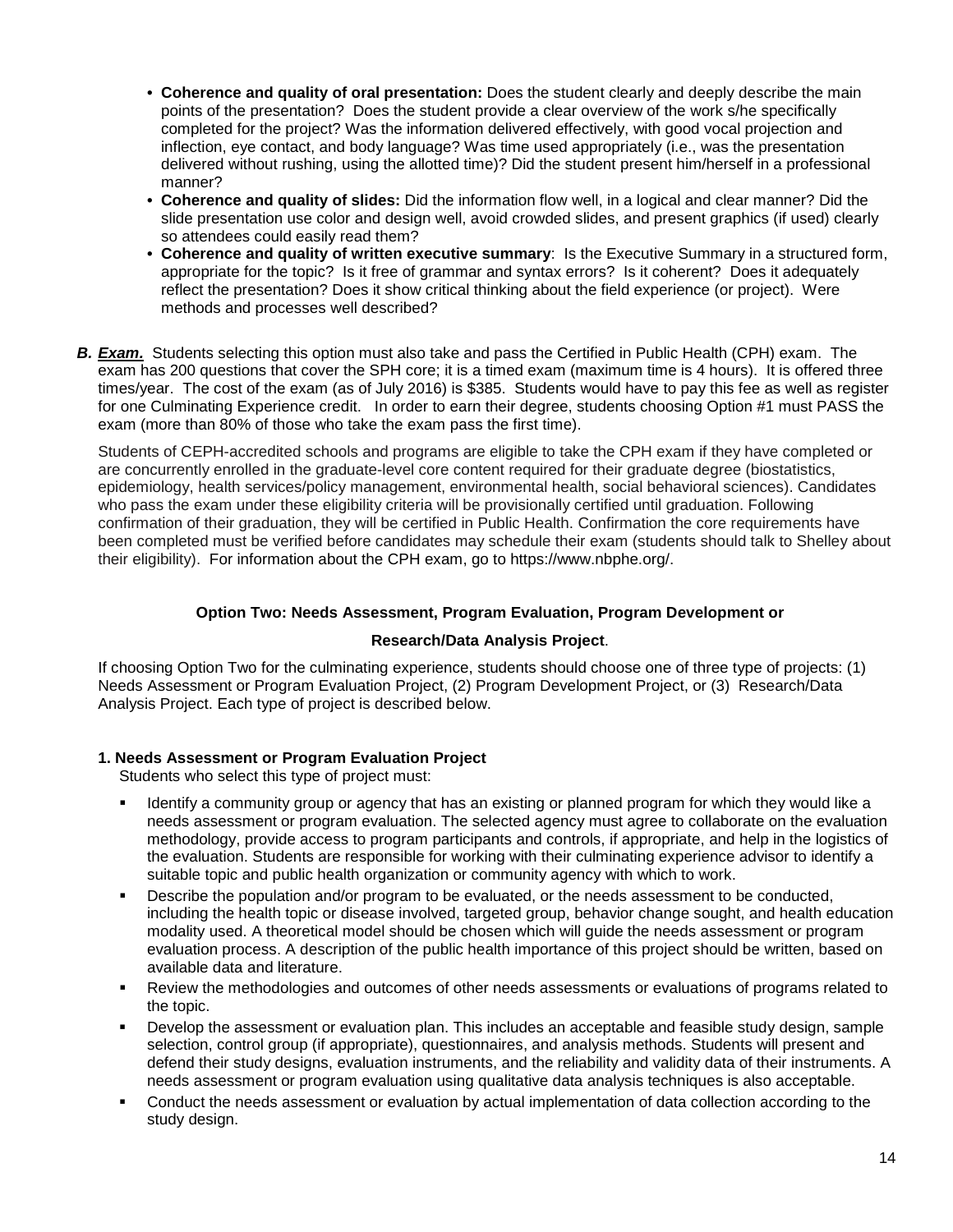Analyze the evaluation data and write recommendations. The needs assessment or evaluation methods should also be critiqued, based on their usefulness, areas of weakness, and suggested changes for future evaluations.

Additional Guidelines for an Evaluation Project:

- Working with a public health organization or agency, you will conduct an evaluation of a health-related program or policy.
- You will need to do original data collection.
- Your evaluation could answer a variety of questions, including one of the following: (1) How effective is this program/policy in reducing health problems? (2) How effective is the program/policy in changing risk factors? (3) How well is the program/policy being implemented? (4) What is the reaction of participants to the program?
- The design of the evaluation can vary, from a post-only to pre/post to pre/post with a comparison group.
- The evaluation may use a variety of data collection methods, including surveys (written, in-person, telephone, online), focus group discussions, in-depth interviews, etc.
- You may do quantitative or qualitative analyses. Bivariate analyses may be sufficient for quantitative data analyses.

Additional Guidelines for an Assessment Project

- Working with a public health organization or agency, you will conduct an assessment.
- You will need to do original data collection.
- Your assessment could answer a variety of questions, including one of the following: (1) What subgroups are most at risk? (2) Who is not receiving recommended services? (3) Others?
- The assessment may use a variety of data collection methods, including surveys (written, in-person, telephone, online), focus group discussions, in-depth interviews, etc.
- You may do quantitative or qualitative analyses. Bivariate analyses may be sufficient for quantitative data analyses.

#### **2. Program Development Project**

Students who select a development project should have a primary interest in program design. Students will:

- Select a topic based on interest, skills, and needs. Students are responsible for working with their culminating experience advisor to identify a suitable topic and public health organization or community agency with which to work. The topic should relate to:
	- $\triangleright$  A specific health topic or disease (e.g. AIDS, heart disease, alcoholism),
	- $\triangleright$  A targeted group (youth, elderly, poor, minority),
	- $\triangleright$  An identified behavior (eating, smoking, drug use), and
	- $\triangleright$  A particular health education modality (mass media, direct education, health policy, community organization, correspondence, environmental change).
	- $\triangleright$  As described above, this should be done in conjunction with an organization or agency that has identified a need for such a program and is willing to help arrange pilot study sites.
- Write a rationale or defense of the topic selected, based on available data and literature.
- Review existing evaluated programs related to the topic.
- Develop the educational program. This includes the selection or adaptation of a theoretical model to guide program design, review of the already available materials on the topic, and the actual development of program materials. Students will have a training manual, education materials, media productions, etc. that are ready for implementation.
- Conduct a pilot study, including the actual implementation of the program, with a group from the target audience in the community, and quantitative and/or qualitative evaluations of the program materials. The program should be evaluated, based on its adherence to components of the theoretical model, receptivity or change by the pilot study participants, and its potential for broader implementation. Students will critique the developed program and suggest changes in future revisions.

#### Additional Guidelines for Program Development Project

Your intervention needs to be theoretically based.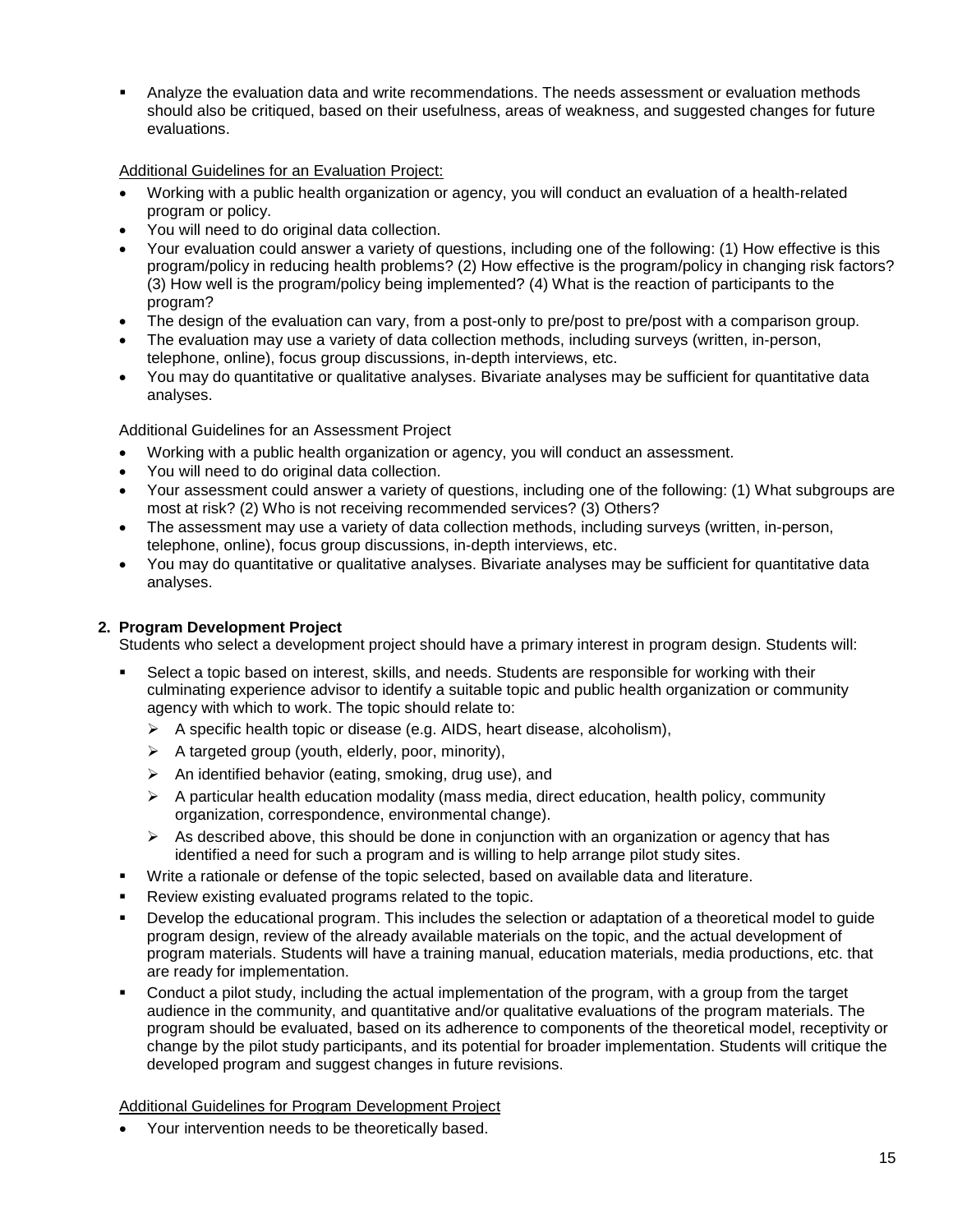- Be sure to discuss the scope of intervention with your masters project advisor and the community agency with which you're working. It should have potential to be effective, but not so large or complex that its implementation is not feasible.
- You will need to pilot test your intervention.
- The pilot test should not be as extensive as required for an evaluation project. You can assess participants' reactions to the intervention, barriers to implementation, etc., or assess likely effects on the targeted knowledge, attitude, or behavior. You can collect either qualitative or quantitative data; your sample size is usually smaller than required for the other projects (e.g., just one focus group, survey of one small class)

#### **3. Research or Data Analysis Project**

Students who have interests in research and analysis may choose this type of project. Students can design an original research project and collect their own data, or design a question to be answered using data from another source, such as a research project within the Division of Epidemiology and Community Health.

The research question should be relevant to a community health promotion intervention problem or issue. Students who select this option will need to:

- $\triangleright$  Develop a research proposal which defines an original research question,
- $\triangleright$  Identify the resources required to address the question, and
- $\triangleright$  Implement data collection and analysis methods necessary to answer research questions.

#### Additional Guidelines for Data Analysis Project

- Usually use data available from faculty at the University of Minnesota
- Given that the analyses are the main focus of your project, you should conduct more sophisticated analyses than frequencies and bivariate analyses (e.g., multivariate analyses).

#### **Culminating Experience Advisor**

All students must have a culminating experience advisor to guide and approve the steps in the culminating experience process. Students selecting Option #1 will work with their assigned academic advisor. Students selecting Option #2 will need to find a CHP faculty member willing to mentor them through the project. The project advisor could be a student's academic advisor but students are welcome to work with any CHP faculty member. Students who do not have a specific faculty member in mind by the time they are ready to start on the project should discuss potential project advisors with fellow students, the Program coordinators, their academic advisor, and/or the CHP Program Director.

When a faculty member agrees to serve as their project advisor, students should inform their academic advisor of the name of the project advisor and the subject or working title of their culminating experience. The role of the culminating experience project advisor varies with the project. Project advisors should negotiate with students the appropriate scope and amount of work/credits for the project. Students can expect their project advisor to:

- Be available for consulting with the student at all stages of the project.
- **Review and approve all project protocols and methods.**
- **Provide guidance about the format and content of the final report.**

#### **Culminating Experience Committee for Option #2 Projects**

#### **The culminating experience and oral examination committee must include at least three faculty members:**

- 1. The culminating experience project advisor, who must be a CHP faculty member, will chair the committee;
- 2. The student's academic advisor must be the second member. If the academic advisor is the culminating experience project advisor, then the second committee member must be some other CHP faculty member, and
- 3. One outside faculty person; this person must be a regular or adjunct faculty member from within the University, but outside the CHP Major. This person is selected by the project advisor and the student.

A list of CHP faculty members is available in *section 8.8*; any of the individuals on this list may serve as a project advisor for a CHP student. Students having questions about any faculty member's appointment should contact Shelley Cooksey for clarification. If a student wishes to have someone from an outside agency or organization sit on the committee, that is permissible, but that person would not sign the student's official Study Plan form and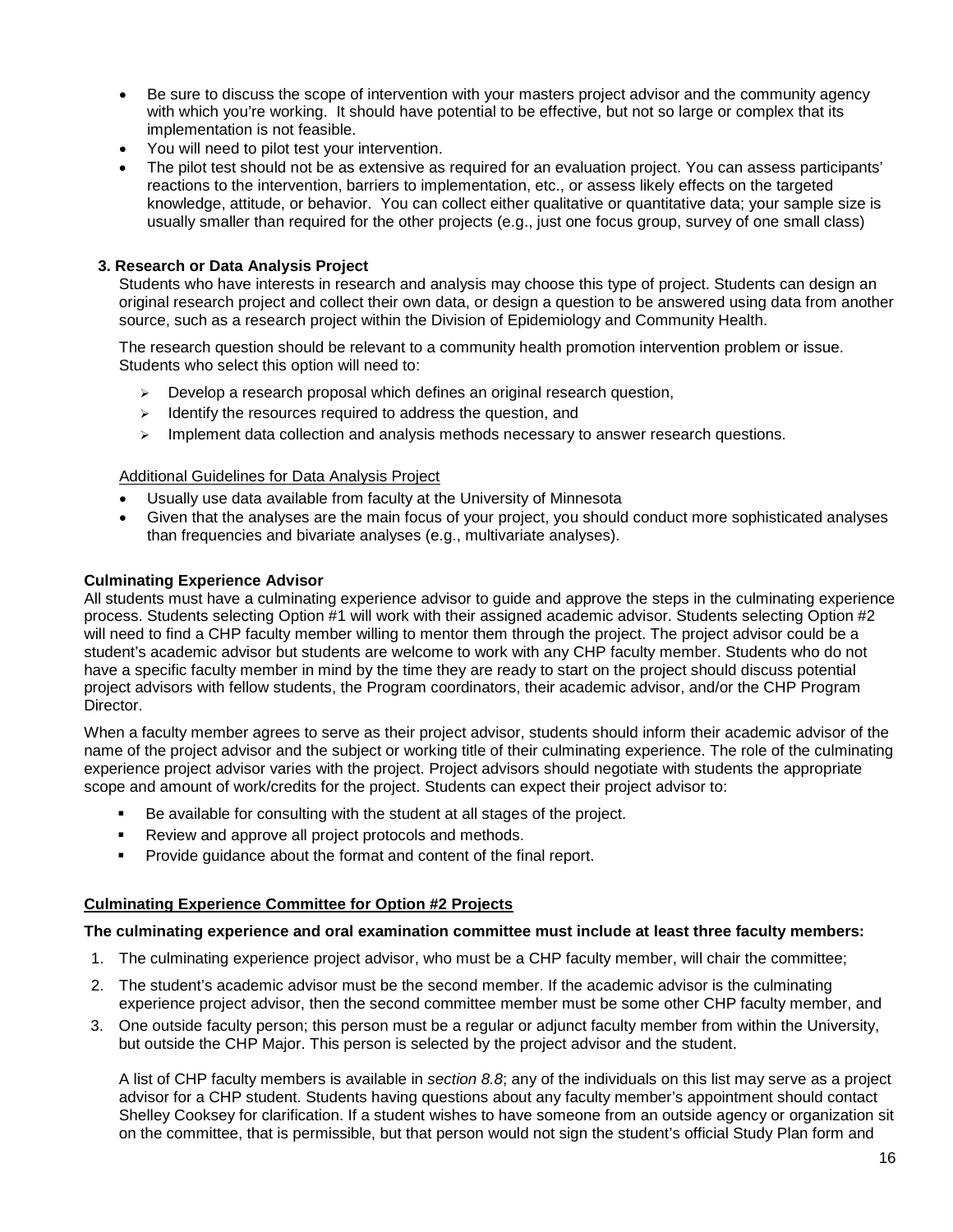will not be considered an official committee member. Students should meet with committee members to outline the scope of the project before it begins to minimize the amount of 'last minute' work needed to satisfy all committee members as the project nears completion.

#### **Approval Process and Registration for Option #2**

Students are required to submit a 1-2 page proposal describing their project's objectives, research questions or hypotheses, design, and implementation. Plans for analyzing data from the project should also be included and stated in general terms. The proposal should reflect the agreement between student and project advisor on the project scope and tasks to be accomplished.

The number of credits, 2-5, is determined by the scope of the work, and is negotiated between the student and project advisor. Almost all students register for two credits; however, more credits may be used as electives.

The proposal and *Culminating experience Approval Form* should be submitted to the project advisor for approval prior to initiating work on the project. The form can be found at [http://docs.sph.umn.edu/epich/student/Culminating-Exp-](http://docs.sph.umn.edu/epich/student/Culminating-Exp-Approval.pdf)[Approval.pdf.](http://docs.sph.umn.edu/epich/student/Culminating-Exp-Approval.pdf) Students must have this form completed and submitted to Shelley Cooksey, before they can start work on their culminating experience. Students also need permission to register and will not be issued permission Shelley has this form. The outline should include a detailed description of the scope of the culminating experience. A timeline would also be helpful to include in the description; however, it is not required. Students then register for culminating experience credits under PubH 7094.

#### **Human Subjects Information for Option #2**

All students at the University of Minnesota who conduct any research using human subjects or secondary data are required to submit their research proposal to the University of Minnesota Institutional Review Board (IRB) for approval prior to conducting their study. This includes research that would be considered exempt from IRB review if submitted outside of the MPH degree program. This submission is an academic requirement of all academic programs in the Division of Epidemiology and Community Health, and the IRB is prepared to review our students' proposals, even if they return a review of exempt. There are a few situations, such as the systematic review of literature, where an IRB application is not required. If you have any doubt, contact your Program Director or project advisor for advice.

The approval process can take up to two months. This time must be accounted for when developing the proposal timeline. No contacts with data or potential or actual study participants, including recruitment or other research, may occur until final IRB approval. Please consult with your project or academic advisor for information on IRB procedures.

#### **Completing an Option #2 Project**

Upon completion of the culminating experience, each student is expected to submit a paper (see paper guidelines below). The paper can take several forms depending upon the type of project and the audience for the paper:

- A report to the agency or organization with which you collaborated,
- A manuscript for publication, or In each case, the paper should include:
- A literature review to provide justification for the project;
- A statement of the problem;
- A complete description of the target population, intervention goals, theoretical model, and intervention (where appropriate);
- A description of all intervention, data collection and analysis methods used in the project;
- Detailed results of the project, including appropriate data presentation; and
- A discussion of the implications of the results, limitations of the project, and recommendations to the organization (where appropriate).

The final paper should include a copy of the approval letter for the project from the University of Minnesota Institutional Review Board. Copies of former students' Option #2 culminating experience papers are located near cubicle 398E on the third floor of WBOB. Students may browse through these papers but cannot take them from the student study area.

Students should prepare the paper in consultation with their project advisor and submit it to their committee members for review at least two weeks before the oral exam. Shelley Cooksey, ([cooks001@umn.edu](mailto:cooks001@umn.edu)) must also be notified of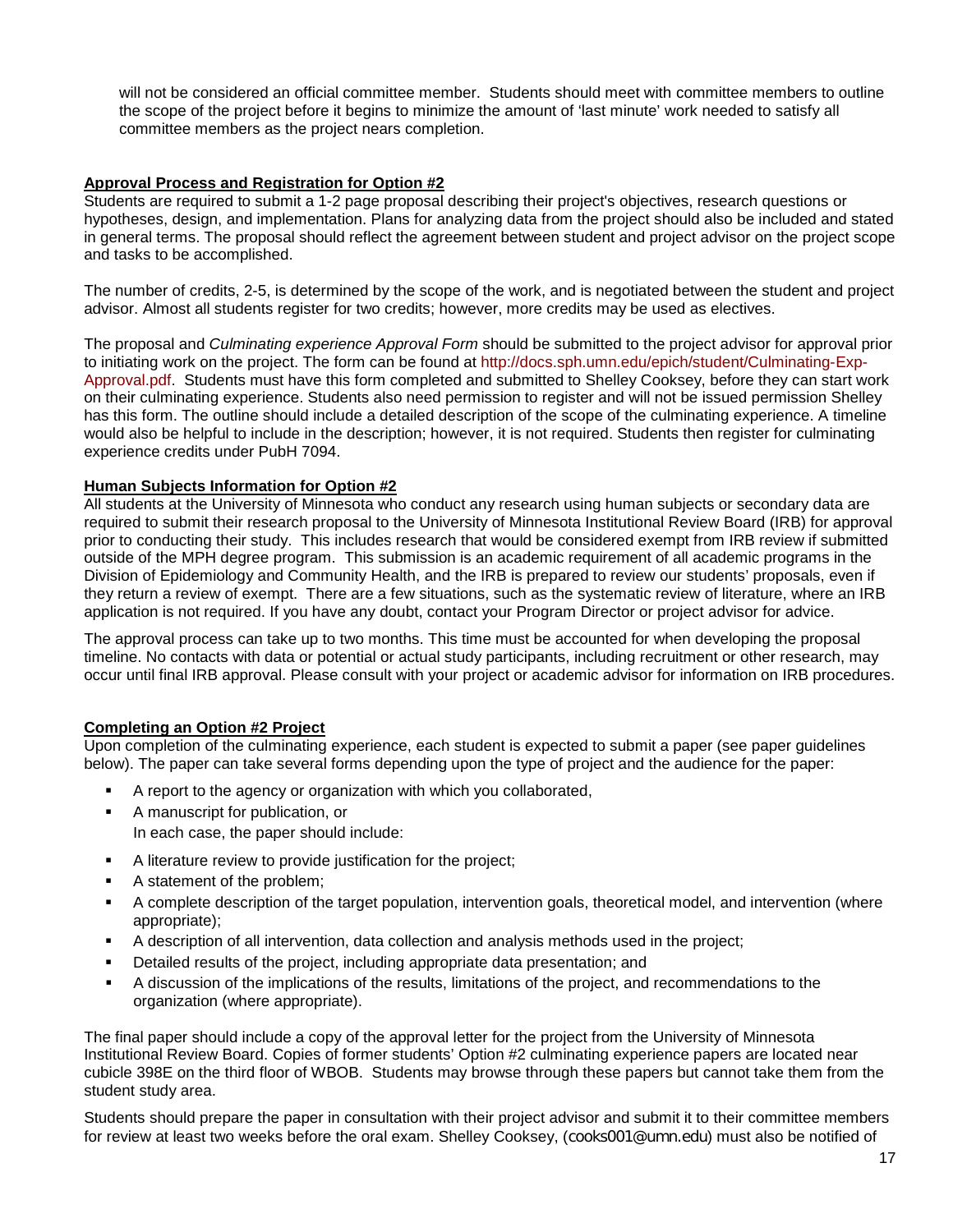the date, location, and project title at least two weeks before the oral exam. A final copy (unbound and unstapled) of the report must be submitted to Shelley after revisions suggested during the oral exam are incorporated. Students are able to email the final version of the project to Shelley.

#### **Guidelines for Writing a Paper for Option #2 Projects**

Most students write a final paper for their project that follows the format of scientific publications. Occasionally students will work with an organization that would like a project summary in a report format. In this document, we provide guidelines for the scientific format. If you are using a report format, work with your project advisor and your organization to make sure you are meeting the needs for the organization and for your degree.

Scientific Format:

- A. Introduction:
	- a) Define the problemWhat does the current research literature suggest about this topic area? (**Note:** you do not have to do an exhaustive literature search but should include a balanced summary of the research that provides justification for your project.)
	- b) Describe the holes in the research literature that your project will address
	- c) Explain the theoretical basis for your project
	- d) End your introduction with a summary of your project goals or research questions
- B. Methods: Create major subsections; common subsections are:
	- 1. Participants
		- a. How were potential participants identified and recruited?
		- b. Were participants randomly selected or did you use a convenience sample?
		- c. What is your final sample size?
		- d. What is the response rate (i.e., what percentage of individuals recruited to participate agreed to participate)?
		- e. What are the characteristics of your sample (e.g., % male, % different age groups, race/ethnic characteristics)?
		- f. How similar is your sample to the targeted population (i.e., if you have a sample from a local clinic – how well does your sample resemble all patients at that clinic)?
	- 2. Study Design: Describe your design, for example, is it:
		- a. Cross-sectional
		- b. Pre/post
		- c. Observational
		- d. Experimental
	- 3. Intervention/Program (for Evaluation and Intervention projects)
		- a. What are the goals of the intervention/program?
		- b. Who does the intervention/program target?
		- c. What approach was used (education, coalition, etc.)?
		- d. What was the intensity (e.g., number of sessions, length of the session, etc.)?
		- e. Who implemented the intervention/program?
		- f. Where/when was it implemented?
	- 4. Data Collection
		- a. What type of data were collected (e.g., survey, archival, observational, focus group discussions)?
		- b. How were data collected?
			- 1. Who collected data?
			- 2. Protocol
			- 3. Reliability/validity of data collection instrument
	- 5. Measures
		- a. Describe your dependent, independent, and control variables, including the psychometric properties of your variables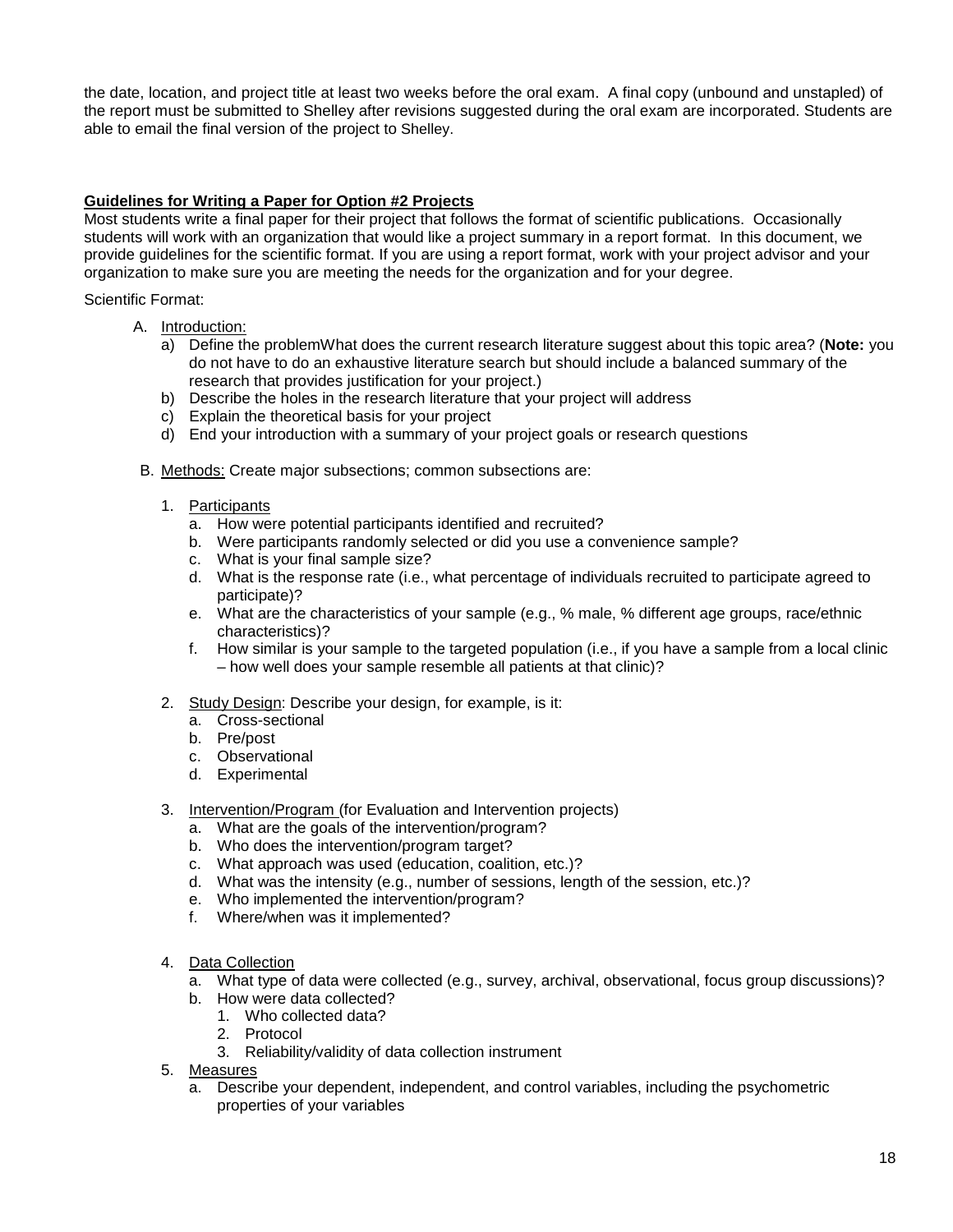- b. How many of each are you using in your analyses? Can they be grouped by construct (e.g., "We used three categories of independent variables, including demographic, family, and communitylevel variables")?
- c. Describe each variable
	- 1. Wording
	- 2. Response categories (e.g., age (<30, > 31)
- 6. Analyses
	- a. Describe the quantitative or qualitative analyses you conducted
	- b. For quantitative analyses:
		- 1. Did you calculate frequencies?
		- 2. Did you conduct bivariate analyses?
			- a) Chi-squares
			- b) Correlations
			- c) Other?
		- 3. Did you conduct multivariate analyses?
			- a) Linear regression
			- b) Logistic regression
			- c) Hierarchical models
			- d) Other?
			- e) What variables did you control for?
			- f) Were all variables retained in the final model, or did you create a parsimonious model? (If so, how did you create this final model?)
		- 4. What level of statistical significance did you select (e.g.,  $p = 0.05$ )?
		- 5. What statistical package did you use for your analyses (e.g., SAS, Excel, SPSS)?
			- a) For qualitative analyses:
				- 1. What type of analyses are you conducting?
				- 2. Are you identifying major themes and sub-themes? If so, how?
				- 3. Are you using a software program?
				- 4. How many coders? How was reliability determined?

#### C. Results:

- 1. Results should be stated simply and clearly. Do not provide a discussion of the results (e.g., compare with results of other studies, talk about implications, strengths and limitations, plans for future studies) in this section. You are simply describing what you found.
- 2. Use well-labeled and organized tables and figures where appropriate to describe your results. The reader should be able to understand a figure or table without having to read the text. Always refer to tables and figures in the text (e.g., "Table 1 describes the demographic characteristics of the sample.").
- 3. When you use figures and tables, point out in the text the information in the tables and figures that you particularly want the reader to notice. This is often information directly related to your research question or results that you plan to discuss in the Discussion section. You generally don't need to describe fully in the text ALL of the information presented in the table or figure.
- 4. When providing the results of statistical tests, be sure to mention both whether a difference is statistically significant and, if it is significant, the direction of the difference. Example: "At follow-up, students who had participated in the exercise program were significantly more likely to have lost weight at follow-up assessment than those who had not participated in the program."
- 5. Use headers to organize your results section and guide the reader through your presentation of results.
- 6. Resources that provide information about presenting results include the APA Style Manual<sup>1</sup> and the Chicago Guide to Writing about Numbers.

#### D. Discussion:

- 1. Start this section with a discussion of the most important finding(s).
	- a. Was this finding expected or unexpected? Why or why not?
	- b. How does this finding relate to the previous research literature?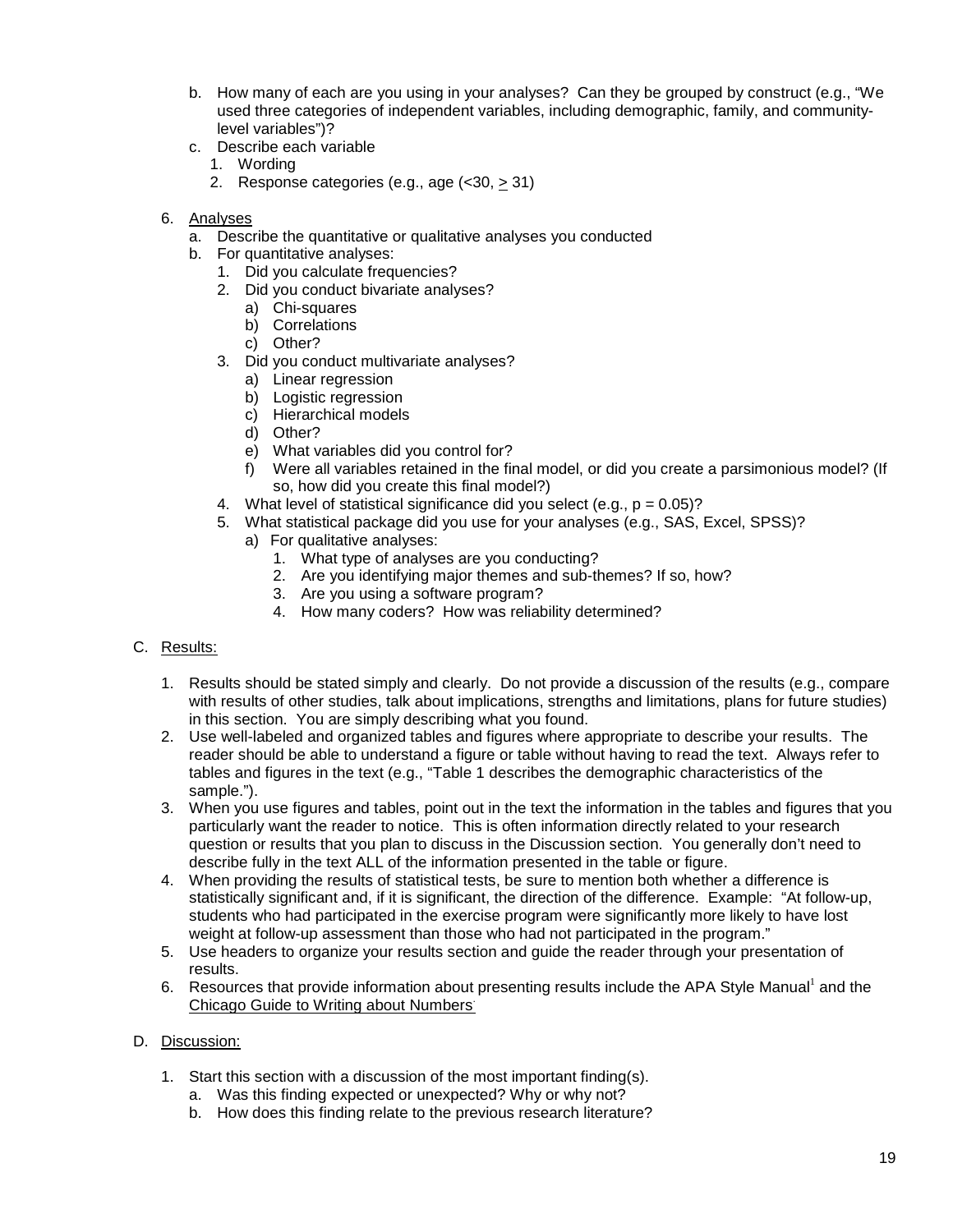- c. What were other important findings and how do these findings fit expectations based on the previous research literature?
- d. What recommendations do you have for policies or programmatic interventions based on your findings?
- e. What were the limitations of your project?
- f. What are your final conclusions?
	- 1. Why should the reader think your project is important despite its limitations?
	- 2. Have a header for each of these subsections

#### Useful Tips for Completing an Option #2 Project

- A. Unless your project advisor advises otherwise, you should format your paper (including citations, headers, etc.) using the American Psychological Association guidelines.
- B. Your paper should be approximately 20-25 pages in length, excluding tables, figures, and references.
- C. How long your project will take to complete depends on a few factors:
	- 1. What type of project you choose (e.g., original data collection versus secondary data analysis),
	- 2. External factors you cannot control, such as timing of access to a dataset or timing of an organization's intervention, and/or
	- 3. Your level of motivation and discipline.
- D. Some students take more than one year to complete a project while others take three or four months. In general, projects always take longer to complete than you initially expect.
- E. If you have a specific end date in mind, work backwards from that date to figure out when you need to get started. Here are some things to consider in your timeline:
	- -Finding project
	- -Reading research literature to determine research questions
	- -Developing data collection forms (for original data collection) or obtaining clean dataset ready for analyses (for secondary data analysis)
	- -Applying for funding, if available
	- -Obtaining human subjects approval from the U of MN Institutional Review Board (usually takes 2-4 weeks from the time of submission of the application)
	- -Collecting data
	- -Creating analytical data file
	- -Conducting analyses
	- -Writing draft of paper
	- -Obtaining comments from project advisor/revising draft of paper (this phase is usually repeated multiple times!)
- F. Break your paper into manageable parts.
- G. Focus on introduction or specific subsections of Methods section rather than worrying about writing the entire paper.
- H. Create a reasonable plan e.g., write one Methods sub-section per week or per night.
- I. As you work on Methods and Results, make a bulleted list of ideas for the Discussion section—you won't remember these brilliant ideas weeks later!
- J. Review the chapter in the Publication Manual of the American Psychological Association on "Expressing Ideas and Reducing Bias in Language (Chapter 2 in the 2001 version).
- K. Use active versus passive tense.
- L. When starting, don't worry about perfection, just get a rough draft. You and your advisor will go through multiple edits. Build in these multiple edits/revisions into your timeline.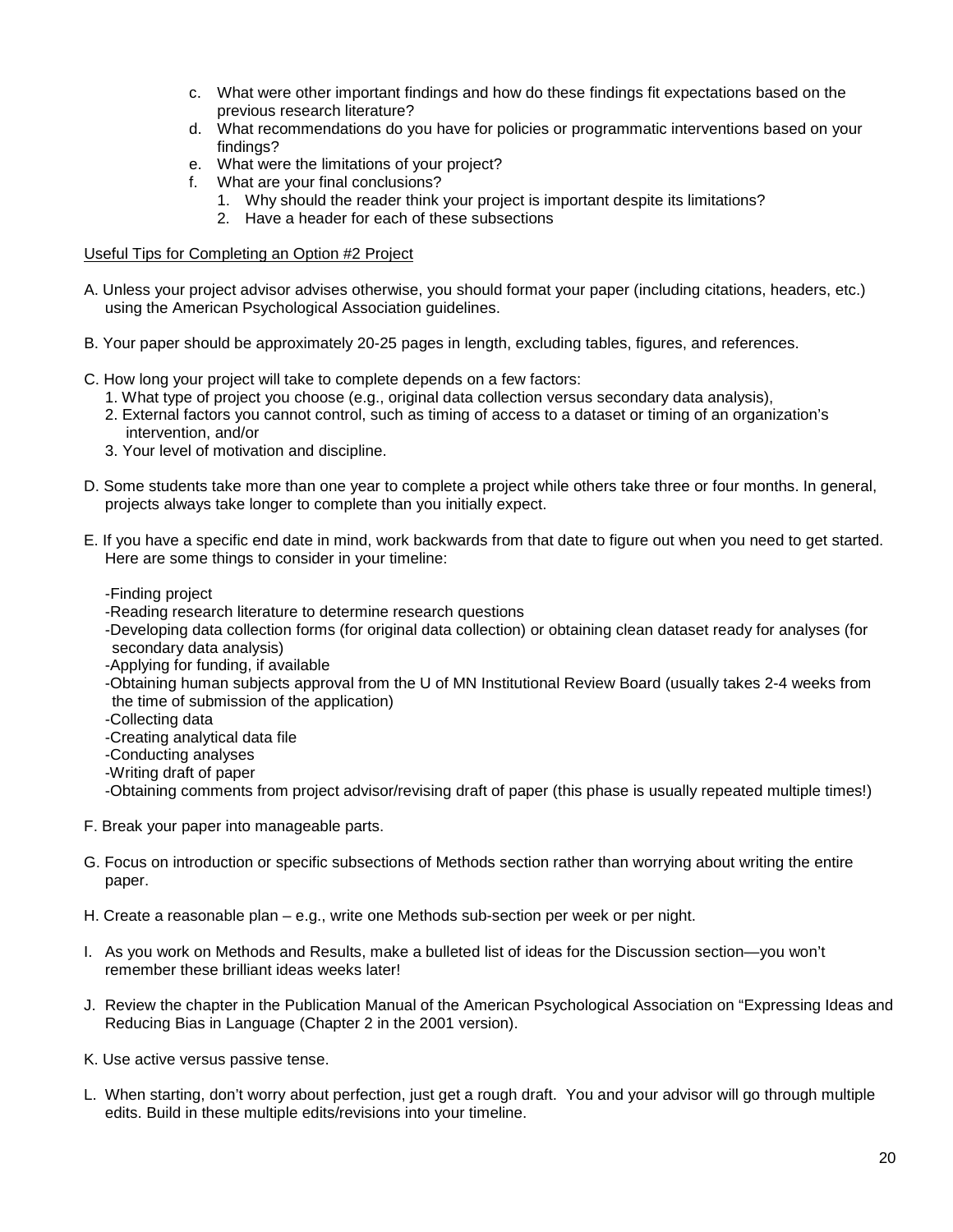- M. **Pay attention to all of the edits recommended by your advisor**. Advisors have considerable writing experience and will be frustrated if they have to make the same edits multiple times.
- N. **Be careful to cite the literature that you are mentioning in your paper and make sure that citations provided in your Reference section are correct**.

#### **Costs Associated with an Option #2Culminating Experience**

Students are responsible for costs associated with completing their culminating experiences. Costs are sometimes offset in part by the organization with which the student is working. Funds may also be available from the Division of Epidemiology and Community Health by applying for the J. B. Hawley Student Research Award; see section 2.6. Students who choose the data analysis option may find the research project with which they are associated can cover the costs of their project. There are also resources available for statistical computing. The Division of Epidemiology and Community Health will provide their MPH, MS and PhD students working on research projects free access to the Division's research computers. This policy is addressed to those students who need computer access for facultysponsored research that is part of their Master's or PhD Project. Computers with SAS and STATA can be found in 397F WBOB.

The following rules apply if students need access to the specialized analysis software available only on the EpiCH main system:

- A sponsoring faculty member should initiate access for the student and specify the time period that the access is needed.
- Access beyond the initial time period is renewable at the request of the faculty member and subject to approval by the Computer Resources committee.
- To be courteous, the student should run only one job at a time.
- The computer may not be used for other coursework.
- This access is limited to the main research computers.
- Any technical problems should be reported to the faculty sponsor, not the computer support staff or Program coordinators.

#### **Option #2 Oral Exam**

This type of oral examination is required for all CHP students who complete an Option #2 project. Detailed instructions on the oral exam and the forms mentioned below can be found at [www.isph.umn.edu/epich/current](http://www.isph.umn.edu/epich/current-student-forms-and-policies/)[student-forms-and-policies/.](http://www.isph.umn.edu/epich/current-student-forms-and-policies/)

The material covered in the oral examination is comprehensive and includes:

- 1. Culminating experience
- 2. Course materials that relate to your culminating experience (Note: The oral exam will focus primarily on your project. You do not need to review course material, but you should understand the strengths and limitations of the methods you used and be able to interpret and defend the results of your project)
- 3. Issues of practical application

#### **Before the exam**

Students need to complete Part I of the *[Study Plan](http://www.isph.umn.edu/epich/current-student-forms-and-policies/)* at least one semester before completion of their coursework. Students should complete Pages 1 & 2 of the *Study Plan* and then turn in the *Study Plan* to Shelley Cooksey, Student Advising Manager, who will then make sure the advisor and Program Director sign it before the form is placed in the student's file. Students are urged to keep a copy of their *Study Plan* for their own files.

Students are responsible for scheduling the oral exam with the committee members, reserving a small conference room for a minimum of two hours. Students are also responsible for arranging for any audio-visual equipment needed for the presentation through Shelley.

To schedule a room in the West Bank Office Building (WBOB), call 612-624-1818.

It is a good idea to reserve the room starting 30 minutes prior to the time that you want to start your presentation. Allowing that additional 30 minutes will ensure that any audio-visual equipment reserved has been set up and your presentation works as you anticipate that it will. To reserve an LCD projector and/or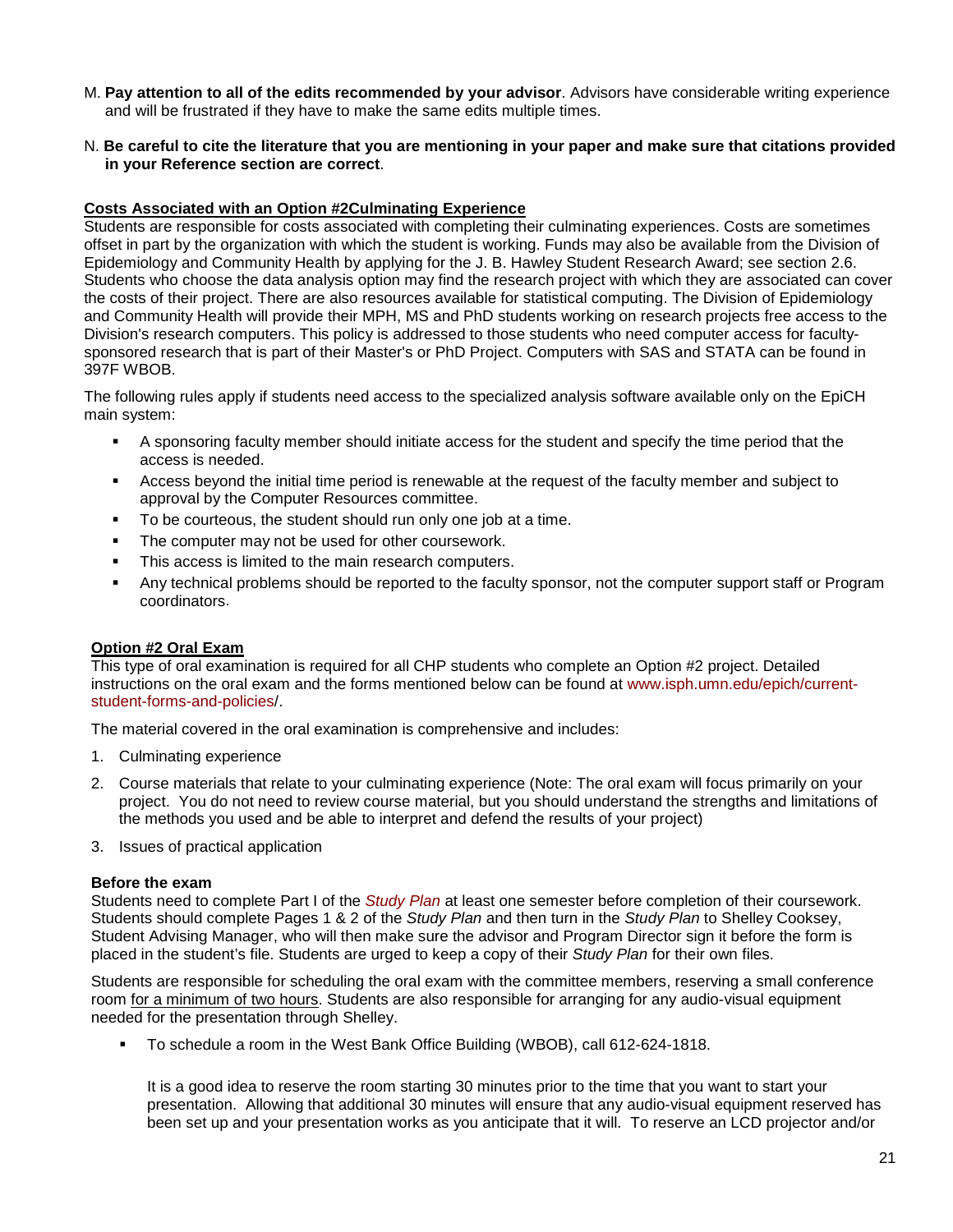laptop, please notify Shelley at least two weeks in advance. These arrangements can usually be accommodated in WBOB conference rooms with at least two weeks notice.

At least two weeks prior to the exam, students must forward a copy of their final project to their committee members for review, and notify Shelley [\(cooks001@umn.edu\)](mailto:cooks001@umn.edu), of the date of the oral exam so that the proper paperwork can be forwarded to the project advisor. Please note that students cannot show up on the day of the oral and expect the paperwork to be prepared with no advance notice. If this happens, the student would hold their oral but the committee would not have the paperwork to sign. It would be the project advisor's responsibility to get the required committee signatures after the paperwork is prepared.

You will need to prepare a 20-minute PowerPoint presentation that describes your project (e.g., background, research questions, methods, results). Your slides should be clear and concise. Talk with your masters project advisor about these slides. Bring a hard copy of your PowerPoint presentation for your committee members.

#### **During the exam**

At the oral exam, the student presents for roughly 20 minutes. Your project advisor will chair the exam. Once everyone arrives, the chair will ask you to leave the room while the committee discusses your background. You will be invited back into the room within a few minutes, so do not wander too far away. You will then begin your presentation. It is up to you to decide whether to take questions during your presentation or to hold questions until after your presentation is complete. Many students find it more comfortable to answer questions throughout the presentation. Once you complete your presentation, your committee members will ask their remaining questions.

When the presentation is complete and all questions have been answered, the committee will ask the student to leave the room so the committee can decide if the student passed. The committee will ask the student to re-join them, and the student is given the committee's decision. If the student passes, the committee signs the study plan. If the student did not pass, the committee explains what steps are necessary before they will approve the student's project. The MPH will not be conferred until the exam committee is satisfied with both the quality of the presentation and the Culminating Experience Project.

#### **After the exam**

The project advisor is responsible for returning (a) the student's file with the signed study plan to Shelley Cooksey, and (b) submitting a grade change for the culminating experience credits.

Once any necessary changes or corrections to the culminating experience have been completed, students must submit one unbound, unstapled copy of their culminating experience paper and abstract to a program coordinator. Students are able to email Shelley the final version of their paper at [cooks001@umn.edu.](mailto:cooks001@umn.edu)

#### **Additional Tips**

- A. Listen to your advisor he/she will make sure that you are ready for the oral exam!
- B. Keep your presentation simple your committee members have read your paper.
- C. Relax and have fun. You know more about your project than anyone in the room. This is your chance to show what you know!

#### **1.6 Graduate Follow-up Survey**

Students must submit the Graduate Follow-Up Survey prior to receiving their degree or certificate. Students may complete the process online at the appropriate link on the current student Web page [http://secure.ahc.umn.edu/PubliCHPalth/careersurvey/gs\\_login.cfm.](http://secure.ahc.umn.edu/PublicHealth/careersurvey/gs_login.cfm)

All graduates will receive a three-month and six-month e-mail message asking them to update survey information (e.g., employment). This is through secure access and coordinators will not be able to input on students' behalf.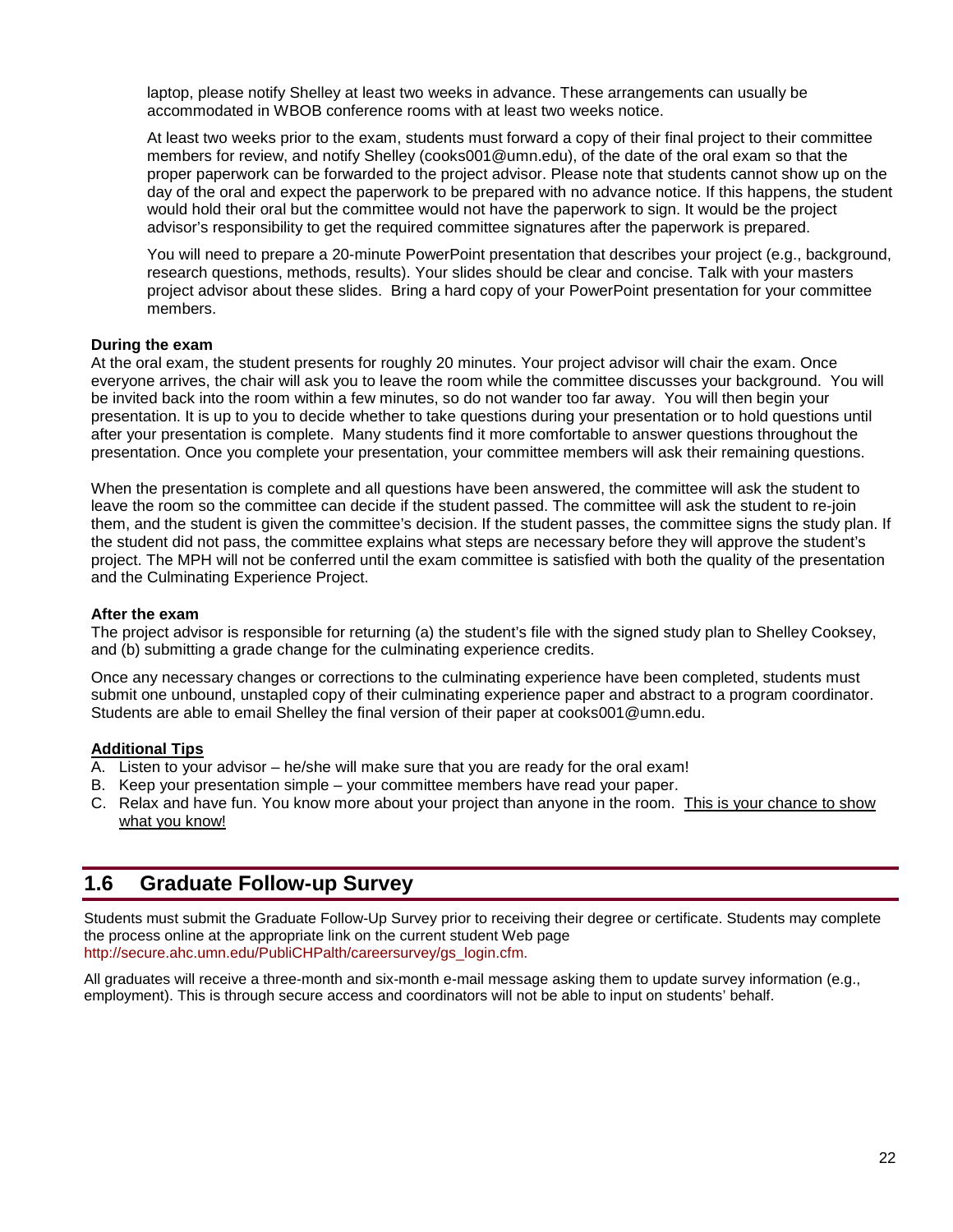# **1.7 Program Faculty List**

| <b>PRIMARY FACULTY</b>               |          |                   |                                                                                                                                                                                                                                                                                                                          |
|--------------------------------------|----------|-------------------|--------------------------------------------------------------------------------------------------------------------------------------------------------------------------------------------------------------------------------------------------------------------------------------------------------------------------|
| <b>Name</b>                          | Phone    | E-mail            | <b>Research Expertise</b>                                                                                                                                                                                                                                                                                                |
| Zobeida Bonilla, PhD,<br><b>MPH</b>  | 626-1733 | zbonilla@umn.edu  | Maternal Child & Health, Latino/a health,<br>qualitative health research and program<br>evaluation, global health (Caribbean region),<br>health disparities.                                                                                                                                                             |
| Sonya Brady, PhD                     | 626-4026 | ssbrady@umn.edu   | Health risk behavior during adolescence and<br>young adulthood; Developmental influences on<br>risk taking; Mechanisms linking stressful life<br>circumstances to health risk behavior and<br>factors promoting resiliency; Promotion of<br>health protective behavior; Public policies<br>affecting adolescent health.  |
| Benjamin Capistrrant, ScD            | 624-2891 | bcapistr@umn.edu  | Epidemiology and Demography of Aging;<br>Disability; Social Epidemiology; Cardiovascular<br>Disease; Depression; Cognitive Function;<br>Global Health; Caregiving; Families;<br>Racial/Ethnic Health Disparities                                                                                                         |
| John Finnegan, Jr., PhD              | 625-1179 | finne001@umn.edu  | Media communication and public health;<br>community campaigns; the "Knowledge Gap"<br>and health outcomes; digital information<br>technology and its impact on public health                                                                                                                                             |
| Simone French, PhD                   | 626-8594 | frenc001@umn.edu  | Social and environmental influences on eating<br>and physical activity behaviors; Community-<br>based strategies for eating behavior change;<br>Adolescent nutrition and physical activity                                                                                                                               |
| Eileen Harwood, PhD                  | 626-1824 | harwo002@umn.edu  | Social Epidemiology; Health Program and<br>Policy Evaluation Alcohol; Tobacco and Illicit<br>Drugs                                                                                                                                                                                                                       |
| Deborah Hennrikus, PhD               | 626-8646 | hennr001@umn.edu  | Smoking cessation; Reducing environmental<br>tobacco smoke exposure; Health education in<br>clinical settings                                                                                                                                                                                                            |
| Keith Horvath, PhD                   | 626-1799 | khorvath@umn.edu  | Online assessment and intervention; Mobile<br>assessment and intervention; Secondary HIV<br>prevention                                                                                                                                                                                                                   |
| Rhonda Jones-Webb,<br><b>DrPH</b>    | 626-8866 | jones010@umn.edu  | Alcohol studies; Alcohol policy as a prevention<br>strategy; Minority health issues; Behavioral<br>epidemiology                                                                                                                                                                                                          |
| Harry Lando, PhD                     | 624-1877 | lando001@umn.edu  | Global issues in tobacco reduction; Smoking<br>cessation; Treatment of medically<br>compromised smokers                                                                                                                                                                                                                  |
| Alan Lifson, MD, MPH                 | 626-9697 | lifso001@umn.edu  | HIV/AIDS, International Health, Infectious<br><b>Diseases</b>                                                                                                                                                                                                                                                            |
| Jennifer Linde, PhD                  | 624-0065 | linde074@umn.edu  | Obesity prevention and intervention; Weight<br>control behaviors; Weight loss goals; Public<br>health messages                                                                                                                                                                                                           |
| Russell Luepker, MD, MS              | 624-6362 | luepk001@umn.edui | Cardiovascular disease epidemiology and<br>prevention; Health behavior; Community trials;<br><b>Clinical trials</b>                                                                                                                                                                                                      |
| Toben F. Nelson, ScD                 | 626-9791 | tfnelson@umn.edu  | Health policy; organizational change; health<br>behavior during developmental transitions;<br>influence of sports participation on health;<br>social determinants of health; program<br>evaluation; prevention of alcohol-attributable<br>harm; physical activity promotion; obesity<br>prevention; motor vehicle safety |
| Dianne Neumark-Sztainer,<br>PhD, MPH | 624-0880 | neuma011@umn.edu  | Adolescent health and nutrition; Obesity and<br>eating disorder prevention; Health behavior<br>change; Nutrition education program design<br>and evaluation                                                                                                                                                              |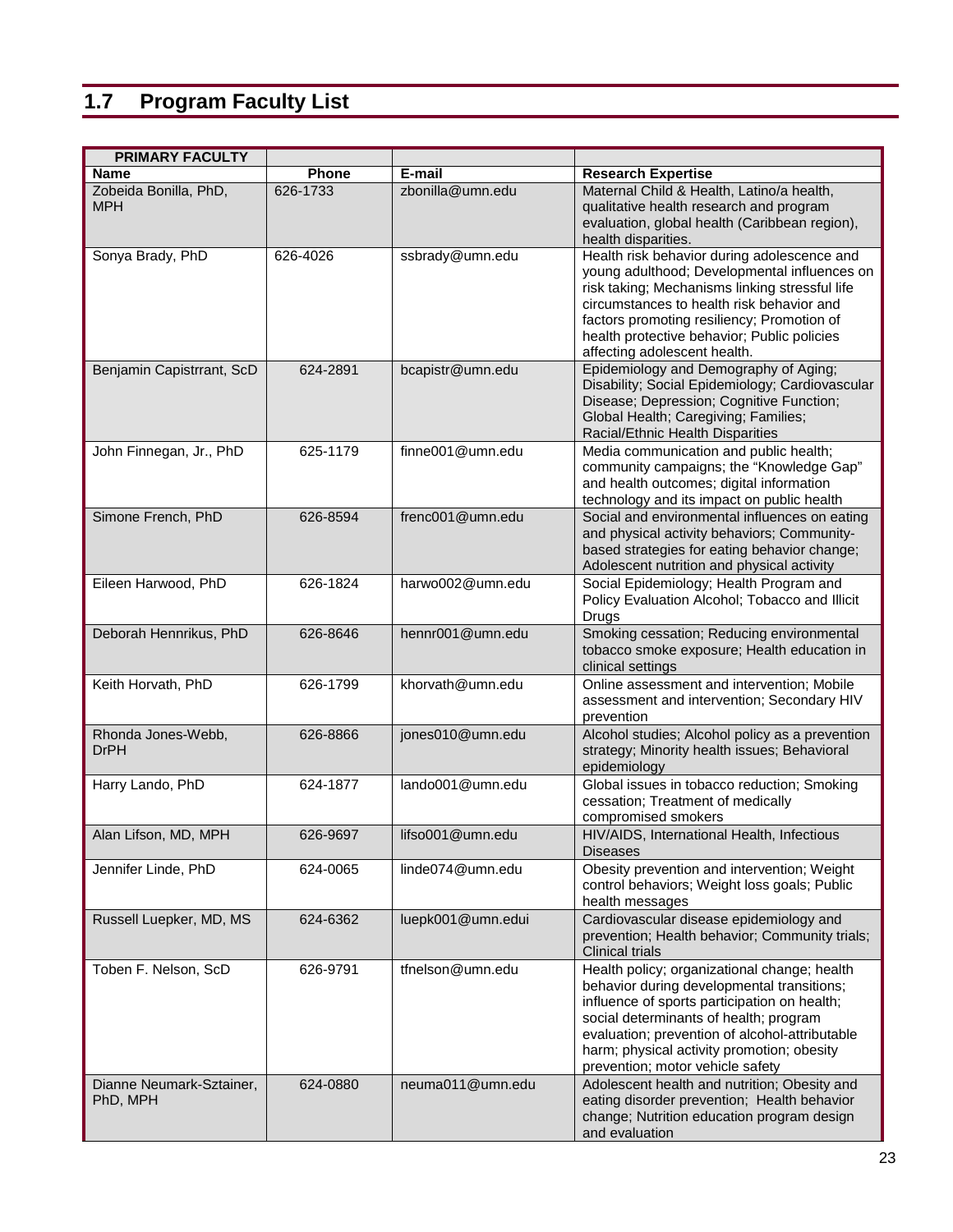| Ruby Nguyen, PhD                        | 626-7559                 | nguy0082@umn.edu                     | Women's Health; Reproductive and Perinatal<br>Epidemiology.                                                                                                                                                                                                                                                                                                                                                                                                                                                                      |
|-----------------------------------------|--------------------------|--------------------------------------|----------------------------------------------------------------------------------------------------------------------------------------------------------------------------------------------------------------------------------------------------------------------------------------------------------------------------------------------------------------------------------------------------------------------------------------------------------------------------------------------------------------------------------|
| J. Michael Oakes, PhD                   | 624-6855                 | oakes007@umn.edu                     | Quantitative Methods; Social Epidemiology;<br><b>Research Ethics</b>                                                                                                                                                                                                                                                                                                                                                                                                                                                             |
| Theresa Osypuk, SD, SM                  | 625-8279                 | tosypuk@umn.edu                      | Research examines why place influences<br>health and health disparities, including the<br>roles of racial residential segregation,<br>neighborhood context, and social policies. Her<br>research explores how seemingly "non-health<br>related" social policies (including those directly<br>concerned with housing or neighborhoods)<br>may reduce racial/ethnic health disparities.<br>She researches racial/ethnic, socioeconomic,<br>and nativity/immigrant disparities in health,<br>their geographic patterns, and causes. |
| Simon Rosser, PhD,<br>MPH, LP           | 624-0358                 | rosser@umn.edu                       | HIV/STI prevention; sexual health; sex; male<br>homosexuality; prevention for HIV+ persons;<br>religious and sexual identity formation; Internet<br>sex; Internet-based-Public Health surveys and<br>interventions; virtual community health                                                                                                                                                                                                                                                                                     |
| Traci Toomey, PhD, MPH                  | 626-9070                 | toome001@umn.edu                     | Policy research; Community organizing;<br>Prevention of alcohol and tobacco-related<br>problems; Intentional and unintentional injury<br>prevention                                                                                                                                                                                                                                                                                                                                                                              |
| Boris Volkov, PhD                       | 624-7176                 | volk0057@umn.edu                     | Domestic and international surveillance and<br>evaluation                                                                                                                                                                                                                                                                                                                                                                                                                                                                        |
| Rachel Widome, PhD,                     | 612-629-7726             | widom001@umn.edu                     | Adolescent health; Tobacco use                                                                                                                                                                                                                                                                                                                                                                                                                                                                                                   |
| <b>MHS</b>                              |                          |                                      |                                                                                                                                                                                                                                                                                                                                                                                                                                                                                                                                  |
| <b>ADJUNCT FACULTY</b>                  |                          |                                      |                                                                                                                                                                                                                                                                                                                                                                                                                                                                                                                                  |
| <b>Name</b>                             | Phone                    | E-mail                               | <b>Research Expertise</b>                                                                                                                                                                                                                                                                                                                                                                                                                                                                                                        |
| Sara Axtell, PhD                        | 625-0252                 | axtel002@umn.edu                     | Community organizing                                                                                                                                                                                                                                                                                                                                                                                                                                                                                                             |
| Donald B. Bishop, PhD                   | 651-201-5402             | don.bishop@state.mn.us               | Diabetes; obesity; asthma; physical activity;<br>nutrition; tobacco use                                                                                                                                                                                                                                                                                                                                                                                                                                                          |
| Cari Jo Clark, Sc.D.                    | 612-625-8849             | cjclark@umn.edu                      | Dr. Clark's research interests are both<br>domestic and global, built upon global health<br>training and nearly 10 years of providing<br>consulting services and conducting research in<br>the Middle East. Her program of research is<br>focused on the linkages between psychosocial<br>stress and chronic disease, with a special<br>emphasis on the long term health effects of<br>exposure to violence                                                                                                                      |
| Marla Eisenberg, Sc.D,<br>MPH           | 626-2942                 | eisen012@umn.edu                     | Influences on adolescent sexual behaviors;<br>health issues of gay, lesbian and bisexual<br>youth; body image and weight control<br>behaviors; teasing and bullying                                                                                                                                                                                                                                                                                                                                                              |
| Steven S. Foldes, PhD<br>Judith Garrard | 952-201-0849<br>625-8772 | ssfoldes@umn.edu<br>jgarrard@umn.edu | Data analytics, health services research, policy<br>research, quantitative and qualitative research,<br>tobacco control, disease management,<br>reporting, community-based participatory<br>research<br>Behavioral geriatrics; pharmacoepidemiology;                                                                                                                                                                                                                                                                             |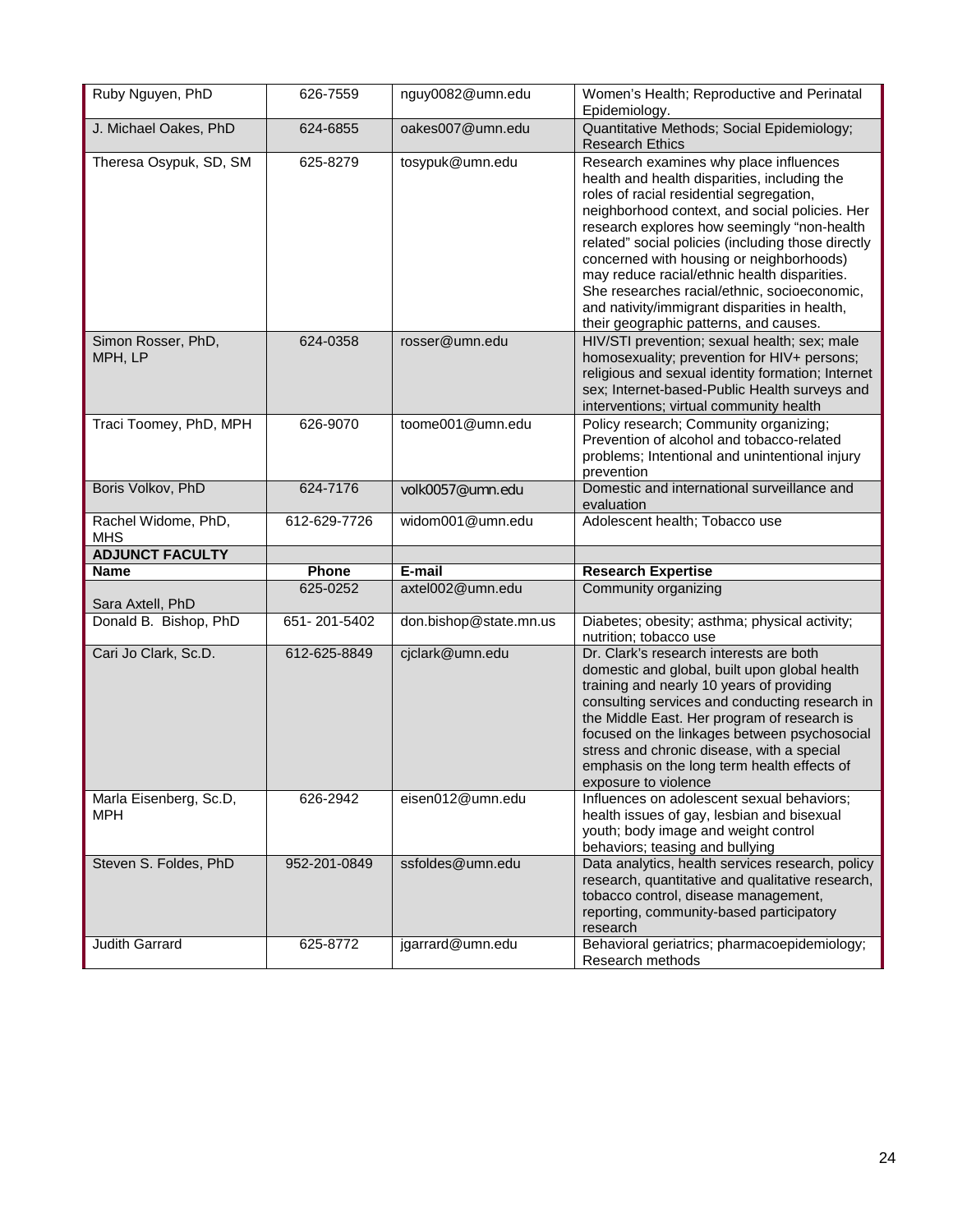| Pamela Jo Johnson, PhD,<br><b>MPH</b> | 624-1406<br>or<br>952-992-2195 | johns245@umn.edu | Epidemiologist and health survey<br>methodologist with broad interests in health<br>services epidemiology and population health<br>focusing on social disparities in health and<br>healthcare. Research emphasizes health<br>disparities; neighborhood effects on health;<br>access to healthcare; and complementary and<br>alternative medicine (CAM)/integrative<br>healthcare. The populations about which she<br>is most passionate are mothers and infants,<br>American Indians, and those that tend to be<br>disenfranchised from the formal healthcare<br>system. |
|---------------------------------------|--------------------------------|------------------|--------------------------------------------------------------------------------------------------------------------------------------------------------------------------------------------------------------------------------------------------------------------------------------------------------------------------------------------------------------------------------------------------------------------------------------------------------------------------------------------------------------------------------------------------------------------------|
| Cheryl Robertson, PhD,<br>MPH. RN     | 624-5412                       | rober007@umn.edu | Refugee family health; trauma, stress and<br>coping; community-based interventions                                                                                                                                                                                                                                                                                                                                                                                                                                                                                       |
| Nancy Sherwood, PhD                   | 624-4173                       | sherw005@umn.edu | Obesity prevention and treatment in children<br>and adults                                                                                                                                                                                                                                                                                                                                                                                                                                                                                                               |

#### **1.8 Graduation Checklist**

#### **General steps for all MPH majors**

- 1. Student submits completed *Study Plan* **at least one semester** prior to the anticipated completion of coursework.
- 2. Student files the *Application for Degree* form by the end of the first business day of the month in which they intend to graduate.
- 3. Student completes all coursework and requirements by noon on the last business day of the month in which they wish to have their degree conferred.
- 4. Student completes and circulates the culminating experience paper and schedules the oral exam at least two weeks before the scheduled oral examination date.
- 5. **Student notifies Shelley Cooksey of the date of the oral exam at least two weeks prior to the exam so that their study plan can be forwarded to the project advisor.**
- 6. After the oral exam, project advisor returns the student's study plan to Shelley Cooksey.
- 7. Student submits one unbound, unstapled copy of the Culminating experience paper and abstract to Shelley.
- 8. Student submits the *Graduate Follow-up Survey*.

All Division of Epidemiology and Community Health students who fulfill, or anticipate fulfilling, the above requirements and deadlines for Fall 2016 through Summer Session 2017 are eligible to participate in the School of Public Health commencement ceremony on May 11, 2017. We encourage you to attend!

It is considered highly unethical and inappropriate to use or include in your title or professional signature any degree that you have not completed. This means you cannot use the MPH title prior to completing all your degree requirements and the conferring of your degree. The School does not recognize or confer the title "MPH Candidate".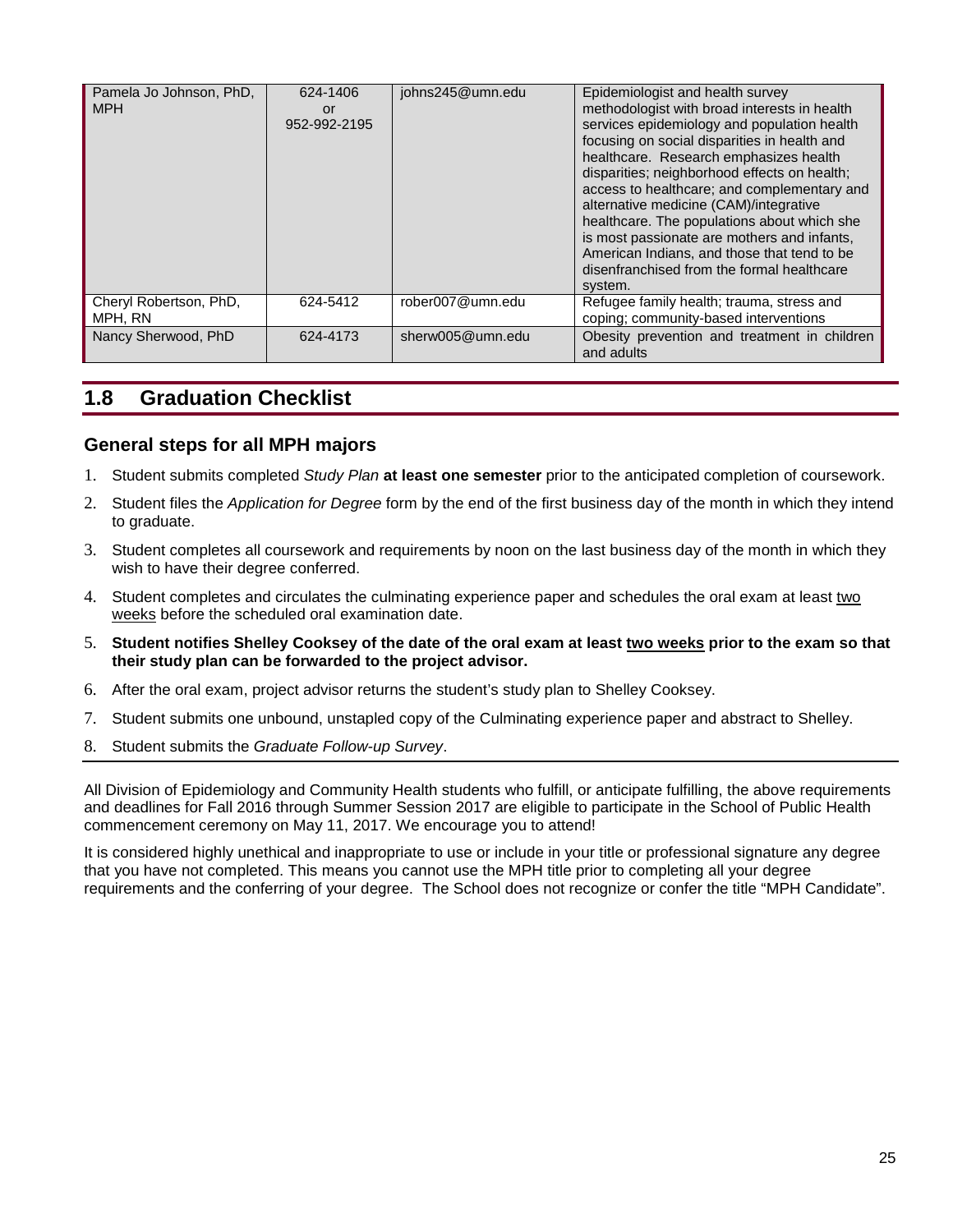# **2. DIVISION OF EPIDEMIOLOGY AND COMMUNITY HEALTH**

## **2.1 Welcome**

Epidemiology and Community Health is one of four Divisions that make up the School of Public Health at the University of Minnesota. The Division of Epidemiology and Community Health is home to six majors in the School of Public Health:

- Clinical Research MS
- Community Health Promotion MPH
- **Epidemiology MPH**
- **Epidemiology PhD**
- Maternal and Child Health MPH
- **Public Health Nutrition MPH**

The Division Head is Dr. Dianne Neumark-Sztainer

The Graduate Studies Staff are here to assist students in the Division:

**Shelley Cooksey:** *Student Advising Manager* – Primary contact for all current students in Master's level (MPH, MS, Cert) programs.

**Andrea Kish:** *Doctoral Program Administrator* – Primary contact for all PhD prospective and current students.

Kathryn Schwartz-Eckhardt: Senior Enrollment and Program Development Manger - Primary contact for prospective students, and curriculum development in master's level programs

**Laurie Zurbey:** *Student Support Services Coordinator* – course scheduling, data management, staff support

E-Mail............... [epichstu@umn.edu](mailto:gradstudies@epi.umn.edu) Phone .............. 612-626-8802 Fax................... 612-624-0315 Campus Mail.... WBOB, #300, Delivery Code 7525 US Mail ............ 1300 South Second Street, Suite 300, Minneapolis, MN 55454

# **2.2 The West Bank Office Building (WBOB)**

The offices are located in the West Bank Office Building (WBOB) at 1300 South 2<sup>nd</sup> Street in Minneapolis. Students can find directions to WBOB at <http://www1.umn.edu/twincities/maps/WBOB/>.

#### **Forms**

We have PDF versions of forms at [Student Forms](http://www.isph.umn.edu/epich/current-student-forms-and-policies/). Microsoft Word documents of all the forms are also available upon request. Contact the Graduate Studies Staff at [epi](mailto:epichstu@umn.edu)chstu@umn.edu to obtain the Word documents via e-mail.

#### **Evening and Weekend Access**

Division graduate students who do not have a paid appointment in the Division can have access to the student computer lab and student mailboxes after work hours and on weekends. Students obtain access by filling out a form to have their UCard programmed for access to the third and fourth floors of WBOB. Students are given the option to sign up for building access at Orientation. After orientation, contact the Graduate Studies Staff for information.

**NOTE:** There is approximately a one-week turnaround time to get a student's UCard programmed, so please plan accordingly.

#### **Computer Lab**

The Division computer lab in WBOB includes four PC's available for student use. The computer lab is located in the student lounge in room 466. The general policy for use of these computers is that they are for Division graduate students for work pertaining to their degree program. All four of the computers have SAS and two of them have STATA. Printers are available.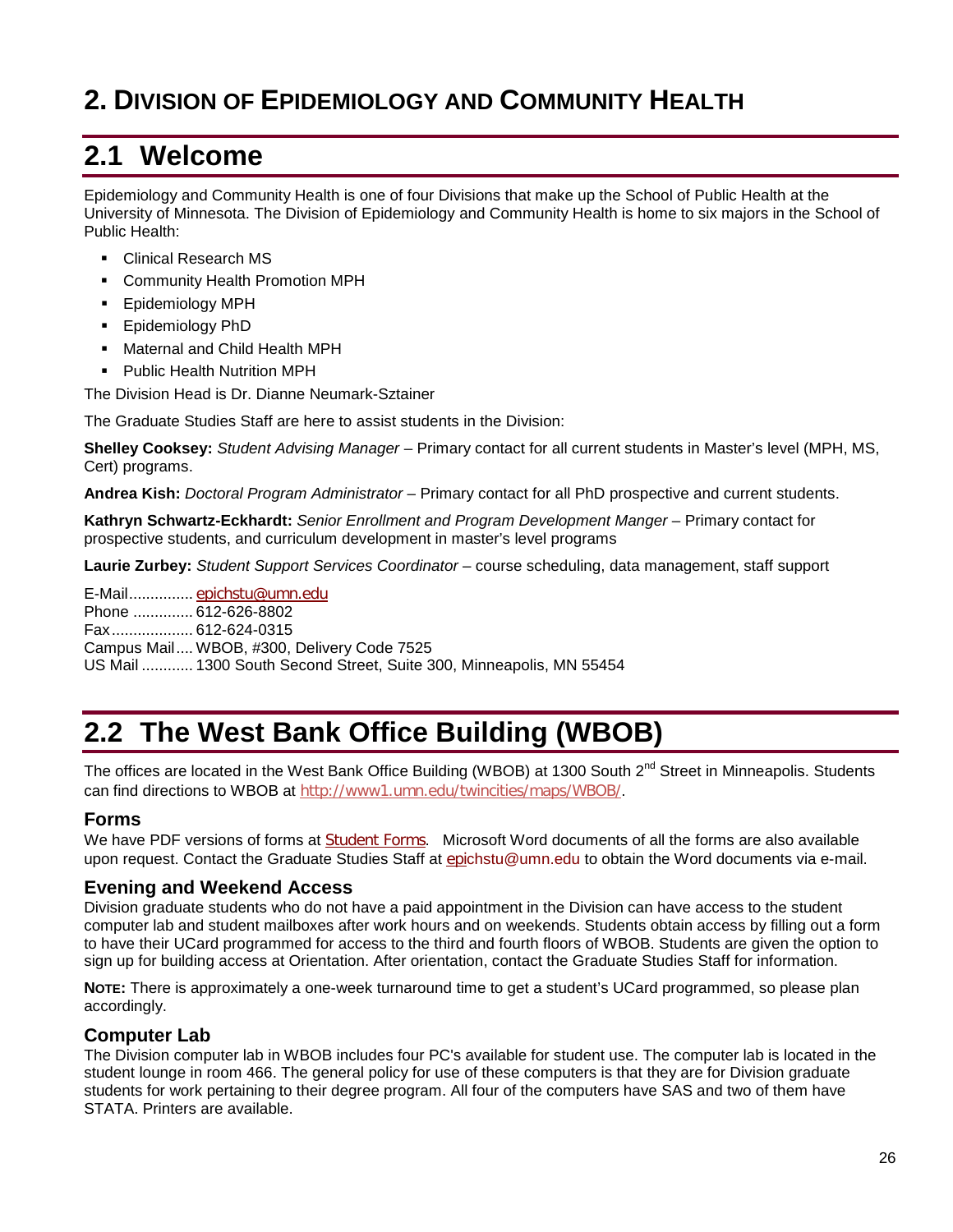#### **Copier and Fax Access**

The Division does not allow copy machines or fax machines to be used for personal use. Personal copies can be made for a cost at various locations throughout campus. Unfortunately, there is not a copier for use in WBOB.

# **2.3 Division Communication with Students**

The Division communicates information to students in the following ways:

- **E-mail:** Students are expected to check their U of M email regularly. Communication between the Division and students regarding changes in programmatic requirements or announcements, as well as advisor, faculty, and student-to-student contacts is usually through e-mail. If you do not register for courses for two full academic years you will lose access to your e-mail account and will need to contact the Technology Helpline to restore your access. Alumni maintain lifetime access to their University e-mail account as long as the account is accessed on a regular basis.
- **My U Portal:** This is a form of communication and information exchange within the University. Students are expected to check their portal regularly. Access to the portal is available at <https://www.myu.umn.edu/>.
- **Weekly SPHere:** A weekly electronic publication for students. This publication contains important deadline reminders as well as updates on students and faculty research and activities.
- **Division Newsletter:** The Division administrative staff produces a more extensive monthly newsletter titled EpiCHNews. EpiCHNews is available on the Epi web site at <http://www.isph.umn.edu/epich/>.
- **Bulletin Boards:** There is a student bulletin board to the right of the reception desk on the third floor of WBOB.
- **School/University News:** The School of Public Health distributes a monthly electronic newsletter. The University of Minnesota student newspaper is called The Daily and is available campus-wide.

# **2.4 Seminars**

The Division of Epidemiology and Community Health sponsors weekly scientific seminars between September and June to exchange ideas and research findings pertinent to the field. Because the Division has a large faculty, staff and student body, the seminar provides a forum for exchange of information among people who may not otherwise meet or work together. All faculty and students are strongly encouraged to attend regularly.

Division faculty members and other scientific staff are asked to present at least one seminar every two years. Each year, the seminar brings in about 10 scientists from outside the Division.

Weekly notices are posted in the Division's third floor reception area as well as sent out electronically. Most seminars are held 10:00-11:00 a.m., Fridays, in Room 364 of WBOB. Seminars by visiting scientists may be at other times. Students can check the EpiCH Web site for seminar information by going to <http://www.isph.umn.edu/epich/>

# **2.5 Academic Credit for Independent or Directed Coursework**

Independent and directed coursework can be taken to fulfill elective credits and can take many forms depending upon the student's interests and needs. All independent/directed coursework needs the support of a faculty member who agrees to serve as an "instructor/advisor" for the independent or directed course. The expectation is that the student has something specific to propose prior to approaching a faculty member.

To fulfill the course requirements, the student and instructor should agree on the type, scope, and length of a final academic "product" whether it is a paper(s), an annotated bibliography, curriculum, training modules, media piece(s), etc. It is expected that the faculty member and student will meet regularly during the term.

It is very unusual for students to take more than four credits total of independent or directed coursework (over and above any credits earned for the field experience or master's project/thesis requirement). Students are expected to fulfill the majority of their elective credits through regularly-scheduled courses.

#### **Examples of Independent and Directed Coursework**

1. Students interested in a theory, an evaluation method, or a skill not covered in depth in a specific course could arrange for an independent study course with a faculty member knowledgeable in that area and/or willing to work with the student.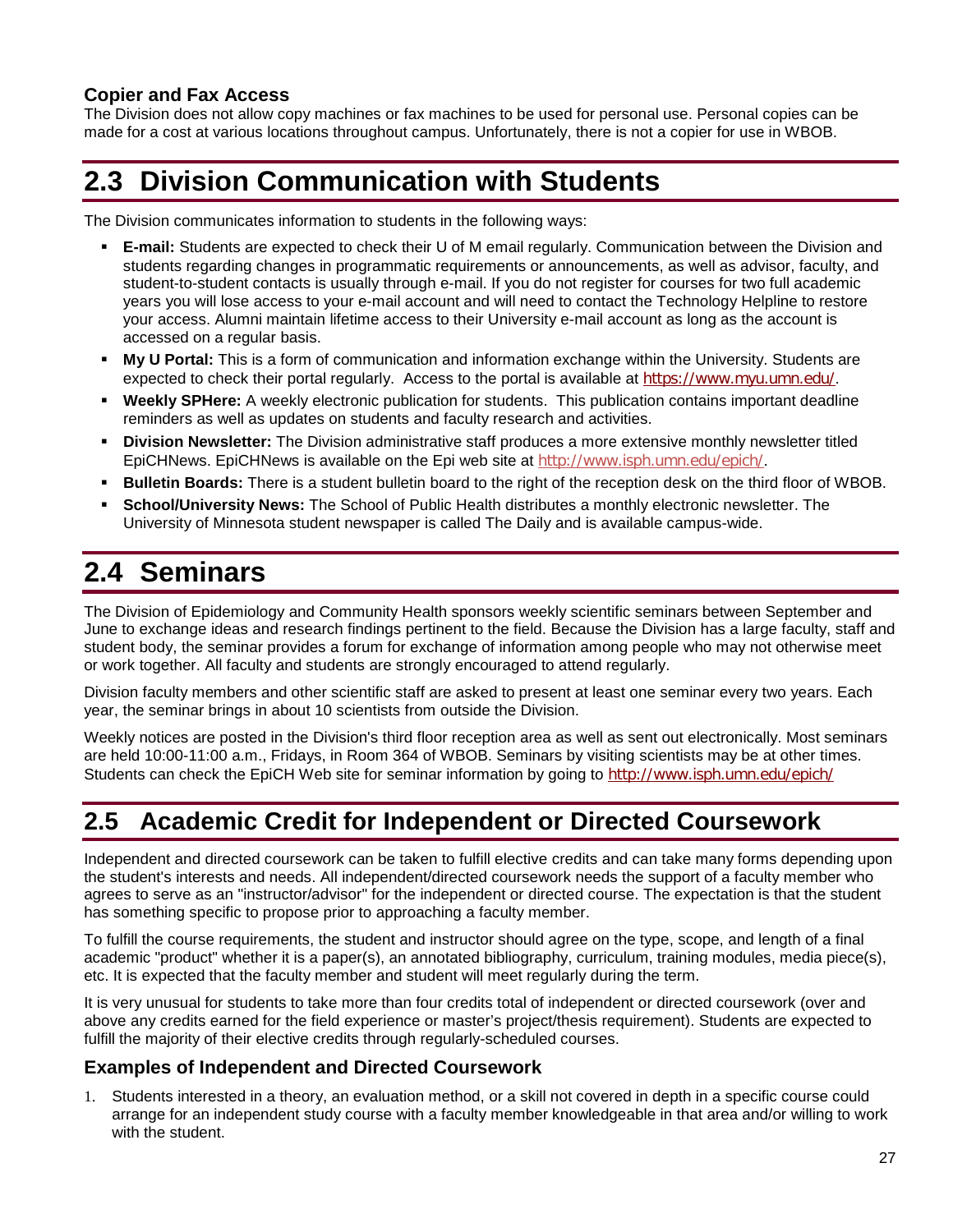2. The student wants to attend a conference, workshop, or mini-course, but there is no academic credit involved. The student must find a faculty member willing to work with the student to develop academic work over and above the actual event to fulfill some elective credits. This must be arranged ahead of time, not after the event has occurred.

#### **Additional comments**

Arranging an independent/directed course depends upon the student putting together an academically rigorous proposal and finding a faculty member to serve as an instructor. The faculty instructor does not have to be the student's academic advisor or master's project advisor. The instructor must be a member of the major associated with the course number; see below.

The student should also receive prior approval from their academic advisor to count the independent/directed work as an elective course.

#### **Choosing Course Numbers**

Independent study, directed study, and readings courses are available within the Division of Epidemiology and Community Health. The student and instructor should agree on the course number/title that most closely matches the work being proposed. Course options are:

- PubH 7091 Independent Study: Community Health Promotion (only CHP faculty can serve as instructor)
- PubH 7391 Independent Study: Epidemiology (only Epi MPH or Epi graduate faculty can serve as instructor)
- PubH 7392 Readings in Epidemiology (only Epi MPH or Epi graduate faculty can serve as instructor)
- PubH 7691 Independent Study: Maternal and Child Health (only MCH faculty can serve as instructor)
- **PubH 7991** Independent Study: Public Health Nutrition (only PHN faculty can serve as instructor)
- **PubH 8392** Readings in Clinical Research (only Clinical Res. graduate faculty can serve as instructor)
- PubH 8393 Directed Study: Clinical Research (only Clinical Res.graduate faculty can serve as instructor)

**NOTE:** Other majors in the School of Public Health may have independent/directed coursework opportunities in their areas. Check with the Divisions of Environmental Health Sciences, Health Policy Management, and/or Biostatistics. You could also do an independent/directed course with another graduate-level program. Remember that your academic advisor has to approve it as an elective.

#### **Procedures**

- 1. Student meets with the faculty member to discuss the requirements for the independent/directed course.
- 2. Student fills out an *Independent/Directed Study Contract* form outlining the requirements for the course and has the form signed by their academic advisor and Independent/Directed Study instructor. This information is vital to receive proper credit for this course (i.e., a grade). The instructor needs to agree to work with the student and both need to agree on the requirements. The form can be downloaded from the web at <http://www.isph.umn.edu/epich/current-student-forms-and-policies/>.
- 3. Student gives the completed/signed *Independent/Directed Study Contract to* the appropriate Graduate Studies Staff. Once the completed form is received you will be sent registration information.
- 4. At the end of the semester, the instructor assigns a final grade. The grade will then be entered on the official transcript. It is the student's responsibility to make sure that all requirements are completed so a grade can be submitted.

# **2.6 Division Resources and Policies**

#### **Incomplete Grades**

For MPH students, all required courses (with the exception of field experience, internship, or culminating experience/thesis credits) must be completed during the term of registration. Students must complete all course requirements by the end of the registered term so that faculty can submit a grade by the appropriate due date. A grade of incomplete "I" shall be assigned at the discretion of the instructor when, due to extraordinary circumstances, the student was prevented from completing the work of the course on time. The assignment of an incomplete grade requires an electronic contract between the instructor and student specifying a deadline by which the student will complete the course requirements. In no event may the written agreement allow a period of longer than one year to complete the course requirements. If the instructor submits an "I" without a contract in place, a hold will be placed on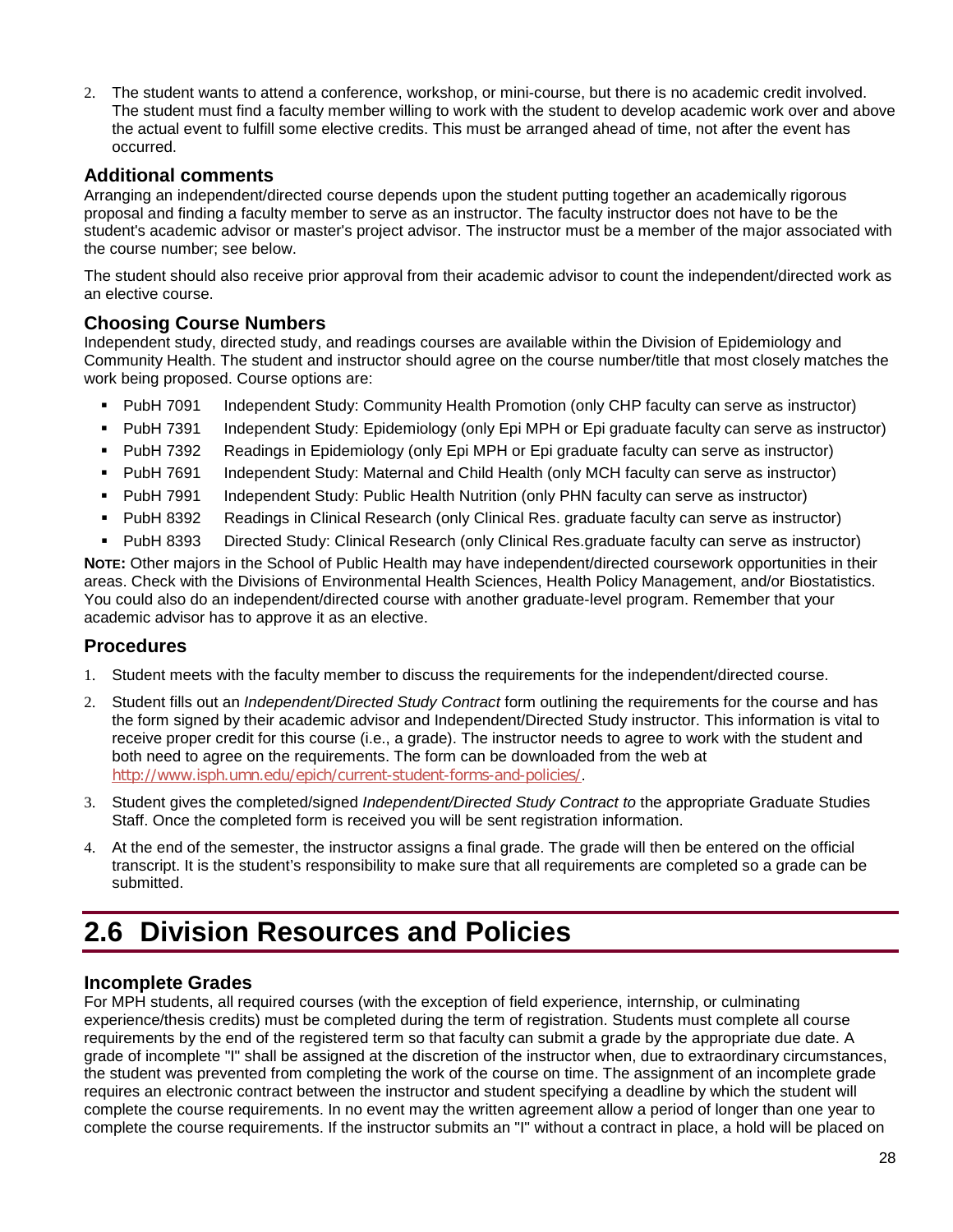the student record, barring the student from registering. If the requirements of the contract are not met by the contract deadline a final grade will be submitted based on the work submitted to date. Field experience, internship, and culminating experience projects that are not completed by the end of the term of graduation will receive a grade of "K" indicating "work in progress."

PhD Students only: The symbol "I" may be assigned by an instructor to indicate "incomplete," in accordance with the provisions announced in class at the beginning of the semester, when in the instructor's opinion there is a reasonable expectation that the student can successfully complete the work of the course. An "I" remains on the transcript until the instructor replaces it with a final A-F or S-N grade. Course instructors are encouraged to establish a time limit for the removal of incomplete grades.

#### **Six Credit Minimum Exemption**

The University of Minnesota has a policy that students must register for a minimum of six credits in order to hold a graduate assistant position. The policy states that "exemption from [this requirement] is determined on a semester by semester basis" and that "eligibility criteria are to be determined by each graduate program...these criteria will be well publicized and administered equitably among all Graduate Assistants in the program."

The Division Training Committee (DTC) approved the following policy: "Students will almost always be granted a one semester exemption so they can finish their work toward the end of their degree program, but must petition the DTC for more than one semester's exemption and this would be given under only extraordinary, extenuating circumstances. Extending coursework in order to remain a graduate assistant will not be sufficient reason." Students who wish to request an exemption should contact Andrea Kish. It may take several weeks for this request to be reviewed so please submit your request at least one month prior to the start of the term.

Graduate Assistants who wish to be exempt from FICA withholding must register for at least three credits per term (one credit for PhD candidates working on a dissertation).

#### **Sitting in on a Class**

Students are not permitted to attend a class for which they are not registered. This means that if you are unable to register for a class before it begins for any reason you may not attend the class.

#### **Support for Student Travel**

The current Division policy is as follows:

- 1. The Division will provide up to \$800 per student in a 12 month period [a maximum of \$3,200 available for all students during the fiscal year] for travel to a scientific meeting under the following conditions:
	- The student is currently enrolled in the Epi PhD/MS/MPH, CHP MPH, MCH MPH, PubH Nutr MPH, or Clinical Research MS program and must be the presenter of the paper or poster. The student has been enrolled in their program as least one term at the time of the conference; the work was done during the time the student was in their program.
	- The meeting is at a national or international level and has scientific relevance to the student's field of study.
	- There are no other sources of support specifically allocated for such travel. For example, whenever a training grant provides funds for travel for its fellows, those fellows will not be eligible for travel support under this policy. However, students whose work was supported by a research grant with no funds specifically for student travel will be eligible for travel support under this policy. Principal Investigators are encouraged to provide support for student travel from their grants since their grants benefit as well as the students.
- 2. All requests for travel support must be in writing. The request should be addressed to the Chair of the Division Training Committee and given to Kathryn Schwartz-Eckhardt, who will process the request. The request should include:
	- The dates, location and purpose of the meeting and describe the student's role.
	- A copy of the abstract and letter of acceptance must be attached to the request. In addition, a letter from a member of the Division's faculty indicating that he/she is familiar with the student's work, judges it to be of good quality, and supports the student's request.
	- The request must be made in advance of the scientific meeting. Since the DTC only meets once per month, it is suggested that complete requests be submitted at least six weeks prior to the scientific meeting.
	- A summary of the travel expenses (cost of air fare, hotel price, registration fees, etc.).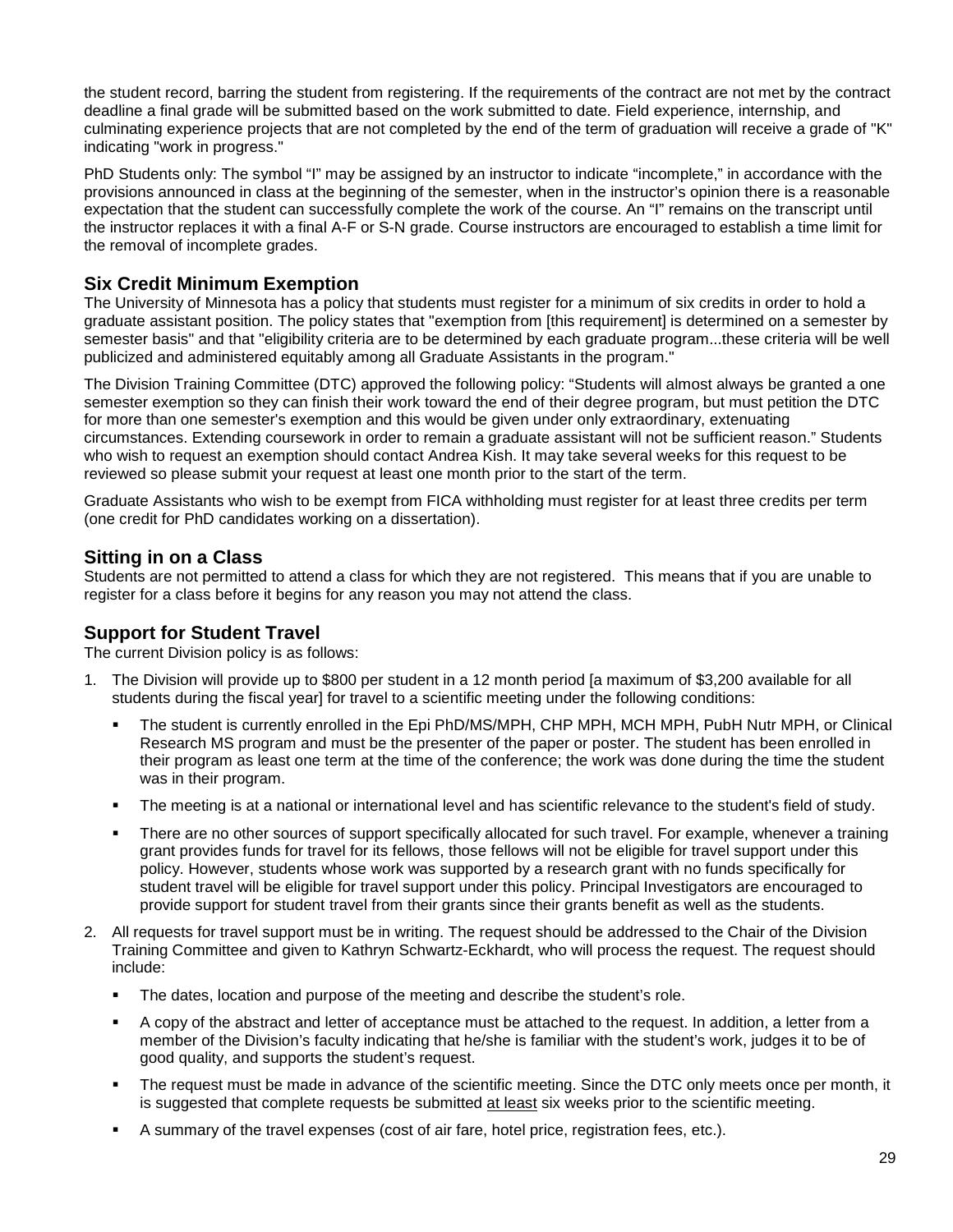- Students need to include information about any other sources of funding they have applied for, even if the funds have not been awarded yet, including SPH Student Senate funds.
- 3. Allocations under this policy will of course be subject to the availability of funds for this purpose.

#### **Payment for TA English Program**

If a nonnative English-speaking Division student is required by their degree program to fulfill a teaching assistantship position (i.e. Epidemiology PhD students), the Division will pay one-half the cost of instruction the first time the student takes the course (the University's Office of Academic Affairs pays the other half). Students not passing the exam must pay the costs of any additional instruction.

#### **SAS Access**

Students can purchase the SAS program for a fee if it is necessary for them to complete research. Additional information on ordering the software is available at <http://it.umn.edu/sas-sas-inc>. Please note that all 4 of the computers in the student computer lab (466 WBOB) have SAS.

One computer has the SAS Learning Edition 4.1 (an easy to use personal learning tool). The book, The Little SAS Book for Enterprise Guide 4.1 is a guide to a point-and-click interface that is part of the Learning Edition. Using Enterprise, you generate SAS code without writing it. It is available for checkout from Laurie Zurbey, in cube 398C.

#### **J.B. Hawley Student Research Award**

The Division has established the J.B. Hawley Student Research Award, a small grant mechanism to support research projects. This is a wonderful opportunity for students and post-doctoral fellows to obtain funds for their research, gain experience in grant proposal writing, and receive faculty feedback on their ideas. During the academic year, we will have two separate award categories. The standard award is open to all students and post-doctoral fellows; the doctoral award is only open to doctoral students in Epidemiology. We anticipate two rounds of requests for proposals (one per semester). The chair of the Research Awards Committee will distribute detailed e-mail solicitations for applications.

#### **STANDARD AWARD**

#### **Who May Apply?**

Students currently enrolled in degree programs in Epidemiology, Community Health Promotion, Maternal and Child Health, Clinical Research, or Public Health Nutrition or post-doctoral fellows in Epidemiology. Proposed projects do not have to be thesis or masters projects, and may be for any research that involves the applicant (e.g., evaluation of a program for a field experience). Those who have received previous funding from a Hawley Award will not be eligible for further support until they have submitted the required one-page report for their prior award (see below).

#### **How Much?**

\$3,500 maximum, including fringe benefits when applicable. PhD students may request a maximum of \$7,500 to support thesis research.

#### **How Can It Be Used?**

The award may be used to support research activities including supplies and equipment. It cannot be used for stipends or salary support for the applicant.

Please note that before making any expenditure with the award (i.e., ordering, purchasing, hiring, or contracting for services) the applicant must meet with accounting personnel in the Division to ensure that procedures are followed.

#### **How Long?**

Normally projects are funded for one year.

#### **DOCTORAL AWARD**

#### **Who May Apply?**

Students currently enrolled in the doctoral program in Epidemiology. Proposed projects do not have to be thesis projects, and may be for any research that involves the applicant. Those who have received previous funding from a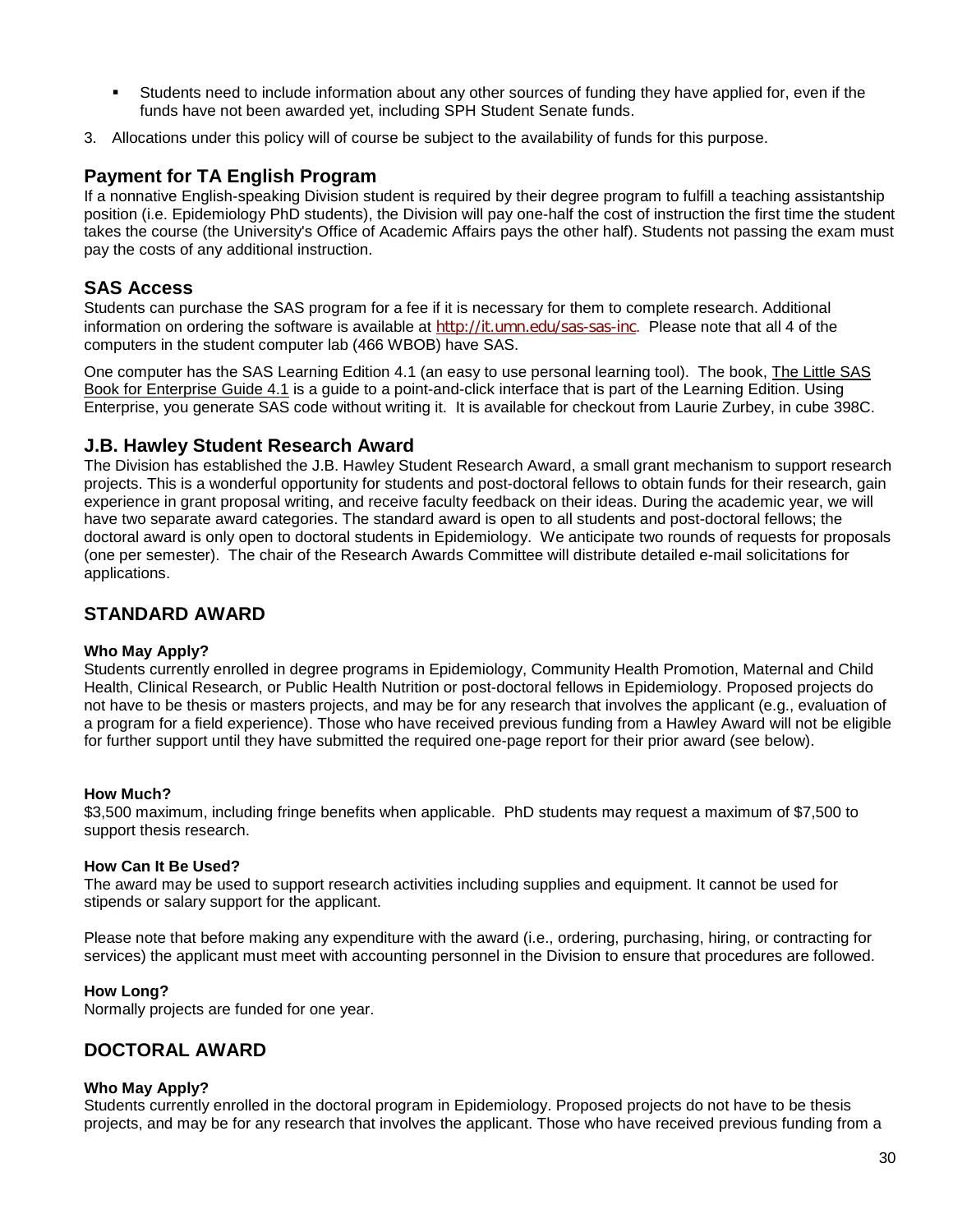Hawley award will not be eligible for further support until they have submitted the required one-page report for their prior award (see below).

#### **How Much?**

\$7,500 maximum, including fringe benefits when applicable.

#### **How Can It Be Used?**

The award may be used to support research activities including supplies and equipment. It cannot be used for stipends or salary support for the applicant.

Please note that before making any expenditure with the award (i.e., ordering, purchasing, hiring, or contracting for services) the applicant must meet with accounting personnel in the Division to ensure that procedures are followed.

#### **How Long?**

Normally projects are funded for one year.

#### **What is the Format for the Proposal?**

1. Cover Letter

Please indicate in the letter whether the project will help support a master's project, master's thesis, PhD thesis, or field experience.

- 2. Face Page (1 page)
	- a. Title
	- b. Investigator information, including name, address, telephone, and e-mail address
	- c. Your degree program
	- d. Collaborating investigators (faculty, staff, students), if any
- 3. Research Proposal (4 pages maximum; font: 12-point Times or larger)
	- a. Background and Significance (1 page maximum):
		- Describe the background and justification for the study and state the research questions/hypotheses.
	- b. Research Methods (2 pages maximum): Describe the study design and detailed methods. Be sure to include information on each of the following issues (and others, as appropriate):
		- Study population
		- Sample selection and recruitment
		- Measurements
		- Data analysis plan (required for both quantitative and qualitative research)
		- Timeline
		- Sample size (justified by formal statistical calculations or other means)
	- c. Human Subjects (no page limit):

All proposals must address protection of human subjects and have the project approved by the University of Minnesota's Institutional Review Board (IRB) prior to receiving funds. However, a project will be reviewed by the Research Awards Committee prior to receiving final IRB approval.

- d. References (no page limit): Citations for articles referenced in the background and significance and research methods portions of the proposal should be listed after the Human Subjects section of the proposal.
- 4. Detailed Budget (2 page maximum):

The proposed budget should include precise amounts requested in various categories (e.g., postage, supplies, printing, personnel, etc.). Provide a brief justification for the amount requested in each category and state why these funds are needed to conduct the proposed research. The budget should clearly itemize and justify expenditures. If the request is part of a larger project, the proportion to be supported by this award and the rationale and need for this funding mechanism, should be specified clearly.

The following items are NOT allowed: stipends or salary for the applicant, computer purchase, publication costs (e.g., page charges, reprints), and presentation costs (e.g., travel to a conference, conference fee).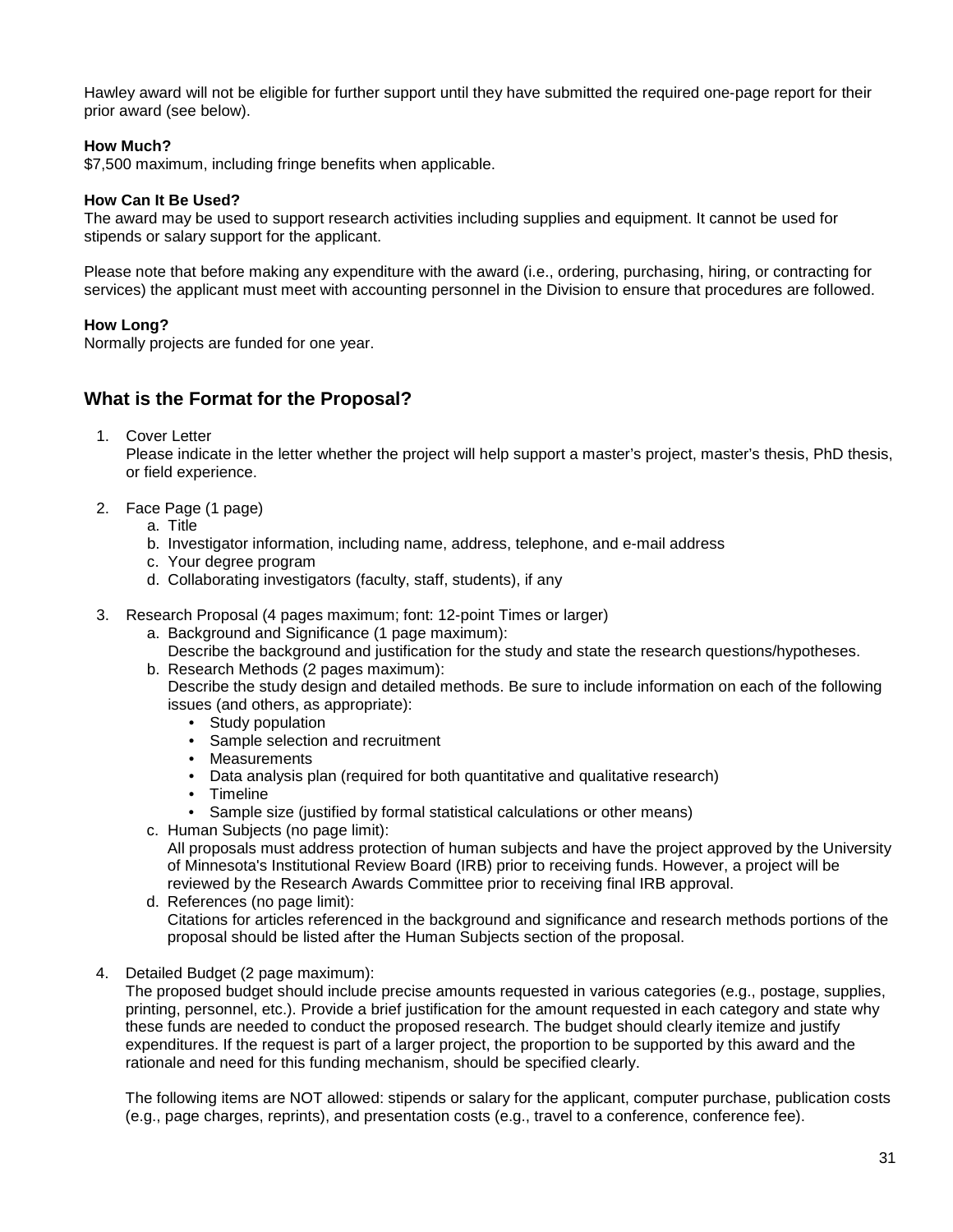5. Letter of Endorsement from Faculty Advisor (1 page):

A primary or adjunct faculty member in the Division of Epidemiology and Community Health must provide a brief letter to accompany the proposal, specifically endorsing the applicant's request. First, applicants must discuss their proposals with the faculty advisor, who must review the proposal before it is submitted. Then, the faculty advisor's letter of funding endorsement must state that the faculty member has read and provided input on the proposal. The faculty member must also indicate his opinion of the quality and importance of the research.

6. Appendices, if needed (no page limit)

#### **Submission**

Submit your proposal to the Chair of the Research Awards Committee, Division of Epidemiology and Community Health, Suite 300, 1300 South Second Street, Minneapolis, MN 55454-1015

#### **Review Process**

All applications will be reviewed by the Division of Epidemiology and Community Health Research Awards Committee, which includes faculty members representing the major fields. Each proposal will be evaluated according to its scientific and technical merits and public health implications. The most important criteria are (1) importance of the area, (2) quality of proposed research, (3) investigator's experience and resources to accomplish the project, and (4) relevance to public health.

If you have questions regarding preparation of a proposal, please contact the Chair of the Research Awards Committee. Information regarding the status of human subjects (IRB) applications must be provided to the Committee. Award funds will not be released until Division of Epidemiology and Community Health accounts administration has received notification of Human Subjects Committee approval.

#### **Final Report**

A one-page report to the Research Awards Committee on progress and outcome is due on the one-year anniversary date of the award.

#### **Division of Epidemiology and Community Health Student Support Policies**

#### **Doctoral Student Support Policy, for those matriculating Fall 2003 or later**

- 1. Students can be accepted to the program with varying levels of support including no guaranteed support, guaranteed support for the initial year, or support for multiple years.
- 2. Support levels will be set at the level of an NIH Pre-Doctoral Fellow or, if not an NIH Fellow, not more than 50% RA/TA position. This means that those who accept a pre-doctoral fellowship may not also accept an RA or TA position in the Division. Scholarship or block grant awards are not included.
- 3. Students on fellowships perform their TA requirement as part of the fellowship, with terms to be negotiated with the training director.
- 4. Requests may be made to the DGS for levels of RA/TA support up to 75% for students who have passed their preliminary examinations and are working on their thesis. These requests are required to show that such additional work does not delay the thesis defense and graduation.
- 5. Physicians who are licensed to practice medicine in the United States will have an RA/TA stipend set at the doctoral level. Those who are not licensed to practice will be paid at the Masters level RA/TA position stipend.
- 6. There is no limit on the number of years of support; however, adequate progress toward degree completion is required for continued support.
- 7. Students may increase support to 75% during the Summer term.
- 8. This policy only applies to positions held within the Division. For example, a student with a 50% research assistantship in the Division would also be able to hold a 25% research assistantship in the Medical School. Approved 7/1/03, revised 06/08

#### *Doctoral students matriculating prior to Fall 2003 should see a Graduate Studies staff to discuss their student support policy.*

#### **Master's Student Support Policy**

No one may hold a graduate assistantship of more than 50% (75% in the Summer) in the Division of Epidemiology and Community Health. Adopted 12/17/03, and applies to students matriculating Fall 2004 and after. This policy only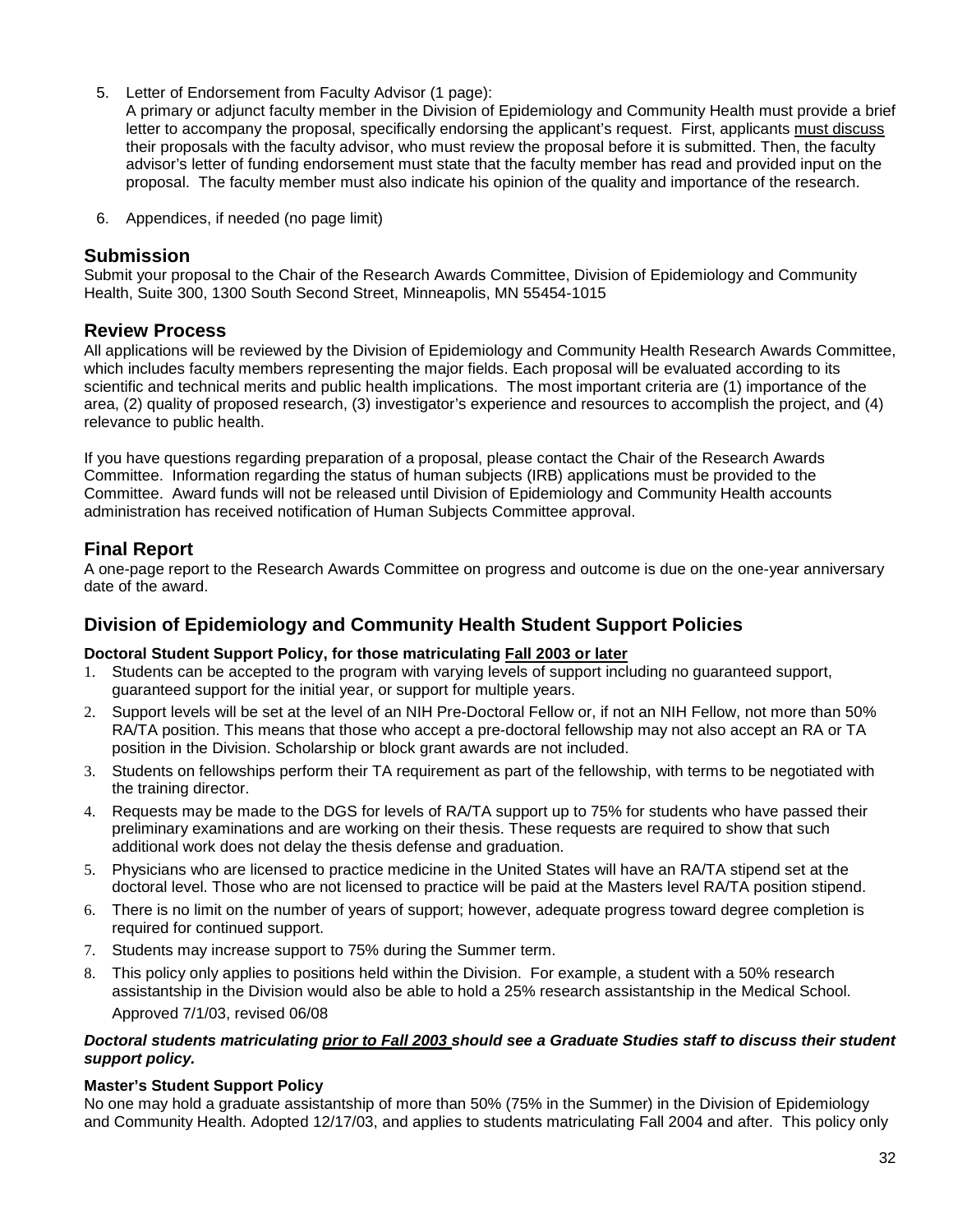applies to positions held within the Division. For example, a student with a 50% research assistantship in the Division would also be able to hold a 25% position in Medical School because that is not in the Division.

#### **Policy for Graduate Assistant Pay Scale for Post-Baccalaureate Professional Students**

Post-baccalaureate professional students in doctoral-level programs (e.g. dental, medical, law, veterinary students) who have completed two years of their professional studies will be paid at the rate of those who have completed a master's degree. Those who have not completed the first two years will be paid at the rate of those whose highest degree is a bachelor's degree. This policy is effective beginning Spring semester, 2004. Adopted 12/17/03.

#### **Requesting Letters of Support – 10 Tips for Students**

The following tips may help you get a positive—and productive—response when you request a letter of support from a faculty member for a fellowship, an internship, a scholarship, graduate school admission, or a professional position.

**1. FIRST CONTACT: E-MAIL IS OK.** Make the e-mail brief. Mention the opportunity for which you are applying, the deadline, what you are requesting, and what you are willing to send for further information (e.g., CV, bullet points, a draft letter). If there is a chance the faculty member will not remember you, mention where you have met.

**2. THINK AHEAD.** Many faculty members in EpiCH have 10 or more advisees, so they may not be able to respond immediately to student requests. If they receive a request with short notice, they may not be able to respond positively, so contact them well ahead of deadlines so they can schedule your request.

*Deadlines:* Clearly convey the deadline for the materials you are requesting. It is also fine to re-contact the faculty member a week before the deadline as a gentle reminder. Such contact should include, in addition to the reminder about the deadline, your reiteration that you are happy to provide additional information about yourself, or the opportunity and details about where and how to submit the reference (in case the original contact information was misplaced).

**3. REQUEST LETTERS FROM PEOPLE WHO KNOW YOU.** A letter from someone who does not know you well may not be a strong letter, as the lack of familiarity is usually reflected in the text. Many requests for references also require individuals to specifically indicate how well they know an applicant. Reviewers may not give much weight to a referral from someone who does not know the applicant well—and they may wonder why the applicant did not select someone who knows her/him well. For example, they could think that either the applicant does not know anyone well OR everyone who knows the applicant well would write a lousy letter—both imagined scenarios are bad.

*Try to gauge if the person can write a "good" letter for you.* A strategy is to ask this question directly: don't ask "will you write a letter for me?" Instead, ask "will you write a supportive letter for me?" A hard life lesson is that some faculty members may be unable to strongly recommend you, and it is best to find that out—and respect it before you agree that the person will write a letter. Most faculty members will reveal any hesitation they have and it is important to listen to it and accept it. A tentative, or a poor, letter can have a strong negative impact on an application.

**4. IF YOU CONTACT SOMEONE WHO DOES NOT KNOW YOU WELL, BE PROFESSIONAL.** An exception to item #3 is when you have to ask Chairs or Division Heads for letters of support because their support is required by the applicant organization. If you don't know such people well, and must request a favor, use his/her last, rather than first, name (i.e., Dr. Smith instead of Judy) when you make your first approach. In EpiCH, you will likely be told to use his/her first name, but your professionalism will be noted and appreciated.

#### **5. DON'T ASSUME THAT FACULTY MEMBERS KNOW ANYTHING ABOUT THE APPLICANT ORGANIZATION.**

There are hundreds of fellowships, scholarships, etc. for which faculty members are asked to write letters. Faculty members have little or no connection with many organizations beyond writing letters for students. They often receive what, to them, are garbled messages, with acronyms instead of full organization names, and find them incomprehensible. Don't rely on acronyms or assume any knowledge about the opportunity for which you are applying, even if it is at the SPH or UMN.

*To inform faculty members,* it is fine to e-mail them URLs and PDFs about the applicant organization, but also include a 1-page synthesis of relevant information. You are asking the faculty member to volunteer time: don't ask him/her to also go to a website and/or open multi-page PDFs. Those materials can be optional—your one-pager should be all your letter writer needs, along with your CV and some guidance about the text of the letter.

#### **6. DON'T ASSUME FACULTY MEMBERS KNOW YOU WELL ENOUGH TO WRITE A GREAT LETTER OR THAT THEY HAVE TIME FOR A 1-HOUR INTERVIEW TO PREPARE FOR THE LETTER.** A great strategy is to offer to provide bullet points about your qualities, eligibility, and interest in the opportunity that can be used by the faculty member to frame the letter. You may even offer to write a draft letter. You are in the **best** position to draft a successful letter and it is not uncommon to provide such help for letters of reference.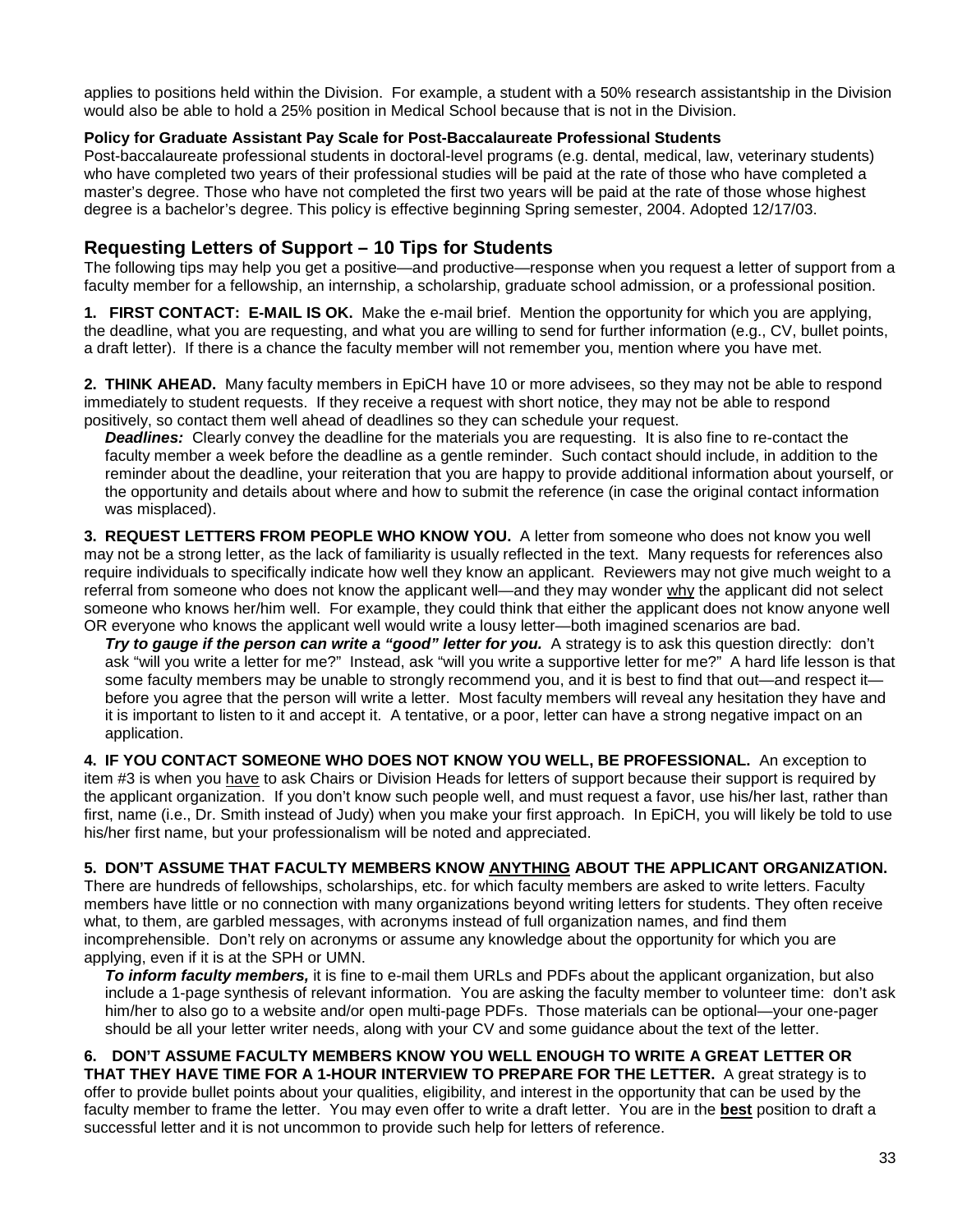**7. MAKE SURE FACULTY MEMBERS HAVE CONTACT INFORMATION.** Clearly indicate where the letter or rating sheet should be sent! One of the most common—and frustrating—mistakes made by students is to omit this information, resulting in unnecessary contacts, delays, and poor impressions.

**8. MAKE SURE YOU ARE ELIGIBLE FOR THE OPPORTUNITY AND THAT YOU INTEND TO APPLY BEFORE YOU ASK FOR A LETTER.** Unfortunately, it is common for faculty members to write letters, only to be told by students that they found out they were ineligible or decided not to apply after all.

**9. MAKE SURE THE MATERIALS YOU PROVIDE DO NOT HAVE TYPOS AND GRAMMATICAL ERRORS.** The written word is influential: we often base our impressions about someone's intellectual qualities on the quality of his/her writing. While this may not be fair, it is what academics (and others) do. You are asking for a laudatory letter of reference, so make sure that your CV, 1-pager, bullet points/draft letter, are clearly and properly written.

**10. THANK THE FACULTY MEMBER FOR WRITING THE LETTER AND FOLLOW-UP.** It is surprisingly common for students to not thank a faculty member after an application is complete and even less common for students to let faculty members know if they received the scholarships, fellowships, internships, jobs, etc. for which they applied. Faculty members commit time to letters of reference because they want students to succeed—they are rewarded with thanks and updates.

#### **Division of Epidemiology and Community Health Websites**

| EpiCH Student Guidebook and Forms  www.isph.umn.edu/epich/current-student-forms-and-policies/ |
|-----------------------------------------------------------------------------------------------|
|                                                                                               |
|                                                                                               |
|                                                                                               |
|                                                                                               |
|                                                                                               |
|                                                                                               |

# **2.7 Division Advising Information**

#### **Team approach to Advising at the Master's level**

At the master's level students are advised by a team which includes their academic advisor, a Graduate Studies Staff member, and the Program Director for their major. The role of the academic advisor is to advise students on things like their career goals and objectives, provide advice for securing a field experience, and help students with their initial culminating experience planning. The role of the Graduate Studies staff is to assist students with course planning, petitions, and to provide general procedural advice. The Program Director will meet with students as a group to discuss issues related to the entire major and is also available to assist students with any issues they might be having with the program.

#### **Guidelines for Faculty/Student Interactions**

Faculty members often develop close working relationships with students, especially advisees. Often a relationship is formed that provides benefits to both the faculty member and the student. Faculty should be cognizant of the power differential in these types of relationships and set appropriate boundaries. Although faculty members may not intend that a request of a student be an obligation, they should be aware that such requests might place a student in a difficult position. Some students are intimidated by faculty members and may not feel free to decline such requests. Since faculty/student interactions often are situations that are ambiguous, included below are examples to help you think through a variety of situations that you may encounter:

 **A faculty member asking you to drive them somewhere, including the airport, home, or main campus**. Such a request does not fall under a student's duties. A situation when this may be acceptable is when the student has the same destination.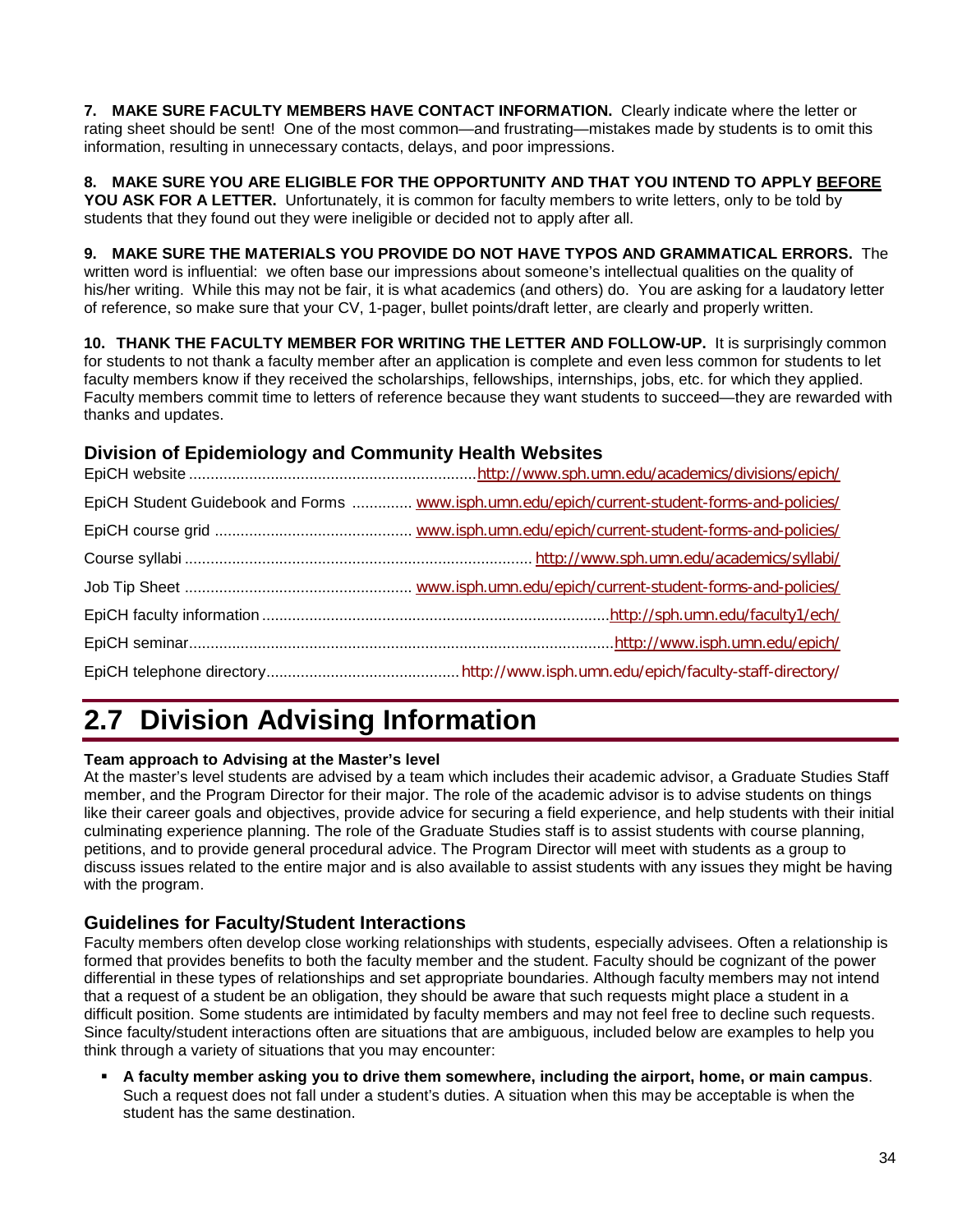- **A faculty member asking you to work extra hours or late hours**. Students should be expected to work the hours for which they are paid. Students may volunteer to work extra hours to gain more experience (e.g. grant writing), gain authorship on a paper or help meet a deadline – but should not be expected to work these extra hours.
- **Your advisor asking you to housesit, take care of your children or pets, or help you move**. While some students may not mind house sitting, taking care of children or pets, or helping someone move, others may only agree to do these jobs because they feel obligated or worry that saying no will somehow affect their relationships with faculty members. To avoid problematic situations, a faculty member may post a flyer requesting a sitter or mover for pay without the faculty member's name attached to the request – ensuring that respondents really want the job.

Faculty members who are uncertain about the appropriateness of requests they have for students should consult with the DTC Chair. Students should talk with their Program Director, DGS, or a Graduate Studies staff member if they have concerns about the appropriateness of requests from faculty members.

The University of Minnesota's Board of Regents policy on Nepotism and Consensual Relationships (including student and faculty relationships) can be found at

<http://regents.umn.edu/sites/regents.umn.edu/files/policies/Nepotism%26Personal.pdf>.

#### **Confidentiality**

Student records—including materials related to advisees—are protected under Federal Educational Rights and Privacy Act (FERPA) (20 U.S.C. § 1232g; 34 CFR Part 99; 1974) and the Student Data Privacy Act. Student information should be secure – not left in an unlocked location. If advisors have a concern about a particular student, only student support staff, appropriate Program Director/DGS, or DTC Chair should discuss the situation and have access to records. Any confidential information shared by a student with a faculty member must remain confidential – whether the student approaches you as an advisor, instructor, Program Director, DGS, or DTC Chair. Talking about individual students in hallways and other public areas should be avoided.

If a faculty member feels he/she must consult with another faculty member about a student, consider talking about the issue without providing the name of the individual student. If the student's name must be shared, tell the student ahead of time that you intend to talk with the Program Director (or other appropriate person) about the issue in question. Some issues, such as sexual harassment, are governed by law and require faculty members to report the problem to the Division Head. In these situations, explain to the student that you are required to report the incident/problem.

#### **Guidelines for Changing Advisors**

#### **Master's Students**

At the master's level, students may change academic advisors if they have serious personality or other conflicts with their assigned advisor. In that case, they should discuss their reasons and their preferences for a different advisor with the program chair or Graduate Studies staff. The change will be finalized at the discretion of the program chair.

#### **PhD Students**

Many PhD students shift their courses of study and focus over their graduate careers, but doing so does not necessarily require a change in advisors. Faculty advisors can facilitate students' academic development, by working directly with them or by encouraging them to gain experience with other faculty members (e.g., through research or teaching assistantships or grant-writing opportunities). Sometimes students work more closely with one (or more) members of their committees than with their advisors. Faculty advisors can also suggest changes in committee membership to accommodate a change in dissertation focus.

Once PhD students have begun work on their dissertation, changing advisors should be rare, and limited to circumstances of personality conflicts, major ethical problems, or substantial shifts in areas of interest. Students wishing to change graduate advisors should consult with the Director of Graduate Studies (DGS). Likewise, faculty who are considering a change in their role as an advisor should consult with the DGS. Changes in graduate advisors should be approved by the DGS and forwarded to the Division's Graduate Studies Staff who will file the change with the Graduate School.

#### **Student Guide to Mission, Definitions and Expectations of Advising**

#### **Mission Statement**

The School of Public Health strives to provide advising that promotes collaboration among students, staff and faculty to enhance students' academic and professional development in the field of public health. The School's goal is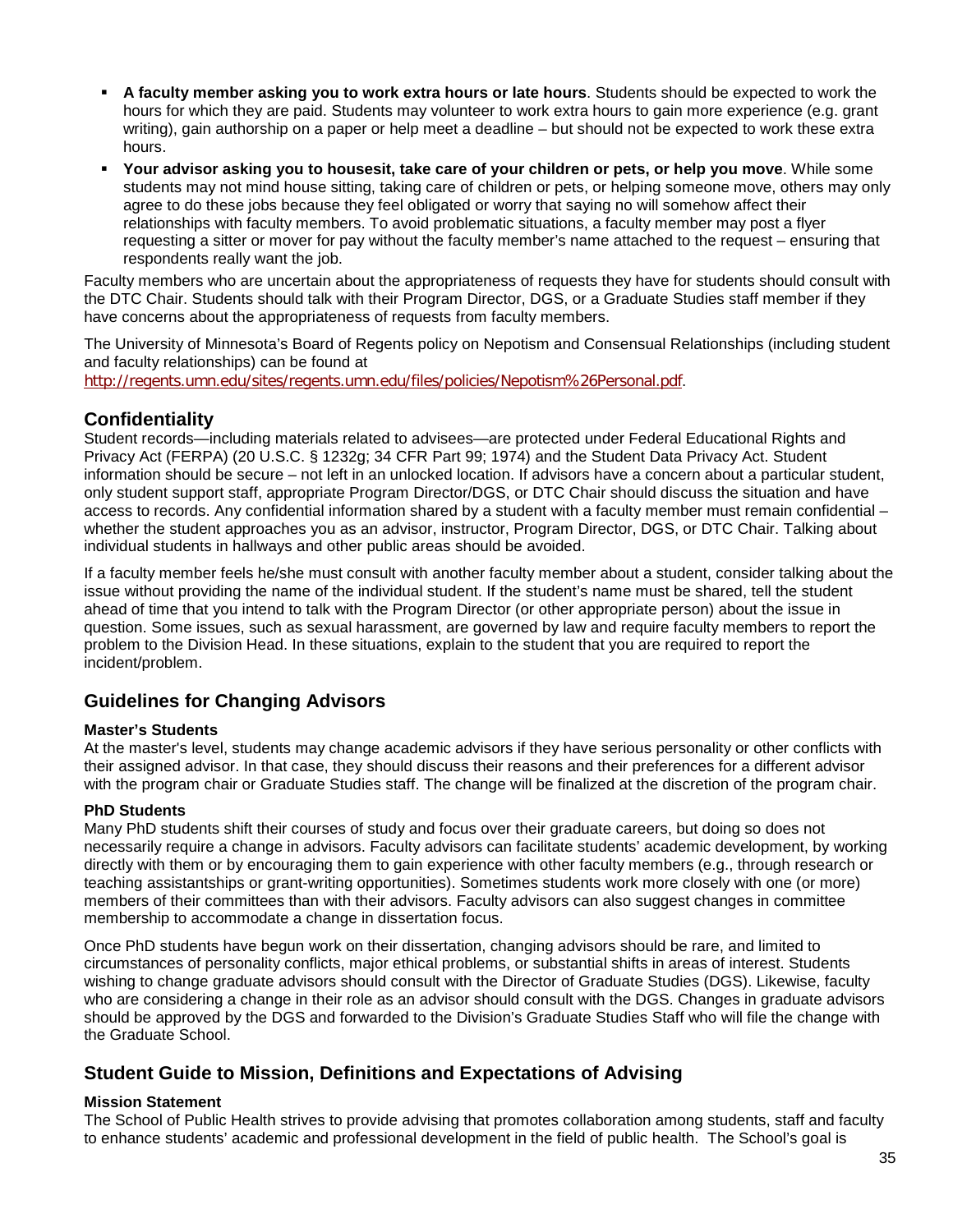educational and experiential excellence that prepares students for successful careers improving the health of populations.

#### **Defining Advising**

The School of Public Health is committed to creating and sustaining high quality advising in the following four areas:

- 1. **Administrative Advising**: advising on course planning and scheduling, policies, procedures and benchmarks of the degree program/major, SPH, and the University.
- 2. **Academic Advising**: general guidance on topics related to program/major including, but not limited to program focus (may include identifying appropriate course work options), project selection and career planning.
- 3. **Field Experience/Internship/Practicum Advising**: specific and targeted advising for field experience/internship/practicum development, placement and completion.
- 4. **Masters Project/Thesis/Plan A&B/Dissertation Advising**: specific and targeted direction on a master's project or a PhD dissertation including, but not limited to development, completion and in some cases publication.

#### **Advising Expectations for Students**

SPH students are expected to…

- Regularly read and respond to University email (ideally once per day); email is the official mode of communication at the University of Minnesota
- Review program objectives and educational documents at least once per semester, (i.e. Student Guidebook, etc.), or when directed by Graduate Studies Staff or Program Director/DGS; students are responsible for knowing the requirements of the degree program
- Actively contribute to a welcoming and supportive SPH climate
- Initiate meetings with advisor(s) at least once per semester; regularly communicate with faculty advisor(s) and/or Graduate Studies staff about program progress
- Respond to inquiries from faculty or staff in a timely manner (ideally within  $5 7$  business days)
- Behave in a professional and courteous manner; fulfill educational and advising commitments, such as appointments, project deadlines, etc.

#### **Faculty Guide to Mission, Definitions and Expectations of Advising**

#### **Mission Statement**

The School of Public Health strives to provide advising that promotes collaboration among students, staff and faculty to enhance students' academic and professional development in the field of public health. The School's goal is educational and experiential excellence that prepares students for successful careers improving the health of populations.

#### **Defining Advising**

The School of Public Health is committed to creating and sustaining high quality advising in the following four areas:

- 1. **Administrative Advising**: advising on course planning and scheduling, policies, procedures and benchmarks of the degree program/major, SPH, and the University.
- 2. **Academic Advising**: general guidance on topics related to program/major including, but not limited to program focus (may include identifying appropriate course work options), project selection and career planning.
- 3. **Field Experience/Internship/Practicum Advising**: specific and targeted advising for field experience /internship/practicum development, placement and completion.
- 4. **Masters Project/Thesis/Plan A&B/Dissertation Advising**: specific and targeted direction on a master's project or a PhD dissertation including, but not limited to development, completion and in some cases publication.

#### **Advising Expectations for Faculty**

Faculty advisors are expected to…

• Refer advisee to Graduate Studies staff for course planning/scheduling, policy and procedural information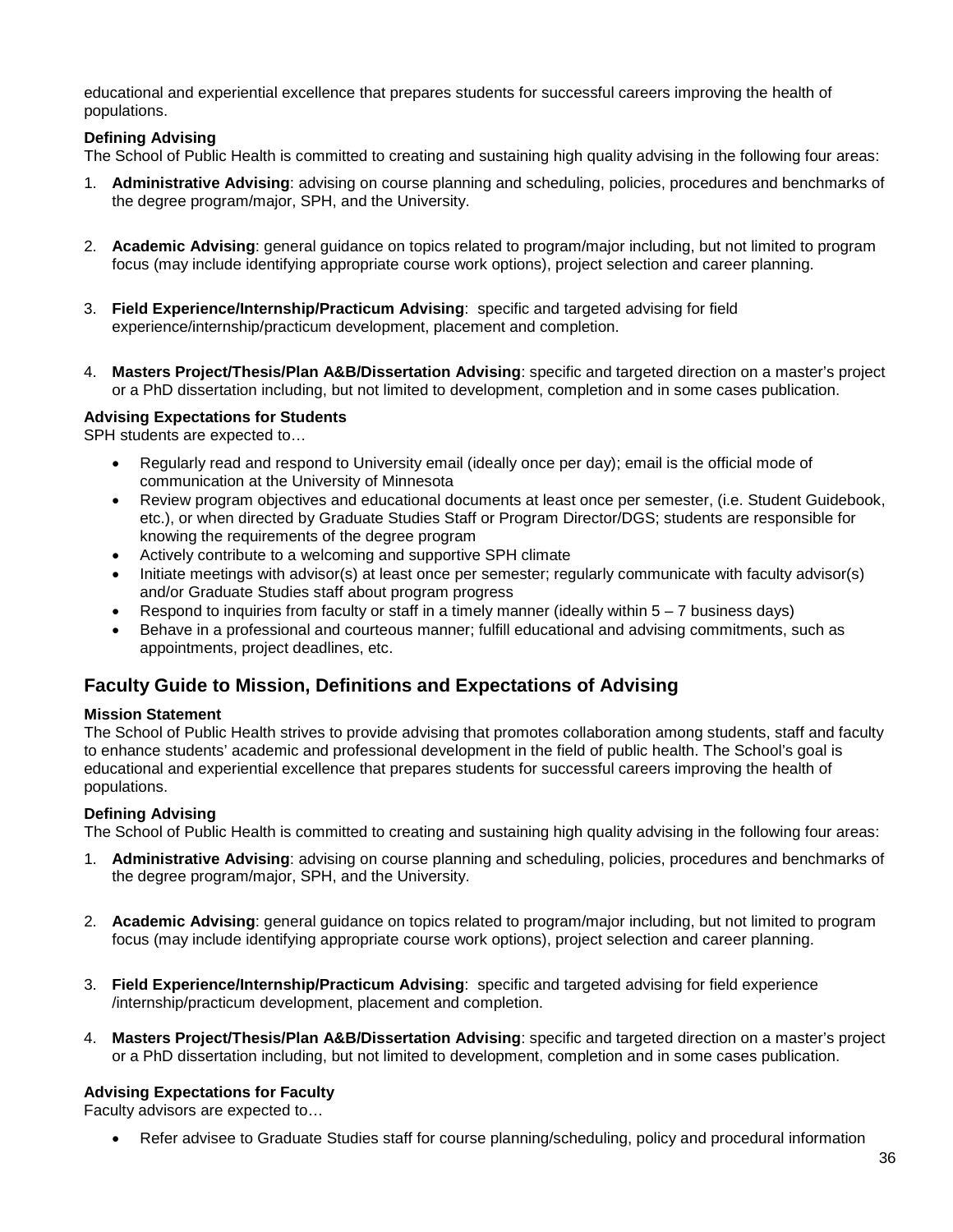- Review program objectives and educational documents at least on an annual basis, (i.e. Student Guidebook, etc.), or when directed by Graduate Studies staff or Program Director/DGS
- Actively contribute to a welcoming and supportive SPH climate
- Initiate meetings with advisee at least once per semester; regularly communicate with students on program progress
- Respond to student inquiries in a timely manner (ideally within  $5 7$  business days)
- Provide reasonable office hours and/or appointments and be generally available to student inquiries; communicate with students about extended absences or travel
- Serve as a model and example of respectful behavior
- Provide referrals to school and university resources when appropriate (e.g. Student Mental Health Services)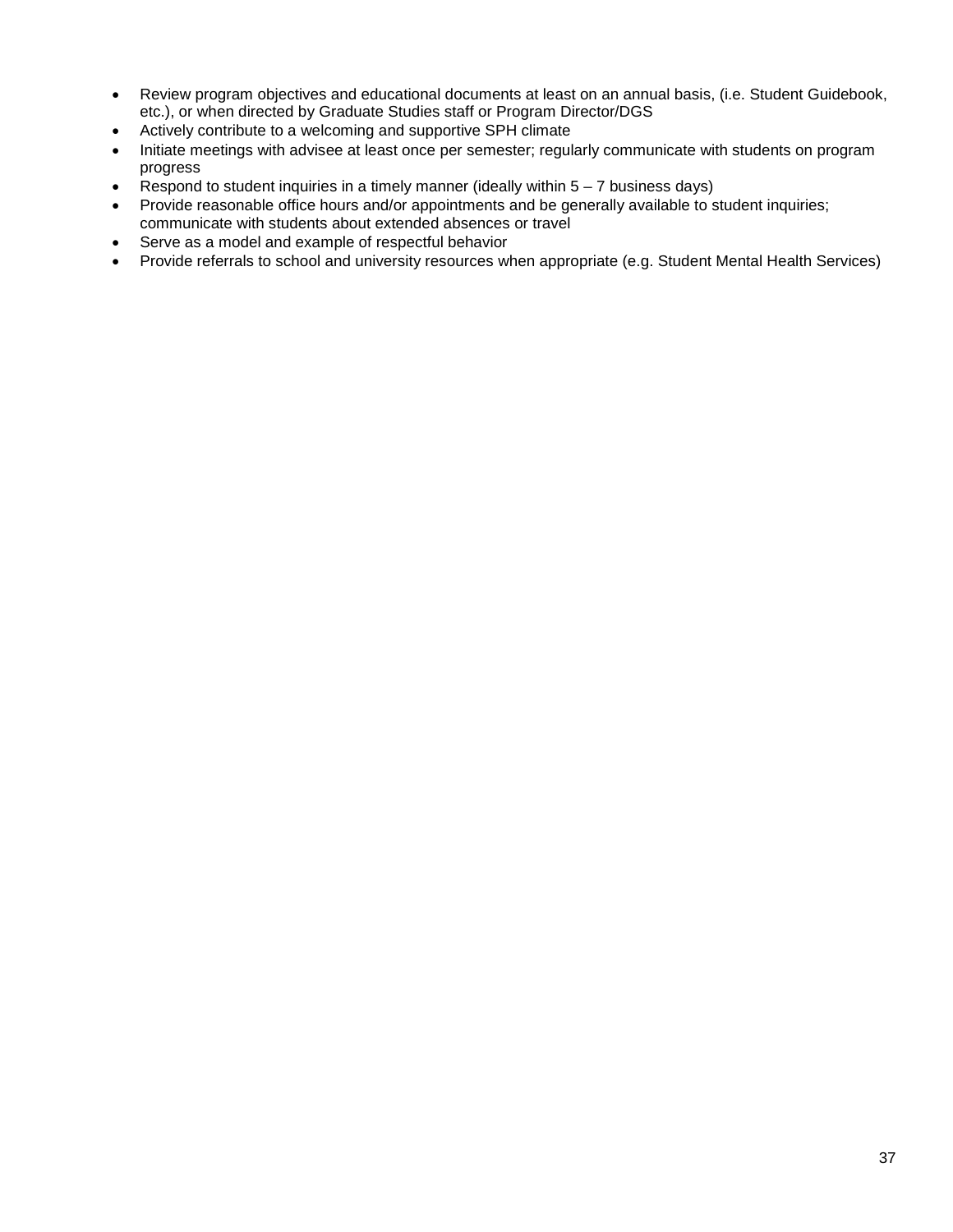# **3. THE SCHOOL OF PUBLIC HEALTH**

## **3.1 About the School**

The mission of the School of Public Health is to preserve and enhance the health of the public through education, research, and service programs designed to discover and transmit new knowledge aimed at the prevention of disease and disability, the improvement of health, and the planning, analysis, management, evaluation, and improvement of systems for the delivery of health services.

Our school was founded in 1944, although public health courses have been offered at the University of Minnesota since its inception. We consistently rank among the top schools of public health in the country.

Through our education, research, and community outreach, we focus on improving the health of populations. We emphasize prevention of illness and injury, and we look at health through a multi-faceted prism that includes physiology, the environment, communities, economics, and public policy.

This interdisciplinary approach allows us to collaborate with many other schools throughout the University, including the College of Veterinary Medicine, the School of Dentistry, the College of Pharmacy, the Medical School, the Humphrey School of Public Affairs, the Carlson School of Management, College of Biological Sciences, School of Social Work, School of Statistics, School of Nursing, and Law School. By combining our expertise, we can explore innovative, far-reaching ways of maintaining and improving the health of the people in Minnesota and throughout the country and world.

### **Notable accomplishments:**

- § Invented K Rations.
- **Improved the recovery of World War II survivors through the Minnesota Starvation Study (1944).**
- **Established the connection between diet and heart disease in the Seven Countries Study (1967).**
- **Established the first U.S. Ph.D. program in epidemiology (1958).**
- § Conducts one of the largest HIV/AIDS studies in the world, involving 120 countries.
- Trains the majority of the public health workforce in the Upper Midwest.
- **Was the first school of public health in the country to require a course in ethics.**

### **Academic Health Center (AHC)**

The School of Public Health is one of the six schools and colleges that make up the Academic Health Center at the University of Minnesota. The others include the disciplines of medicine, dentistry, nursing, pharmacy, and veterinary medicine. Strong interdisciplinary centers and programs in bioethics, cancer, genomics, infectious disease, drug design, food safety, and spirituality and healing augment the broad range of professional health education and research efforts.

## **3.2 School of Public Health Student Services Center**

### **Office Hours (Fall and Spring Terms)**

Monday – Friday, 8:00 AM - 4:30 PM

**Office Hours (Summer)**

Monday – Friday, 8:00 AM – 4:30 PM Closed every day from 12:00 PM – 1:00 PM

#### **Location**

Mayo Memorial Building, Room A395

#### **Telephone**

612.626.3500 or 800.774.8636

**Fax** 612.624.4498

**Email** [sph-ssc@umn.edu](mailto:sph-oasr@umn.edu)

#### **Mailing Address**

Student Services Center School of Public Health MMC 819, Rm A395 Mayo Bldg 420 Delaware Street SE Minneapolis, MN 55455-0381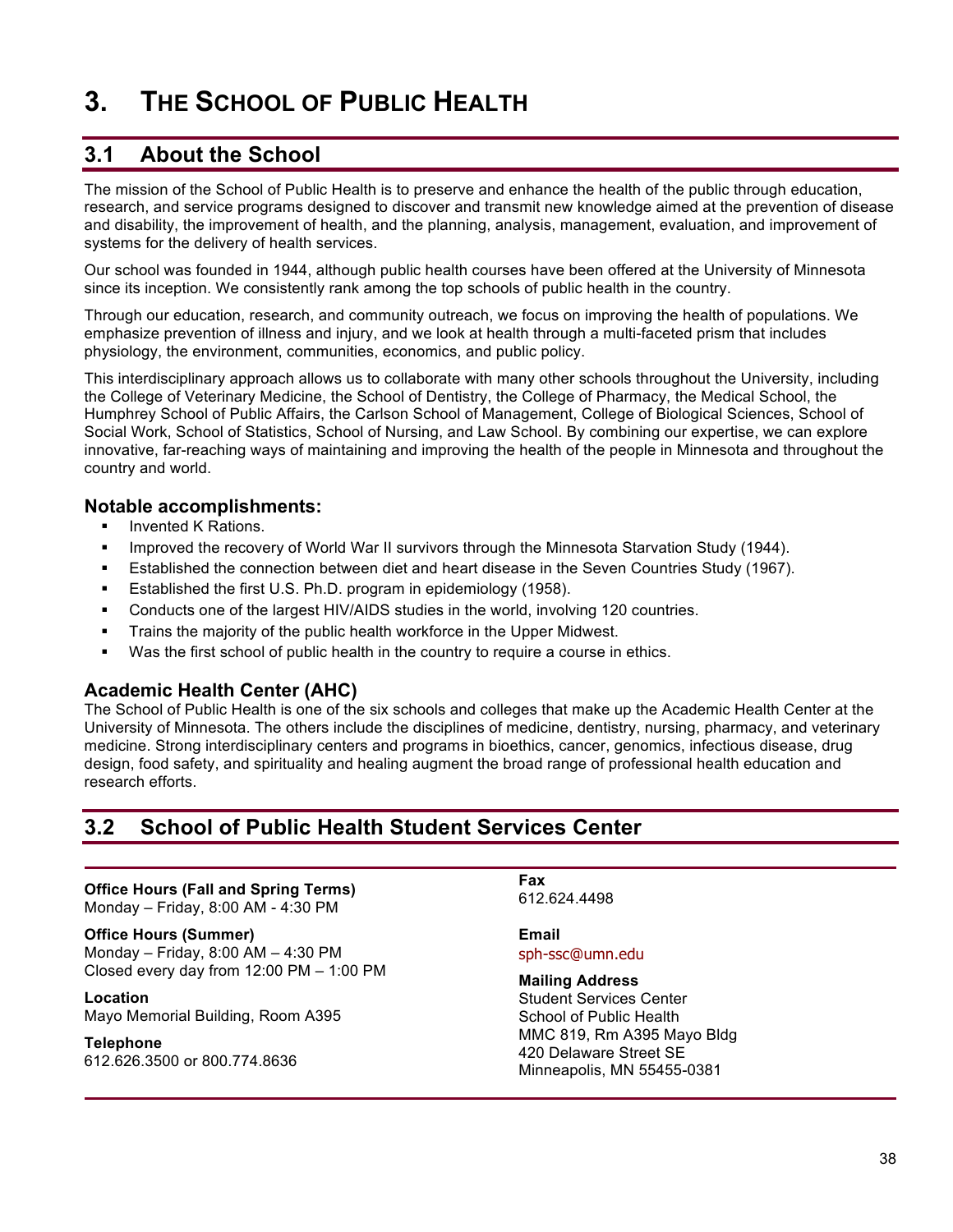## **School of Public Health Student Services Center (SSC)**

The Student Services Center is a school-wide office that assists students with all phases of their academic journey. The SSC staff works closely with the program coordinators to create a set of school-wide and program-specific services. You will be interacting with us directly or indirectly throughout your education here.

The Student Services Center is dedicated to serving a diverse community of future and current SPH students by enhancing the student experience, supporting the achievement of educational and career goals, and empowering future public health leaders.

We coordinate many functions including: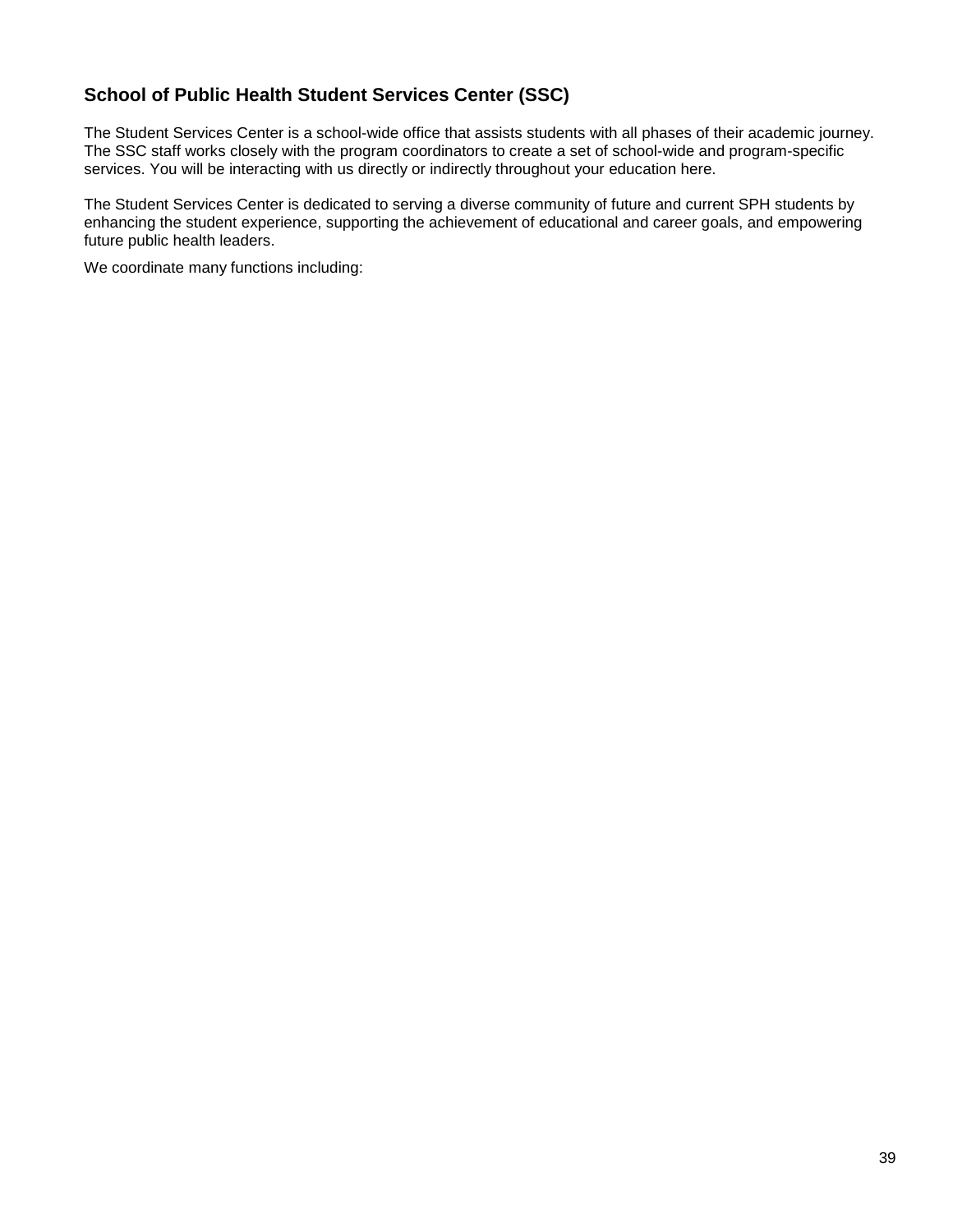- **Career Counseling**
- **Applications**
- **Crientation**
- **Student Tracking**
- **SPH Scholarships**
- **Registration**
- **F** Graduation Clearance
- **Commencement**

## **School of Public Health Student Services Center Staff**

| <b>Title</b>                                                                      | <b>Name</b>                        | <b>Email</b>     | Phone                 |
|-----------------------------------------------------------------------------------|------------------------------------|------------------|-----------------------|
| <b>Associate Dean for Learning</b><br><b>Systems and Student Affairs</b>          | Dr. Kristin Anderson               | ander116@umn.edu |                       |
| <b>STUDENT SERVICES</b>                                                           |                                    |                  |                       |
| <b>Senior Director for the Student</b><br><b>Services Center</b>                  | <b>Tim Kamenar</b>                 | kamen001@umn.edu | $(612) 626 -$<br>5005 |
| <b>Registrar and Director of Academic</b><br>and Student Affairs                  | <b>Carol Francis</b>               | franc004@umn.edu | $(612) 624 -$<br>6952 |
| <b>Receptionist/Student Services</b><br><b>Specialist</b>                         | Lee Vue                            | vuexx097@umn.edu | $(612) 624 -$<br>7660 |
| <b>CAREER SERVICES</b>                                                            |                                    |                  |                       |
| <b>Director of Career and Professional</b><br><b>Development Center</b>           | Vic Massaglia                      | victorm@umn.edu  | $(612) 626 -$<br>5443 |
| <b>Associate Director of Career and</b><br><b>Professional Development Center</b> | Darren Kaltved                     | dkaltved@umn.edu | $(612) 626 -$<br>4448 |
| <b>Employer Relations and Field</b><br><b>Experience Coordinator</b>              | Megan Lafontaine<br><b>Gallert</b> | meganlaf@umn.edu | $(612)$ 301-<br>9502  |
| RECRUITMENT, ENGAGEMENT,<br><b>DIVERSITY AND INCLUSION</b>                        |                                    |                  |                       |
| <b>Recruitment and Enrollment</b><br><b>Manager</b>                               | Jenna Egan                         | egan0056@umn.edu | $(612) 624 -$<br>0601 |
| <b>Director of Diversity and Inclusion</b>                                        | Sherlonda Clarke                   | sdclarke@umn.edu | $(612) 624 -$<br>9970 |
| <b>Coordinator for Student Recruitment</b><br>and Engagement                      | <b>Crystal Esparza</b>             | espa0018@umn.edu | $(612) 624 -$<br>6915 |
| <b>Coordinator for Applications and</b>                                           | Jennifer Arntzen                   | arntz007@umn.edu | $(612) 624 -$         |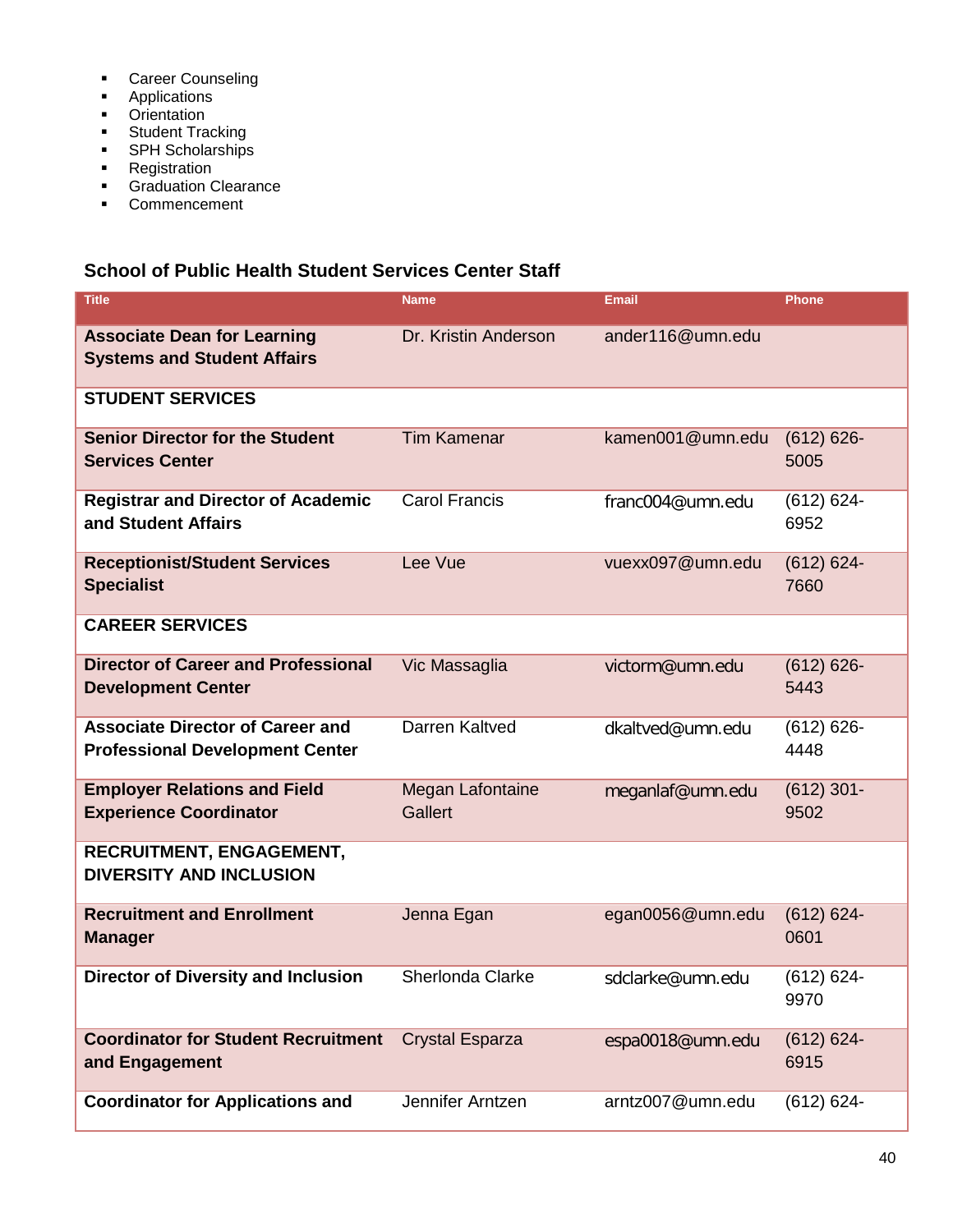| <b>Admissions</b>                                                   |                  |                     | 1991                 |
|---------------------------------------------------------------------|------------------|---------------------|----------------------|
| <b>Graduate Assistant for Recruitment</b><br>and Student Leadership | Gabriela Lazalde | $lazal002@$ umn.edu |                      |
| <b>Graduate Assistant for Recruitment</b><br>and Student Leadership | Andrea Stoesz    | stoes025@umn.edu    | $(612) 616-$<br>7511 |

### **Career Services**

The *Career and Professional Development Center* offers a variety of services and resources to assist you in your efforts to locate and apply for professional positions – from field experiences (internships) and residencies to fellowships and full-time positions. Our Center believes that every individual has unique potential and should have the opportunity to pursue a meaningful and fulfilling career. Our goal is to facilitate the career and professional development process with you to ensure you have the confidence in conducting a competitive job search and help you maximize you career potential. We do so, by offering one-on-one career coaching, programming, field experience advising and directly working with employers. As a student and later as an alumnus/alumna, you are able to take advantage of the following resources to help you achieve your career goals.

#### **Career and Professional Development Website**

The Career and Professional Development website at<http://www.sph.umn.edu/careers/> has many links to help you start your new career, including:

- **One-on-one Career Coaching**: Schedule an appointment with one of our award-winning, evidence-based career coaches ([www.sph.umn.edu/careers/students/](http://www.sph.umn.edu/careers/students/)).
- **Jobs / Internships**: Our online job posting system includes listings for internships/field experiences, graduate assistantships and fellowships, volunteer, part-time and full-time career opportunities [\(http://www.ahc.umn.edu/sphjobs/\)](http://www.ahc.umn.edu/sphjobs/).
- **Field Experiences**: Apply your public health coursework, knowledge and skills in a real-world setting through your field experience. All Master's in Public Health (MPH) students must complete a field experience as part of degree program requirements. Field experiences can be paid or unpaid. For more information on resources, past opportunities and requirements please visit: [http://www.sph.umn.edu/careers/fe/.](http://www.sph.umn.edu/careers/fe/) In addition, individual appointments for field experience questions can be scheduled with the Field Experience Coordinator at: http://sphfield.appointments.umn.edu.
- **Career Resources**: General career-related links, guides and tip sheets on a variety of job-search related topics [\(http://www.sph.umn.edu/careers/students/\)](http://www.sph.umn.edu/careers/students/).
- **Blog**: Our Career Services Blog hosts several career-related posts for students and alumni [\(http://www.sph.umn.edu/careers/careers-blog/\)](http://www.sph.umn.edu/careers/careers-blog/).
- **Alumni Networking Database**: A searchable Alumni Networking Directory, to help you connect with SPH alumnae all over the world [\(http://sphalumni.umn.edu\)](http://sphalumni.umn.edu/).

### **Programming**

Through collaboration with student organizations and numerous programs we provide professional and career development programming tailored to your needs. Examples may include: Job Search Strategies, Personal Branding; Interview Preparation; Leadership & Team Development; Communication Skills, and much more. In addition, we connect you to employers through programming and events. We look forward to seeing you at future events!

#### **Appointments**

You may schedule individual appointments with one of our award-winning, evidence-based career coaches (Vic Massaglia and Darren Kaltved) to discuss any career or professional development topics, from creating a top-notch resume to ideas for field experiences, interviewing, and presentation skills. To schedule an appointment, please email [sphcareers@umn.edu](mailto:sphcareers@umn.edu) or schedule an appointment electronically at [www.sph.umn.edu/careers/students/](http://www.sph.umn.edu/careers/students/).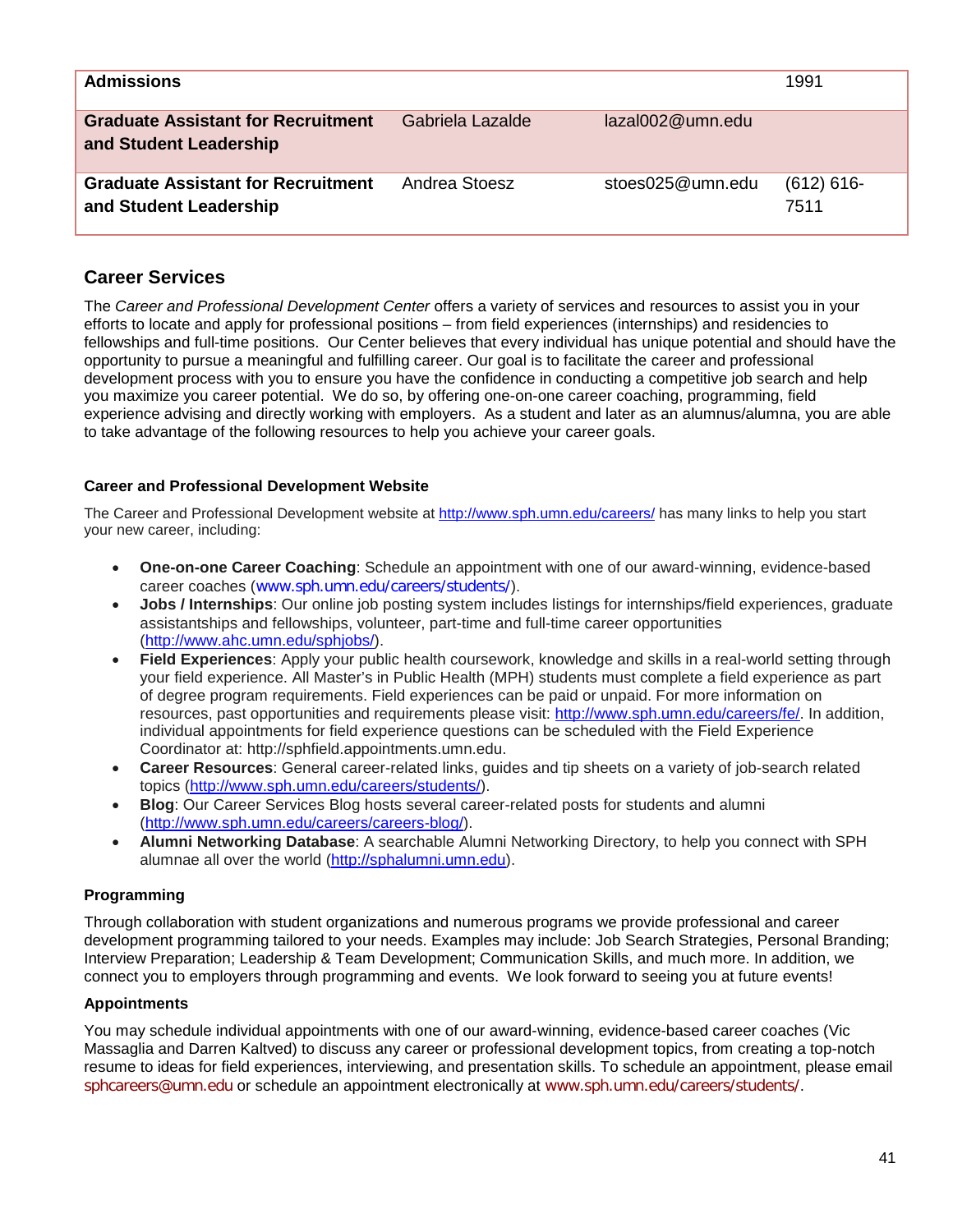## **3.3 Mentor Program**

Our mentor program connects public health students to public health professionals to help with career and professional development. Mentoring relationships can benefit both mentors and mentees. For mentees, the program can have a key impact on future career choices. For mentors, helping the next generation of public health leaders can be rewarding and impactful.

The School of Public Health boasts the largest mentor program of any school of public health, serving approximately 400 students and mentors with special events and helpful resources for mentor pairs. We work to provide students with diverse professional experiences and recognize the role that mentors have in training future public health leaders. These relationships have proven to be enriching and longstanding.

For more information, visit [sph.umn.edu/current/mentor/](http://sph.umn.edu/current/mentor/).

## **3.4 SPH Student SPHere**

Make use of the SPH Student SPHere (Commons) to relax or study with your student colleagues. All students actively registered in an SPH degree program have access to the SPH Student SPHere (Mayo A150) via their U-Card. The Student Commons has the following amenities:

- Locker room Free lockers are assigned in the Student Services Center (Mayo A395). Students need to renew their locker each year and provide their own lock.
- Kitchen area with tables, chairs, microwaves, refrigerators, sink, and a telephone for free local calls.
- Lounge area with couches, chairs, and wireless internet.
- Study room with tables, chairs, computers (with internet connectivity, Microsoft Office, SAS and STATA software) and a printer.

Please work together to ensure that the SPHere is a comfortable and safe place.

- Keep all areas of the SPHere clean in consideration of others.
- Please protect the security of access. Do not allow anyone to enter behind you that you do not know to be a SPH student. Never prop the door open for any reason. The student commons is for SPH students only.
- If you are aware of a breach of security or if you see something in the commons that needs repair, please report it to the SSC (A395 Mayo) as soon as possible.
- Avoid being alone in the commons during the evening or early morning.
- If you believe you are in danger or see improper activity in progress, call 9-1-1.

#### **Printing in the SPHere**

The School of Public Health (SPH) provides \$100 worth of printing (1,000 pages) for the Fall and Spring semesters on your U Card. **This value can ONLY to be used in the SPHere computer lab (Mayo A-151) and is not valid in any other campus computer lab, including libraries.**

When you swipe your card at a print release station, UniPrint will show a balance on the screen. This balance is a combination of the print value given to you by SPH and your Gopher GOLD balance. In order to determine how much print value you have left, you need to subtract your Gopher GOLD balance from the balance shown on screen. Once the \$100 SPH Print Value is exhausted, printing costs will be deducted from your Gopher GOLD account. To view your current balance and transaction history or to add value to your Gopher GOLD account online, please visit [www.gophergold.umn.edu](http://www.gophergold.umn.edu/). If you experience any printing issues or need to request a refund, please contact the lab attendant or call the SPH Student Services Center at (612) 626-3500.

## **3.5 Complaints and Grievances**

The SPH seeks to be aware of and responsive to student issues and complaints. There are numerous ways for you to channel your academic and student life concerns:

Provide comments on the yearly student survey (in March).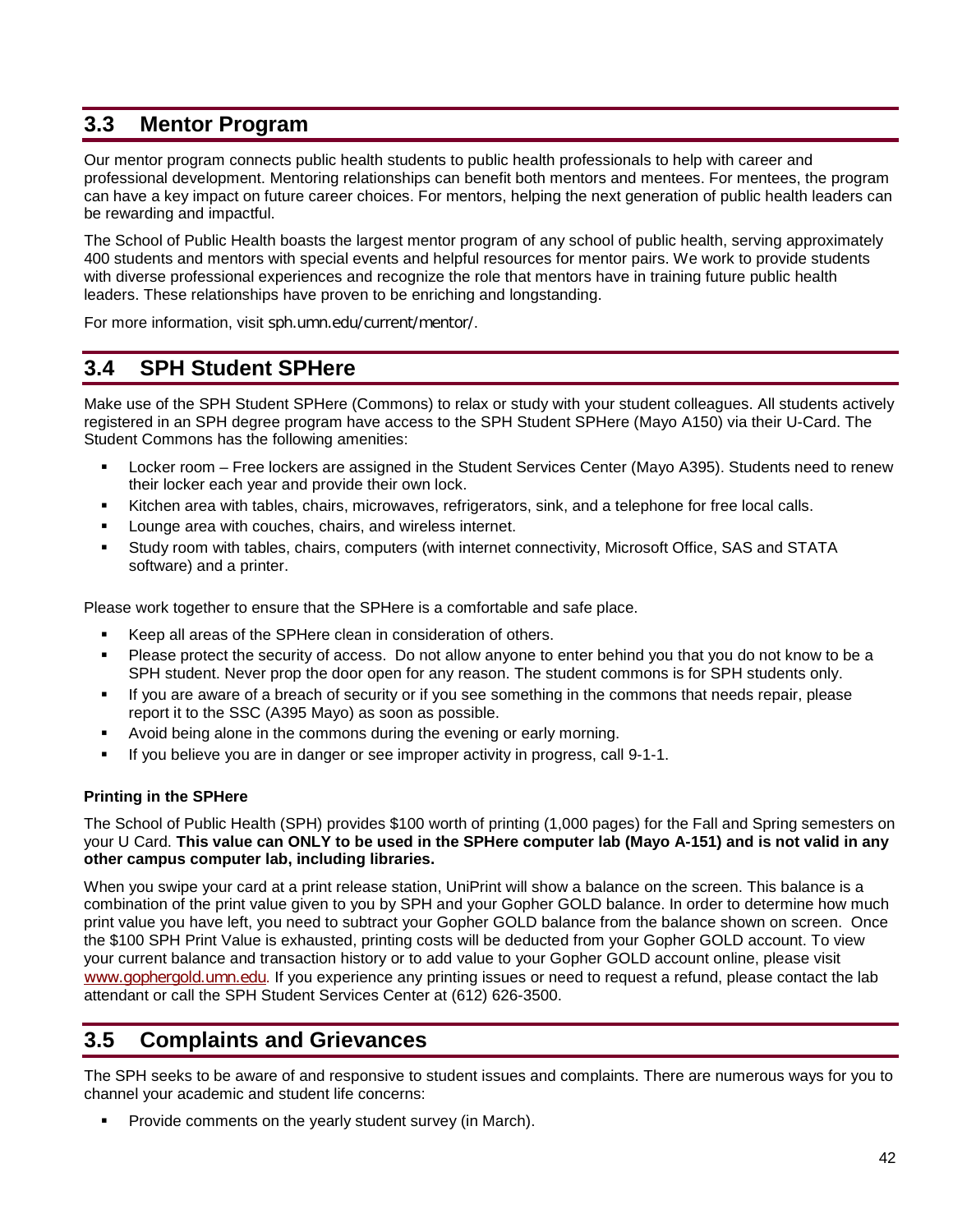- Meet with your advisor and/or program coordinator.
- Raise the issue with your program director or director of graduate studies, either individually or in a meeting set up for this kind of feedback.

The SPH takes all student concerns seriously and we welcome your input in any of these ways. If the matter is not handled satisfactorily by any of these methods, or if the issue is particularly widespread or serious, please make an appointment with Dr. [Kristin](mailto:Kristin) Anderson, Associate Dean for Learning Systems and Student Affairs, at ander116@umn.edu.

The University provides resources as well. Report incidents of bias, discrimination, or harassment to the University Office of Equal Opportunity and Affirmative Action at [www.eoaffact.umn.edu](http://www.eoaffact.umn.edu/). For student issues that are not resolved through SPH channels or for which you seek external support, the Student Conflict Resolution Center will assist in resolving campus-based problems or concerns [www.sos.umn.edu](http://www.sos.umn.edu/).

## **3.6 Field Experience Learning Agreement**

All students pursuing a required field experience or summer residency must complete an online learning agreement prior to beginning the experience. The online form provides a streamlined process that is comprehensive for you, your preceptors, your faculty advisor and your program coordinator. Please refer to the current student website for this and other resources related to the field experience, [sph.umn.edu/careers/fe/](http://www.sph.umn.edu/careers/fe/). Students exploring international field experience opportunities need to begin the process six to eight weeks before departure, and need to be aware of requirements specific to international travel.

More detailed information about the field experience can be found in the program portion of the guidebook.

## **3.7 Minors and Interdisciplinary Concentration Areas**

### **Minors**

SPH students pursuing an MHA, MPH, MS, PhD are eligible to declare a minor in other areas. For a listing of graduate level minors click on [https://onestop2.umn.edu/pcas/viewCatalogSearchForm.do.](https://onestop2.umn.edu/pcas/viewCatalogSearchForm.do)

#### **Interdisciplinary Concentration Areas**

SPH Master of Public Health students have the option to add an interdisciplinary concentration area, Public Health Policy (PHPIC), to their program of study. For more information and link to the required forms go to [www.sph.umn.edu/academics/ic/](http://www.sph.umn.edu/academics/ic/).

## **3.8 Community Engagement Agreement**

Many students in the School of Public Health volunteer in the community. Liability insurance is available through the University provided that the student registers for PUBH 0020 (a zero credit class), and has the approval of their academic faculty advisor. Registration for PubH 0020 will be officially documented on the student's transcript; however, the zero credit course has no tuition, no fees, no credits, and no grades. It is important to understand that a zero credit registration for a community engagement activity is not a substitute for a required course or field experience.

Prior to registration, students are required to provide information about the experience by completing the Community Engagement Agreement available at [www.ahc.umn.edu/sphcommunity.](http://www.ahc.umn.edu/sphcommunity) The agreement is complete once it has been approved by the student's advisor and the Field Experience/Employer Relations Coordinator.

To complete the Student Engagement Agreement a student must provide the following information:

Name of the organization

Address

Organization phone number

Supervisor within the organization

Description of the activity

Description of how this activity relates to their development as a public health professional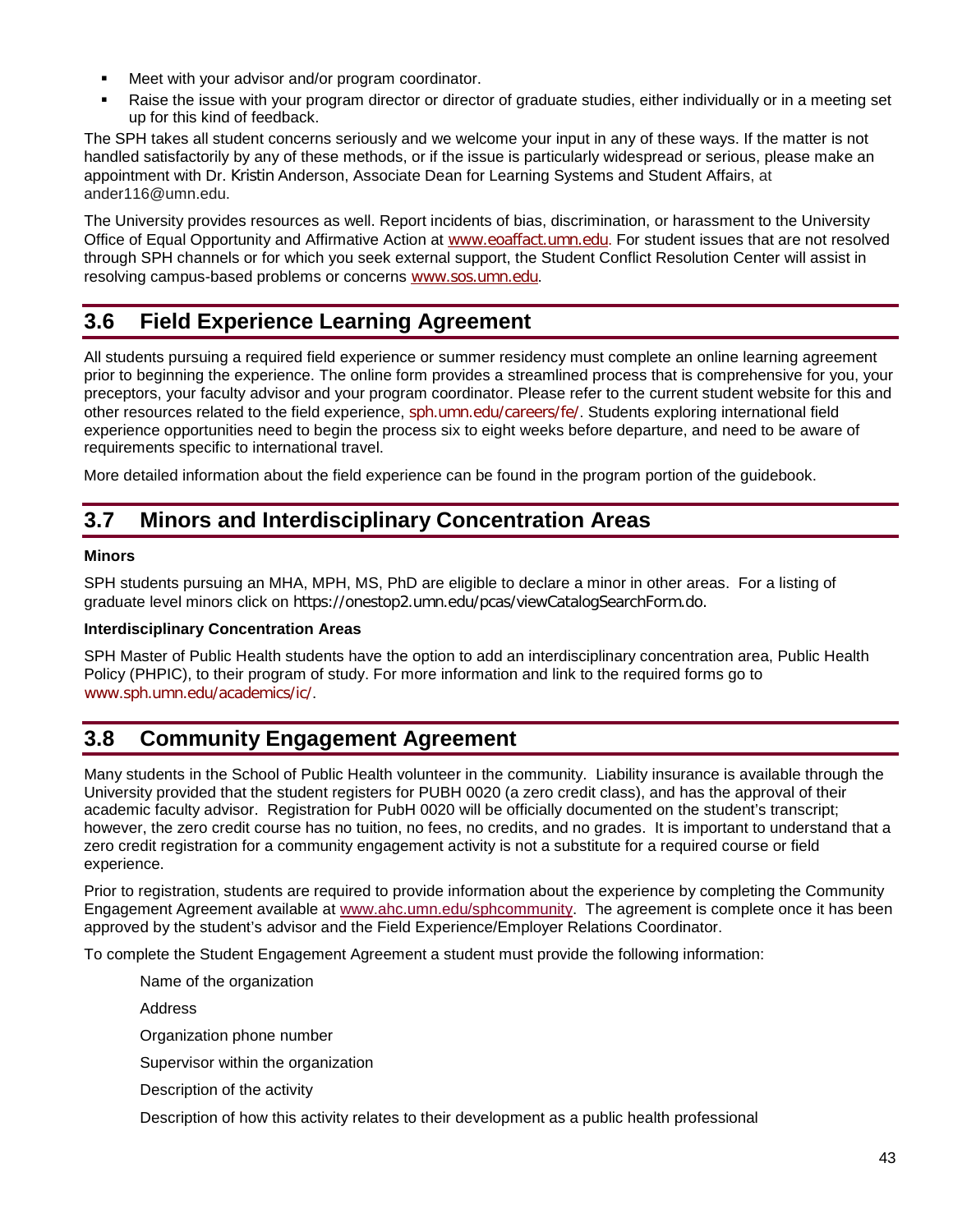Semester and date of experience

Electronic signature of academic advisor

When the agreement is approved, the student will be contacted by email and provided with a registration permission number.

## **3.9 Online Learning and E-Learning Resources**

Students can access their online courses, as well as support sites for hybrid and face-to-face courses at [moodle.umn.edu.](http://moodle.umn.edu/) All students taking SPH courses are welcome to enroll in the SPH E-Learning Resources course site at [z.umn.edu/sphelearningresources.](http://z.umn.edu/sphelearningresources) When prompted, enter the enrollment key "sphstudent" and you will have access to a variety of resources to support you in navigating University resources, such as the Libraries and Writing Center, and refreshing the skills you need to succeed in SPH courses. You must have a university ID in order to access Moodle.

Students in online courses will receive a welcome email approximately a week before the semester begins, which will detail when you can access the course sites. If you have questions, please contact [decsph@umn.edu.](mailto:decsph@umn.edu)

## **3.10 Course Evaluations and Yearly Student Survey**

## **Course Evaluations**

Students provide very important input into the continued development of the School of Public Health's teaching program. Students will be asked to complete evaluations for all SPH courses. Evaluations are done online at the end of each term.

## **SPH Yearly Student Survey**

Students also are strongly encouraged to evaluate and comment on the school and its programs through our annual end of year SPH Student Survey. The survey covers many aspects of student experiences including field placements, career services, financing, and overall School service.

## **Career Survey**

Recent graduates are encouraged to complete the Career Survey. The survey captures important employment information, compensation norms and contact information.

## **3.11 The Roles of Your Advising team**

The School of Public Health provides advising that promotes collaboration among students, staff and faculty to enhance students' academic and professional development in the field of public health. The School's goal is to provide educational and experiential excellence that prepares students for successful careers improving the health of populations.

## **DEFINING ADVISING**

The School of Public Health is committed to creating and sustaining high quality advising in the following four areas:

- 5. **Administrative Advising**: advising on course planning and scheduling, policies, procedures and benchmarks of the degree program/major, SPH, and the University. Your program coordinator is your first point of contact for these questions.
- 6. **Academic Advising**: general guidance on topics related to program/major including, but not limited to, program focus (may include identifying appropriate course work options), project selection and career planning. Students find their faculty advisors, coordinators and career services staff helpful in answering these questions.
- 7. **Field Experience/Internship/Practicum Advising**: specific and targeted advising for field experience/internship/practicum development, placement and completion. Your faculty advisor can assist you as you select the type of field experience that would best match your goals. Career Services staff can help you to learn how to network with other students and alums to explore possible field experiences sites.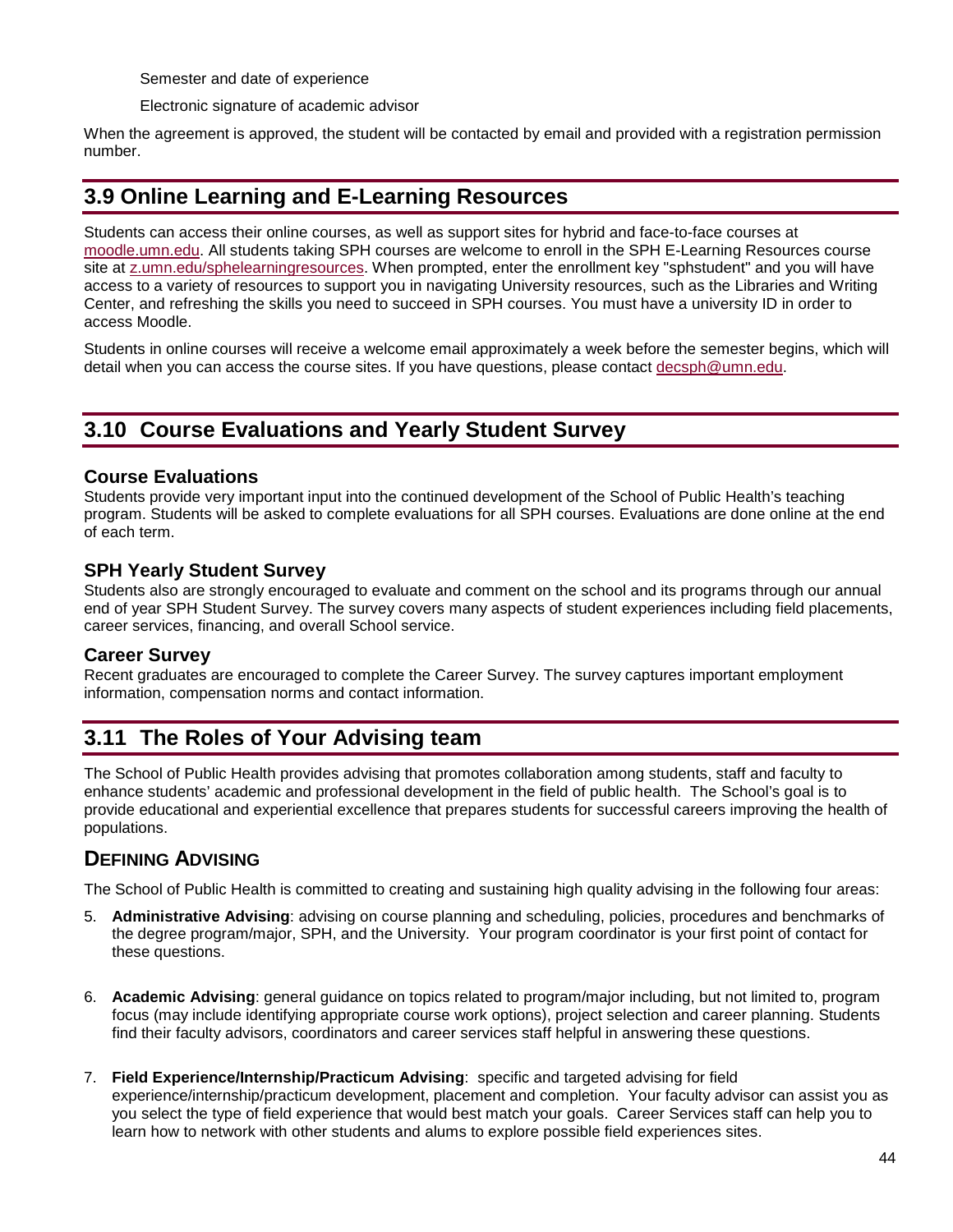8. **Masters Project/Thesis/Plan A&B/Dissertation Advising**: specific and targeted direction on a master's project or a PhD dissertation including, but not limited to development, completion and in some cases publication. Your faculty advisor will assist you in developing a direction for your project or dissertation.

## **ADVISING EXPECTATIONS FOR STUDENTS**

SPH students are expected to:

Regularly read and respond to University email (ideally once per day); email is the official mode of communication at the University of Minnesota.

- Review program objectives and educational documents at least once per semester, (i.e. Student Guidebook, etc.), or when directed by program coordinator or program director/DGS; students are responsible for knowing the requirements of the degree program.
- Actively contribute to a welcoming and supportive SPH climate.
- Initiate meetings with advisor(s) at least once per semester; regularly communicate with faculty advisor(s) and/or program coordinator about program progress.
- Respond to inquiries from faculty or staff in a timely manner (ideally within 5 7 business days).
- Behave in a professional and courteous manner; fulfill educational and advising commitments, such as appointments, project deadlines, etc.

## **3.12 Commencement Eligibility**

Students enrolled in MPH, MHA or MS programs are eligible to participate in the May Commencement ceremony if they are on-track to complete course credit requirements and the culminating experience by the end of the spring or summer semester, or have completed the necessary course credit requirements and culminating experience the previous summer or fall semester.

Exceptions may be granted on an individual basis per review by the program coordinator and program director. To seek an exception, contact your program coordinator.

# **4. THE UNIVERSITY OF MINNESOTA**

## **4.1 Mission**

The University of Minnesota, founded in the belief that all people are enriched by understanding, is dedicated to the advancement of learning and the search for truth; to the sharing of this knowledge through education for a diverse community; and to the application of this knowledge to benefit the people of the state, the nation, and the world. The University's mission, carried out on multiple campuses and throughout the state, is threefold:

#### 2. **Research and Discovery**

Generate and preserve knowledge, understanding, and creativity by conducting high-quality research, scholarship, and artistic activity that benefit students, scholars, and communities across the state, the nation, and the world.

#### 3. **Teaching and Learning**

Share that knowledge, understanding, and creativity by providing a broad range of educational programs in a strong and diverse community of learners and teachers, and prepare graduate, professional, and undergraduate students, as well as non-degree-seeking students interested in continuing education and lifelong learning, for active roles in a multiracial and multicultural world.

#### 4. **Outreach and Public Service**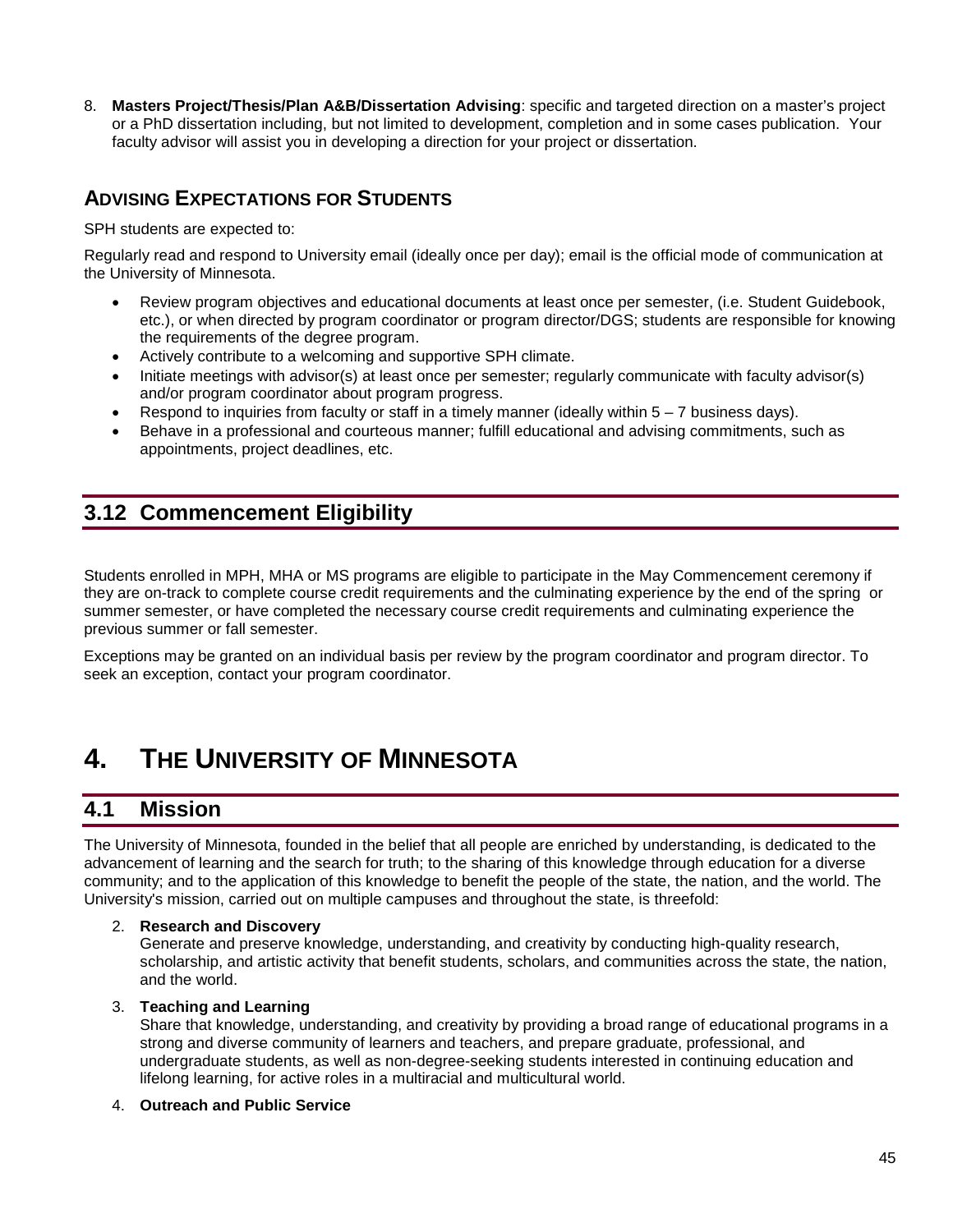Extend, apply, and exchange knowledge between the University and society by applying scholarly expertise to community problems, by helping organizations and individuals respond to their changing environments, and by making the knowledge and resources created and preserved at the University accessible to the citizens of the state, the nation, and the world.

In all of its activities, the University strives to sustain an open exchange of ideas in an environment that embodies the values of academic freedom, responsibility, integrity, and cooperation; that provides an atmosphere of mutual respect, free from racism, sexism, and other forms of prejudice and intolerance; that assists individuals, institutions, and communities in responding to a continuously changing world; that is conscious of and responsive to the needs of the many communities it is committed to serving; that creates and supports partnerships within the University, with other educational systems and institutions, and with communities to achieve common goals; and that inspires, sets high expectations for, and empowers individuals within its community.

## **4.2 Twin Cities Campus**

The University of Minnesota is a world-class university, known globally as a leader in teaching, research, and public service. It is both a land-grant university, with a strong tradition of education and public service, and a major research institution, with scholars of national and international reputation. UMNTC consistently ranks among the top 20 public universities in the United States. The classic Big 10 campus, located in the heart of the Minneapolis-St. Paul metropolitan area, provides an exceptional setting for lifelong learning.

The University community is a broad mix of ethnic backgrounds, interests, and cultures. Students come from all 50 states and from more than 100 foreign countries. Many small communities of students, faculty, and staff help to create a welcoming atmosphere on campus.

UMNTC is also a thriving center for culture and the arts, featuring outstanding galleries, museums, concerts, theatre productions, and public lectures. For sports fans, the Golden Gophers offer all the spirit and excitement of Division I college athletics.

The campus in Minneapolis is located just a few minutes east of downtown. Nestled along the bluffs of the Mississippi River, buildings in Minneapolis range from the ultramodern Weisman Art Museum to the classic and stately Northrop Memorial Auditorium. A few miles to the east in St. Paul, rolling hills and quiet lawns create a more rural setting. The Minneapolis and St. Paul parts of the campus are connected by a convenient campus shuttle system.

UMNTC also provides a life beyond the campus like few other Big 10 universities can. The dynamic communities of Minneapolis and St. Paul offer something for everyone - a nationally recognized art and theatre community, a thriving entertainment industry, a host of Fortune 500 companies, four glorious seasons of outdoor recreation, exciting professional sports, shopping, and restaurants for every taste--all located close to campus.

## **4.3 U of M Services**

## **4.3.1 First Steps**

#### **One Stop** [onestop.umn.edu](http://onestop.umn.edu/)

The first resource for students having a question about the University is **onestop.umn.edu.** Please bookmark this site. One Stop offers links to a variety of online services and information about the University including course information, grades, registration, finances, transcripts, and general services.

#### **Email Accounts** [www.umn.edu/initiate](http://www.umn.edu/initiate)

Each student attending the University of Minnesota must set-up a student internet/email account by going to [www.umn.edu/initiate](http://www.umn.edu/initiate) or by calling the Technology Help Line at 612.301.4357 (1-HELP).

**All SPH students are required to use their University of Minnesota email account.** Course lists, immunizations, billing statements, financial aid updates, and other important information will be sent via the U of M student email address. It is strongly recommended that students use their U of M email account and do not transfer it to a personal email account.

The School of Public Health relies heavily on email notices to students, staff, and faculty. To keep current on upcoming events, job announcements, new course announcements, scholarships, internships, the SPH newsletter, or good opportunities, etc., students should check their email regularly.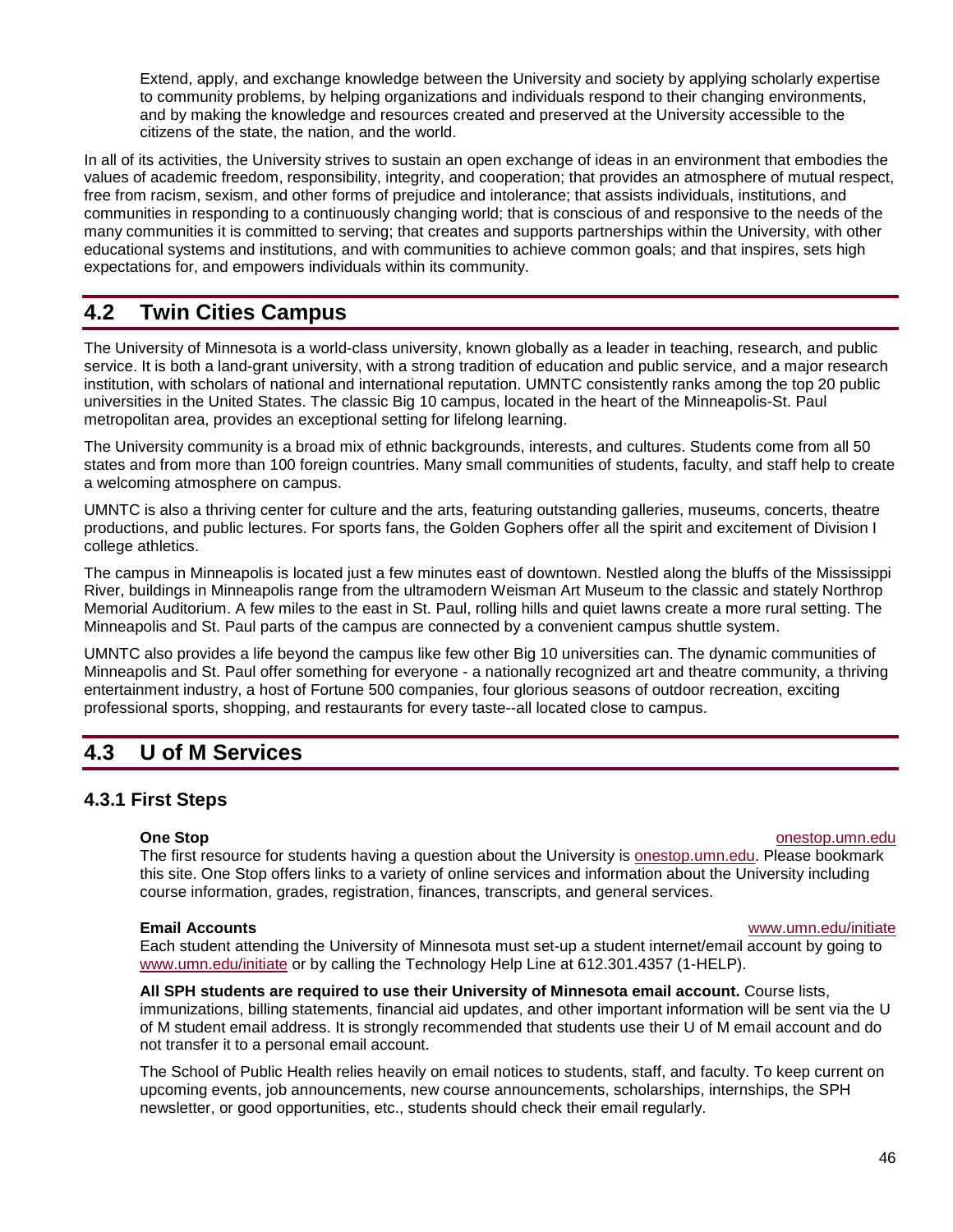Students can retrieve email messages in many locations including the SPH student commons, SPH Career Resource Center, and SPH division computer facilities. Other computer facilities are located in numerous locations on campus; see<http://it.umn.edu/computer-labs-learning-spaces-testing> for a list.

**Note:** Students who choose to forward their University email account to another email account are still responsible for all the information, including all attachments, sent to their University email account.

The U has expanded technological capacity to allow free lifetime access to University email. This allows students to use the U of M email address for personal or professional purposes even after graduation. (Imagine never having to subscribe to an email service or memorize another address! In addition, imagine being able to stay in touch with your student colleagues wherever you and they may journey.)

The account must be accessed at least once every three months through the [Web Interface](http://gmail.umn.edu/) to keep the email account active. If the account remains suspended for 90 days, it is then deleted. All data associated with the account will be deleted and cannot be recovered. If the user contacts the Service Desk [help@umn.edu] after the account is deleted, the account can be recreated without any content.

#### **U Card** [www.umn.edu/ucard](http://www.umn.edu/ucard/)

The U Card identifies you as a student on the Twin Cities campus. Your first U Card is free and can be obtained at the [U Card Office.](http://www1.umn.edu/ucard/umtc/tcget.html) Bring your driver's license, state ID, or passport and be prepared to have your picture taken.

#### **U Card Main Office**

G22 Coffman Memorial Union 300 Washington Avenue SE Phone 612.626.9900 Weekdays: 8:30 to 4:00pm

The U Card is your key to all sorts of [campus services and facilities.](http://www1.umn.edu/ucard/umtc/tcuse.html) Your U Card can also be used as your [ATM card](http://www1.umn.edu/ucard/umtc/tcchecking.html) through TCF Bank.

Since the U Card never expires, you should hold on to it even after you leave the University. If you ever return as a student, staff or faculty member, your card will still be valid.

Use your U Card for:

Access to the SPHere and lockers

Campus ID purposes

All your [checking](http://www1.umn.edu/ucard/umtc/tcchecking.html) needs

Making [Gopher GOLD](http://www1.umn.edu/ucard/umtc/tcg4g.html) purchases

Charging textbook purchases at the U of M Bookstores to your student account

Checking out [library](http://www.lib.umn.edu/) materials

Entering the [recreation center,](http://www.recsports.umn.edu/) golf course, [computer labs,](http://www.umn.edu/adcs/info/publabs.html) buildings, and [residence hall dining rooms](http://www1.umn.edu/dining/reshall/) Art and [athletic ticket](http://www.gophersports.com/) discounts (available at place of purchase)

Accessing art materials, student employment, business school services, and more

Report lost or stolen U Cards immediately. There is a \$25.00 [replacement](http://www1.umn.edu/ucard/umtc/tcreplace.html) fee for lost, stolen, or damaged U Cards. The fee can be paid by cash or check at all U Card Office locations. Debit, check or credit cards are not accepted.

#### **LinkedIn**

LinkedIn ([www.linkedin.com](http://www.linkedin.com/)), the world's largest professional network on the Internet, helps you make better use of your professional network through the exchange of knowledge, ideas, and opportunities with a broader network of professionals. Your professional network of trusted contacts gives you an advantage in your career, and is one of your most valuable assets in any job search. According to the National Association of Colleges and Employers over 85% of recruiters use LinkedIn or Google to search candidates, and 46% use LinkedIn to research new hires. LinkedIn includes executives and employees from all Fortune 500 companies, all Fortune 100 companies (including 82 of the 100 who use it for hiring purposes), and over 200 million total companies.

The School of Public Health encourages ALL students to use LinkedIn as an invaluable career and networking resource. Not only will this benefit and enhance your experience now, but will serve as a life-long resource in advancing your career. To help you get started, check out our LinkedIn Guide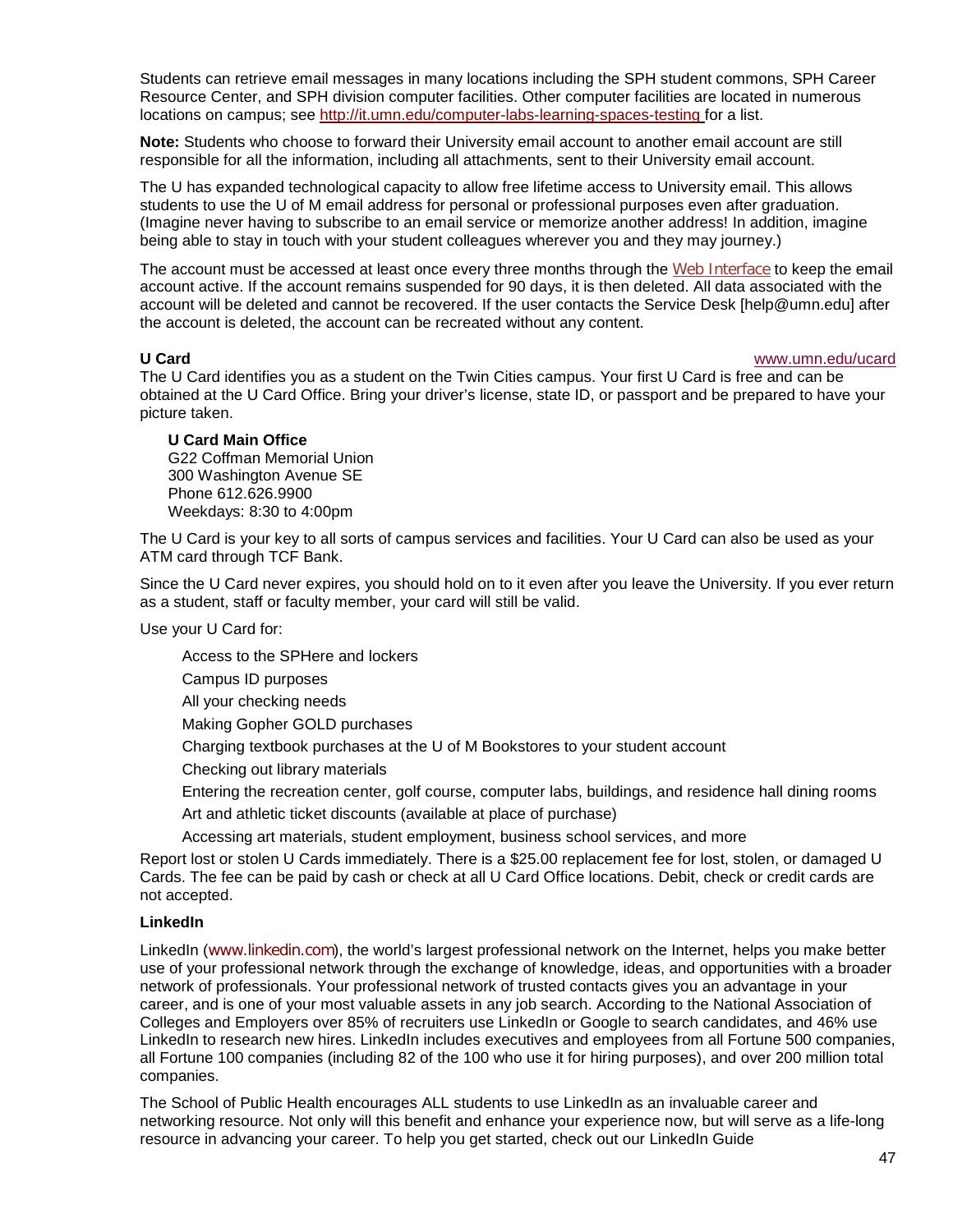(<http://www.sph.umn.edu/careers/tipsheets/linkedin/>). To learn more about connecting with the School of Public Health through LinkedIn and social media, please visit: <http://www.sph.umn.edu/socialmedia>.

#### **Parking and Transportation** [www.umn.edu/pts/](http://www1.umn.edu/pts/)

The University's Parking and Transportation website has a wealth of information concerning getting to and around campus. Parking is extremely limited on campus and we encourage students to bus, bike, or walk if possible.

#### **Campus Shuttle Buses**

Campus shuttle buses run at no charge between the East and West Bank and St. Paul campuses with varying routes and times. Current schedule information is posted on the above listed website as well as various locations throughout the Twin Cities campus.

#### **Metro Transit and the U Pass**

Take advantage of the deeply discounted Metro Transit bus pass. U-Pass is the ultimate transit pass that provides unlimited rides 24 hours a day. It is valid on all regular bus and light-rail train routes, as well as express, local, limited-stop, or Downtown Zone routes. It may not, however, be used on some special event services. Information can be found at [pts.umn.edu/bus/index.html](http://pts.umn.edu/bus/index.html).

#### **Parking**

Contract parking for students is sold through a lottery system each semester. Locations may vary but include spaces on the East Bank, West Bank, and St. Paul campuses. Hourly parking is available in several University public facilities. Parking rates vary depending on proximity to campus and the facility type. Visit the Parking and Transportation website, [www1.umn.edu/pts/](http://www1.umn.edu/pts/), or call 612.626.PARK (7275) for more information.

The Motorist Assistance Program offers free services (unlocking vehicles, jump-starts, changing flat tires, and referral to a service station) to all customers parked in U parking facilities. Hours are Monday through Thursday from 7 a.m. to midnight, Friday from 7 a.m. to 10 p.m. (Service is not available on weekends or official University holidays). Call 612.626.PARK for motorist assistance or any other questions.

Disability parking is available in many parking facilities and metered areas. Use of these designated spaces requires a state-issued permit or license plate. For additional information, call the State of Minnesota at 651.296.6911 or Disability Services at 612.624.4037.

#### **Bookstore** [www.bookstore.umn.edu](http://www.bookstore.umn.edu/)

The University of Minnesota Bookstore, located in Coffman Union, sells texts for all Public Health courses. Course materials can also be ordered online.

#### **Housing** [www.housing.umn.edu](http://www.housing.umn.edu/)

The University's Office of Housing & Residential Life is the best resource for finding housing on or near campus.

#### **Maps** [campusmaps.umn.edu/tc/](http://campusmaps.umn.edu/tc/)

Find the way to any University building.

#### **Digital Signage**

The School of Public Health had three different digital signs that provide information specific to the public health students. These can be found on the  $3^{rd}$  floor of the Mayo building – right near the Dean's office Mayo A302, the student SPHere Mavo A150, and the  $3^{\text{rd}}$  floor (Lobby level) of the WBOB building.

### **4.3.2 Health and Well Being**

#### **Boynton Health Services** [www.bhs.umn.edu](http://www.bhs.umn.edu/)

Boynton Health Services offers comprehensive medical services for students, faculty, and staff.

#### **Clinics**

[Dental Clinic](http://www.bhs.umn.edu/services/dentalclinic.htm) [Eye Clinic](http://www.bhs.umn.edu/services/eyeclinic.htm) [Int'l Travel Clinic](http://www.bhs.umn.edu/services/internationalclinic.htm) [Mental Health Clinic](http://www.bhs.umn.edu/services/mentalhealth.htm) [Sports Medicine Clinic](http://www.bhs.umn.edu/services/sportsmed.htm) [Women's Clinic](http://www.bhs.umn.edu/services/womensclinic.htm)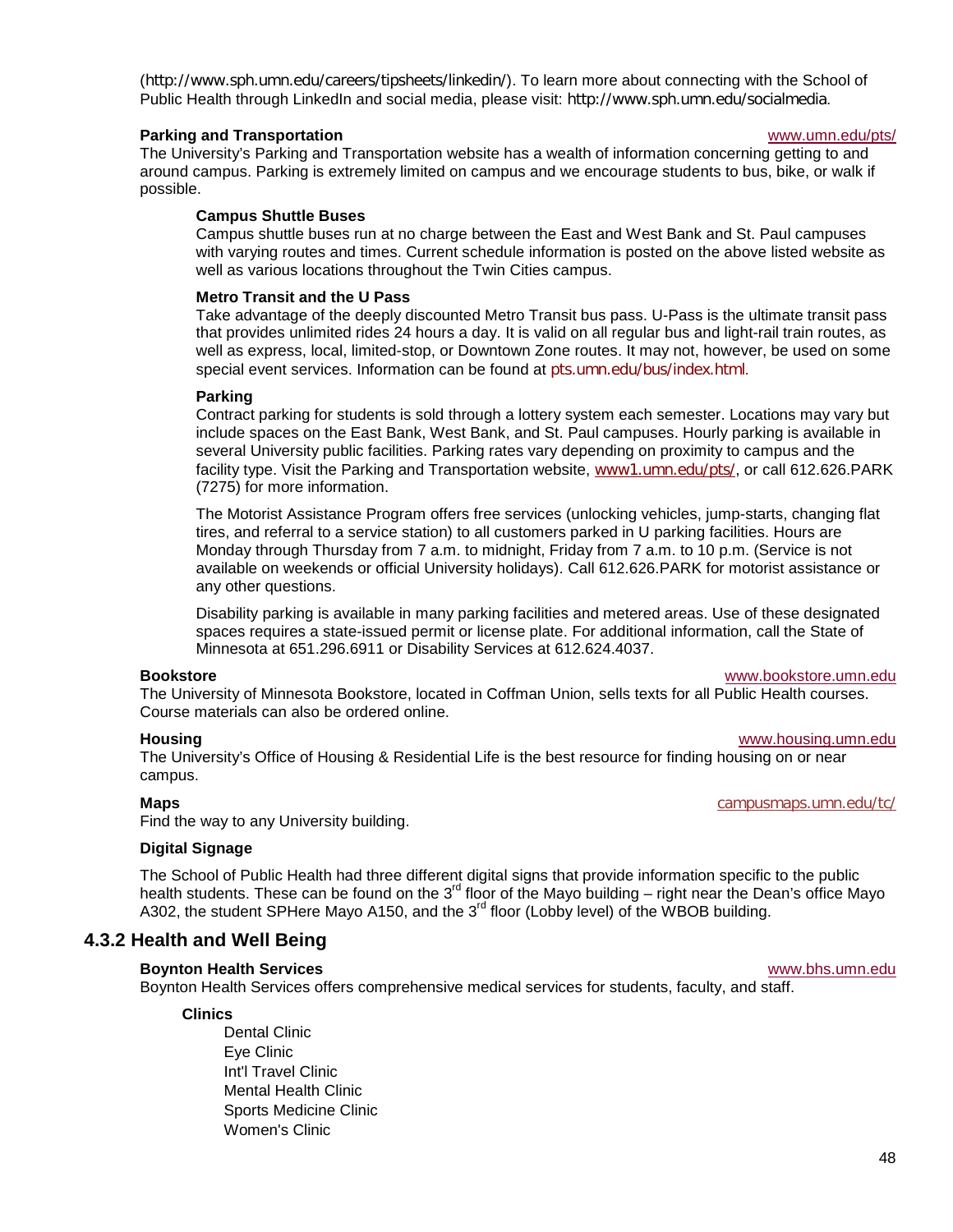#### **Services**

[Contraceptive Services](http://www.bhs.umn.edu/services/contraceptive.htm) [Immunization Services](http://www.bhs.umn.edu/services/immunizationservices.htm) [Massage Therapy Services](http://www.bhs.umn.edu/services/massage.htm) [Nutrition Services](http://www.bhs.umn.edu/services/nutrition.htm)

- **[Pediatric Services](http://www.bhs.umn.edu/services/pediatric.htm) Immunizations**
- [Nursing Mothers Room](http://www.bhs.umn.edu/services/specialist.htm)

#### **Testing Services**

- **[HIV Testing and Counseling](http://www.bhs.umn.edu/services/hiv.htm)**
- **[Pregnancy Testing](http://www.bhs.umn.edu/services/pregnancy.htm)**
- [STI Testing](http://www.bhs.umn.edu/services/sti.htm)

#### **General Care**

- [Pharmacy](http://www.bhs.umn.edu/services/pharmacy.htm)
- **[Physical Exams](http://www.bhs.umn.edu/services/physicalexams.htm)**
- **[Primary Care/U](http://www.bhs.umn.edu/services/primarycare.htm)rgent Care**

#### **Boynton also offers a variety of programs and classes including:**

- [Alcohol & Other Drugs Presentations](http://www.bhs.umn.edu/alcohol/index.htm)
- [Birth Control Classes](http://www.bhs.umn.edu/programs/birthcontrol.htm)
- [CPR/First Aid Classes](http://www.bhs.umn.edu/cpr/index.htm)
- **[Eating-Disorders Program](http://www.bhs.umn.edu/programs/eatingdisorder.htm)**
- [HIV Testing and Counseling](http://www.bhs.umn.edu/programs/hiv.htm)
- **[Smoking Cessation](http://www.bhs.umn.edu/programs/nosmoking.htm)**
- **[Stress Management](http://www.bhs.umn.edu/comfortzone/index.htm)**

#### **Mental Health Resources**

Financial challenges, isolation, cultural changes, academic stress, and other pressures on graduate students can create health issues. Please seek assistance before you feel overwhelmed. Resources include:

Boynton Health Service Mental Health Clinic, [www.bhs.umn.edu/services/mentalhealth.htm.](http://www.bhs.umn.edu/services/mentalhealth.htm)

International Student and Scholar Services counseling. <https://isss.umn.edu/office/advising/personal.html> Your advisor or program coordinator can also help lead you to appropriate resources.

#### **Smoke-free University**

The University of Minnesota, Crookston, Duluth, Rochester, and Twin Cities are smoke- and tobacco-free campuses. All students, staff, faculty, and visitors are prohibited from smoking and using, selling, free distributing, and advertising tobacco products and electronic cigarettes in all facilities and on all University property.

The success of this policy will depend upon the thoughtfulness, consideration, and cooperation of everyone on campus, including tobacco-users and non-users. All members of the University community are responsible for enforcing this policy. Students, faculty, staff, and visitors who violate this policy should be reminded of the policy and asked to comply. Repeated violation of this policy may be cause for disciplinary action in accordance with applicable student or employee codes of conduct. Visitors who refuse to comply with this policy may be asked to vacate campus property.

#### **The Aurora Center** [www.umn.edu/aurora](http://www.umn.edu/aurora)

The Aurora Center for Advocacy and Education provides [crisis intervention and advocacy services](http://www1.umn.edu/sexviol/services.htm) to victim/survivors of sexual and relationship violence, harassment and stalking. The staff and [volunteers](http://www1.umn.edu/sexviol/volunteer.htm) are also available to provide [prevention training and education](http://www1.umn.edu/sexviol/prevention.htm) on a variety of issues.

#### **Nursing Mothers' Room** [www.bhs.umn.edu/east-bank-clinic/nursing-mothers-room.htm](http://www.bhs.umn.edu/east-bank-clinic/nursing-mothers-room.htm)

Spaces are available on campus offering private and comfortable rooms that are designed specifically for nursing mothers to be able pump and store breast milk. This service, offered through Boynton Health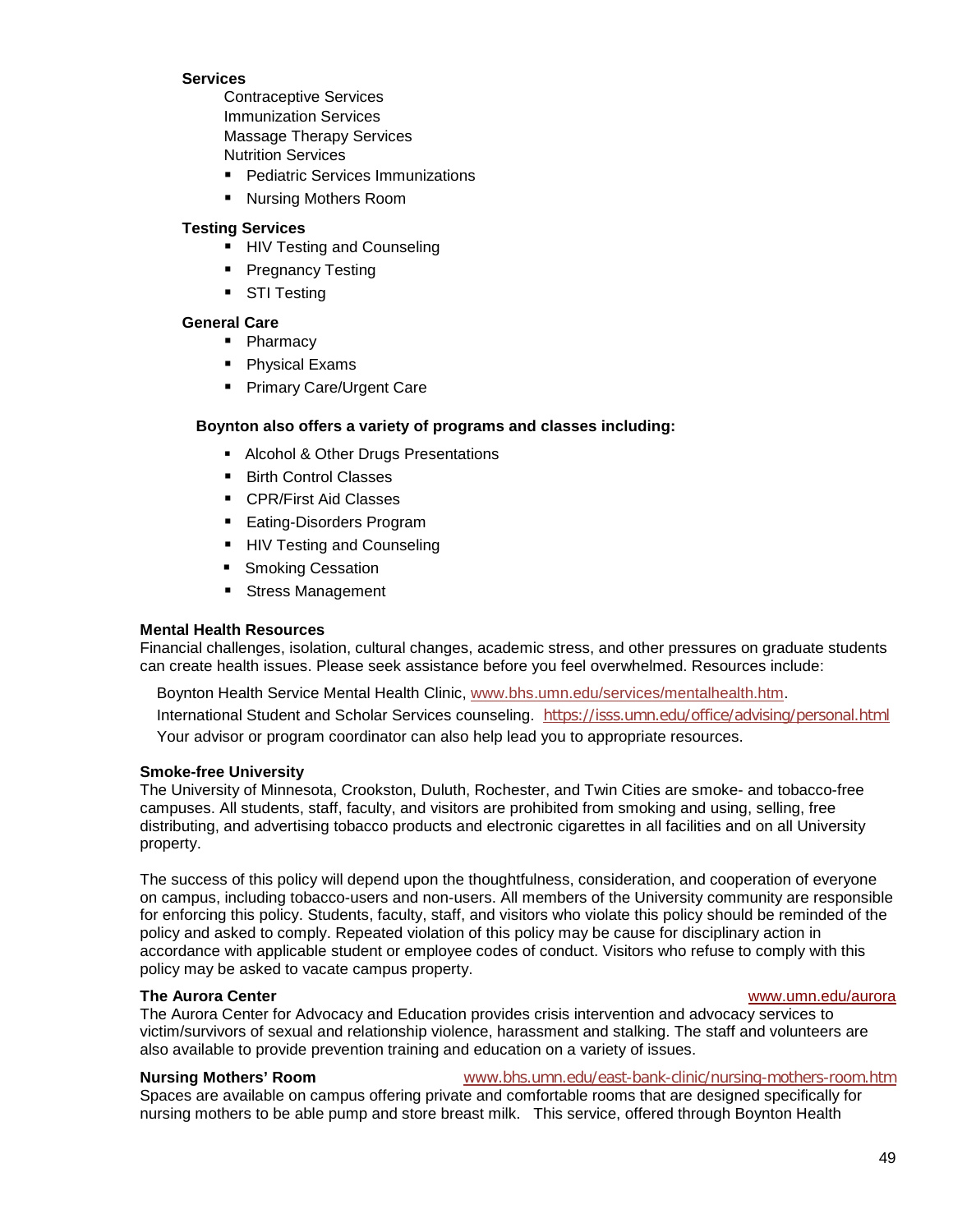Services, requires a brief orientation for users to familiarize themselves with the rooms. For addition information or questions please email Dennis Lui at [dlui@bhs.umn.edu](mailto:dlui@bhs.umn.edu)

#### **Recreation & Wellness Center recoversity of the state of the creation of the creation of the creation of the creation of the creation of the creation of the creation of the creation of the creation of the creation of th**

#### The University Recreation and Wellness Center opened its doors in 1993, and is commonly referred to by students as the Rec Center. An expansion to the original building opened in 2013. Located on the University of Minnesota's East Bank Campus, the facility serves between 3,000 and 5,000 patrons on an average weekday during the academic year. The Department of Recreational Sports also offers opportunities for the following:

- **Aquatics**
- **Fitness**
- **Golf**
- **Intramurals**
- **•** Outdoor Recreation
- **Sport Clubs**
- Wellness
- **•** Youth Programs

#### **Dining** [www.dining.umn.edu/](http://www.dining.umn.edu/)

University Dining Services offers a wide variety of dining experiences throughout the Twin Cities campus. The East Bank Campus offers several University Dining Service locations.

### **4.3.3 Diversity**

#### **Diversity and Inclusiveness**

The University of Minnesota (University) is committed to the principles to achieve excellence through equity and diversity. It is believed that a diverse student body enhances the academic and social environment for all students and prepares students to thrive in an increasingly diverse workforce and society. Equal education access is critical to preparing students for the responsibilities of citizenship and civic leadership in a heterogeneous society. The University will provide equal access to and opportunity in its programs, facilities, and employment without regard to race, color, creed, religion, national origin, gender, age, marital status, disability, public assistance status, veteran status, sexual orientation, gender identity, or gender expression. The University will also establish and nurture an environment for faculty, staff, students, and visitors that actively acknowledges and values equity and diversity and is free from racism, sexism, ageism, homophobia, and other forms of prejudice, intolerance, or harassment.

The global, population-based nature of public health demands that the School of Public Health (SPH) seek and train students of all racial, ethnic, economic and educational backgrounds. We believe such diversity enriches the learning experience and helps build excellence in public health leadership. The SPH is dedicated to providing our students with a supportive and welcoming academic experience in and out of the classroom. Our Diversity Matters series and **[Taste Diversity](https://www.youtube.com/watch?v=x7GQaTFRJec&feature=youtu.be) programs are designed to highlight diverse issues that impact** public health professionals.

We also strive to create a community that is actively engaging in the areas of diversity and inclusiveness of its students, faculty, staff and programs to create an excellent educational environment. The SPH defines inclusiveness as all-embracing of the fullness of humanity. Our goal is to celebrate the differences and to help foster unity within the SPH community. This sense of inclusiveness recognizes that diversity is not limited to a select number of categorical elements of a person but encompasses all attributes.

The U of MN SPH Director of Diversity and Inclusion, Sherlonda Clarke, works with students, staff, faculty, and community members to enhance diversity within the SPH. Her office is located in A395-3 Mayo Memorial Building or you can contact her at [sdclarke@umn.edu](mailto:sdclarke@umn.edu) or at 612-624-9970.

For more information please visit:

- University policy library [regents.umn.edu/sites/default/files/policies/Equity\\_Diversity\\_EO\\_AA.pdf](http://regents.umn.edu/sites/default/files/policies/Equity_Diversity_EO_AA.pdf)
- Office for Equity and Diversity [diversity.umn.edu/eoaa/home](https://diversity.umn.edu/eoaa/home)
- SPH website on Diversity in Minnesota [www.sph.umn.edu/prospective/diversity/](http://www.sph.umn.edu/prospective/diversity/)

In addition, the University has several offices across campus whose purpose is to support underrepresented students and promote diversity. The following is a list of some of those offices.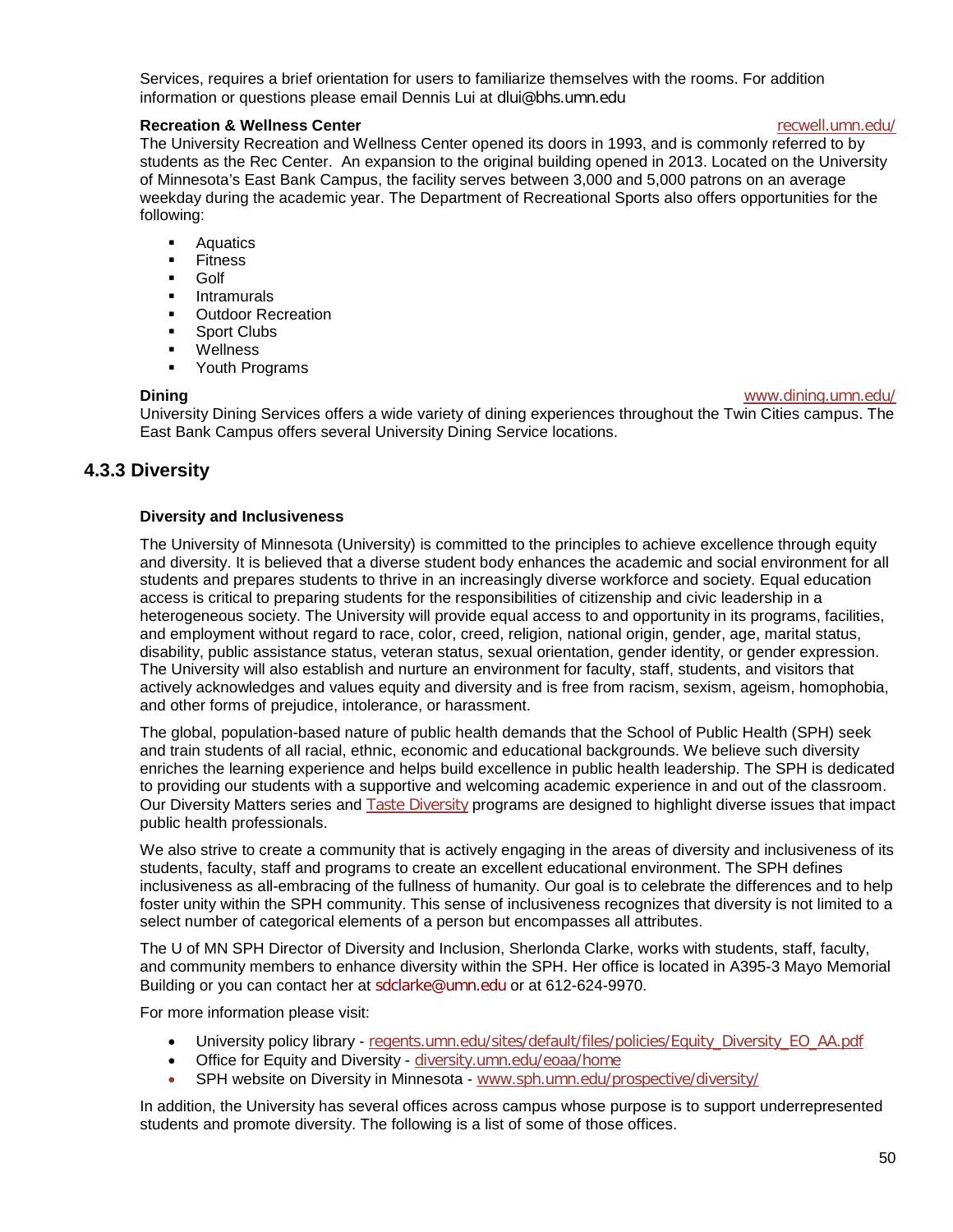#### **Disability Resource Center** [diversity.umn.edu/disability/](https://diversity.umn.edu/disability/)

Location: 108 McNamara Alumni Center, 200 Oak Street SE (East Bank) Phone: (612) 626-1333 (Voice/TTY)

Disability Resource Center promotes access and equity for students with disabilities (e.g., physical, learning, psychiatric, sensory or systemic) and assists the University in achieving its mission to provide optimal educational opportunities for all students as well as obligations under federal and state statutes. Students are responsible for contacting Disability Services for more information or to arrange accommodations.

#### **Diversity in Graduate Education** [diversity.umn.edu/gradeducation/](https://diversity.umn.edu/gradeducation/)

Location: 333 Johnston Hall, 101 Pleasant Street SE (East Bank) Phone: (612) 625-6858

The Office for Diversity in Graduate Education (ODGE) coordinates and leads the University's initiatives in the recruitment, funding, retention and graduation of a diverse graduate and professional student body. Additionally, ODGE works closely with The Graduate School and other units connected to diversity and multiculturalism.

#### **The Gender and Sexuality Center for Queer and Trans Life [diversity.umn.edu/glbta/](https://diversity.umn.edu/glbta/)**

Location: 46 Appleby Hall, 128 Pleasant Street SE (East Bank) Phone: (612) 625-0537

The Gender and Sexuality Center for Queer and Trans Life is dedicated to transforming campus climate for University of Minnesota students, staff, faculty, alum and community members by developing and supporting more inclusive understandings of gender and sexuality through education, advocacy, outreach and support.

#### **International Student and Scholar Services [www.isss.umn.edu/](http://www.isss.umn.edu/)** www.isss.umn.edu/

Location: 109 Hubert H. Humphrey School, 301 19<sup>th</sup> Avenue S (West Bank) Phone: (612) 626-7100

International Student and Scholar Services (ISSS) is the office dedicated to serving the University international community. Its primary mission is to assist international students and scholars in successfully accomplishing the goals that brought them to the University, by using all available resources. Services include:

- Counseling and advising
- Immigration and visa regulation advising
- Newsletters
- Career services
- Academic opportunities for university students
- Tax return information

#### **Multicultural Center for Academic Excellence** [diversity.umn.edu/multicultural/](https://diversity.umn.edu/multicultural/)

Location: 140 Appleby Hall, 128 Pleasant Street SE (East Bank) Phone: (612) 624-6386

The Multicultural Center for Academic Excellence (MCAE) is a campus-wide resource that promotes an inclusive atmosphere to foster and enrich multicultural understanding among all members of the University community. MCAE's commitment to creating such a climate is driven by a student-first culture in which students are the highest priority.

#### **Office of Equity and Diversity** diversity and **Diversity** [diversity.umn.edu/](https://diversity.umn.edu/)

Location: 432 Morrill Hall, 100 Church Street SE (East Bank) Phone: (612) 624-0594

The mission of the Office of Equity and Diversity (OED) is to leverage the transformative power of equity and diversity to advance excellence in teaching, research and community engagement at the University of Minnesota. OED envisions a University where equity and diversity are: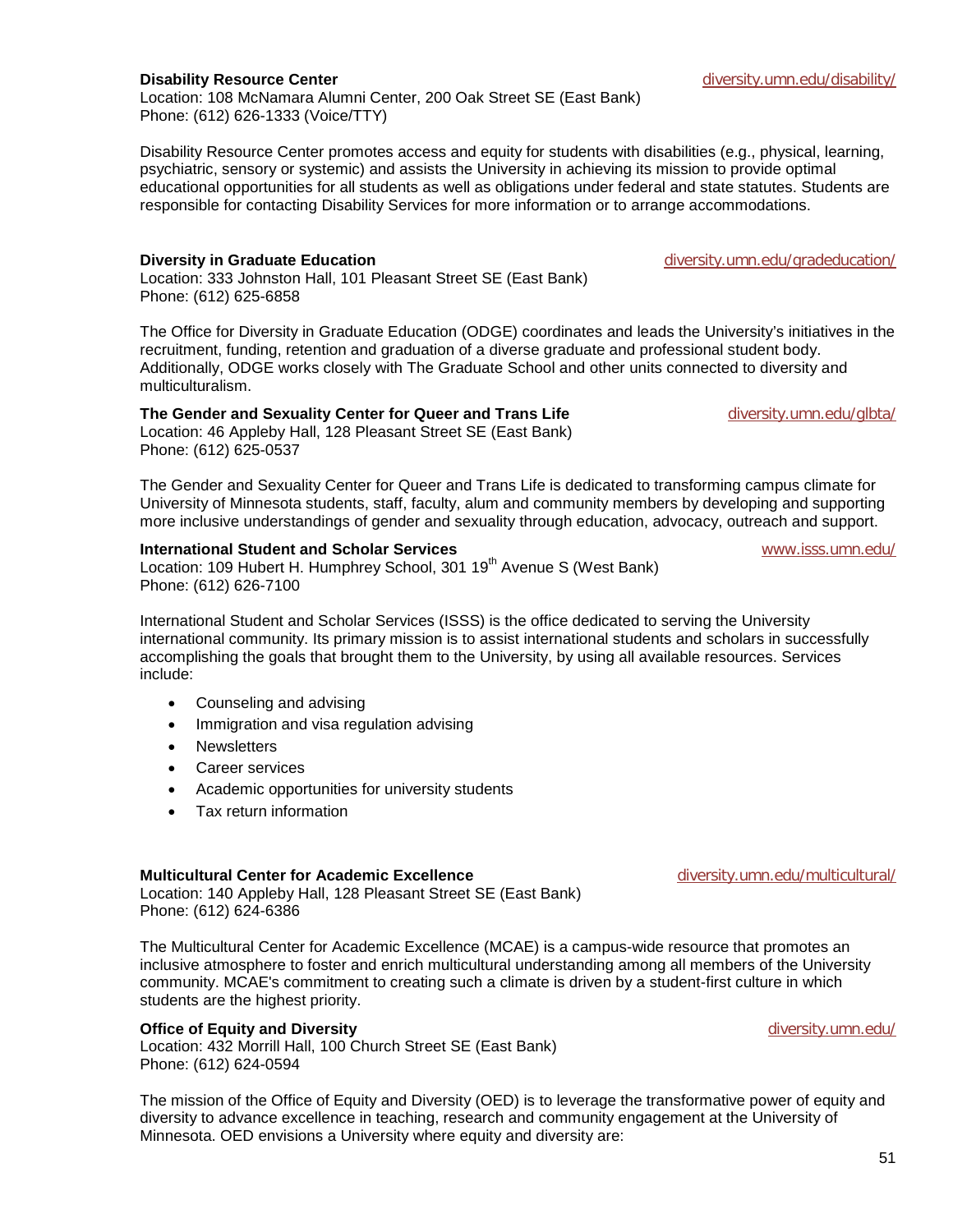52

- 1. Integrated into the work and lives of every student, faculty and staff member.
- 2. Recognized as core institutional values, and will inform thinking, policies and practices throughout the University.
- 3. Inherently intertwined with academic excellence and the development of leaders for a globally inclusive society.

#### **Office of Equal Opportunity and Affirmative Action** *[diversity.umn.edu/eoaa/](http://diversity.umn.edu/eoaa/)*

Location: 274 McNamara Alumni Center, 200 Oak Street SE (East Bank) Phone: (612) 624-9547

The Office of Equal Opportunity and Affirmative Action (EOAA) was founded in 1972 to ensure that all University community members uphold federal and state civil rights laws and regulations, as well as University equal opportunity policies. The EOAA Office envisions a University community that is equitable-one that values the diversity of its workforce and student body and is free from discrimination and harassment.

#### **Student Conflict Resolution Center** [www.sos.umn.edu/](http://www.sos.umn.edu/)

Location: 254 Appleby Hall, 128 Pleasant St. SE (East Bank) Phone: (612) 624-7272

The Student Conflict Resolution Center (SCRC) offers informal and formal conflict resolution services to resolve students' University-based problems and concerns. An ombudsman provides confidential, neutral and informal options. An advocate is available to assist students in formal grievance or disciplinary proceedings.

#### **Women's Center** [diversity.umn.edu/women/](http://diversity.umn.edu/women/)

Location: 64 Appleby Hall, 128 Pleasant Street SE (East Bank) Phone: (612) 625-9837

The Women's Center advances equity for women students, staff, faculty and alumnae across identities. The Women's Center increases connections for women's success, cultivates socially responsible leaders and advocates for organizational culture change toward excellence for all.

### **4.3.4 Academic**

#### **University Libraries** [hsl.lib.umn.edu/biomed](http://hsl.lib.umn.edu/biomed)

The Bio-Medical Library, located in Diehl Hall, contains materials in the areas of allied health, medicine, mortuary science, nursing, pharmacy, public health, and the basic life sciences. In addition the library provides numerous resources and services such as library instructional classes, research workshops, reference consultations, library mediated searches, and citation clarification. The Mathematics library (<https://www.lib.umn.edu/math>), located in Vincent Hall, contains materials in the area of mathematics and statistics.

Information on other University libraries and collections can be found at [www.lib.umn.edu.](http://www.lib.umn.edu/)

The Subject Librarian for the School of Public Health is Shanda Hunt. Please email her or call to set up an appointment: [hunt0081@umn.edu](mailto:hunt0081@umn.edu) or (612) 301-1318.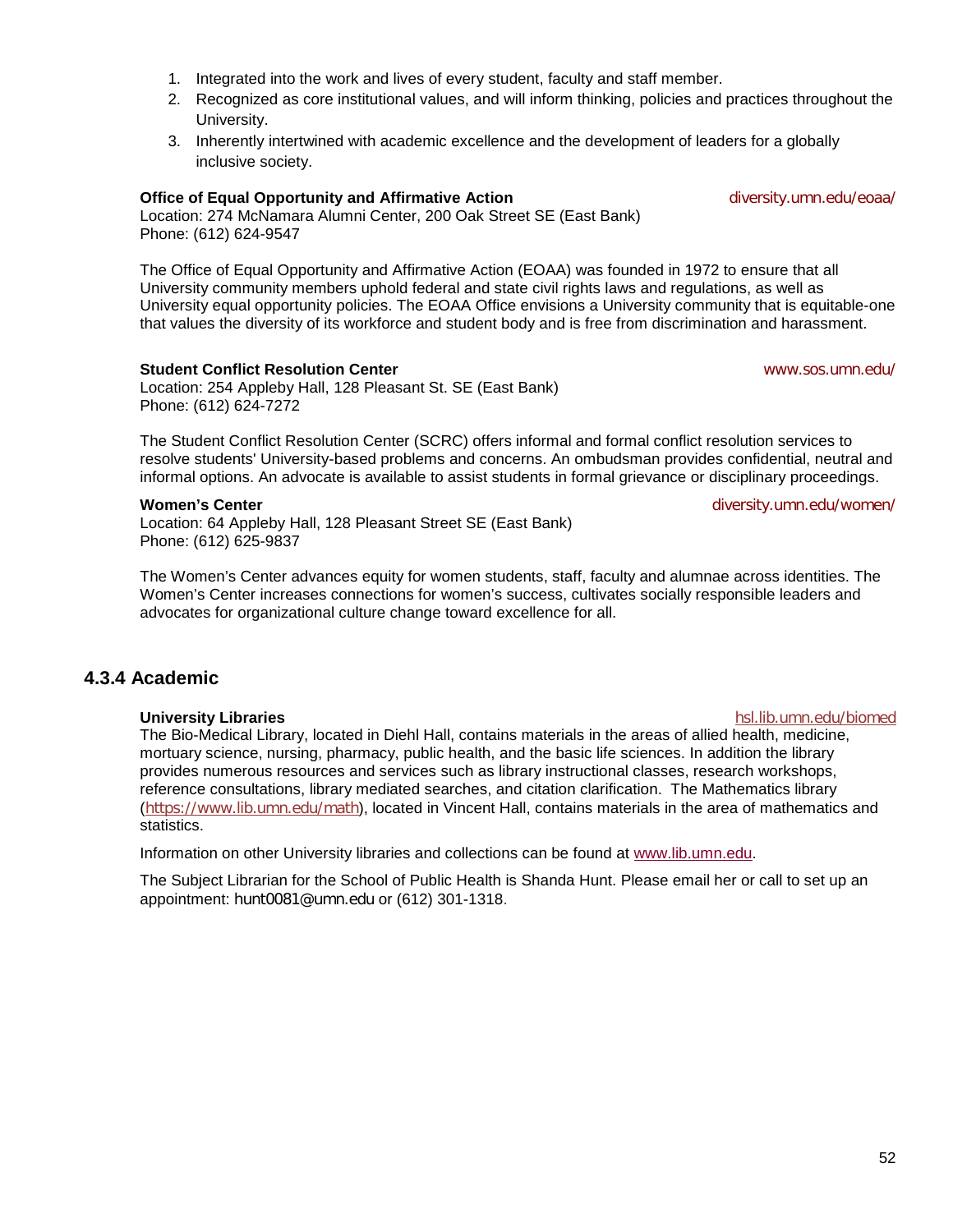#### **Center for Educational Innovation** contracts the contract of the [cei.umn.edu/about/about-cei](http://cei.umn.edu/about/about-cei)

The Center for Educational Innovation (CEI) was created in 2014 by Provost Karen Hanson to strengthen instructional and academic technology collaboration and support across the University. By combining the Center for Teaching and Learning and the Office of eLearning, the CEI provides expertise that supports curricular and pedagogical innovation in campus classrooms and in online courses and programs.

#### **Center for Writing** was a set of the contract of the contract of the contract of the contract of the contract of the contract of the contract of the contract of the contract of the contract of the contract of the contract

The Center for Writing provides free writing instruction for all University of Minnesota students at all stages of the writing process. In [collaborative consultations,](http://writing.umn.edu/sws/appointments.htm) we help students develop productive writing habits and revision strategies. This may be through appointments or online.

The Online Writing Center offers online tutoring to students taking Writing-Intensive courses at the University of Minnesota. Online tutoring is conducted via the Web, and consists of comments and feedback offered by our experienced writing tutors.

Tutors are trained in fields such as composition, speech communication, scientific and technical communication, and rhetoric, and many of them are instructors at the university. Tutors review the writing you submit by offering comments and suggestions for improvement; however, they will comment mainly on the areas students specify.

#### **Computing Services** [it.umn.edu/services/](http://it.umn.edu/services/)

The University's Academic and Distributed Computing Services (ADCS) website provides a wealth of information and services available to students including:

Computer Lab Locations Computer Rental Internet Services and Email Accounts Computers and Software for Purchase

The myU web portal permits you to:

Sign-in once to access all major applications. Receive personalized information. Register for classes See Student Account information including finances and grades

#### **University Counseling and Consulting Services** [www.uccs.umn.edu/](http://www.uccs.umn.edu/)

Provides the following services to the University community:

Career Development Center Consultation, Outreach, and Diversity Program Counseling Program

**Training** Support and Help Services Resources and Useful Links **Security** 

**myU Portal** https://www.myu.umn.edu/metadot/index.pl

Groups and Workshops Learning and Academic Skills Center Academic Support Group

## **4.3.5 Campus Safety**

The University of Minnesota has a full service police department in the event of an emergency dial 911.

#### **Security Monitor Program police.umn.edu/home/escort police.umn.edu/home/escort**

The Security Monitor Program offers a walking/biking escort service to and from campus locations and nearby adjacent neighborhoods. This service is available at no charge to students, staff, faculty, and visitors to the University of Minnesota – Twin Cities campus. To request an escort by a trained student security monitor, please call 612.624.WALK (9255) shortly before the desired departure time and walk safe.

**TXT-U Emergency Notification**  [www1.umn.edu/prepared/txtu/](http://www1.umn.edu/prepared/txtu/)

## **Police** [www.umn.edu/umpolice/](http://www.umn.edu/umpolice/)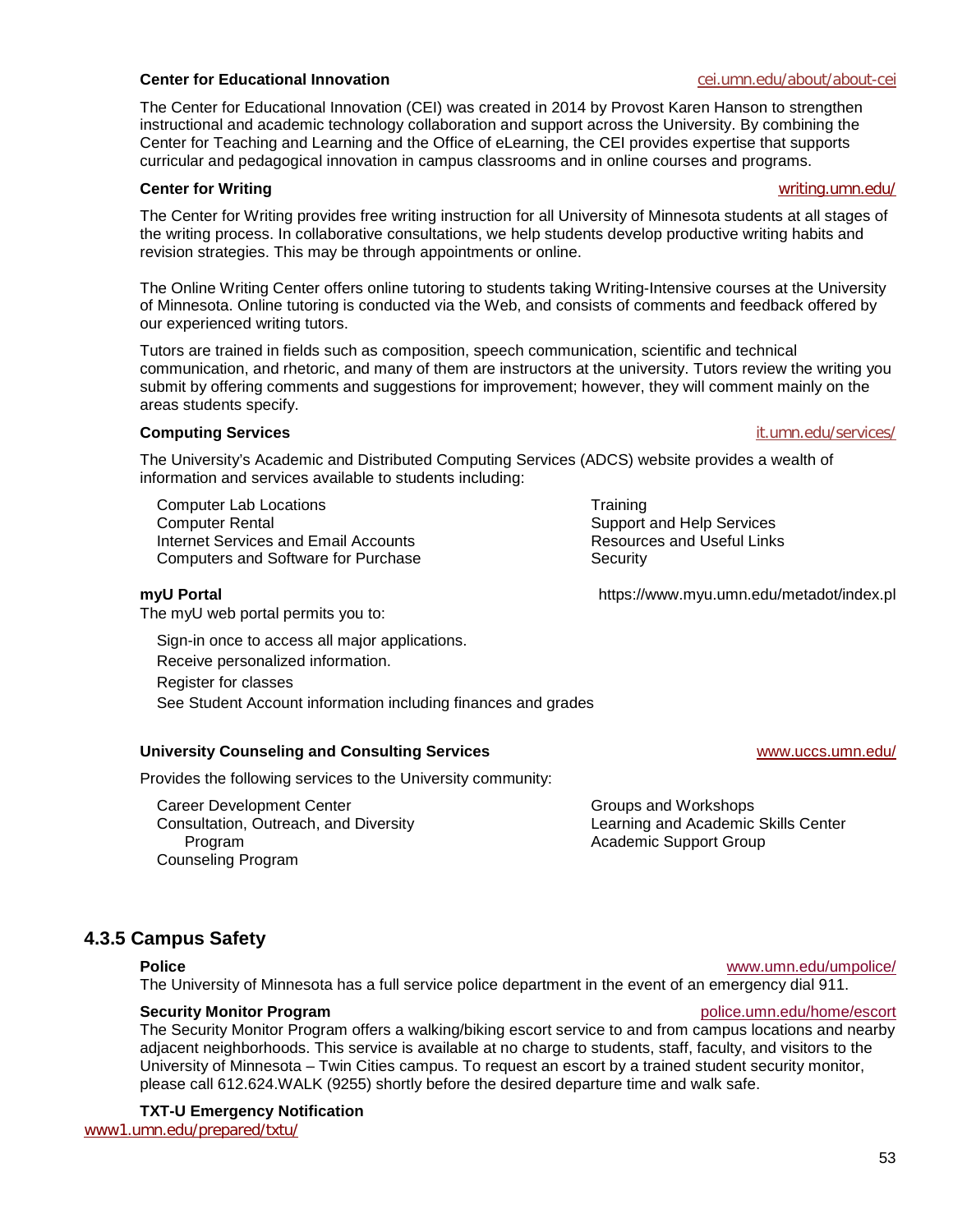TXT-U is the University of Minnesota's emergency notification text messaging system. Students, faculty, and staff can stay informed about critical campus safety information by registering to receive TXT-U messages.

TXT-U will be used infrequently and specifically for real emergency situations.

#### **Campus Wide Emergency Alert System**

The Campus Wide Emergency Alert System includes 21 outdoor loudspeakers mounted on poles and rooftops on the West Bank and East Bank and in St. Paul. The system will allow for an alert tone and vocal instructions in the event of a campus emergency.

#### **4.3.6 Social**

#### **Student Unions and Activities Office** William Communication of the William William William William William William William William William William William William William William William William William William William Wi

The Student Unions and Activities Office is the University of Minnesota's center for campus-wide programs and activities, leadership opportunities, skill development, and student organization training, advising and registration.

More than 400 student groups on campus are registered with the Student Unions and Activities Office, including academic societies, cultural centers, sports clubs, political action groups and fraternities and sororities. These organizations provide students with endless involvement opportunities and the chance to interact with others who share a similar interest.

| <b>Campus Events</b><br>Website for events hosted by the University of Minnesota.                    | events.umn.edu/               |
|------------------------------------------------------------------------------------------------------|-------------------------------|
| <b>School of Public Health Events</b><br>Website for events specific to the School of Public Health. | www.sph.umn.edu/news/         |
| <b>Academic Health Center Events</b><br>News and events specific to the Academic Health Center.      | hub.ahc.umn.edu/news-capsules |

#### **4.3.6 Additional Resources**

**Post Office** Sua.umn.edu/services/postal-stations/ A full-service U.S. Post Office is located on the ground floor of Coffman Union.

#### **Copies/Fax Machines** [www.printing.umn.edu](http://www.printing.umn.edu/)

A University Copy Center is located in Mayo D104 as well as other locations throughout the University.

#### **Student Conflict Resolution Center** [www.sos.umn.edu](http://www.sos.umn.edu/)

The Student Conflict Resolution Center assists students in resolving campus-based problems and concerns through coaching, intervention and mediation by Ombudsman and Advocacy staff.

#### **Student Legal Service** [www.umn.edu/usls/](http://www.umn.edu/usls/)

University Student Legal Service (USLS) functions to provide legal representation and legal advice to eligible students on the Twin Cities campus.

# **5. REGISTRATION**

## **5.1 Full-Time Status**

All SPH students need to register for at least six (6) credits in fall and spring semester to be considered full-time. In summer MHA and MPH students must be registered for 6 credits to be considered fulltime and 3 credits to be considered halftime.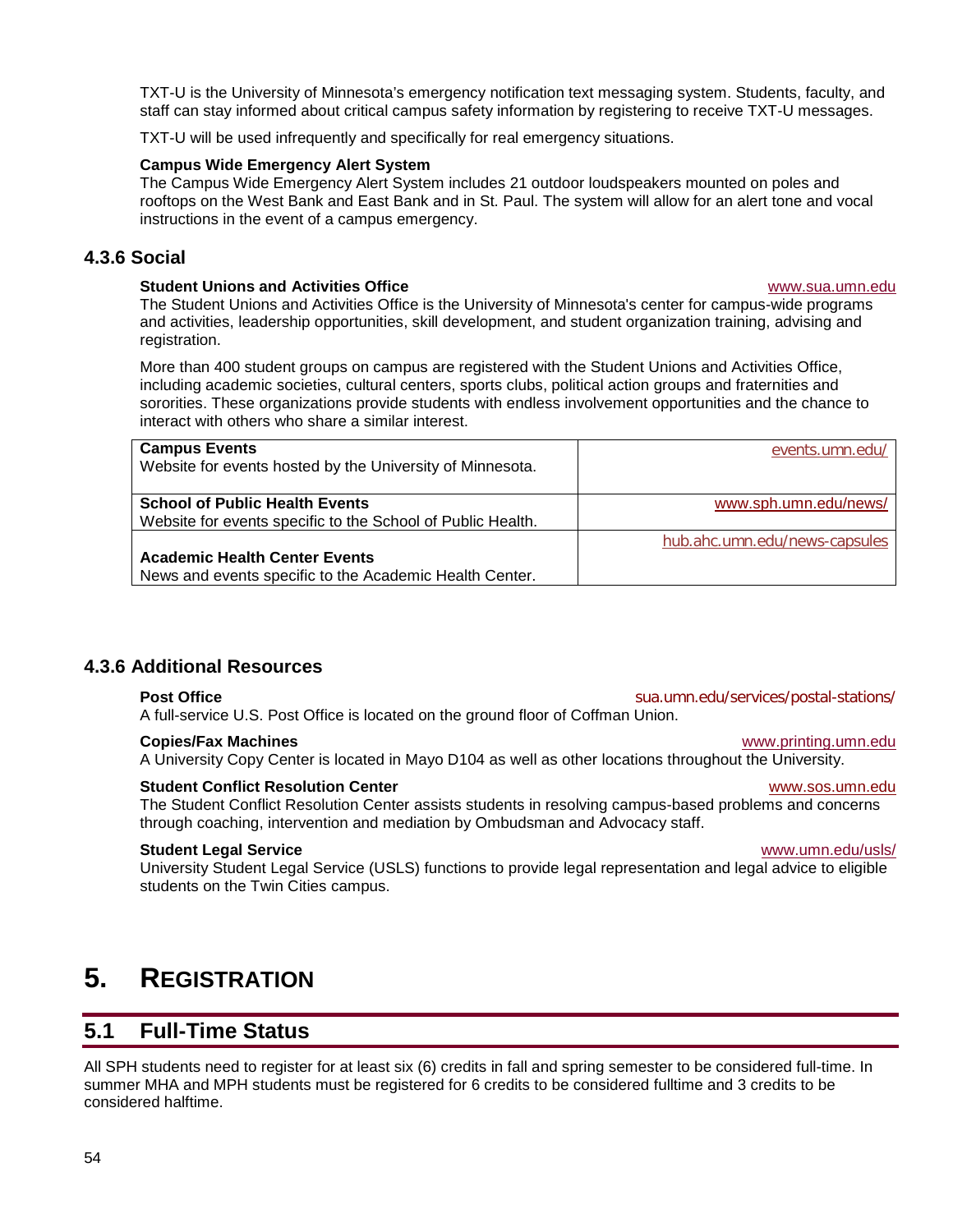**Note:** The Office of Financial Aid or external agencies may require students to be registered for more than three or six credits to be considered full-time; check with these agencies to verify their requirements.

## **5.2 Registration Process**

### **Step One**

Select courses for the term with your advisor before registering (make an appointment at the earliest convenient time). To view available courses:

- 1. Log into [MyU](http://myu.umn.edu/).
- 2. Select the **My Academics** tab, then the **My Classes** sub-tab.
- 3. Click on **Class Search** (in Enrollment Tools section).

4. Determine search criteria; you must select your campus (Institution), term, and at least two additional criteria. Students in the School of Public Health will find the majority of their courses listed under the subject "PUBH".

**Note:** 5000 through 8000-level courses are considered graduate-level. 1000 and 3000-level courses are for undergraduates and will not receive approval for graduate credit. Under some circumstances – with approval of the student's major field – 4000 – level courses may also be applied toward a MPH degree as long as they are taught by a member of the graduate faculty.

5. View your search results. To see only classes that are open, select Show Open Classes Only.

6. To continue searching, click New Search or Modify Search. If you hit the back button, you will lose your search results. Click the class number to see more details. You can search for a subject by entering subject code or clicking Select Subject. For more search options, expand Additional Search Criteria. When you are satisfied with your criteria, click Search.

## **Step Two**

After selecting your courses, run through the checklist below before registering. Frustrating delays can be avoided by following these hints:

- If instructor consent is necessary for any of your selected course(s), get a permission number from the course instructor or his/her designee before registering. This number permits registration for the course through the second week of the semester; after the second week, it expires. Note that the number is specific to the student it is given to and the course requiring instructor consent. Once a number is used to register, it becomes invalid and cannot be used for another course or by another student.
- § You will not be able to register if you have any holds on your University record. Notice of any hold, including the name of the department or office where it may be cleared, is available at [myu.umn.edu](http://myu.umn.edu/).
- § You can find your registration queue date and time on the web at [myu.umn.edu](http://myu.umn.edu/).
- § You will need your x.500 login and password to register. If you have forgotten your password, call 612.301.4357 to have your password reset. You can also call this number if you have problems logging in to register.

## **Step Three**

Register via the web at [myu.umn.edu](http://myu.umn.edu/) or go to the University's One Stop Student Services Center in 333 Robert H. Bruininks Hall on the East Bank Campus to register in person. Students having difficulty with self-registration should contact the registration help-line at 612.624.1111 (M-F 8:00-4:00) or email [onestop@umn.edu](mailto:helpingu@umn.edu). You may also contact your Program Coordinator or the School of Public Health Student Services Center at 612.626.3500. Please note the following when registering:

- Most courses give the option of either an A/F or S/N (pass/fail) grading option. Be sure to select the grade option desired for the course. Note that there may be a limit to the number of credits a student can take S/N (pass/fail); see the major section of this guidebook for more information. Stricter policies may be enforced by individual majors/programs. There is a strict and early deadline for when grading options can be changed.
- Some courses have variable credits. Before selecting the number of credits, students should make sure they are in agreement with the instructor as to the number of credits appropriate for the work proposed.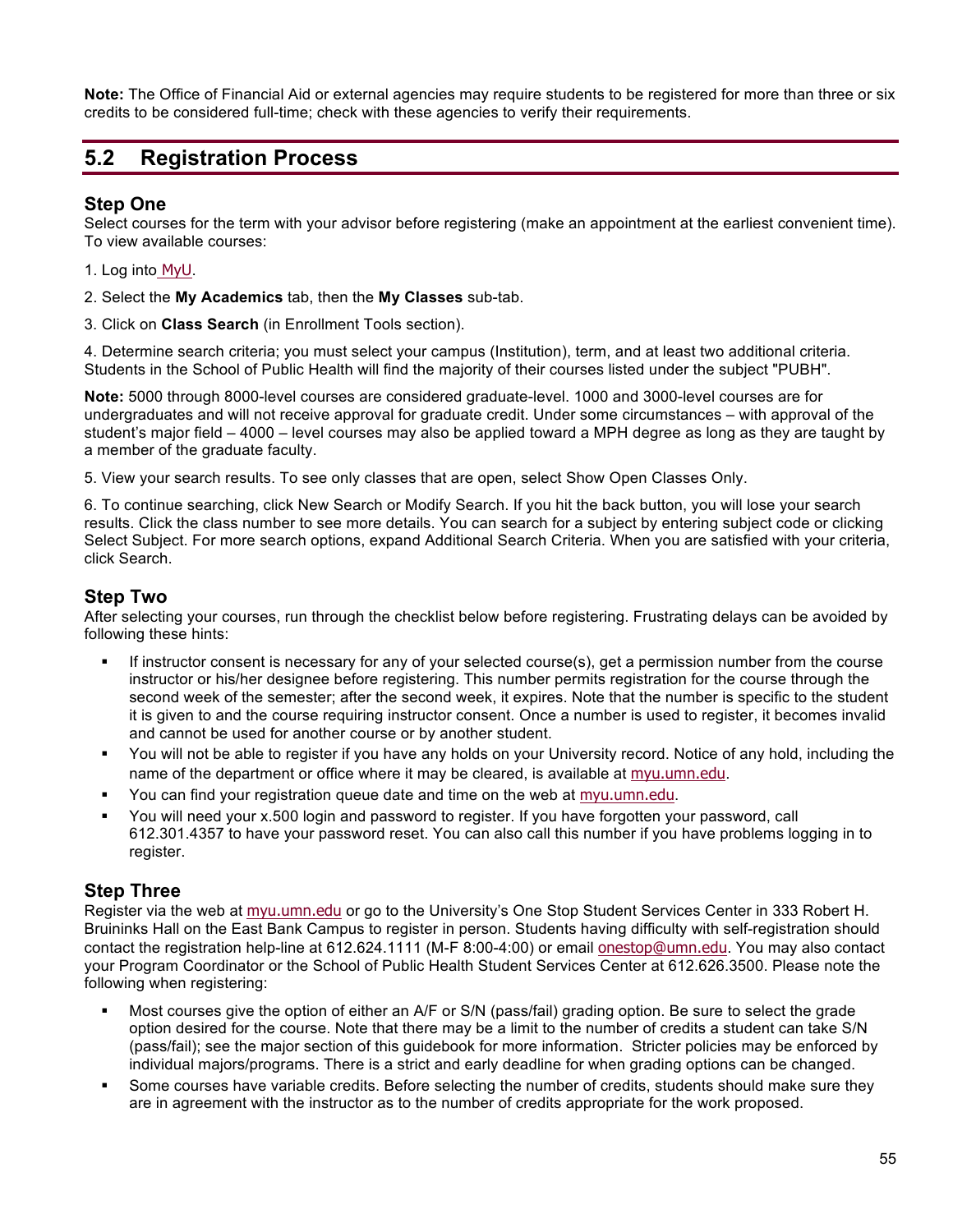## **5.3 Grade Option Changes, Course Additions, Withdrawal and Evaluations**

#### **Change of Grade Option**

For full-semester courses, students may change their grade option, if applicable, through the second week of the semester. After that, grading options cannot be changed. Grade option change deadlines for other terms (i.e. summer and half-semester) can be found at [onestop.umn.edu](http://onestop.umn.edu/). For more information about grading policies, see section 5.4 University Senate Uniform Grading and Transcript Policy.

#### **Adding a Course**

No approval is required to add a course during the first week of classes. Instructor approval is required during week two. After the second week of classes, instructor and college scholastic committee approval is required. Deadlines for adding a course for other terms (i.e. summer and half-semester) can be found at [onestop.umn.edu](http://onestop.umn.edu/).

#### **Registration Exception Form**

Students must consult with their program coordinator prior to submitting any paper or electronic forms. After this consultation, students must complete a formal request to change their registration (e.g., add, drop, change your grade basis) after a deadline or to register for more than 18 credits. Please ask your program coordinator for the appropriate form. Approval is not automatic.

#### **Course Cancellation and Withdrawal**

Students should refer to the Refund and Drop/Add Deadlines for the particular term at [onestop.umn.edu](http://onestop.umn.edu/) for information and deadlines for withdrawing from a course. As a courtesy, students should notify their instructor and, if applicable, advisor of their intent to withdraw.

Students wishing to withdraw from a course after the noted final deadline for a particular term must contact the School of Public Health Student Services Center at [sph-SSC@umn.edu](mailto:sph-oasr@umn.edu) for further information.

#### **Repeat and Bracket Course Policy**

An officially admitted SPH student (MHA, MPH, MS, PhD, and Certificate Programs) may repeat a public health course only **once**.

MHA, MPH, and Certificate students have the option to bracket a particular course (with the same course number) **one time**. Bracketing is a practice where one grade is omitted from GPA calculations, while continuing to appear on the transcript.

Only courses with the same catalog number may be bracketed.

A University of Minnesota course may not be bracketed with a course taken at another institution.

How bracketing works: When an SPH student repeats an SPH course, both grades for the course will appear on the official transcript and will be counted towards the GPA calculation. The student is responsible for submitting a written request that a repeated course be "bracketed" (only once per course). If a student registers for a course a third or greater number of times (either in violation of this policy or by approved exception), all non-bracketed grades will be factored into GPA calculations. It is important to note that student school loans may not cover the tuition cost of repeating a course.

Exceptions: Exceptions to this policy must be submitted to the student's academic advising team and discussed with the course instructor. *Example:* Requesting to repeat a course (more than two times) is at the discretion of the academic advising team and may be approved due to extraordinary circumstances such as documented illness or hospitalization, death in family, etc..

Higher standards of achievement and stricter repeat policies may be enforced by individual majors/programs. This may include restrictions on repeating core courses that are also core to a major, and/or requiring that students earn better than a B- in particular courses in order to meet major/program requirements. Documentation of such policies can be found in the program portion of student guidebooks.

*Students can consult with their advising team for alternative core course options.*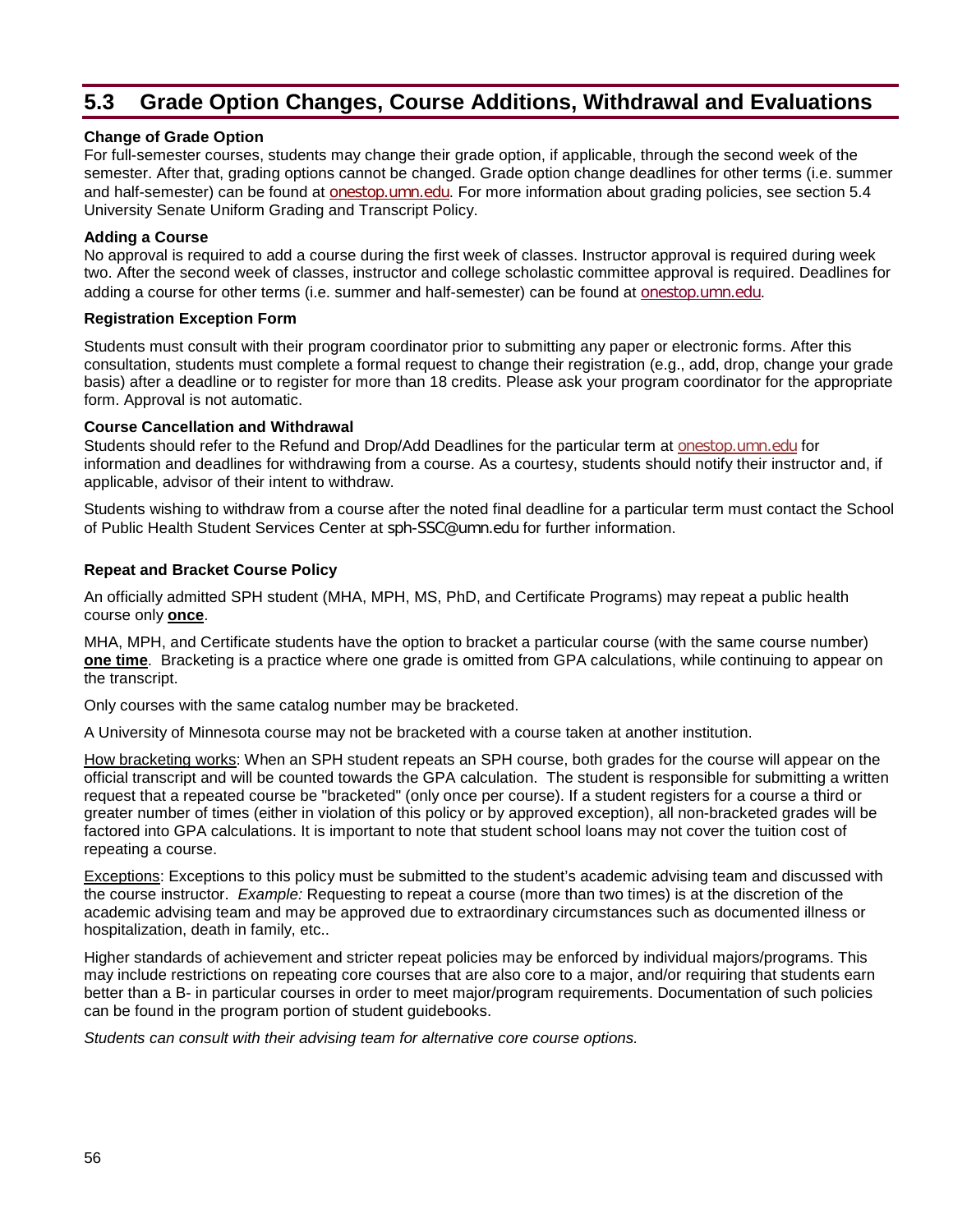## **Other Transcript symbols**

### **Incomplete [I]**

There shall be a temporary symbol I, **incomplete**, awarded to indicate that the work of the course has not been completed. The I shall be assigned at the discretion of the instructor when, due to extraordinary circumstances, the student was prevented from completing the work of the course on time. The assignment of an I requires a written contract between the instructor and student specifying the time and manner in which the student will complete the course requirements. In no event may any such written agreement allow a period of longer than one year to complete the course requirements. The Incomplete contract can be found at http://secure.ahc.umn.edu/publichealth/sphgrades/

For graduate/professional students, an I is to remain on the transcript until changed by the instructor or department.

When an I is changed to another symbol, the I is removed from the record.

A student does not need to be registered at the University in order to complete the work necessary to convert an I to a grade with credit in the time and manner previously agreed upon between the student and the instructor. The instructor is expected to turn in the new grade within four weeks of the date the work was submitted by the student.

#### **Interpretation of Policy on Incompletes for Students Called to Active Military Duty**

When appropriate, instructors may prefer to arrange for the student to take an incomplete. Senate policy requires that an incomplete be made up within one calendar year of the end of the term in which the incomplete is given. When students are called to active military duty, and reach agreement with their instructor(s) to take an incomplete, they will have up to one calendar year following their discharge from active duty to complete their incomplete(s). Complete policies and procedures are available in the SPH Student Services Center.

#### **Transfer [T]**

There shall be a symbol T, **transfer**, posted as a prefix to the original grade, to indicate credits transferred from another institution or from one college or campus to another within the University when reevaluation is required.

#### **Withdrawal [W]**

If a student officially withdraws from a course during the first two weeks of classes, there shall be no record of that course registration entered on the student's transcript. There shall be a symbol W, **withdrawal**, entered upon a student's record when the student officially withdraws from a course in accordance with procedures established by the student's college or campus\*. The W will be entered on the transcript irrespective of the student's academic standing in that course if the student withdraws from the course during the third through eighth week of class (second or third weeks of summer sessions). Withdrawal in the ninth or later week of classes (fourth or later in summer sessions) shall require approval of the college and may not be granted solely because a student is failing the course; there must be extenuating non-academic circumstances justifying late withdrawal.

\*See *section 3.3* for the School of Public Health withdrawal process.

#### **Continuation [X]**

There shall be a symbol X, indicating a student may continue in a continuation course in which a grade cannot be determined until the full sequence of courses is completed. The instructor shall submit a grade for each X when the student has completed the sequence.

#### **In Progress [K]**

There shall be a symbol K, assigned by an instructor to indicate the course is still in progress and that a grade cannot be assigned at the present time.

## **Other Provisions**

#### **Course Credit Transfer Policy**

A student may seek transfer of no more than 40% of their total graduate or professional program credits taken at the University of Minnesota or at another college or university prior to the SPH program matriculation. Course credits may be used to satisfy public health core or other program requirements as jointly approved by the Program Director and the Senior Associate Dean for Academic Affairs. No course credits older than 5 years from the date of the student's matriculation will be accepted for transfer. A grade of "B-" or better is required for each course requested for transfer credit.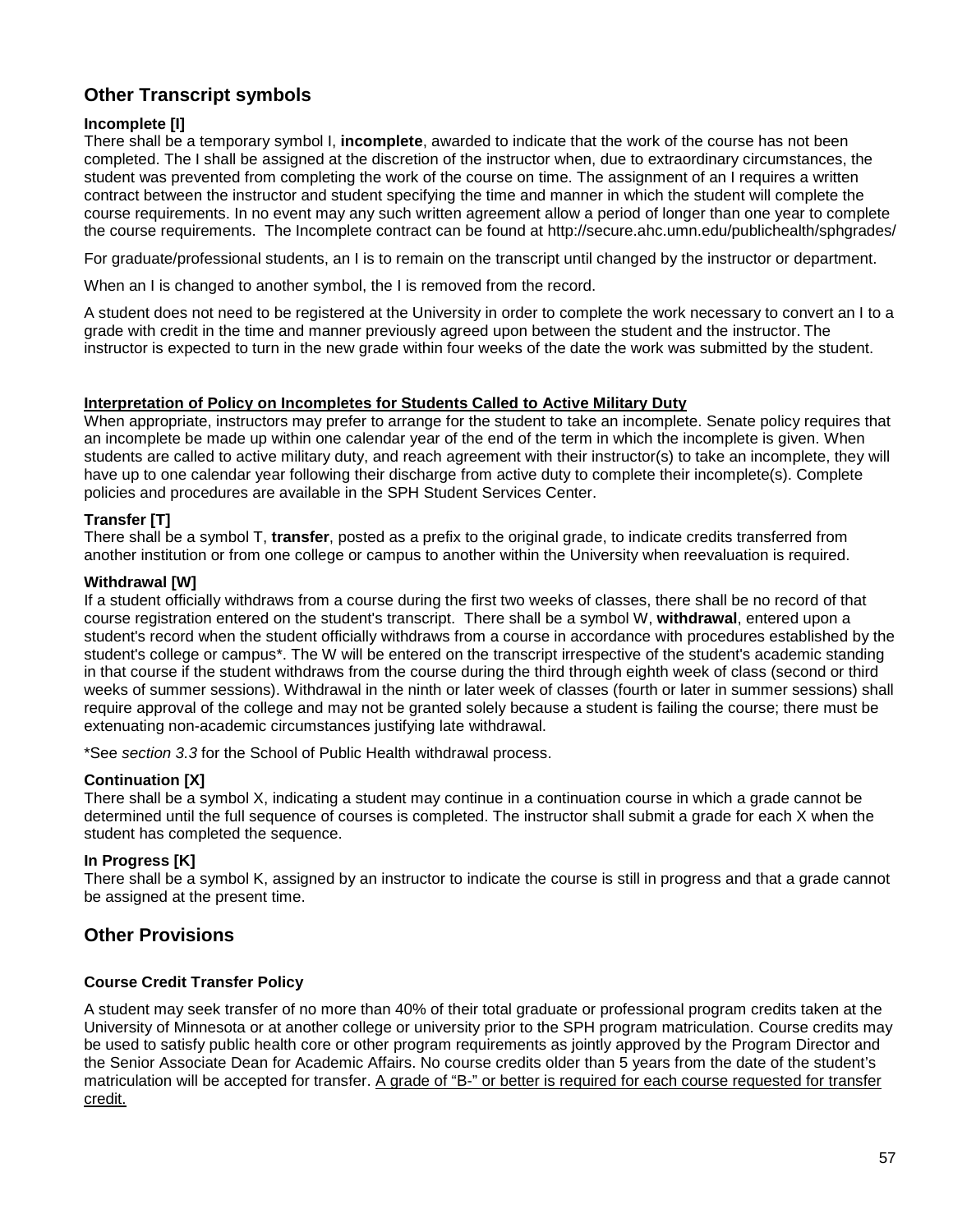SPH students who have completed graduate-level coursework at the University of Minnesota or another college or university may petition to transfer those courses toward their SPH degree. To be considered for transfer, graduate level coursework must have been taken at an accredited graduate institution.

Higher standards of achievement and stricter policies may be enforced by individual majors/programs.

Students must:

1. Meet with their academic advisor to discuss the petitioning process. If the petition is acceptable to the advisor, the student will complete and sign the Academic Policy Petition form, and attach an official transcript on which the final grade has been posted.

2. Submit the Academic Policy Petition form to the Program Coordinator for processing. The Academic Policy Petition form can be found at [http://www.sph.umn.edu/current/resources/.](http://www.sph.umn.edu/current/resources/) The Program Coordinator will forward the petition to the Program Director for approval and signature and then to the Student Services Center for the Associate Dean for Learning Systems and Student Affairs for final evaluation and/or approval.

The Academic Policy Petition forms may be used for other academic reasons. Students are encouraged to discuss petition issues with their academic advisor or Program Coordinator to determine the appropriate process and procedure.

#### **Equivalency Exams**

Equivalency examinations are given at least twice each year (January and August). Students have the option of taking the equivalency exams in any of the following core areas; however, **students can only take the exam one time in each core area**. Students who pass the exam(s) are waived from taking the required course and must make up the credits per their area of study and degree requirements. A notation on the student's transcript will be documented if the student passes an equivalency exam. Students who do not pass the exam(s) are required to take the appropriate core course area to satisfy the competency requirements. Equivalency exams satisfy competency requirements for the following core courses only:

#### **PubH 6020 Fundamentals of Social and Behavioral Science**

*Contact: Toben Nelson* [tfnelson@umn.edu](mailto:tfnelson@umn.edu)

| Number of questions on exam | 4     |
|-----------------------------|-------|
| Type of questions           | Essay |
| Open or closed book         | ----  |

#### **PubH 6751 Principles of Management in Health Services Organizations**

*Contact: Jim Begun* [begun001@umn.edu](mailto:begun001@umn.edu)

| Number of questions on exam | 32                                                            |
|-----------------------------|---------------------------------------------------------------|
| Type of questions           | 25 multiple choice, 3 essay, 1 case analysis with 4 questions |
| Open or closed book         | Closed                                                        |

#### **PubH 6102 Issues in Environmental and Occupational Health**

*Contact: Bill Toscano* [tosca001@umn.edu](mailto:tosca001@umn.edu)

| Number of questions on exam | 200             |
|-----------------------------|-----------------|
| Type of questions           | Multiple choice |
| Open or closed book         | Closed          |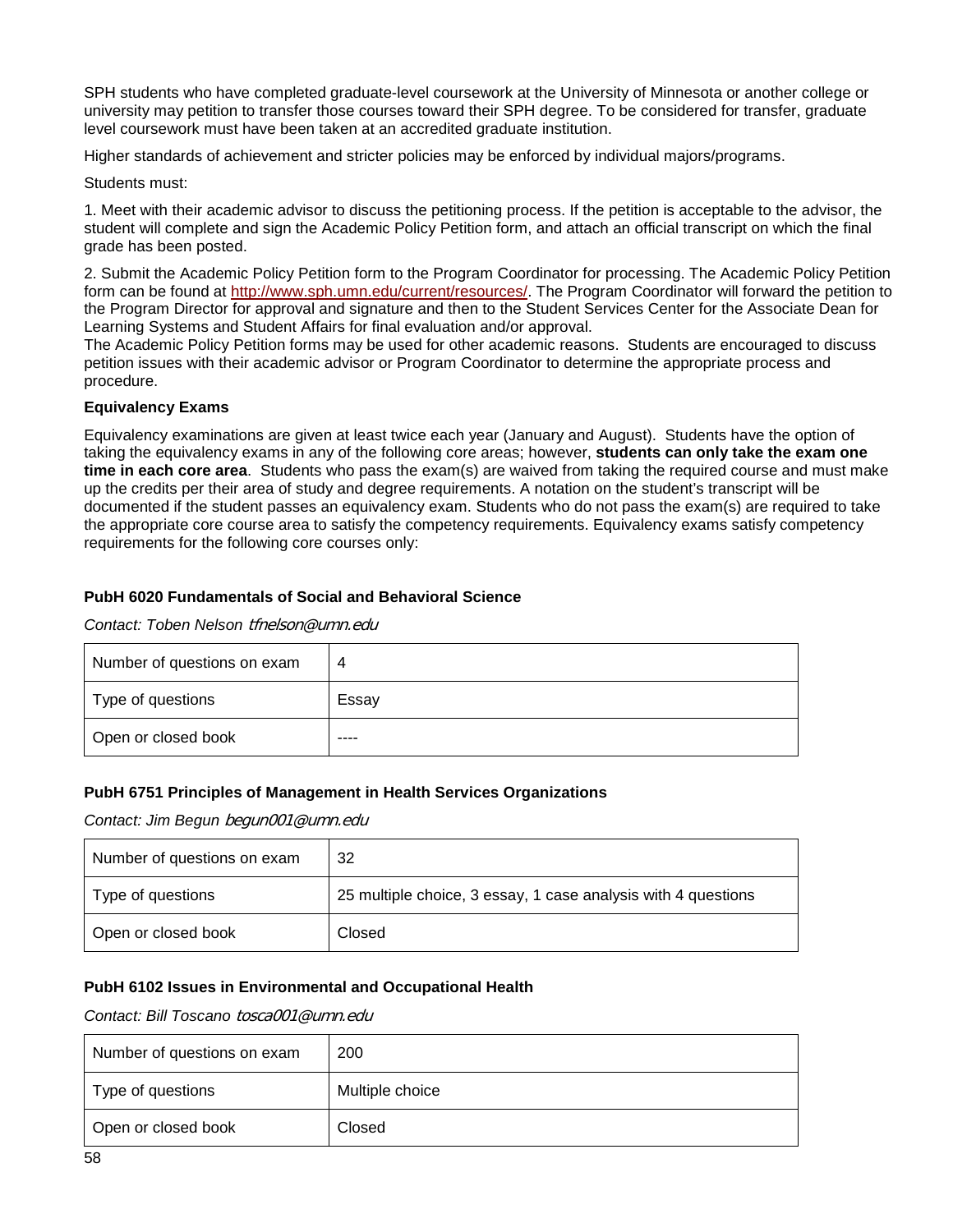#### **PubH 6320 Fundamentals of Epidemiology**

*Contact: Rachel Widome* [widom001@umn.edu](mailto:widom001@umn.edu)

| Number of questions on exam | 31                                       |
|-----------------------------|------------------------------------------|
| Type of questions           | Multiple choice, show-your-work problems |
| Open or closed book         | Open                                     |

#### **PubH 6450 Biostatistics I**

*Contact: Sally Olander* [brown198@umn.edu](mailto:brown198@umn.edu)

| Number of questions on exam | 60-75                                                      |
|-----------------------------|------------------------------------------------------------|
| Type of questions           | Multiple choice, short answer, and show-your-work problems |
| Open or closed book         | Open                                                       |

#### **PubH 6741 Ethics in Public Health: Professional Practice and Policy**

*Contact: Sarah Gollust* [sgollust@umn.edu](mailto:sgollust@umn.edu)

| Number of questions on exam | 10                        |
|-----------------------------|---------------------------|
| Type of questions           | Short answer              |
| Open or closed book         | Open (no internet access) |

#### **Course Prerequisites**

Any college or campus may set special scholastic or other standards for registration in a particular course, for scholastic probation, admission, honors, continued residence, degrees, and other purposes they deem appropriate.

#### **Grade Submission**

All grades for all courses each term shall be submitted to the Office of the Registrar no later than 72 hours after the last final examination for that term. Students can view their grades online at [myu.umn.edu](http://myu.umn.edu/) 24 hours after they are posted by the course instructor.

#### **Course Evaluations**

Student feedback on course content and faculty teaching skills are an important means for improving our work. Please take the time to complete a course evaluation for each of the courses for which you are registered. The SPH collects student course evaluations electronically using a software system called CoursEval: [http://sph.umn.edu/students/current/course-eval-grades/.](http://sph.umn.edu/students/current/course-eval-grades/) The system will send email notifications to students when they can access and complete their course evaluations. Students who complete their course evaluations promptly will be able to access their final grade as soon as the faculty member renders the grade in SPHGrades: [www.sph.umn.edu/grades](http://www.sph.umn.edu/grades). All students will have access to their final grades through OneStop two weeks after the last day of the semester regardless of whether they completed their course evaluation or not.

Note: Responses will remain anonymous and will not be released to the course instructor until after final grades have been submitted. This is School of Public Health procedure - not a University-wide policy and therefore applies to Public Health courses only.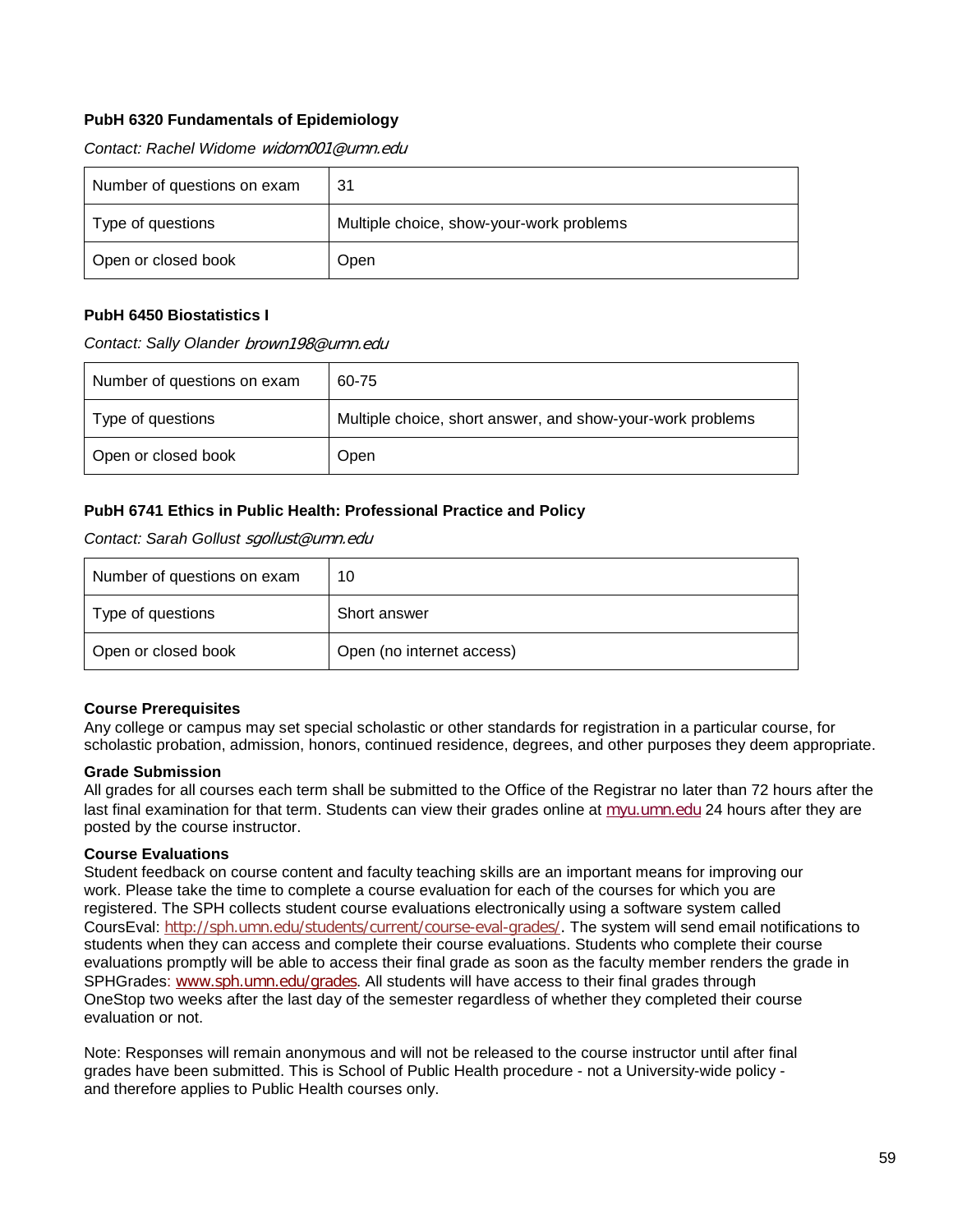# **6. TUITION, FEES, BILLING, AND FINANCES**

## **6.1 Tuition and Fees**

Please go to <http://onestop.umn.edu/> for complete tuition and fee information.

## **6.2 Billing**

Students will receive a billing statement approximately 4 weeks after a semester begins (May/Summer Session billing statements are sent mid-June. Students may view their fee statement online at [myu.umn.edu](http://myu.umn.edu/)).

Students will receive electronic bills and have the option of paying their bill online with an electronic check from their checking or savings account. Students can also allow access to authorized users, such as parents, to view and pay tuition bills on their behalf. For more information on electronic billing and payment, visit [myu.umn.edu](http://myu.umn.edu/). Questions on billing and fee statements can be referred to [onestop@umn.edu](mailto:helpingu@umn.edu).

#### **Third Party Billing**

[onestop.umn.edu/finances/pay/third\\_party\\_billing/index.html](http://onestop.umn.edu/finances/pay/third_party_billing/index.html)

When an organization, not owned by you or a family member, makes a commitment to pay your educational expenses, they are considered a third party sponsor by the University of Minnesota. When payment is due on your student account, the sponsor is billed by the University. This payment process is termed "third party billing."

Sponsor's payments are subject to the same federal reporting requirements as other financial aid. Some sponsorships don't require a billing invoice and are administered by the University through One Stop Student Services. Whether you are a student or a sponsor, you will find answers in the frequently asked questions (FAQ ) about how the third party billing processes these payments at the links on the left. In addition, you can view [current tuition and fee](http://onestop.umn.edu/finances/costs_and_tuition/index.html)  [information](http://onestop.umn.edu/finances/costs_and_tuition/index.html).

If you have more questions or need further information, please contact the third party billing office at [tpbill@umn.edu](mailto:tpbill@umn.edu) or 612-625-8559.

## **6.3 Financial Aid and Scholarships**

A variety of resources to assist students in financing their education can be found at [sph.umn.edu/admissions/paying/](http://www.sph.umn.edu/admissions/paying/). Information specific to SPH Divisions and/or Programs may be found in the Division and/or degree program sections of this guidebook.

Information on financial aid can be found at [onestop.umn.edu](http://onestop.umn.edu/) or by -mailing [onestop@umn.edu](mailto:helpingu@umn.edu).

Students having questions about the status of their financial aid should refer to the appropriate contact below:

| Aid Type                                                                          | Contact                     | Email address    |
|-----------------------------------------------------------------------------------|-----------------------------|------------------|
| Division/Major Specific Awards and<br>Traineeships, the Dean's Scholarship        | Your Program<br>Coordinator |                  |
| Medica Scholarships, and scholarships that<br>support specific US minority groups | <b>SPH Student Services</b> | sph-ssc@umn.edu  |
| Federal Loans, Financial Aid Package                                              | Liz Holm                    | holmx029@umn.edu |

#### **Loan Deferment**

A temporary postponement of loan payments available only under certain conditions; some loans do not accrue interest in deferment, such as subsidized loans [policy.umn.edu/forms/fa/fa830.pdf](http://policy.umn.edu/forms/fa/fa830.pdf).

Students requesting a loan deferment can get their form signed by One Stop Student Services [onestop.umn.edu](http://onestop.umn.edu/contact_us/index.html).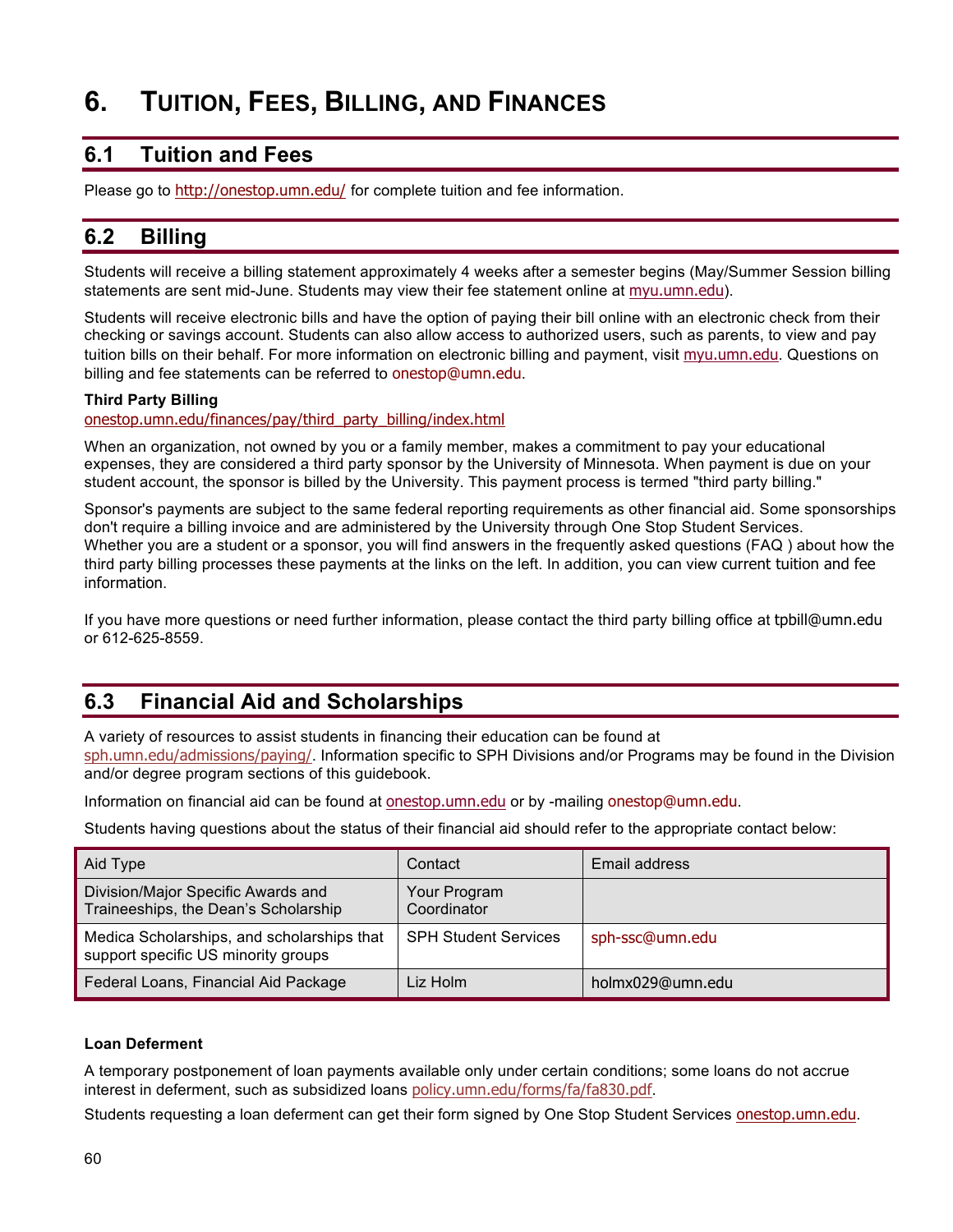#### **Financial Aid Exit Counseling**

Exit counseling sessions are required of all borrowers of federal and University-administered student loan programs. Exit counseling provides you information regarding the rights and responsibilities of a borrower and a lender/servicer. You learn about repayment, deferment, and cancellation of your loan. These sessions prepare you to be responsible and effective in repayment of your educational loans.

#### **You are required to complete exit counseling when you:**

- **are about to graduate.**
- $\blacksquare$  leave the University (even if it is just temporary).
- drop your registration below half-time enrollment.
- **transfer to another school.**
- leave for a National Student Exchange (NSE) experience.

Once you have been selected for the exit process, you will receive an email with instructions to complete your exit counseling online. Make sure you respond by completing your exit counseling in a timely manner! A hold will remain on your student record until your exit counseling is complete, delaying your diploma, preventing registration, and preventing access to your transcripts.

For more information about student loan exit counseling, contact [Student Account Assistance](http://onestop.umn.edu/contact_us/student_account_assistance.html) : [onestop.umn.edu](http://onestop.umn.edu/contact_us/student_account_assistance.html)

## **6.4 Graduate Assistantships**

Many SPH students use graduate assistantships to help finance their education. These are campus working/learning positions that take the form of research, teaching, or administrative appointments. Degree-seeking students in the SPH registered for six or more credits, including international students, are eligible to apply for any assistantship on campus. Because many assistantships are funded by grants, the vigorous research activity of SPH faculty makes available numerous opportunities in the school.

Graduate assistantships include an hourly wage, tuition benefits, subsidized insurance coverage, and may include resident tuition rates for student and dependents.

For graduate assistant policies and benefits, go to [www1.umn.edu/ohr/gae](http://www1.umn.edu/ohr/gae/).

The tuition benefits are particularly attractive to students. Graduate assistants who work at least 25% time from the beginning to the end of the official semester appointment dates are eligible to receive tuition benefits (tuition remission and resident rates) during that semester.

# **7. UNIVERSITY GUIDELINES AND POLICIES**

## **7.1 Student Responsibility and Conduct**

Students are ultimately responsible for the level of success that they achieve in their program of study and for the time it takes to complete that program. Students should:

- Attend fall orientation and understand the information distributed.
- Understand and follow University, School of Public Health, Division, and Program rules and procedures for completion of degree requirements.
- Read email messages frequently for announcements from the Program Coordinators, Program Directors and Director of Graduate Studies, Student Services Center, and Career Center. These announcements may involve changes in the University, School or Division rules and procedures for completion of degree requirements; students are responsible for reading and understanding these announcements.
- Check their student mailbox often for printed informational materials.
- Contact a Program Coordinator, Program Directors or Director of Graduate Studies if they are not getting reasonable assistance from their academic and/or master's project/thesis advisor.
- Initiate and maintain contact each semester with their academic advisor to review progress toward the completion of their degree.
- Complete the degree in a timely fashion.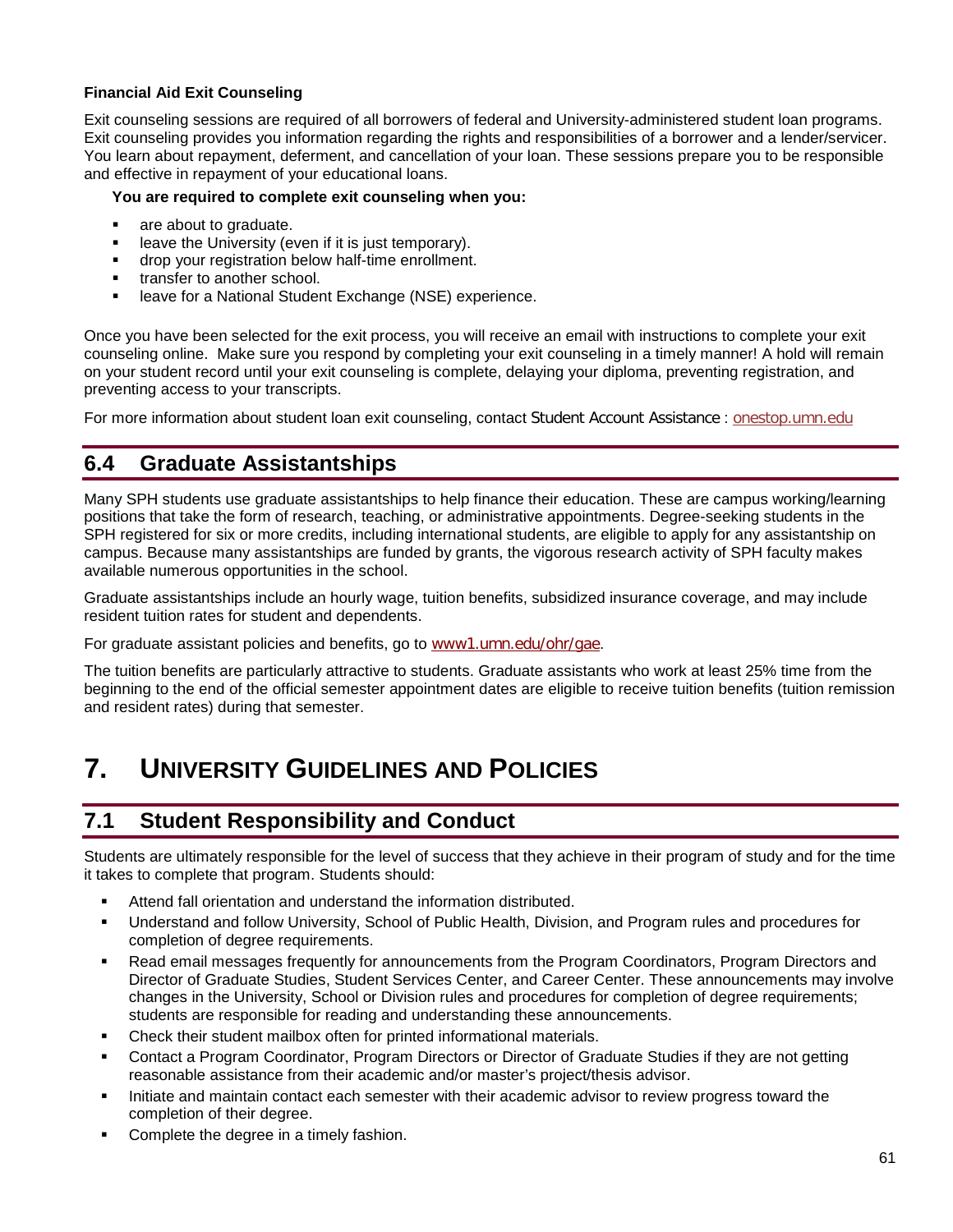The School of Public Health emphasizes three principles of student conduct in all of its degree programs:

1. **Respect others**

Students are expected to behave in a respectful and professional manner with other students, faculty, and staff in the classroom and on campus.

2. **Honor privacy**

Every student's course grades are private and are not to be shown to anyone else. This also applies to the grades of students in courses for which you are a Teaching Assistant.

#### 3. **Present your work honestly**

Plagiarism is defined as the presentation of another's writing or ideas as your own. For a helpful discussion of preventing plagiarism, please consult University policies and procedures regarding academic integrity: [writing.umn.edu/tww/sources/definitions.html](http://writing.umn.edu/tww/sources/definitions.html). Students should be careful to properly attribute and cite others' work in their writing. For guidelines for correctly citing sources, go to [tutorial.lib.umn.edu.](http://tutorial.lib.umn.edu/)

**The Associate Dean for Learning Systems and Student Affairs is responsible for managing all School of Public Health issues and investigations of academic misconduct.**

## **7.2 University of Minnesota Board of Regents' Policies**

The policies of the Board of Regents are umbrella policies that provide the framework under which the administration is responsible for implementation of and compliance with the intent of the board policy. Students are responsible for abiding by the Board of Regents policies. The Board of Regents policies can be found at [regents.umn.edu/policies/index](http://regents.umn.edu/policies/index).

We encourage students to read the policies and ask that they particularly become aware of the following policies reprinted here in a slightly different format:



## **University of Minnesota Board of Regents Policy Student Conduct Code**

**Adopted:** July 10, 1970 **Amended:** December 13, 1974; March 11, 1994; June 13, 2003; December 8, 2006; October 11, 2012 **Supersedes:** (see end of policy)

## **SECTION I. GUIDING PRINCIPLES.**

(a) The University seeks an environment that promotes academic achievement and integrity, that is protective of free inquiry, and that serves the educational mission of the University.

(b) The University seeks a community that is free from violence, threats, and intimidation; that is respectful of the rights, opportunities, and welfare of students, faculty, staff, and guests of the University; and that does not threaten the physical or mental health or safety of members of the University community.

(c) The University is dedicated to responsible stewardship of its resources and to protecting its property and resources from theft, damage, destruction, or misuse.

(d) The University supports and is guided by state and federal law while also setting its own standards of conduct for its academic community.

(e) The University is dedicated to the rational and orderly resolution of conflict.

## **SECTION II. SCOPE.**

This policy applies to all students and student organizations at the University of Minnesota (University), whether or not the University is in session.

## **SECTION III. DEFINITIONS.**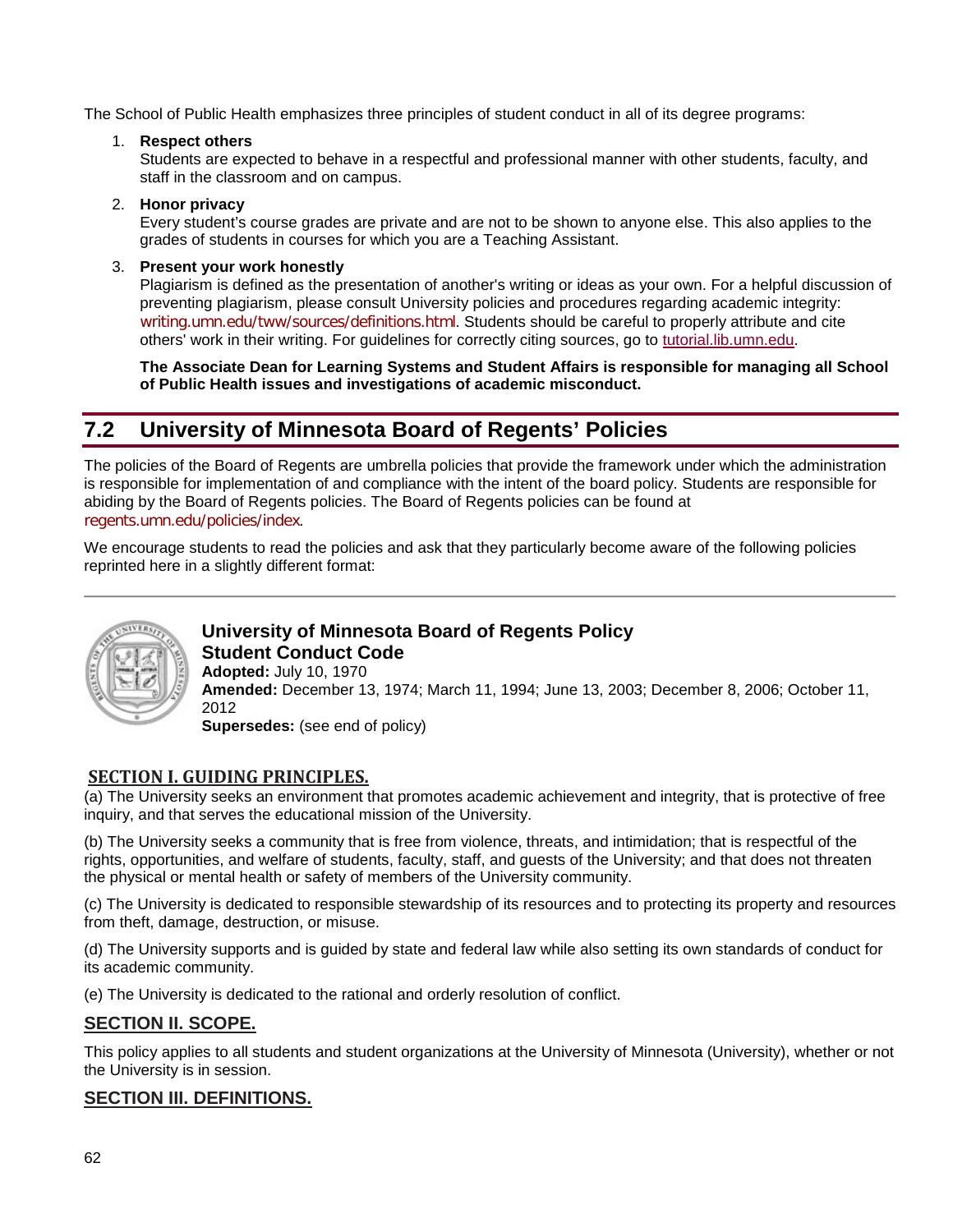**Subd. 1. Academic Environment.** Academic environment shall mean any setting where a student is engaged in work toward academic credit, satisfaction of program-based requirements, or related activities including but not limited to on line courses, learning abroad, and field trips.

**Subd. 2. Campus.** Campus shall mean all University premises, including all land, buildings, facilities, and other property owned, possessed, leased, used, or controlled by the University, and adjacent streets and sidewalks.

**Subd. 3. Plagiarism.** Plagiarism shall mean representing the words, creative work, or ideas of another person as one's own without providing proper documentation of source. Examples include, but are not limited to:

• Copying information word for word from a source without using quotation marks and giving proper acknowledgement by way of footnote, endnote, or in-text citation;

• Representing the words, ideas, or data of another person as one's own without providing proper attribution to the author through quotation, reference, in-text citation, or footnote;

• Producing, without proper attribution, any form of work originated by another person such as a musical phrase, a proof, a speech, an image, experimental data, laboratory report, graphic design, or computer code;

• Paraphrasing, without sufficient acknowledgment, ideas taken from another person that the reader might reasonably mistake as the author's; and

• Borrowing various words, ideas, phrases, or data from original sources and blending them with one's own without acknowledging the sources.

It is the responsibility of all students to understand the standards and methods of proper attribution and to clarify with each instructor the standards, expectations, and reference techniques appropriate to the subject area and class requirements, including group work and internet use. Students are encouraged to seek out information about these methods from instructors and other resources and to apply this information in all submissions of academic work.

**Subd. 4. Student.** Student shall mean any person taking courses at the University or enrolled in a University program; any person participating as a student in University activities prior to the start of classes; any student who is not enrolled or registered for a particular term but has a continuing relationship with the University; any student who withdraws, transfers, or graduates after an alleged violation of the Student Conduct Code; and any already graduated student when the conduct at issue implicates the student's University degree.

**Subd. 5. Student Organization.** Student organization shall mean any organization of students that is or has been registered as a University student organization under applicable University policies or procedures.

**Subd. 6. University-Sponsored Activities.** University-sponsored activities shall mean any program or event sponsored by the University, including but not limited to those sponsored by student organizations, or athletics.

#### **SECTION IV. JURISDICTION.**

**Subd. 1.** The Student Conduct Code shall apply to student conduct that occurs on campus or at University-sponsored activities.

**Subd. 2.** The Student Conduct Code shall apply to student conduct that directly relates to the University's education, services, programs, or rules, including but not limited to scholastic dishonesty, hazing, violation of University rules, and falsification, whether the conduct occurs on campus or off campus.

**Subd. 3.** At the discretion of the president or delegate, the Student Conduct Code also shall apply to off-campus student conduct when the conduct, as alleged, adversely affects a substantial University interest and either:

(a) constitutes a criminal offense as defined by local, state, or federal law or ordinance, regardless of the existence or outcome of any criminal proceeding; or

(b) indicates that the student may present a danger or threat to the health or safety of the student or others.

### **SECTION V. THE RESPONSIBILITIES OF DUAL MEMBERSHIP.**

Students are both members of the University community and of the state. Students are responsible to the community of which they are a part, and they are responsible to the academic community of the University. By enforcing its Code, the University neither substitutes for nor interferes with other civil or criminal legal processes. When a student is charged in both jurisdictions, the University will decide on the basis of its interests, the interests of affected students, and the interests of the community whether to proceed with its disciplinary process or to defer action. Determinations made or sanctions imposed under the Code will not be subject to change because criminal charges arising out of the same facts were dismissed, reduced, or resolved in favor of the criminal law defendant.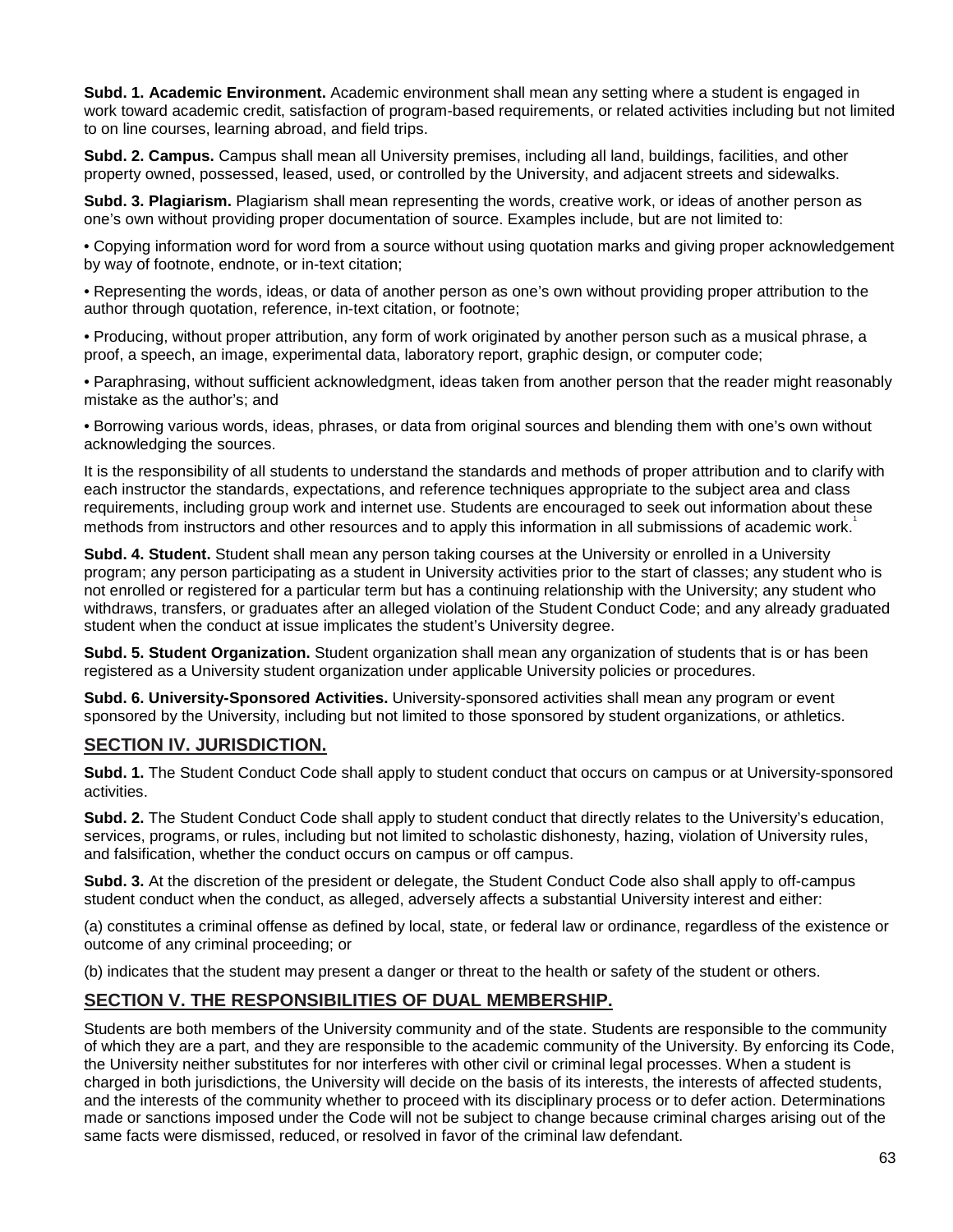## **SECTION VI. DISCIPLINARY OFFENSES**.

Any student or student organization found to have committed, attempted to commit, assisted or abetted another person or group to commit the following misconduct is subject to appropriate disciplinary action under this policy:

**Subd. 1. Scholastic Dishonesty.** Scholastic dishonesty means plagiarism; cheating on assignments or examinations; engaging in unauthorized collaboration on academic work; taking, acquiring, or using test materials without faculty permission; submitting false or incomplete records of academic achievement; acting alone or in cooperation with another to falsify records or to obtain dishonestly grades, honors, awards, or professional endorsement; altering, forging, misrepresenting, or misusing a University academic record; or fabricating or falsifying data, research procedures, or data analysis.

**Subd. 2. Disruption of the Academic Environment.** Disruption of the academic environment means engaging in behavior that substantially or repeatedly interrupts either the instructor's ability to teach and/or a student's ability to learn.

**Subd. 3. Falsification.** Falsification means willfully providing University offices or officials with false, misleading, or incomplete information; forging or altering without proper authorization official University records or documents or conspiring with or inducing others to forge or alter without proper authorization University records or documents; misusing, altering, forging, falsifying, or transferring to another person University-issued identification; or intentionally making a false report of a bomb, fire, natural disaster, or other emergency to a University official or an emergency service agency.

**Subd. 4. Refusal to Identify and Comply.** Refusal to identify and comply means willfully refusing to or falsely identifying one's self or willfully failing to comply with a proper order or summons when requested by an authorized University official, by law enforcement personnel, or by emergency medical staff responding to an emergency.

**Subd. 5. Attempt to Injure or Defraud.** Attempt to injure or defraud means making, forging, printing, reproducing, copying, or altering any record, document, writing, or identification used or maintained by the University when done with intent to injure, defraud, or misinform.

**Subd. 6. Harm to Person.** Harm to person means engaging in conduct that endangers or threatens to endanger the physical and/or mental health, safety, or welfare of another person, including, but not limited to, threatening, stalking, harassing, intimidating, or assaulting behavior.

**Subd. 7. Bullying.** Bullying means aggressive behavior directed at another person, either in person or through electronic means, that causes stress or harm and that is repeated over time, including but not limited to assaulting, defaming, terrorizing, making obscene gestures, or invading privacy.

**Subd. 8. Sexual Assault.** Sexual assault means actual, attempted or threatened sexual contact with another person without that person's consent. Sexual assault is a criminal act that can be prosecuted under Minnesota state law, as well as under the Student Conduct Code and employee discipline procedures.

**Subd. 9. Disorderly Conduct.** Disorderly conduct means engaging in conduct that incites or threatens to incite an assault or breach of the peace; breaching the peace; obstructing or disrupting teaching, research, administrative, or public service functions; or obstructing or disrupting disciplinary procedures or authorized University activities.

**Subd. 10. Illegal or Unauthorized Possession or Use of Weapons.** Illegal or unauthorized possession or use of weapons means possessing or using weapons or articles or substances usable as weapons, including, but not limited to, firearms, incendiary devices, explosives, and dangerous biological or chemical agents, except in those instances when authorized by law and, where applicable, by proper University authority.

**Subd. 11. Illegal or Unauthorized Possession or Use of Drugs or Alcohol.** Illegal or unauthorized possession or use of drugs or alcohol means possessing or using drugs or alcohol illegally or, where applicable, without proper University authorization.

**Subd. 12. Providing Alcohol to Minors.** Providing alcohol to minors means directly or indirectly providing alcohol to anyone under the legal drinking age.

**Subd. 13. Unauthorized Use of University Facilities or Services.** Unauthorized use of University facilities or services means wrongfully using University properties or facilities; misusing, altering, or damaging fire-fighting equipment, safety devices, or other emergency equipment or interfering with the performance of those specifically charged to carry out emergency services; or acting to obtain fraudulently—through deceit, unauthorized procedures, bad checks, or misrepresentation—goods, quarters, services, or funds from University departments or student organizations or individuals acting on their behalf.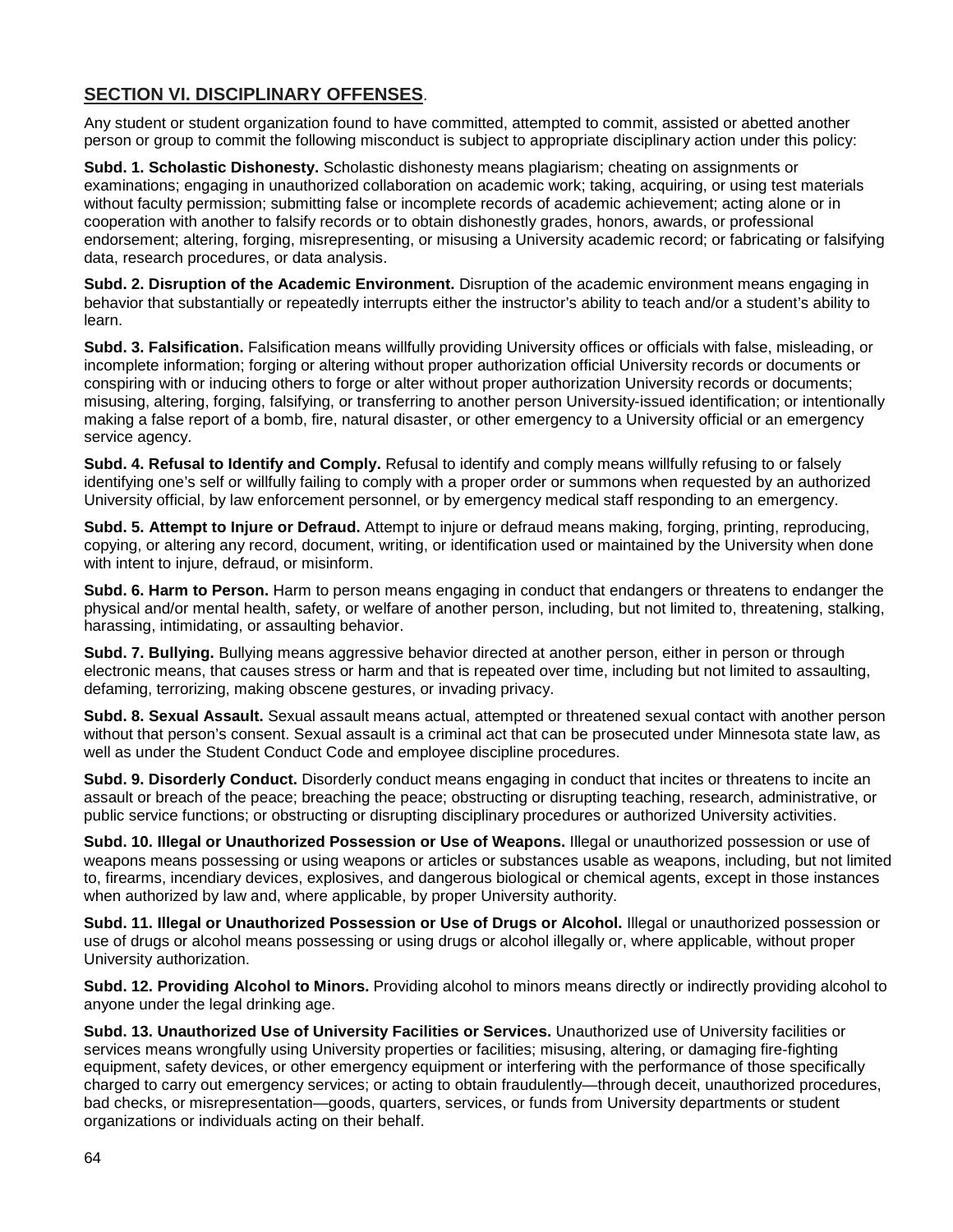**Subd. 14. Theft, Property Damage, or Vandalism.** Theft, property damage, or vandalism means theft or embezzlement of, damage to, destruction of, unauthorized possession of, or wrongful sale or gift of property.

**Subd. 15. Unauthorized Access.** Unauthorized access means accessing without authorization University property, facilities, services, or information systems, or obtaining or providing to another person the means of such unauthorized access, including, but not limited to, using or providing without authorization keys, access cards, or access codes.

**Subd. 16. Disruptive Behavior.** Disruptive behavior means willfully disrupting University events; participating in a campus demonstration that disrupts the normal operations of the University and infringes on the rights of other individuals; leading or inciting others to disrupt scheduled or normal activities of the University; engaging in intentional obstruction that interferes with freedom of movement, either pedestrian or vehicular, on campus; using sound amplification equipment on campus without authorization; or making or causing noise, regardless of the means, that disturbs authorized University activities or functions.

**Subd. 17. Hazing.** Hazing means any act taken on University property or in connection with any University-related group or activity that endangers the physical and/or mental health or safety of an individual (including, without limitation, an act intended to cause personal degradation or humiliation), or that destroys or removes public or private property, for the purpose of initiation in, admission to, affiliation with, or as a condition for continued membership in a group or organization.

**Subd. 18. Rioting.** Rioting means engaging in, or inciting others to engage in, harmful or destructive behavior in the context of an assembly of persons disturbing the peace on campus, in areas proximate to campus, or in any location when the riot occurs in connection with, or in response to, a University-sponsored event. Rioting includes, but is not limited to, such conduct as using or threatening violence to others, damaging or destroying property, impeding or impairing fire or other emergency services, or refusing the direction of an authorized person.

**Subd. 19. Violation of University Rules.** Violation of University rules means engaging in conduct that violates University, collegiate, or departmental regulations that have been posted or publicized, including provisions contained in University contracts with students.

**Subd. 20. Violation of Local, State, or Federal Laws or Ordinances.** Violation of local, state, or federal laws or ordinances means engaging in conduct that violates a local, state, or federal law, or ordinance, including, but not limited to, laws governing alcoholic beverages, drugs, gambling, sex offenses, indecent conduct, or arson.

**Subd. 21. Persistent Violations.** Persistent violations means engaging in repeated conduct or action in violation of this Code.

## **SECTION VII. SANCTIONS.**

Student and student organizations found responsible for disciplinary offenses under the Student Conduct Code are subject to sanctions. Factors to consider in determining appropriate sanctions include: the nature of the offense, the severity of the offense, the culpability of the student or student organization, the impact on other students or members of the University community, and the opportunity for student development. Separation from the University through suspension or expulsion is a serious sanction that may be appropriate for: repeated violations of the Code, for serious scholastic dishonesty, and for misconduct that constitutes a threat to community safety or well-being (including, but not limited to harm to person and sexual assault), or significantly disrupts the rights of others or the operations of the University. The following sanctions may be imposed upon students or student organizations found to have violated the Code:

**Subd. 1. Academic Sanction.** An academic sanction means a sanction affecting the course or academic work of the student for violation of Section VI, Disciplinary Offenses, Subdivision 1, Scholastic Dishonesty.

**Subd. 2. Warning.** A warning means the issuance of an oral or written warning or reprimand.

**Subd. 3. Probation.** Probation means special status with conditions imposed for a defined period of time and includes the probability of more severe disciplinary sanctions if the student is found to violate any institutional regulation during the probationary period.

**Subd. 4. Required Compliance.** Required compliance means satisfying University requirements, work assignments, community service, or other discretionary assignments.

**Subd. 5. Confiscation.** Confiscation means confiscation of goods used or possessed in violation of University regulations or confiscation of falsified identification or identification wrongly used.

**Subd. 6. Restitution.** Restitution means making compensation for loss, injury, or damage.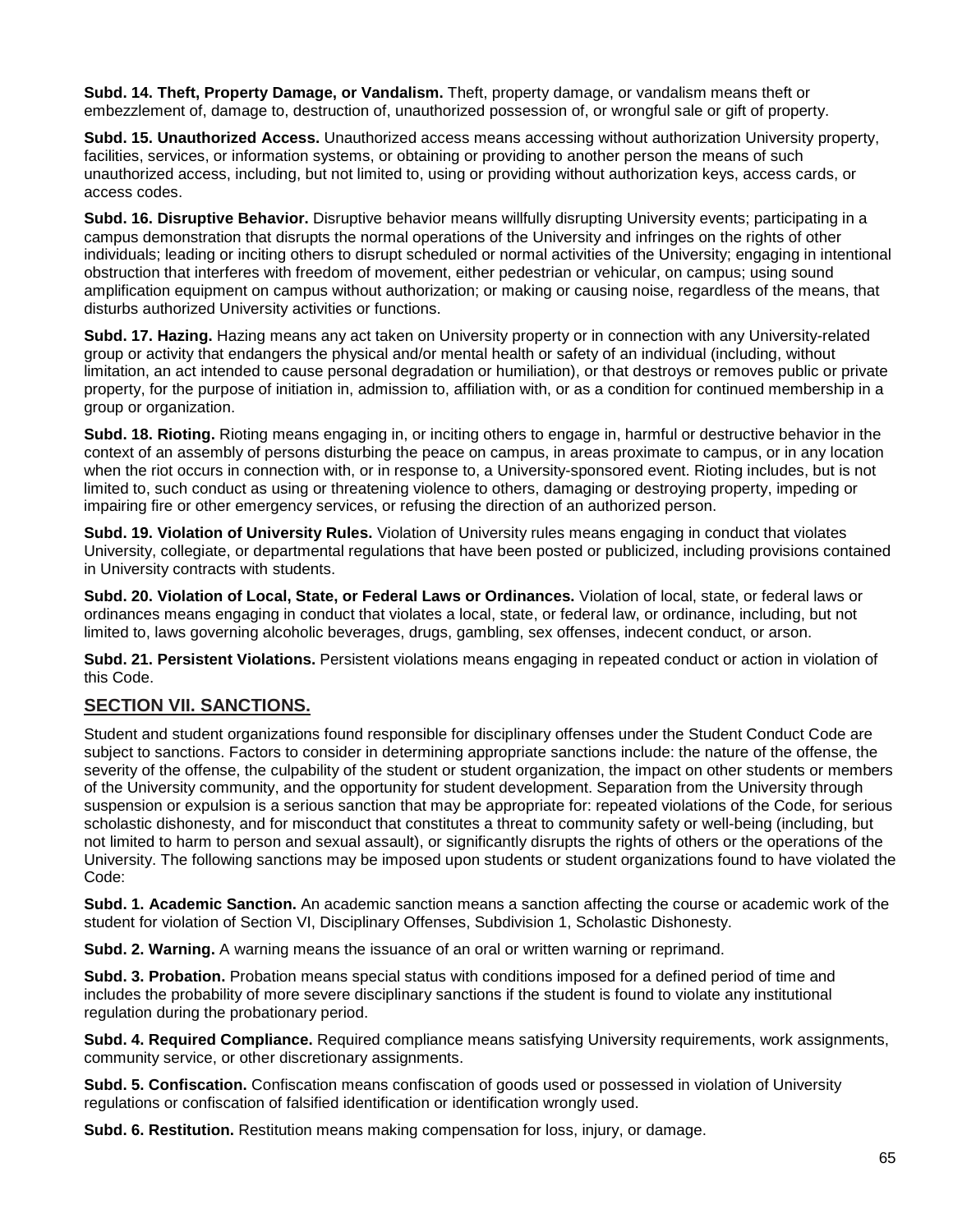**Subd. 7. Restriction of Privileges.** Restriction of privileges means the denial or restriction of specified privileges, including, but not limited to, access to an official transcript for a defined period of time.

**Subd. 8. University Housing Suspension.** University housing suspension means separation of the student from University Housing for a defined period of time.

**Subd. 9. University Housing Expulsion.** University housing expulsion means permanent separation of the student from University Housing.

**Subd. 10. Suspension.** Suspension means separation of the student from the University for a defined period of time, after which the student is eligible to return to the University. Suspension may include conditions for readmission.

**Subd. 11. Expulsion.** Expulsion means the permanent separation of the student from the University.

**Subd. 12. Withholding of Diploma or Degree.** Withholding of diploma or degree means the withholding of diploma or degree otherwise earned for a defined period of time or until the completion of assigned sanctions.

**Subd. 13. Revocation of Admission or Degree.** Revocation of admission or degree means revoking a student's admission to the University or revoking a degree already awarded by the University.

### **SECTION VIII. INTERIM SUSPENSION.**

The president or delegate may impose an immediate suspension on a student or student organization pending a hearing before the appropriate disciplinary committee (1) to ensure the safety and well-being of members of the University community or to preserve University property, (2) to ensure the student's own physical or emotional safety and well-being, or (3) if the student or student organization poses an ongoing threat of disrupting or interfering with the operations of the University. During the interim suspension, the student or student organization may be denied access to all University activities or privileges for which the student or student organization might otherwise be eligible, including access to University housing or property. The student or student organization has a right to a prompt hearing before the president or delegate on the questions of identification and whether the interim suspension should remain in effect until the full hearing is completed.

### **SECTION IX. HEARING AND APPEALS OF STUDENT DISCIPLINE**.

Any student or student organization charged with violation of the Code shall have the opportunity to receive a fair hearing and access to a campus-wide appeal. To safeguard the rights of students and student organizations, the president or delegate shall ensure that each campus has an appeals procedure to govern alleged violations of this policy. The appeals procedure shall provide both substantive and procedural fairness for the student or student organization alleged to have violated the Code and shall provide for resolution of cases within a reasonable period of time.

The appeals procedure must describe:

- (a) grounds for an appeal;
- (b) procedures for filing an appeal; and
- (c) the nature of an appellate review.

### **SECTION X. DELEGATION OF AUTHORITY.**

The president or delegate shall implement this policy, including publishing and distributing the Code and the procedures governing the student disciplinary process at the University.

**1 Portions used with permission from New York Institute of Technology and University of Texas, San Antonio.** 

**Supersedes: Existing disciplinary appeals policies in contradiction and specifically repeals the appeals policies dated February 9, 1979.** 



#### **University of Minnesota Board of Regents Policy Sexual Harassment Adopted:** May 11, 2012

**Supersedes:** (see end of policy)

## **SECTION I. SCOPE.**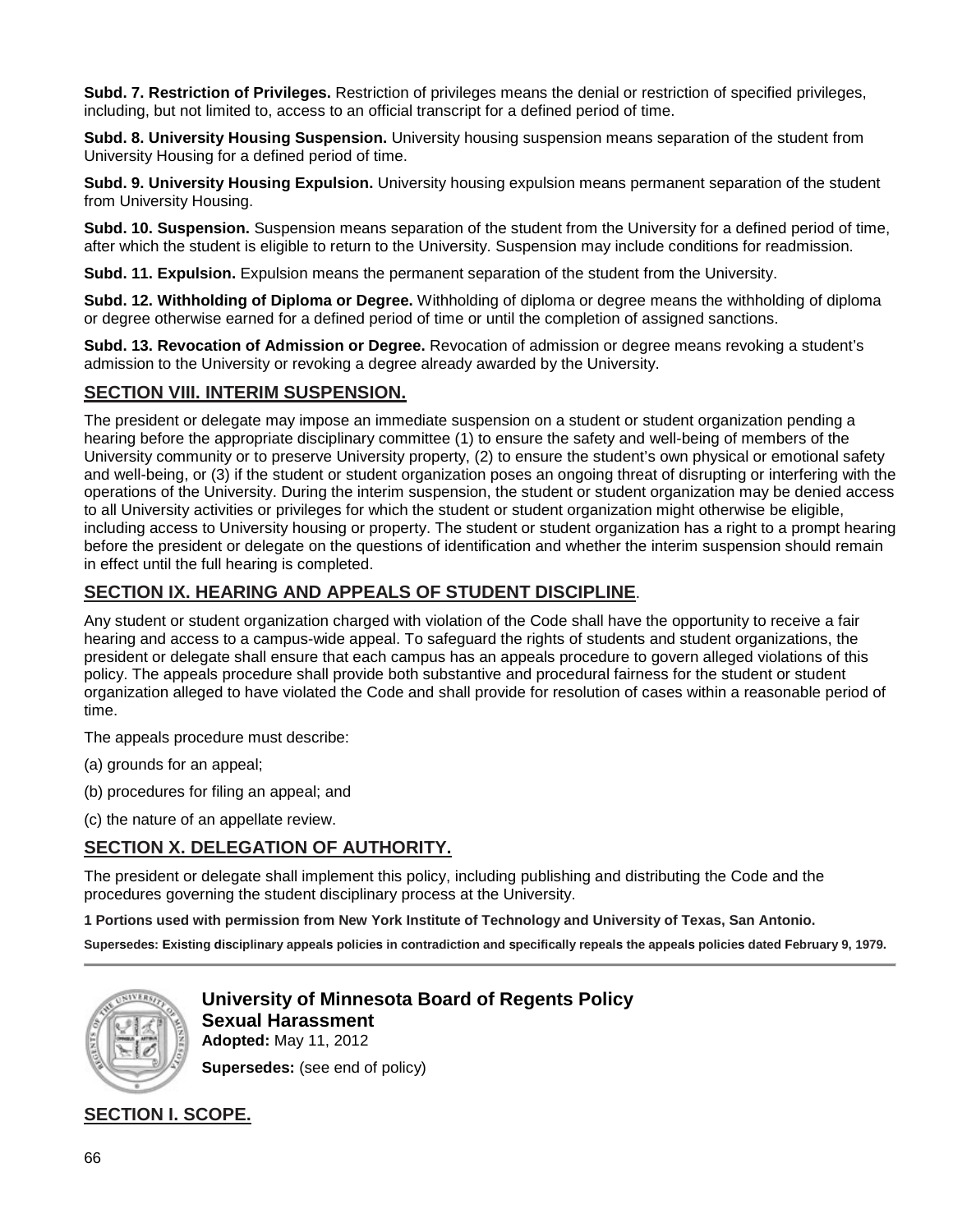This policy governs the commitment to the prevention and awareness of and response to sexual harassment at the University of Minnesota (University).

### **SECTION II. DEFINITIONS.**

**(a) Sexual Harassment.** *Sexual harassment* shall mean unwelcome sexual advances, requests for sexual favors, and/or other verbal or physical conduct of a sexual nature when:

(1) Submission to such conduct is made either explicitly or implicitly a term or condition of an individual's employment or academic advancement in any University activity or program;

(2) Submission to or rejection of such conduct by an individual is used as the basis of employment or academic decisions affecting this individual in any University activity or program: or

(3) Such conduct has the purpose or effect of unreasonably interfering with an individual's work or academic performance or creating an intimidating, hostile, or offensive work or academic environment in any University activity or program.

**(b) Retaliation.** Retaliation shall mean any form of intimidation, reprisal or harassment against an individual because the individual has made a report of sexual harassment or has participated in an investigation of sexual harassment by or of a University community member including:

(1) Firing, refusing to hire, or refusing to promote the individual;

(2) Departing from any customary employment or academic practice regarding the individual;

3) Transferring or assigning the individual to a lesser position in terms of wages, hours, job classification, job security, employment or academic status; (4) Informing another student, staff or faculty member who does not have a need to know that the individual has made a complaint or participated in an investigation of a complaint of sexual harassment;

(5) Impeding the individual's academic advancement in any University activity or program.

**(c) Member of the University Community.** *Member of the University community* shall mean any University faculty member, student, staff member, visitor or other individual engaged in any University activity or program.

### **SECTION III. GUIDING PRINCIPLES.**

The following principles shall guide the commitment of the University for the prevention and awareness of and response to sexual harassment:

(a) Consistent with its academic mission and standards, the University is committed to achieving excellence by working to create an educational, employment and residential living environment that are free from sexual harassment.

(b) The University is committed to preventing and eliminating sexual harassment of faculty, staff and students through education and by encouraging all members of the University community to report any concerns or complaints about sexual harassment.

(c) As a community of faculty, staff and students engaged in research, scholarship, artistic activity, teaching and learning or activities that support them the University seeks to foster an environment that is equitable, humane and responsible and where all members are treated with dignity and respect.

### **SECTION IV. IMPLEMENTATION.**

The University shall:

(a) Prohibit sexual harassment or retaliation.

(b) Ensure that department heads, deans, provosts, chancellors, vice presidents, and other supervisors and managers take timely and appropriate action when they know or should know of the existence of sexual harassment. Other persons who suspect sexual harassment should report it to an appropriate person in their unit or to the University equal opportunity officer.

(c) Adopt procedures on each campus for investigating and resolving complaints of sexual harassment in coordination with the director of equal opportunity and affirmative action.

(d) Address violations of this policy through disciplinary or other corrective action up to and including termination of employment or academic dismissal.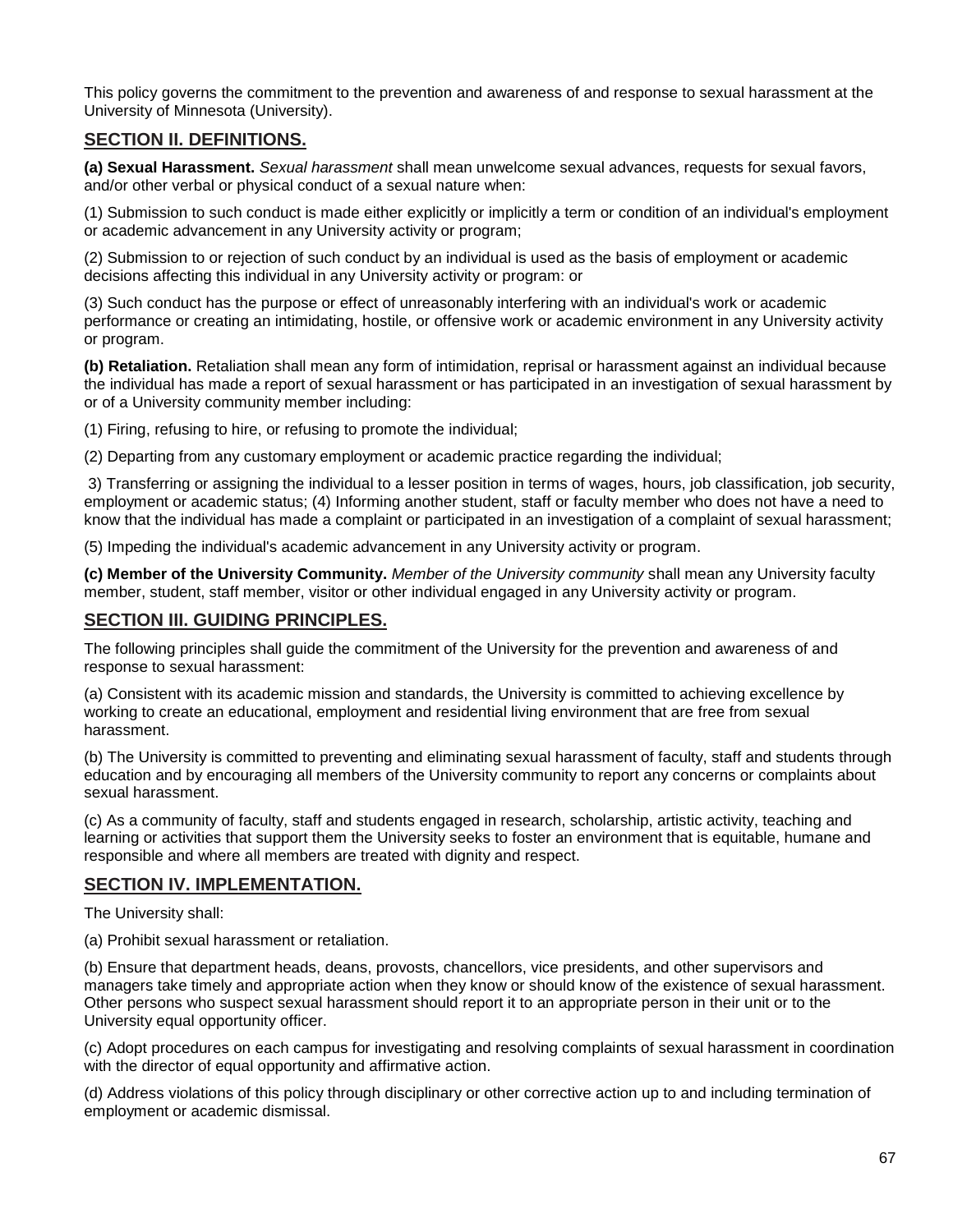## **SECTION V. MONITORING.**

The president or delegate shall address complaints of sexual harassment consistent with this policy and law and remedy any discriminatory or harassing practice that deviate from this policy.

SUPERSEDES: SEXUAL HARASSMENT DATED SEPTEMBER 11, 1998

## **7.3 Scholastic Dishonesty and Plagiarism**

Students are responsible for maintaining scholastic honesty in their work at all times. Students engaged in scholastic dishonesty will be penalized, and offenses will be reported to the Office of Student Conduct and Academic Integrity (OSCAI, [www1.umn.edu/oscai/](http://www1.umn.edu/oscai/)).

The University's Student Conduct Code defines scholastic dishonesty as "Plagiarism shall mean representing the words, creative work, or ideas of another person as one's own without providing proper documentation of source. Examples include, but are not limited to:

• Copying information word for word from a source without using quotation marks and giving proper acknowledgement by way of footnote, endnote, or in-text citation;

• Representing the words, ideas, or data of another person as one's own without providing proper attribution to the author through quotation, reference, in-text citation, or footnote;

• Producing, without proper attribution, any form of work originated by another person such as a musical phrase, a proof, a speech, an image, experimental data, laboratory report, graphic design, or computer code;

• Paraphrasing, without sufficient acknowledgment, ideas taken from another person that the reader might reasonably mistake as the author's; and

• Borrowing various words, ideas, phrases, or data from original sources and blending them with one's own without acknowledging the sources.

It is the responsibility of all students to understand the standards and methods of proper attribution and to clarify with each instructor the standards, expectations, and reference techniques appropriate to the subject area and class requirements, including group work and internet use. Students are encouraged to seek out information about these methods from instructors and other resources and to apply this information in all submissions of academic work."

Serious, intentional plagiarism will result in a grade of "F" or "N" for the entire course. For more information on this policy and for a helpful discussion of preventing plagiarism, please consult University policies and procedures regarding academic integrity: <http://www.oscai.umn.edu./>

Students are urged to be careful that they properly attribute and cite others' work in their own writing. For guidelines for correctly citing sources, go to [www.lib.umn.edu/instruction/tutorials](https://www.lib.umn.edu/instruction/tutorials) and click on "[Organizing and Citing Research](https://www.lib.umn.edu/instruction/tutorials#citing)."

In addition, original work is expected in all coursework. It is unacceptable for students to hand in assignments for any course for which they received credit in another course unless by prior agreement with the instructor. Building on a line of work begun in another course or leading to a thesis, dissertation, or final project is acceptable.

All issues relating to academic misconduct are referred to the Associate Dean for Learning Systems and Student Affairs.

## **7.4 University Senate Uniform Grading & Transcript Policy**

## **A. Establishment and Use of University Grading Systems**

- 1. There are two distinct grading systems on each campus of the University, A-B-C-D-F (with pluses and minuses as permitted by this policy) and S-N. The S-N system is a self-contained alternative to the A-F system and the two may not be combined for a particular student in a particular course. Students may receive grades or symbols only from the grading system under which they have registered for a course. This policy does not require any instructor to use pluses and minuses.
- 2. There are, in addition, registration symbols identified and described in this policy that carry neither grade nor credit.
- 3. No campus, college, or program is required to offer a course on the S-N grading system.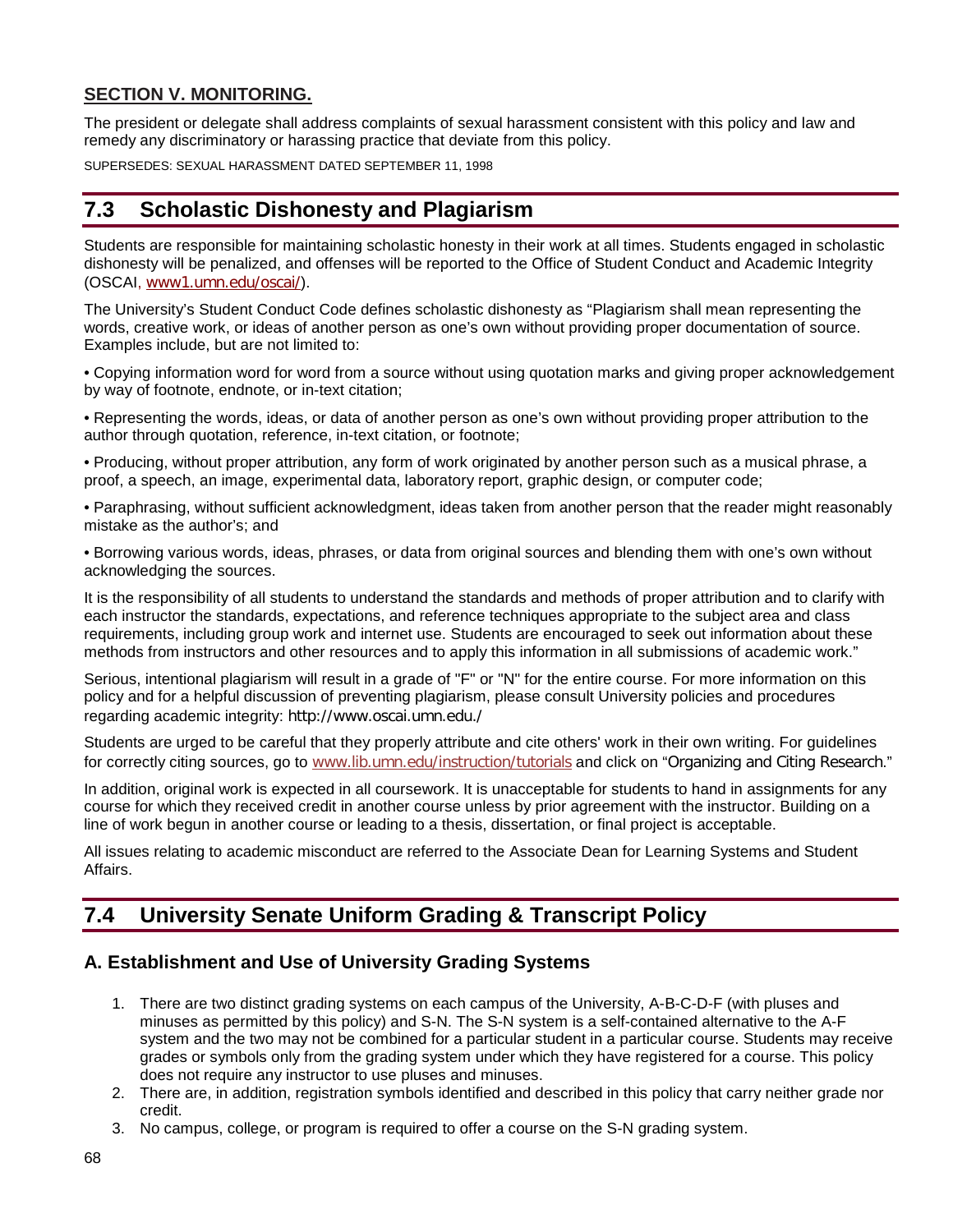- 4. Any unit may choose to limit grades in a particular course to the A-F or the S-N system.
- 5. When both grading systems are available to a student, he or she must declare a choice of system as part of the initial registration for the course. The choice may not be changed after the end of the second week of classes (the first week in summer sessions).
- 6. Except as provided in this policy in Sections A (7) and F (12), no college may use any grading systems other than the ones established by this policy.
- 7. The Law School and the Medical School are exempt from the provisions of this policy, but will report their grading systems, and any changes therein, to the Faculty Senate. Any other units that believe that the national norms of their profession require a different grading system may make application to the Senate Committee on Educational Policy for an exemption from this policy. The Faculty Senate must approve all such exemptions.
- 8. The No Grade (NG) grading basis is used for certain graduate-level registrations as determined by the Graduate School.

## **B. Permanent Grades for Academic Work for Credit**

1. The list below identifies the possible permanent grades that can be given for any course for which credit is to be awarded. These grades will be entered on a student's official transcript and, for an A, B, C, or D with permitted pluses and minuses, carry the indicated grade points. (Except for the Law School, the University does not award A+ grades, nor are D- grades permitted). The S grade will not carry grade points but the credits will count toward the student's degree program if allowed by the college, campus, or program.

| A     | 4.000 - Represents achievement that is outstanding relative to the level necessary to meet course<br>requirements     |
|-------|-----------------------------------------------------------------------------------------------------------------------|
| A-    | 3.667                                                                                                                 |
| B+    | 3.333                                                                                                                 |
| B     | 3.000 - Represents achievement that is significantly above the level necessary to meet course<br>requirements         |
| B-    | 2.667                                                                                                                 |
| C+    | 2.333                                                                                                                 |
| C     | 2.000 - Represents achievement that meets the course requirements in every respect                                    |
| $C -$ | 1.667                                                                                                                 |
| D+    | 1.333                                                                                                                 |
| D     | 1.000 - Represents achievement that is worthy of credit even though it fails to meet fully the course<br>requirements |
| S     | Represents achievement that is satisfactory, which is equivalent to a C- or better.                                   |

- 2. These definitions apply to grades awarded to students who are not enrolled in graduate, post-baccalaureate, and professional programs, but the grade points are the same no matter the level or course of enrollment.
- 3. Instructors are permitted to hold graduate and undergraduate students who are in the same class to different standards of academic performance and accomplishment. The syllabus must make clear what the different standards will be for the different groups of students who may be enrolled in the class.
- 4. These are the general University standards. In connection with all symbols of achievement instructors will define for a class, at one of its earliest meetings and as explicitly as possible, the performance that will be necessary to earn each.

## **C. Permanent Grades for Academic Work for which No Credit is Given**

1. There are two permanent grades given for a course for which no credit is to be awarded. These grades will be entered on a student's official transcript.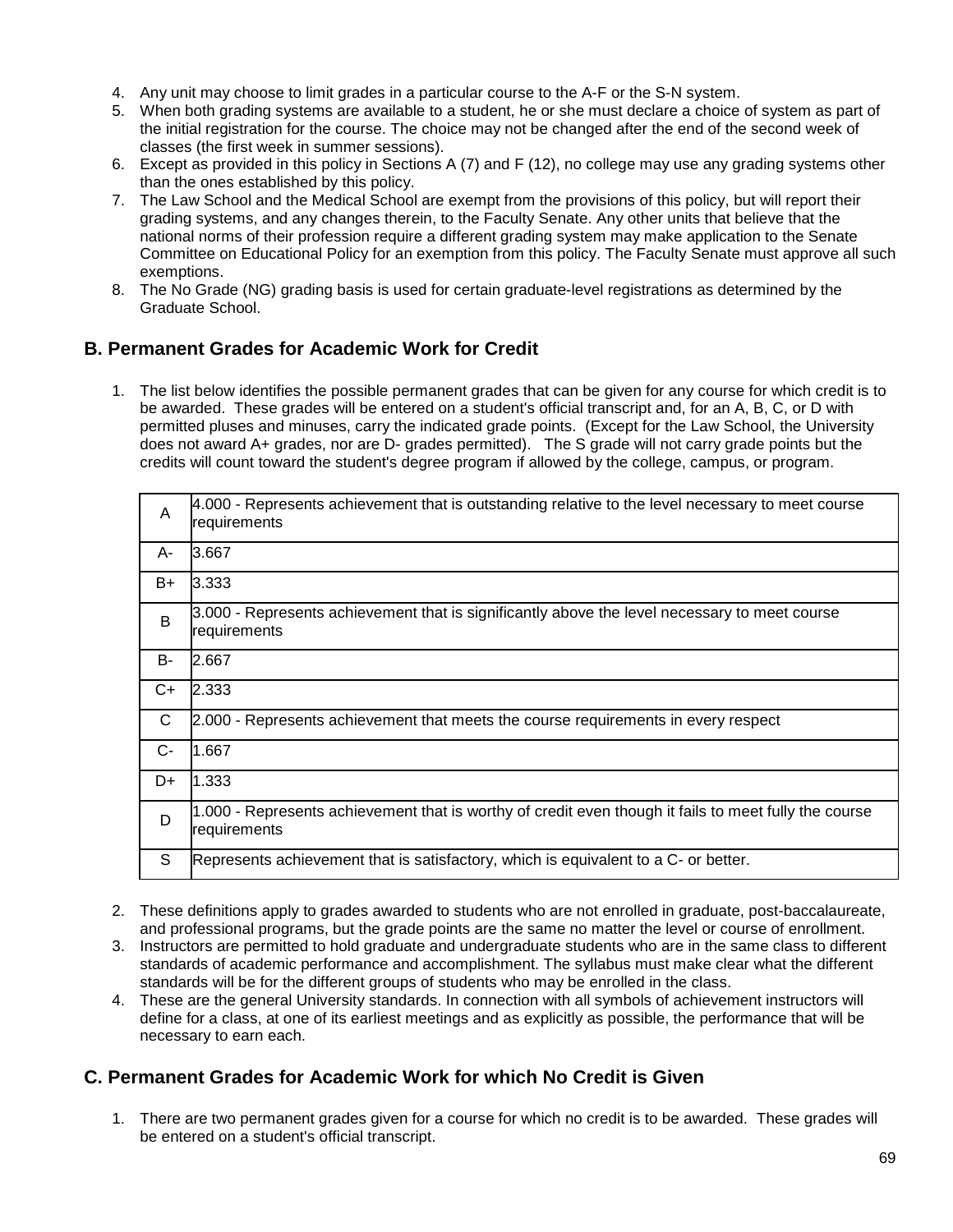|   | " $0$ " Represents failure and signifies that the work was either (1) completed but at a level of<br>achievement that is not worthy of credit or (2) was not completed and there was no agreement<br>between the instructor and the student that the student would be awarded an I (see Section D). The<br>F carries 0 grade points and the credits for the course do not count toward any academic degree<br>program. The credit hours for the course will count in the grade point average. |
|---|-----------------------------------------------------------------------------------------------------------------------------------------------------------------------------------------------------------------------------------------------------------------------------------------------------------------------------------------------------------------------------------------------------------------------------------------------------------------------------------------------|
| N | Represents no credit and signifies that the work was either (1) completed but at a level of<br>achievement that is not worthy of credit or (2) was not completed and there was no agreement<br>between the instructor and the student that the student would be awarded an I (see Section C). The<br>N carries no grade points and the credits for the course do not count toward any academic degree<br>program. The credit hours for the course do not count in the grade point average.    |

- 2.
- a. **Scholastic dishonesty**. Scholastic dishonesty in any portion of the academic work for a course will be grounds for awarding a grade of F or N for the entire course, at the discretion of the instructor. This provision allows instructors to award an F or an N to a student when scholastic dishonesty is discovered; it does not require an instructor to do so. Students who enroll for a course on the A-F grading system will receive an F if such grade is warranted; students who enroll for a course on the S-N system will receive an N if such grade is warranted. (See Board of Regents Policy: Student [Conduct Code](http://regents.umn.edu/sites/default/files/policies/Student_Conduct_Code.pdf) for a definition of scholastic dishonesty.)
- b. If the instructor determines that a grade of F or N for the course should be awarded to a student because of scholastic dishonesty, the student cannot withdraw to avoid the F or N. If the student withdrew from the course before the scholastic dishonesty was discovered or before the instructor concluded that there was scholastic dishonesty, and the instructor (or the appropriate hearing body if the student requests a hearing) determines that the student should receive the F or the N, the student will be re-registered for the course and the F and N grade will be entered on the transcripts.

## **D. Incompletes**

- 1. There will be a symbol I (incomplete) awarded to indicate that the work of the course has not been completed. The I will be assigned at the discretion of the instructor when, due to extraordinary circumstances (as determined by the instructor), the student who has successfully completed a substantial portion of the course's work with a passing grade was prevented from completing the work of the course on time.
- 2. The assignment of an I requires a written agreement between the instructor and student specifying the time and manner in which the student will complete the course requirements. In no event may any such written agreement allow a period of longer than one year to complete the course requirements (except as provided in section D (8).
- 3. Work to make up an I must be submitted within one year of the last day of final examinations of the term in which the I was given for all students except graduate and professional students. If not submitted by that time, the I will automatically change to an F (if the student was registered on the A-F system) or an N (if the student was registered on the S-N system) for the course. If an I changes automatically to an F or an N, the instructor has the discretion to reinstate the I for one additional year only.
- 4. For graduate and professional students, an I remains on the transcript until changed by the instructor or department.
- 5. When an I is changed to another symbol, the I is removed from the record. Once an I has become an F or an N, under the provisions of the preceding paragraph, it may subsequently be converted to any other grade, upon petition by the instructor (or the department if the instructor is unavailable) to the college.
- 6. A student does not need to be registered at the University in order to complete the work necessary to convert an I to a grade with credit in the time and manner previously agreed upon between the student and the instructor. The instructor is expected to turn in the new grade within four weeks of the date the work was submitted by the student. (Depending on the timing of when the work is turned in and the ability of the instructor to award a grade, an F or an N may appear temporarily on the transcript.) Students who have received an I in a course are not allowed to sit in on the class again (that is, without registering for it) to complete the grade
- 7. If a student graduates with an I on the transcript, the I will remain permanently an I. A student may petition his or her college, within a year of graduation, to complete the work in the course and receive a grade. The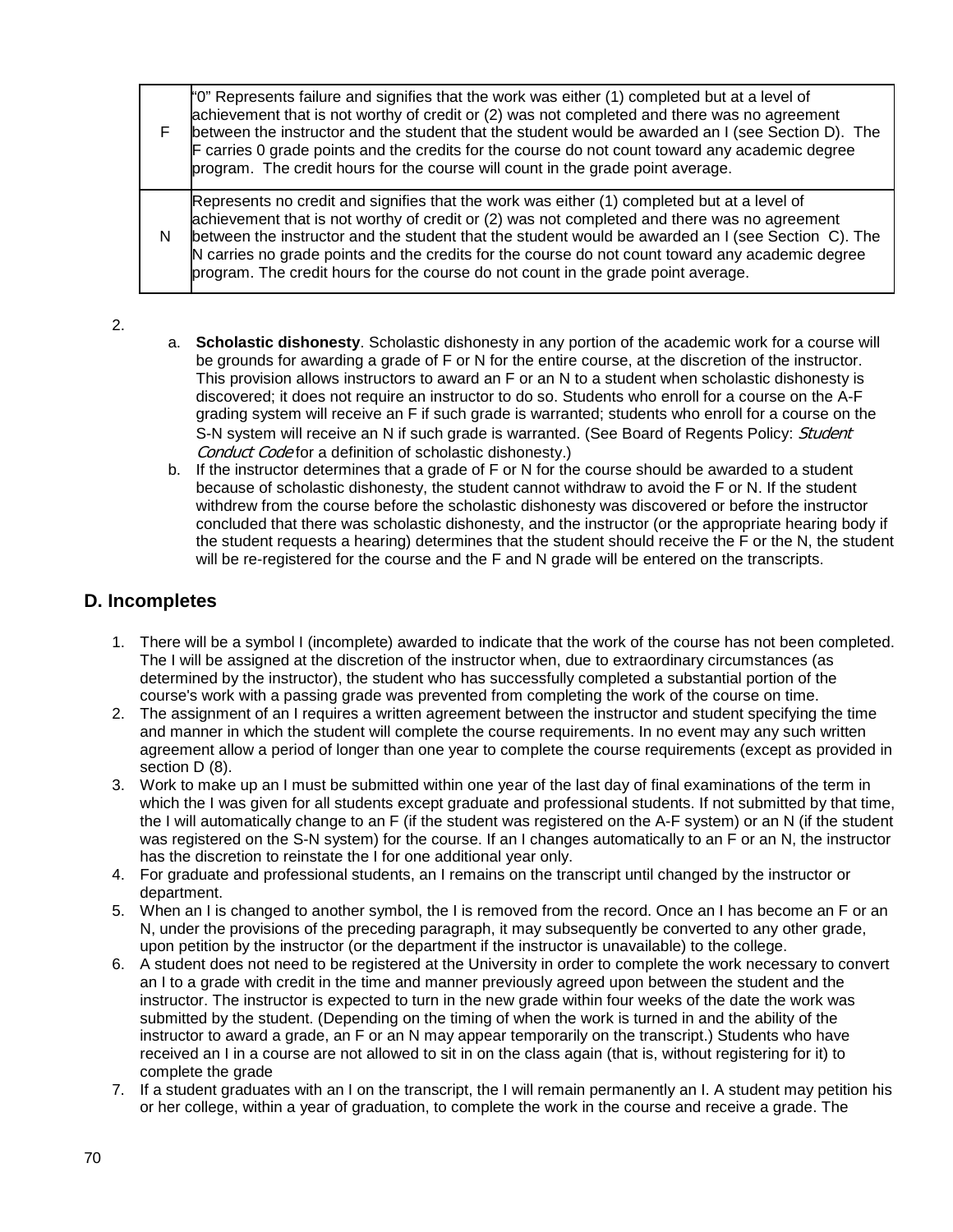degree GPA is frozen upon graduation but the cumulative GPA will reflect the change in GPA if a student chooses to complete the work and change the I to a grade within a year of graduation.

- 8. When students are called to active military duty, and reach agreement with their instructor(s) to take an incomplete, they will have up to one calendar year following their discharge from active duty to complete their incomplete(s).
- 9. Receipt of an I in a course does not create an entitlement for a student to take the course a second time.

## **E. Other Transcript Symbols**

#### 1. **Auditing a course.**

- a. There will be a symbol V, visitor, indicating registration as an auditor or visitor, which will carry no credit and no grade.
- b. Students auditing a course are required to pay full tuition but do not take exams and are not required to do homework. An auditor is entered on the class roster (grade report), is counted as filling a seat in a controlled entry course, and is counted in an instructor's student contact hours.
- c. Students may not sit in on a course without registering for it.
- d. A student will be allowed to take a previously audited class for a grade.

#### 2. **Withdrawing from a course.**

- a. There will be a symbol W, withdrawal, entered upon a student's record when the student officially withdraws from a course in accordance with procedures established by the student's college or campus. The W will be entered on the transcript irrespective of the student's academic standing in that course if the student withdraws from the course during the third through eighth week of class (Twin Cities) or the third through ninth week of class (Morris) or during the second or third weeks of summer sessions.
- b. If a student officially withdraws from a course during the first two weeks of classes, there will be no record of that course registration entered on the student's transcript.
- c. One-time late withdrawal: Each student may, once during his or her undergraduate enrollment, withdraw from a course without college approval, and receive the transcript symbol W, after the deadline for withdrawal and at any time up to and including the last day of instruction for that course. A student may not withdraw after completing the final examination or equivalent for a course.
- d. Except as provided in the preceding section, withdrawal after the deadlines will require approval of the college and may not be granted solely because a student is failing the course; there must be extenuating non-academic circumstances justifying late withdrawal.
- 3. **Continuation course.** There will be a symbol X, indicating a student may continue in a continuation course in which a grade cannot be determined until the full sequence of courses is completed. The instructor will submit a grade for each X when the student has completed the sequence.
- 4. **Course in progress.** There will be a symbol K, assigned by an instructor to indicate the course is still in progress and that a grade cannot be assigned at the present time.

## **F. Other Provisions**

- 1. **Zero-credit courses.** Courses that carry zero credits do not count in either term or cumulative grade point averages. Such courses carry normal tuition and fee charges.
- 2. All grades for academic work are based on the quality of the work submitted, not on hours of effort. Instructors have the responsibility and authority to determine how final grades are assigned, including, in classes where they use numeric scores, the method that will be used to translate numeric scores into letter grades. (Examples: the instructor may decide that 90% equals an A, 80% a B, and so on, or the instructor may decide that the top 10% of the scores will receive an A, the next 20% a B, and so on.)

#### 3. **Counting credits toward a University degree.**

- a. A course that carries University credit toward a degree in one department or college must carry University credit in all other departments and colleges (except insofar as those credits exceed the limit on skills credits established in the policy Credit Requirements for an Undergraduate (baccalaureate) Degree.
- b. A department or college has discretion to decide whether a course completed in another unit will count towards the specific college or department/program/major requirements.
- 4. When a student graduates, no further changes to his or her transcript will be made (to that portion of the transcript related to the program from which the student graduated) except as expressly allowed under the provisions of this policy.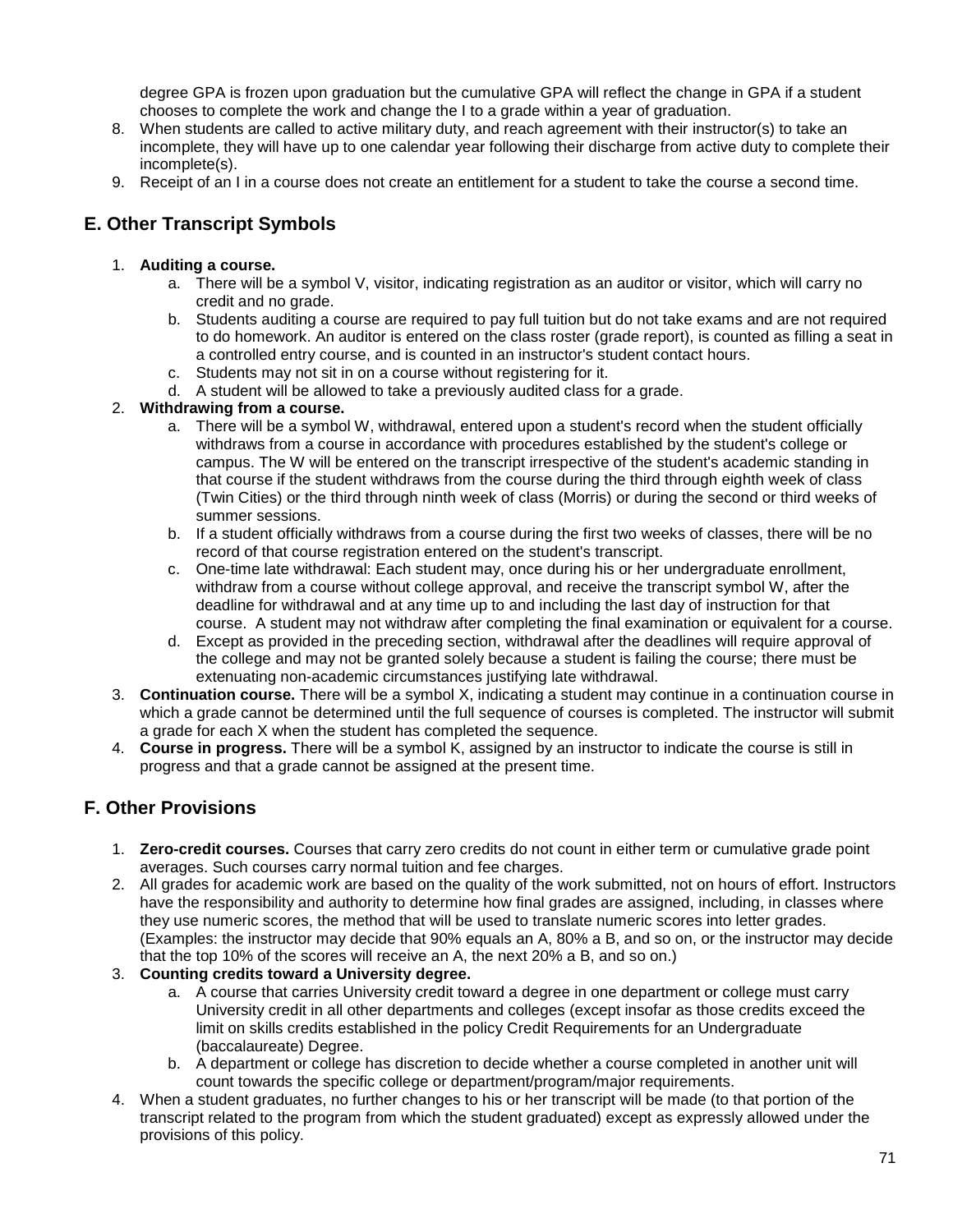- 5. **Releasing transcripts.** The University's official transcript, the chronological record of the student's enrollment and academic performance, will be released by the University only at the request of the student or in accord with state or federal statutes.
- 6. **Repeating courses.**
	- a. An undergraduate student may repeat a course only once (except as noted in section 6(c)). The college offering the course may grant an exception to this provision. [Morris only] Students who receive a grade of S or C or higher may repeat a course only if space permits.
	- b. When a student repeats a course before receiving his/her degree, (a) both grades for the course will appear on the official transcript, (b) the course credits may not be counted more than once toward degree and program requirements, and (c) only the last enrollment for the course will count in the student's grade point average.
	- c. Provisions 6 (a) and (b) of this policy will not apply to courses (1) using the same number but where students study different content each term of enrollment and (2) to courses designated as "repetition allowed."
	- d. If an undergraduate student repeats a course after his/her degree has been awarded, the original course grade will not be excluded from the degree GPA nor will the new grade be included in the degree GPA.
	- e. Bracketing is the practice of not including a course in the calculation of a student's GPA and not counting the course as satisfying any degree requirements, including electives, because a student has repeated a course. When a student repeats a course, all prior attempts are bracketed and only the most recent attempt counts (except as provided in 6 (c)). No department or college may bracket the courses of another department or college for any reason other than course repetition. An F may not be bracketed with an N. A University course may not be bracketed with a course taken at another institution. The Graduate School does not bracket courses.
	- f. When a student enrolled in the Graduate School repeats a course, provisions 6(a) and (b) apply, but all grades for the course will be counted in the student's grade point average.
- 7. **Grade point average.** Every student will have calculated, both at the end of each grading period (quarter or semester) and cumulatively, a grade point average, which will be the ratio of grade points earned divided by the number of credits attempted with grades of A-F (including pluses and minuses). Both the term and cumulative grade point average will appear on each student's record.
- 8. **Final grade due date.** Final grades will be submitted to the Registrar no later than three business days after the last day of the final examination period.
- 9. This policy may be modified from time to time but existing transcripts will not be modified when there are changes in policy. Changes to the grading and transcript policy will be reflected on the legend on the back of the official transcript.10.
- 10. **Compiling and reporting grading data.**
	- a. Data on the mean grade point average by designator and course level, on the percentage of A's awarded by course level, and on overall collegiate grade point averages will be prepared for grades awarded each Fall Semester. Data should be reported for all undergraduate students. Cells in the tables with fewer than 10 grades should be suppressed, in order to protect the privacy of students, but the numbers should be included in the totals.
	- b. The Office of Institutional Research will produce the required tables and provide them to the chair of the Senate Committee on Educational Policy and to the Office of the Senior Vice President for Academic Affairs and Provost.
	- c. The data tables and graphs required in 10 (a) and (b) will be reported annually to the Faculty Senate. These data should also be provided to all deans and department heads and made available to faculty and students.
- 11. All undergraduate colleges and campuses will publish each term a dean's list, consisting of students who achieved a 3.666 GPA or higher and who completed a minimum of 12 credits on the A-F grading system. There will be a transcript notation for each term that a student achieves the dean's list. Students who have chosen to suppress all their public information (which includes academic awards and honors) will not be included on the published dean's list.

#### 12. **Alternative grading systems.**

a. Only the Senate Committee on Educational Policy will have the authority to grant to individual colleges or campuses permission to use alternative grading methods outside the provisions of this official University system, for a specified period (but no longer than five years), and only for the purpose of experimenting with a new grading system for possible system-wide adoption. Such permission may be granted if the proposal does not interfere significantly with the registration options of students from other colleges, campuses, and programs. Such alternative systems will be reported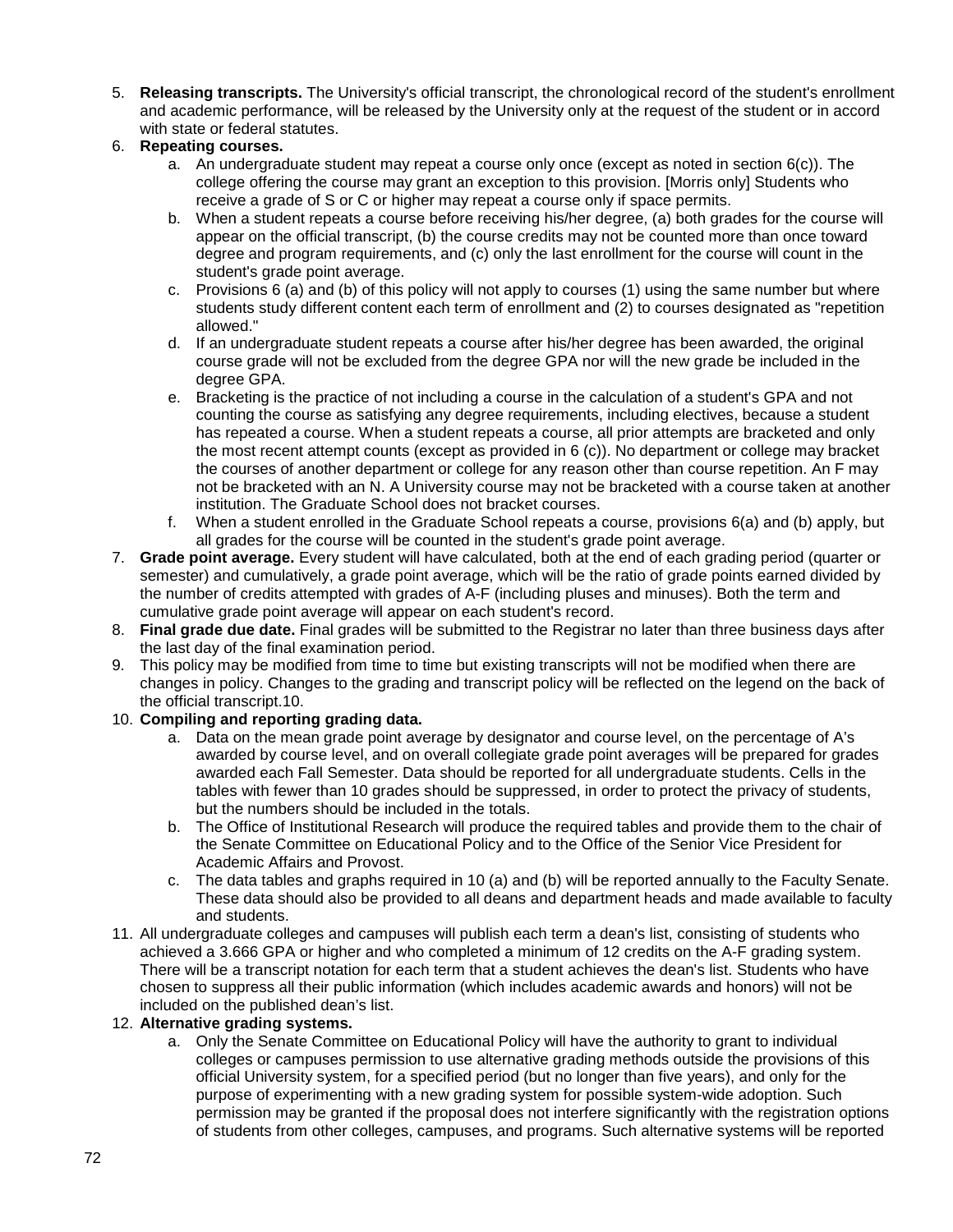for information to the University Senate as soon as permitted and, after the specified period, will be re-evaluated, either to be discontinued, or with University Senate approval on recommendation from the Senate Committee on Educational policy, made part of the system-wide policy. Except for the provisions of this section 6, no college or program may use any grading system except for the one contained in this policy.

b. Because alternative grading systems, once used, must be maintained by the University forever afterward (to preserve the integrity of the transcripts), the Senate Committee on Educational Policy will rarely grant permission for alternative grading systems. It will consider doing so only when (1) those who propose it can make a persuasive case that the alternative is a more accurate and effective way to measure and record student academic performance, and (2) there is strong reason to believe that the proposal will be useful to all colleges and campuses of the University (except the Law School and Medical School).

## **7.5 Health Insurance**

The University requires all students to have health care coverage to ensure they have access to medical care and can maintain good health, which is essential for academic success.

The Office of Student Health Benefits (OSHB), a unit of the [Office for Student Affairs](http://www.osa.umn.edu/), administers health, dental and other benefits and enrollment for all eligible University students, residents, fellows, and interns. Please understand that this requirement is University-wide and not specific to the School of Public Health.

All students who are 1) admitted to a degree program\*, and 2) registered for six or more credits per semester (or three or more credits during summer term) that count towards the automatic assessment of the Student Services Fee, are required by the University of Minnesota to have health plan coverage. Students who meet both of these criteria are automatically enrolled in the [University-sponsored Student Health Benefit Plan](http://www.shb.umn.edu/). Students may choose to [waive](http://www.shb.umn.edu/waiver/index.htm) the University-sponsored Student Health Benefit Plan by providing proof of enrollment in an alternative Eligible Health Plan.

*\*Non-degree seeking, certificate-seeking, and distance learning students are not eligible to enroll in the Universitysponsored Student Health Benefit Plan. Please contact the Office of Student Health Benefits to determine exact eligibility status.*

The University also requires all international students and their dependents to purchase the University-sponsored Student Health Benefit Plan unless they are eligible for a waiver. International scholars visiting the University for more than 31 days are also required to enroll in the University-sponsored Student Health Benefit Plan. Scholars who will be at the University for 31 days or less may choose not to enroll in the University-sponsored Student Health Benefit Plan, but are required to carry their own health plan coverage for the duration of their visit to the University (must meet J-1 U.S. Federal regulation requirements).

### **Benefits**

The Student Health Benefit Plan (SHBP) is a cost-effective, comprehensive health plan designed to meet the unique needs of students.

Key features of the SHBP include:

- No deductible:
- 100% coverage for routine preventive care like annual checkups and eye exams;
- Minimal out-of-pocket costs;
- Unlimited lifetime benefits; and
- Emergency travel assistance through FrontierMEDEX.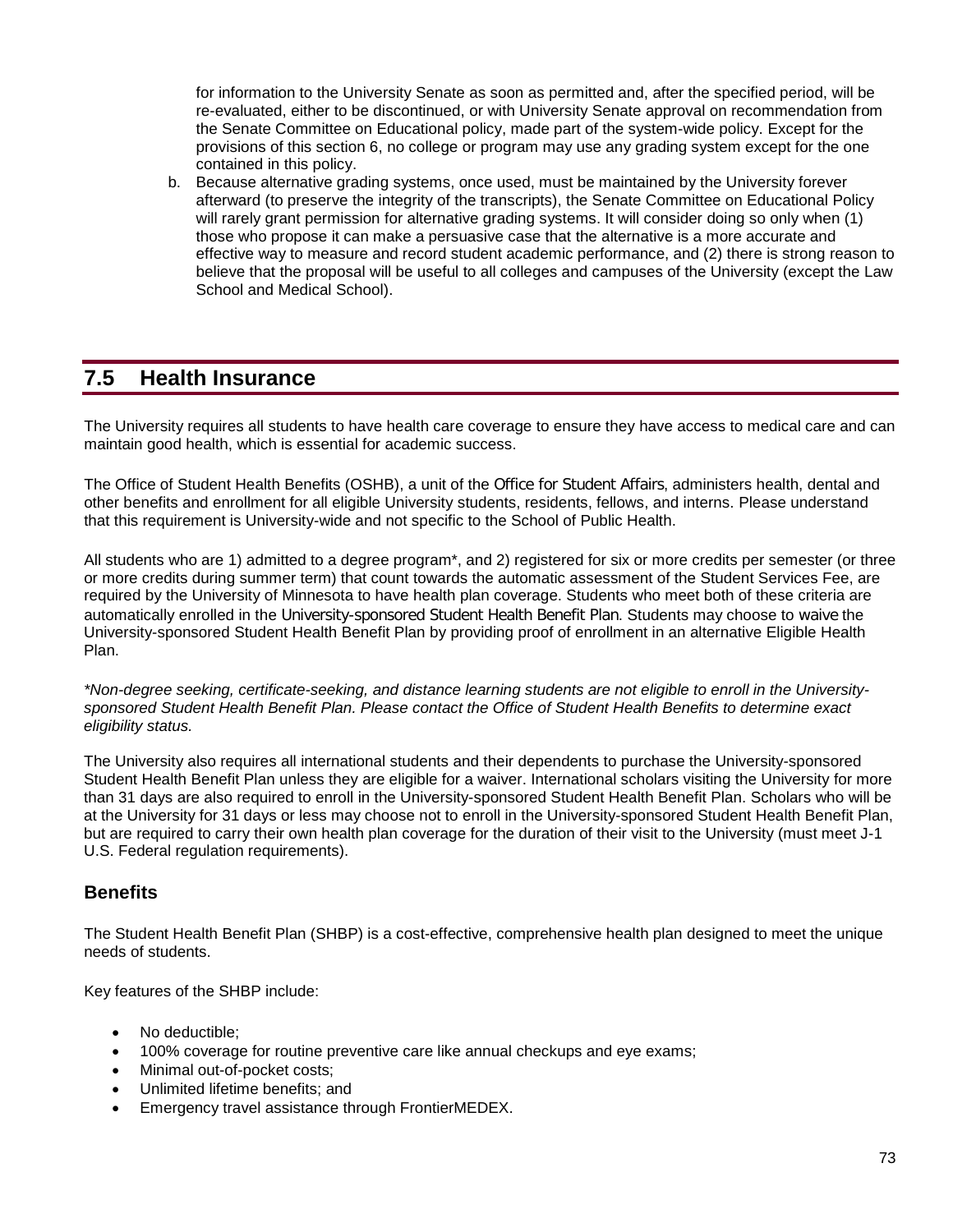Many students find the University-sponsored plan to be a better value than alternative plans under parents, spouses, and employers, or individual health plan options.

The Office of Student Health Benefits negotiated with Blue Cross and Blue Shield of Minnesota to create the most robust student health plan possible. And because the Office of Student Health Benefits receives these features at cost—meaning with no inflated prices—the SHBP is an extremely cost-effective health plan for students. Plan details can be found online at <https://shb.umn.edu/health-plans/shbp-home>

## **Long Term Care Disability Insurance Fee**

<https://shb.umn.edu/students-and-scholars/ahc-disability>

Academic Health Center students (which includes the School of Public Health), enrolled in a qualifying AHC program, will be automatically covered under a group Long Term Disability plan while a student. **This coverage is not optional.** They will see a charge of \$43.50—an average cost of \$7.25 per month—for this coverage on their student account once at the beginning of each fall and spring semester. Payment of this fee for two consecutive semesters provides year around coverage until graduation from their program.

#### **Waiver**

Eligible students are automatically enrolled in the University-sponsored Student Health Benefit Plan (SHBP) unless they waive the coverage. A charge for coverage on the SHBP will appear on your student account. The coverage and charge may be waived for Fall 2016 if you complete the waiver process per established guidelines by **September 20, 2016.** Approved waivers are valid for one year.

You are eligible to waive enrollment on this plan if you have health plan coverage for the entirety of each semester. If you do not appropriately waive the SHBP by **September 20, 2016**, you will be enrolled and billed for the entire semester. Additional information and deadlines for other terms can be found on the website for the Office of Student Health Benefits

**To waive enrollment in the SHBP** please submit details of your active health plan coverage when you register for classes, by providing the following:

- 1. the name of your insurance company,
- 2. your member ID number,
- 3. your group number, and
- 4. your payer ID number.

This information can be entered provided online through the deadline in the [MyU Student Center](http://myu.umn.edu/).

#### **Questions and More Information**

Office of Student Health Benefits University of Minnesota 410 Church Street S.E., N323 Minneapolis, MN 55455 Phone: 612-624-0627 or 1-800-232-9017 Fax: 612-626-5183 or 1-800-624-9881 E-mail: [umshbo@umn.edu](mailto:umshbo@umn.edu)

#### [shb.umn.edu/](https://shb.umn.edu/)

## **7.6 Leave of Absence**

#### **Leave of Absence**

Graduate students who experience circumstances that prevent them from maintaining active status through continuous registration (excluding summer term), and who, through consultation with their Director of Graduate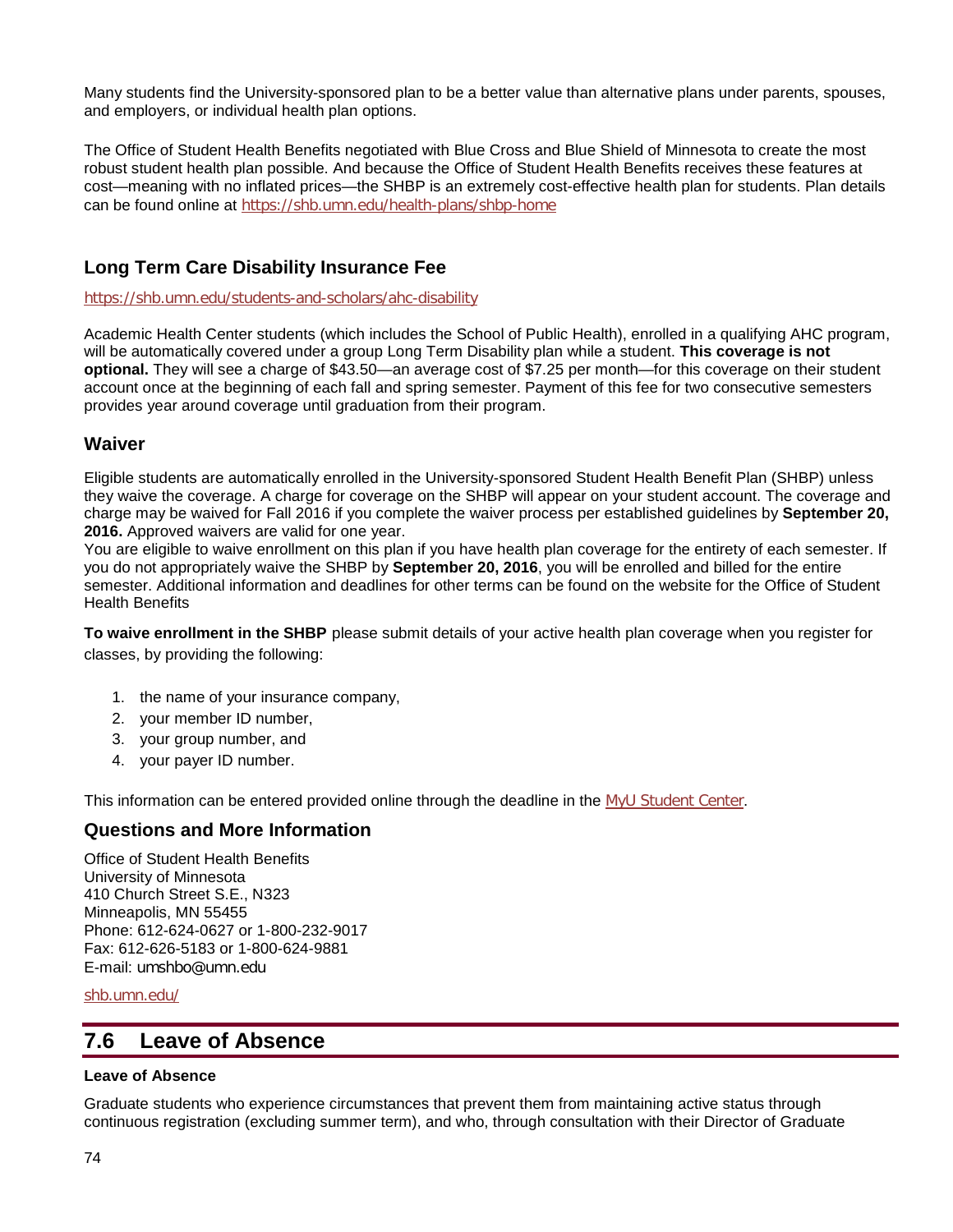Studies (DGS), Program Director, advisor(s), and relevant offices determine that a leave of absence (LOA) is appropriate, must request a LOA from their college office using this form. Graduate students must receive approval for an official Leave of Absence.

Forms must be submitted to the School of Public Health Student Services Center, A395 Mayo Memorial Building, MMC 819, 420 Delaware Street SE, Minneapolis, MN 55455.

## **7.7 Privacy**

The School of Public Health is committed to protecting the privacy of students, staff, and research participants. Students have privacy rights that assure confidentiality of their student records. Research Participants have many rights that guarantee their safety and their privacy.

Often School of Public Health students work as Teaching Assistants and Research Assistants [that may require exposure] to private information. Please be [aware] of privacy laws, complete required privacy trainings, and act with the highest honor towards all private information.

For further information, go to [privacy.ahc.umn.edu](http://privacy.ahc.umn.edu/).

### **FERPA (Family Educational Rights and Privacy Act): Student records**

FERPA grants four specific rights to a post-secondary student:

- 1. To see the information that the institution is keeping on the student.
- 2. To seek amendment to those records and in certain cases append a statement to the record.
- 3. To consent to disclosure of his/her records.
- 4. To file a complaint with the FERPA Office in Washington.

In addition:

- U of MN Faculty and Staff have a legal responsibility, under FERPA, to protect the confidentiality of your student educational records.
- Student educational records are considered confidential and may not be released without written consent of the student.
- Student information stored in electronic format must be secure and available only to those entitled to access that information.

### **HIPAA (Health Insurance Portability and Accountability Act)**

HIPAA is a federal law related to the privacy of an individual's health care information.

All students in the Academic Health Center (AHC), including School of Public Health students, must complete the University's online HIPAA Privacy training.

Login to [www.ahc.umn.edu/privacy/training/home.html](http://www.ahc.umn.edu/privacy/training/home.html). Assigned courses are available for completion through [ULearn](http://www1.umn.edu/ohr/training/lms/index.html). See the [Training Instructions](http://www.privacysecurity.umn.edu/training/instructions/home.html) page for step-by-step instructions.

# **7.8 Immunizations**

According to OSHA regulations, CDC guidelines, and University of Minnesota policy, Academic Health Center (AHC) students are required to have a health clearance as a condition of enrollment.

More details and the downloadable *Student Immunization Record* form are available from Boynton Health Service at <http://www.bhs.umn.edu/index.htm> and click on immunizations.

# **7.9 Criminal Background Checks**

Students should be aware that certain facilities are required by Minnesota law to submit paperwork for a criminal background check for all personnel with direct, unsupervised client contact. Students placed in such facilities may be asked by the institution to submit paperwork, or the institution may require that they have this check facilitated by the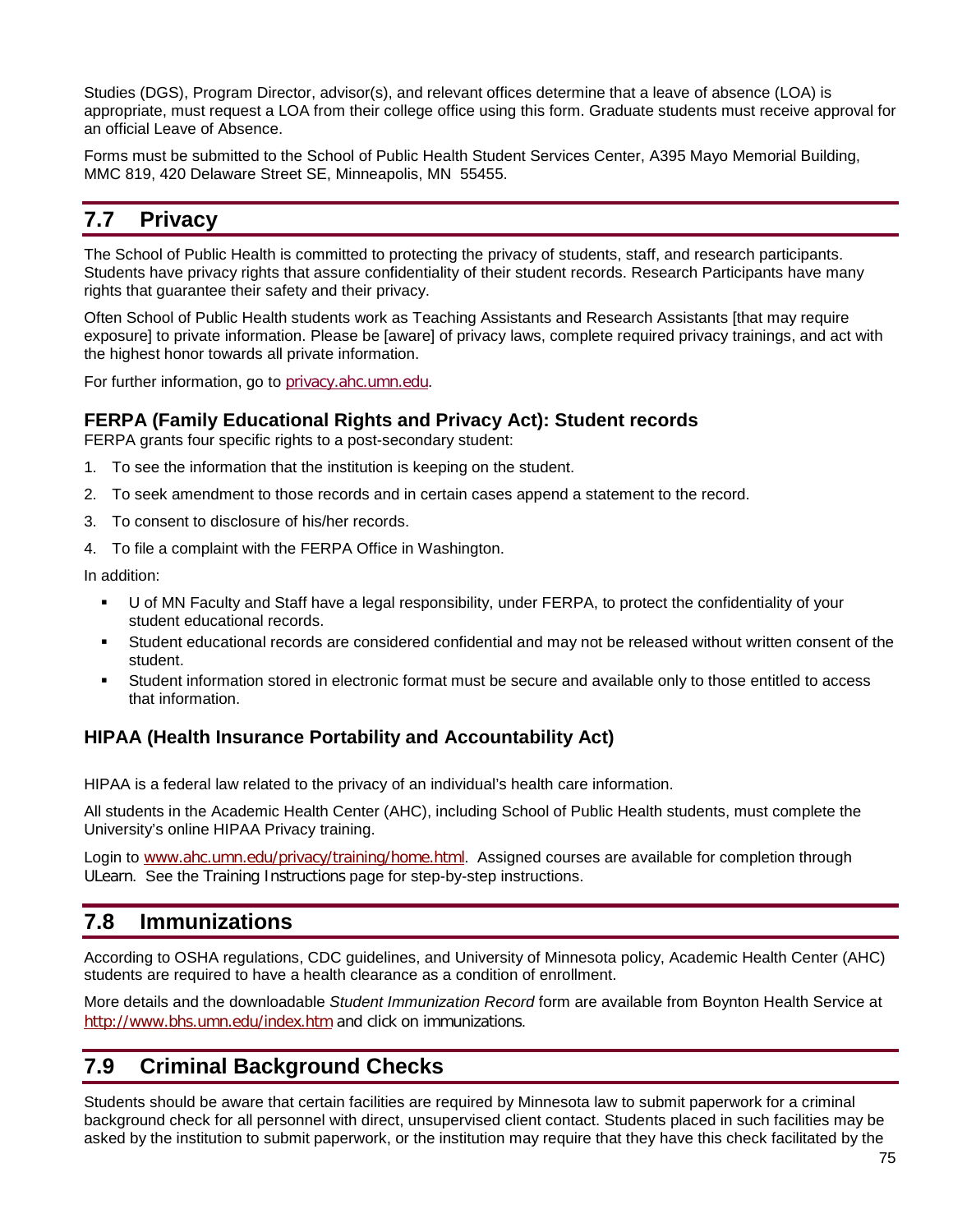School of Public Health or Division. The School is prepared to assist students with this process. Facilities that are covered by this law are hospitals, boarding care homes, outpatient surgical centers, nursing homes, home care agencies, residential care homes, and board/lodging establishments providing health supervision services. Client contact must be direct and unsupervised (outside the hearing or vision of a supervisor at the facility). In the unlikely event that this situation arises, students should call the School of Public Health Student Services Center at 612.626.3500 or go to A395 Mayo for assistance.

# **7.10 Use of Human Subjects in Research**

Any research you conduct while a student at the University of Minnesota may be subject to review and approval by the University's Institutional Review Board (IRB) for the protection of human research subjects. This applies to projects conducted inside or outside the University. For research conducted outside of the University, students may still need IRB approval from the University even if approval has been obtained from an external agency.

The IRB is a committee of faculty, students, and community members that follows federal regulations and ethical principles in order to protect human research subjects. Learn more about the IRB here: [http://www.research.umn.edu/irb](http://www.research.umn.edu/irb/).

The committee is most concerned with the researcher's interface with subjects rather than the background rationale for the project. Specifically, this refers to the recruitment process, the interviewer's experience and expertise, how subjects are informed about the study and expectations for their participation, and how subjects are debriefed after their participation so that subjects can make an informed decision about participation.

If your proposed research project is subject to IRB review, you must submit an application to the IRB before you begin. **You cannot begin any regulated research until you have IRB approval**. This includes sending out recruitment flyers or emails, accessing private data, or doing any aspect of your research. You may not be permitted to use any data that was collected without prior IRB approval. The IRB does not have the authority to approve a study *after* it has begun.

The IRB approval process may take as little as one week, but **can take up to** *2 months* **or longer**. "Last minute" approvals are not possible, so it is important to plan ahead. Applications for international research, research with children, research about illegal or stigmatizing behavior, research with vulnerable populations, or research that incorporates deception often require more review time.

What research must be reviewed by the IRB?

**If you and/or your faculty advisor are even a little uncertain about whether your project needs IRB approval, email or call the IRB**. IRB staff members are trained to help you and your advisor determine if you must submit an IRB application. Contact your faculty advisor or the Executive Director of the IRB at 612-626-4851 if you do not receive a helpful response. Again, you may not be able to use any data collected if you conduct research that should have been reviewed by the IRB.

#### **IRB Contact Information**

(612) 626-5654

[irb@umn.edu](mailto:irb@umn.edu)

#### <http://www.research.umn.edu/irb/>

Any *research involving human subjects* must be reviewed by the IRB. This means that if you are conducting research (which is a systematic investigation designed to contribute to generalizable knowledge) with human subjects (which are living individuals about whom you collect information) your research is subject to IRB approval. In short, if your research project involves living people, you should at least contact the IRB or submit an application.

Projects that are not subject to IRB review include studies that rely on existing publicly available data, such as US Census data. If you are only doing an analysis of publicly available data (i.e., data you can download from a public website) you do not need IRB approval to use it. Technically, such work is research but does not involve living individuals from whom you collect information. On the other hand, an oral history study may not require IRB because it is not a systematic investigation designed to contribute to generalizable knowledge. However, there are many grey areas, so students proposing such work are strongly encouraged to contact the IRB to determine whether their project requires approval.

Additional guidelines for students involved in international fieldwork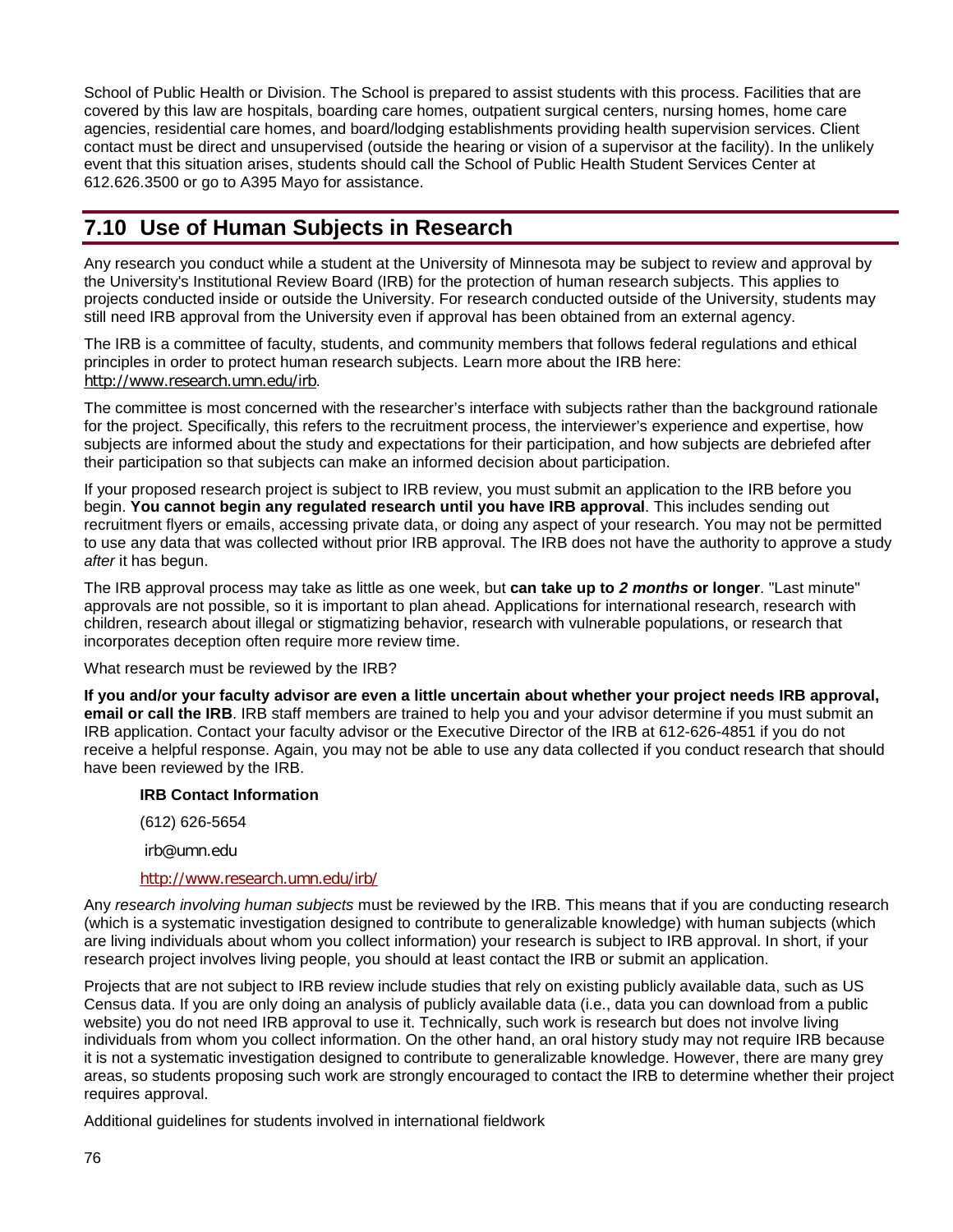If you plan to use data collected as part of your international field experience for your master's project, you are strongly encouraged to contact the IRB before your field experience begins to ensure that your project is approved in a timely manner. **You will not be allowed to take data out of the host country without IRB approval.**

#### How do I apply for IRB approval?

If, after contacting the IRB or speaking with your faculty advisor, your project needs to be reviewed, the next step is to browse and study the IRB website.

Before submitting your application, **you must complete online training** in the protection of human research subjects. To do this, follow the TRAINING tab on the IRB website to the CITI training. For most public health students, the CITI social science module is suggested. There is no charge for the training but it takes up to four hours to complete. You will need your UMN X.500 username and password.

Your research may be exempt from IRB review. However, only the IRB can determine this, so you must submit an **Exempt Research Application** to the IRB to have your exemption approved. There are four categories of research that are exempt from IRB review. Exempt public health research typically involves exemption #2 (e.g., low risk anonymous surveys or observation of public behavior when no personal identifiers are recorded) or #4 (e.g., use of existing anonymous data from a professor's study). For more information on these categories and copies of the appropriate Exempt Research Applications, click the IRB REVIEW PROCESS tab on the IRB website and then click on EXEMPT CATEGORIES.

If your research is subject to IRB review and is not exempt, you must fill out a regular IRB application form, which can be found on the IRB website under the FORMS tab. Most public health studies should fill out the **Social Science form**. The Medical form is typically for experimental drug studies or similar types of research. Call or write the IRB if you are unsure of which form to fill out. Also, there are several appendices on the IRB website that you may be required to include with your application. One appendix is surely needed: **Appendix J**, which is for student research. Your advisor will help you fill this out.

The IRB forms may be submitted by email to the IRB (see Contact Information, above). **Be sure to "cc" your advisor** if she/he did not actually sign the documents: the IRB accepts the "cc" as a digital signature.

What does the IRB look for?

When reviewing your application, the IRB will look for the following things:

- You have completed (CITI) training
- Your advisor has completed Appendix J and is "cc'd" on the submission email or has signed the documents
- Risks to subjects are minimized
- Risks to subjects are reasonable in relation to anticipated benefits
- Selection of subjects is equitable and fair
- Informed consent is sought from each prospective participant
- Adequate preparation is taken to protect the privacy and confidentiality of subjects
- Adequate provisions are made for the ongoing monitoring of the subjects' welfare

#### Some tips

- **Call or email the IRB if you have** *any* **questions. They are paid to help you and have seen thousands of studies, many just like yours!**
- Students should work closely with their faculty advisors when completing IRB forms.
- If you are collecting primary data, you will need a copy of the questions you intend to ask subjects, a protocol for collecting data, a consent form with all the elements (see website), and a plan to encrypt identifiable data. If you will be using participant recruitment materials (letters, advertisements, etc.), you must also include them along with your application.
- The IRB looks very closely at research involving children, prisoners, incapacitated persons, the elderly, deception, and higher risk interventions.
- If you're hoping to work with children, plan on getting informed consent from parents.
- All research entails some risk to subjects, even if merely boredom. It is best to overestimate the risks your study poses to subjects and to underestimate its benefits.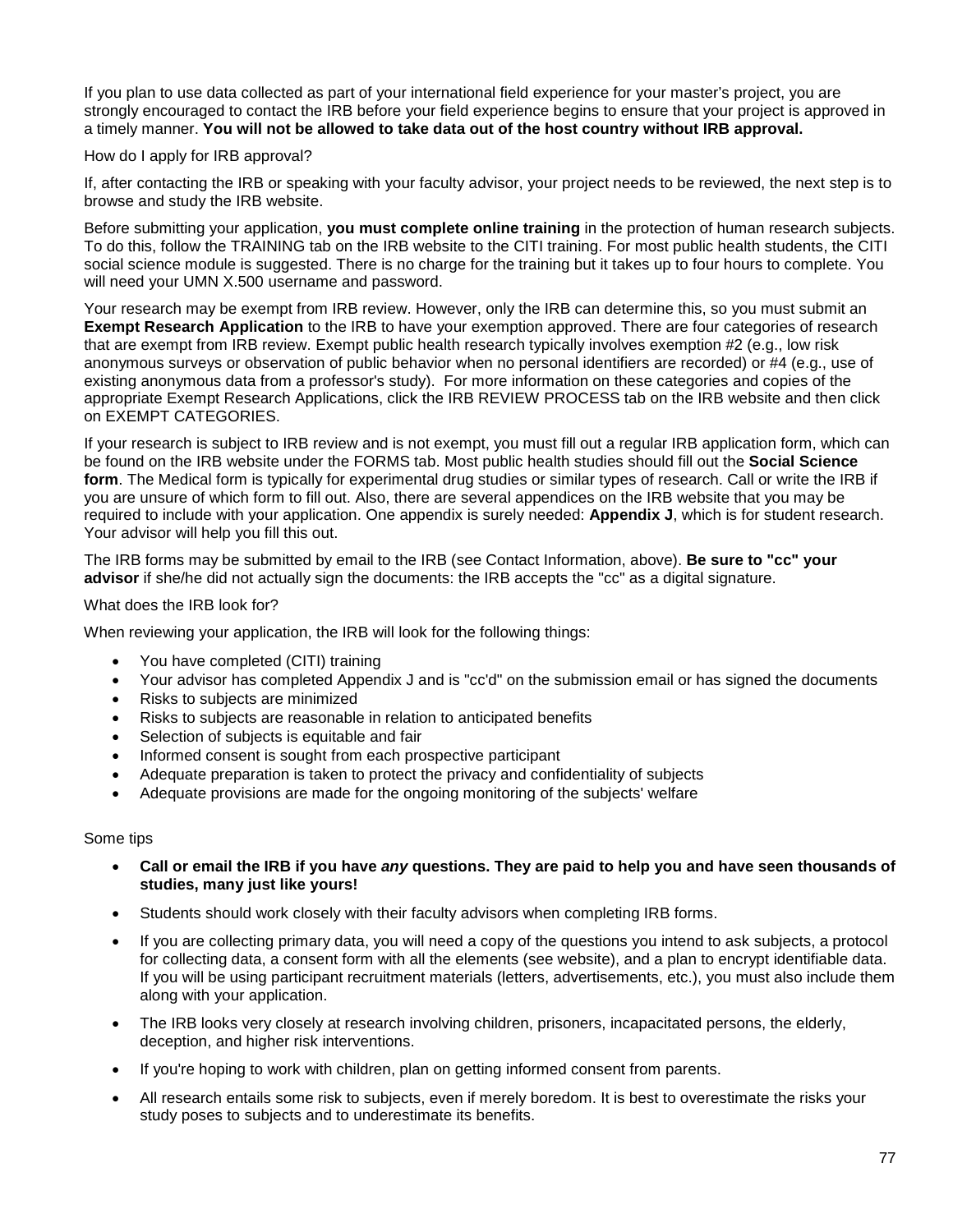- Write short, pithy answers to each question on the IRB form.
- The length of time it takes for the IRB to review and approve your application is highly correlated with the completeness and qualify of your application. Incomplete or vague answers often result in "deferrals" which can greatly lengthen the time to approval.
- This page on the IRB website offers specific guidance for student researchers: [www.research.umn.edu/IRB/guidance.html.](http://www.research.umn.edu/IRB/guidance.html)

# **7.11 International Student Requirements**

**Note:** International student requirements may change over time. For up-to-date information go to [www.isss.umn.edu](http://www.isss.umn.edu/).

#### **Global Gopher Online Orientation**

The Global Gopher Online Orientation is a tool to help new international students prepare for their arrival at the University by learning about certain expectations and requirements. Students are required to complete the Global Gopher Online Orientation at least one week before their Immigration Check-in (information below).

#### **Immigration Check-in**

All new international students must visit the University of Minnesota International Student & Scholar Services office (ISSS) shortly after arrival in Minnesota. See [www.isss.umn.edu](http://www.isss.umn.edu/) for directions, office hours, and services. ISSS will review immigration documents, register new students for the International Student Orientation Program, and provide information on how to release registration holds. These processes are mandated by the Department of Homeland Security (DHS); formerly known as Immigration and Naturalization Service (INS).

International students are allowed to enter the U.S. only within 30 days of their program start date. Regulations and SEVIS requirements provide strict guidelines regarding this date, to coincide with the term of admission.

#### **Student and Exchange Visitor Information System (SEVIS)**

SEVIS is an electronic reporting system that provides the Department of Homeland Security with information on international students and scholars in the United States who hold F, J, and M visas. This internet-based recordkeeping system maintains electronic data on all international students. The system tracks entries into and departures from the U.S.

In addition to the information routinely reported on I-20 and DS-2019 forms, other information is reported, including but not limited to: academic status, employment, and residential address.

For more information on SEVIS requirements, including those listed below, go to [www.isss.umn.edu](http://www.isss.umn.edu/).

#### **Academic Status**

International students must maintain full-time status. MPH students must register for at least 6 credits each semester. Under special conditions, students may apply for an exemption from the full-time status rule at the ISSS office. Students must apply for the exemption before registering for less than a full course of study.

### **Address Change**

International students MUST update their address **within 10 days** of a change of address to maintain their legal immigration status. For more information go to [isss.umn.edu/INSGen/address.html](https://isss.umn.edu/INSGen/address.html)

# **8. GROUPS, ASSOCIATIONS AND SOCIETIES**

# **8.1 Student Groups**

#### **School of Public Health Student Senate [www.sph.umn.edu/current/senate/](http://www.sph.umn.edu/current/senate/)**

The Student Senate is comprised of graduate students of the University of Minnesota, School of Public Health. The Senate serves two main functions:

 The Student Senate is an official organization of the University of Minnesota, School of Public Health, representing the SPH graduate students in several university committees.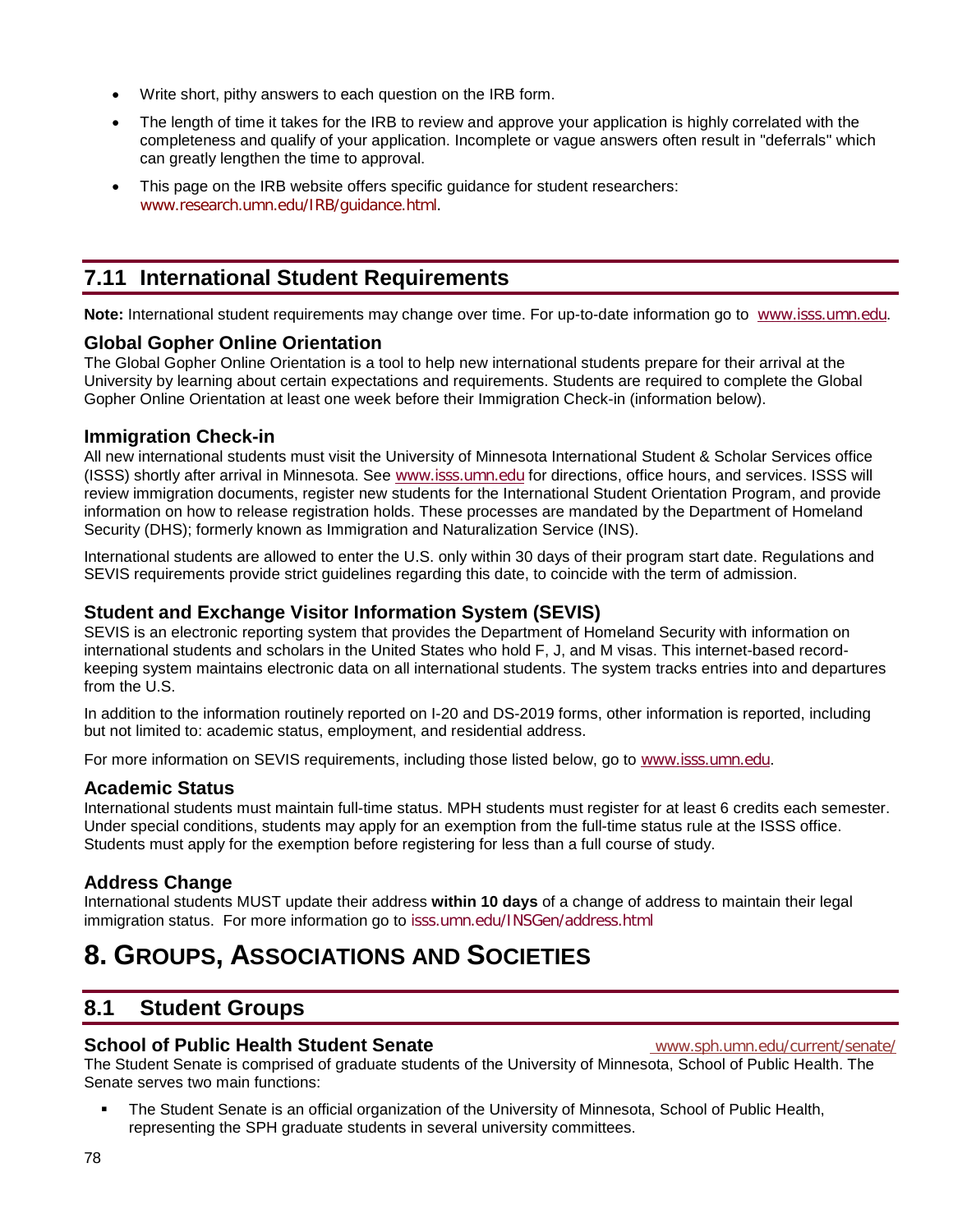The Student Senate also acts as the public health student association of the University of Minnesota, organizing activities and events among the graduate students in the school. They participate in volunteer activities around the Twin Cities, organize social events, and address student needs and concerns to the School and the divisions.

The SPH Student Senate welcomes input from all students from the school and invite you to join the Senate and help us serve the needs of the SPH students. Contact us at [sphss@umn.edu](mailto:sphss@umn.edu).

**Office Name President** Keerthanaa Jeeva **VP of Communications Kusha Mohammadi VP of Operations Meghan** (Meggie) Howell **VP of Student Advancement VP of Student Advancement VP of Finance Subin Jang** 

The student senate officers for the 2016-2017 academic year are:

Student Senate 2016-2017 Leadership Team:

| <b>Committee</b>                                  | <b>Name</b>            |
|---------------------------------------------------|------------------------|
| <b>Social Events Committee Lead(s)</b>            | Mackenzie Riley        |
|                                                   | Nathan Rogers          |
| <b>Professional Development Committee Lead(s)</b> | Natalie Hauser         |
| <b>Community Outreach Committee Lead</b>          | Aldona Martinka        |
| <b>Student Engagement Lead</b>                    | Makshita (Maks) Luthra |
| <b>Academic Improvement Committee Lead</b>        | Maggie Horvath         |

### **Graduate and Professional Student Assembly (GAPSA)** <https://gopherlink.umn.edu/organizations/>

The Graduate and Professional Student Assembly serves many functions on this campus, chief among them ensuring that the University, in all of its offices, programs, schools and departments, works in the interests of excellence in the graduate and professional experience. GAPSA and its coordinate councils advocate on your behalf to make the University of Minnesota the premier institution for graduate and professional education in the nation, and try to make sure students have a smooth, supported, even fun time getting their degree.

#### **Council of Graduate Students (COGS) Council of Graduate Students (COGS)**

The Council of Graduate Students (COGS) is the official student governing board of the Graduate School, representing all Graduate Students at the U of M. The U administration looks to COGS for consultation and direction on all matters pertaining to the Graduate School experience, including Graduate Assistant issues.

### **Center for Health Interdisciplinary Programs (CHIP)** [www.chip.umn.edu](http://www.chip.umn.edu/)

The Center for Health Interdisciplinary Programs or CHIP is a department of the Office of Education in the [Academic](http://www.ahc.umn.edu/)  [Health Center](http://www.ahc.umn.edu/) Senior Vice President's Office. The CHIP Student Center serves AHC students in the schools of dentistry, dental hygiene, health care administration, medical technology, medicine, mortuary science, nursing, occupational therapy, pharmacy, physical therapy, public health, and veterinary medicine.

CHIP exists to foster interdisciplinary relationships and teamwork between Academic Health Center students. CHIP provides educational, leadership, and service opportunities for students.

#### **Minnesota International Student Association (MISA)** <http://www.misa-umntc.com/>

The Minnesota International Student Association (MISA) is a non-profit organization that aims at working in the interest of international students at the University of Minnesota. MISA represents the international community of the University of Minnesota Campus. There are about 3000 international students on this campus, whose length of stay varies from 3 months to several years. MISA plays a vibrant role in students' social lives, by being the forum for international students on the U of M campus and by organizing events throughout the year.

#### 79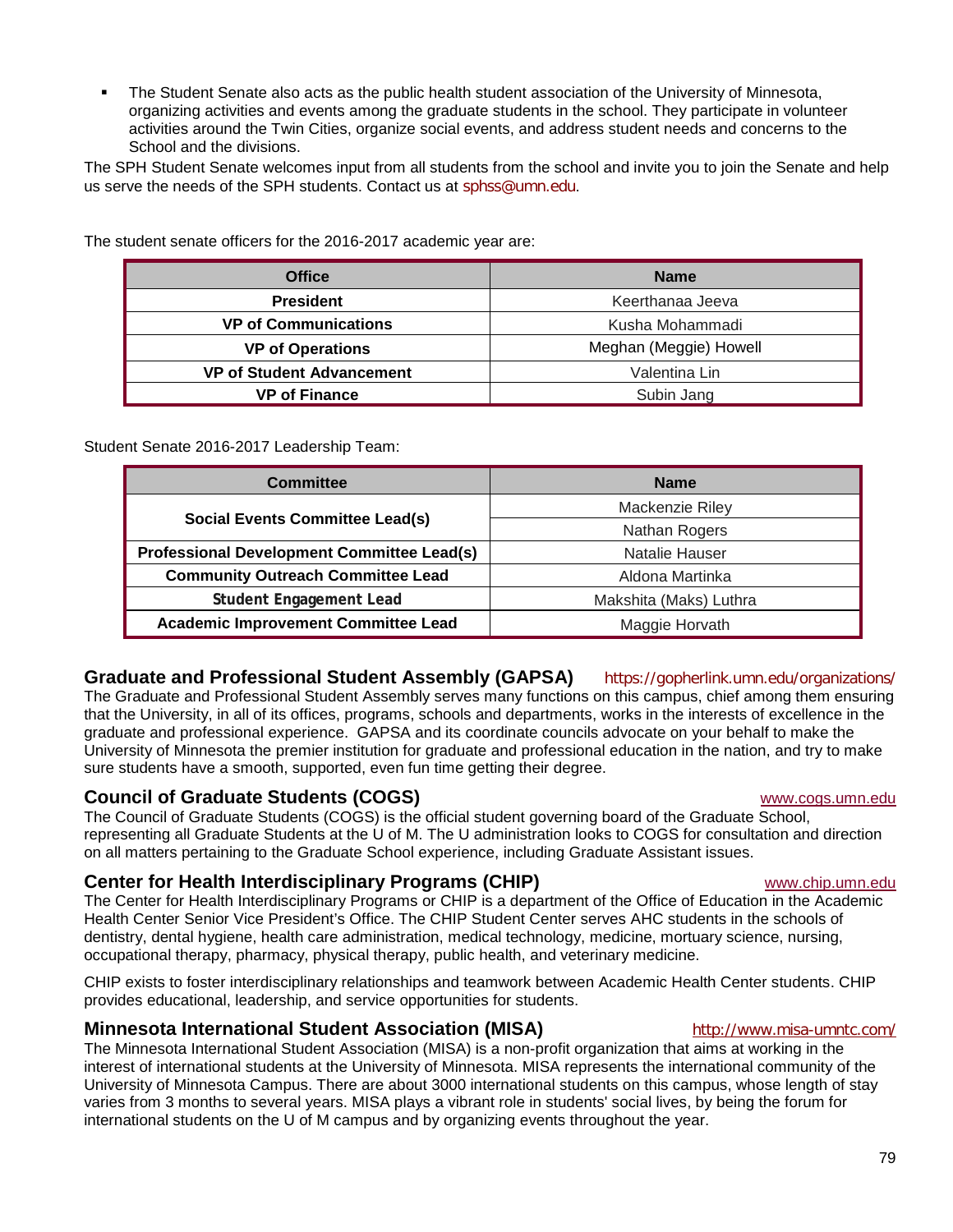## **Other Groups** [www.sua.umn.edu/groups/](http://www.sua.umn.edu/groups/)

More than 400 student groups on campus are registered with the University's Student Unions and Activities Office, including academic societies, cultural centers, sports clubs, political action groups and fraternities and sororities. These organizations provide students with endless involvement opportunities and the chance to interact with others who share a similar interest.

# **8.2 Public Health Related Associations and Agencies**

### **Minnesota Public Health Association** [www.mpha.net/](http://www.mpha.net/)

Founded in 1907, the Minnesota Public Health Association (MPHA) is a statewide professional organization actively serving Minnesotans, our members, and the public health profession through its efforts and activities. MPHA is an affiliate of the American Public Health Association.

### **American Public Health Association** Manuscription and the control [www.apha.org](http://www.apha.org/)

The American Public Health Association (APHA) is the oldest and largest organization of public health professionals in the world, representing more than 50,000 members from over 50 occupations of public health.

## **Association of Schools and Programs of Public Health** Washington Wave Washington Washington Museum Museum Museum Museum Museum Museum Museum Museum Museum Museum Museum Museum Museum Museum Museum Museum Museum Museum Mus

The Association of Schools and Programs of Public Health (ASPPH) is the only national organization representing the deans, faculty, and students of the accredited member schools of public health and other programs seeking accreditation as schools of public health.

## **Centers for Disease Control and Prevention Control and Prevention [www.cdc.gov](http://www.cdc.gov/)**

The Centers for Disease Control and Prevention (CDC) is recognized as the lead federal agency for protecting the health and safety of people - at home and abroad, providing credible information to enhance health decisions, and promoting health through strong partnerships. CDC serves as the national focus for developing and applying disease prevention and control, environmental health, and health promotion and education activities designed to improve the health of the people of the United States.

### **National Institutes of Health** [www.nih.gov](http://www.nih.gov/)

Begun as a one-room Laboratory of Hygiene in 1887, the National Institutes of Health today is one of the world's foremost medical research centers, and the Federal focal point for medical research in the U.S.

## **American College of Healthcare Executives American College of Healthcare Executives [www.ache.org](http://www.ache.org/)**

The American College of Healthcare Executives is an international professional society of more than 30,000 healthcare executives who lead hospitals, healthcare systems and other healthcare organizations.

# **8.3 Alumni Societies**

## **School of Public Health Alumni Society [www.minnesotaalumni.org](http://www.minnesotaalumni.org/)**

The University of Minnesota School of Public Health Alumni Community is represented around the world. Consisting of 10,000+ alumni, the SPH Alumni Community plays a key role in the School and public health community as they continue to shape public health policy, conduct ground-breaking research, lead innovative public health solutions and contribute to the future of public health.

Since its inception in 1982, the School of Public Health Alumni Society has worked to serve alumni and students, promote excellence in programs and serve the needs of the School. As an extension of the University of Minnesota Alumni Association, the SPH Alumni Society currently has more than 1,400 members. Membership is open to all graduates, former students who have completed a minimum of 12-18 credits, faculty and administrators of the school.

[www.sphalumni.umn.edu](http://sphalumni.umn.edu/s/1604/01-sph/start.aspx)